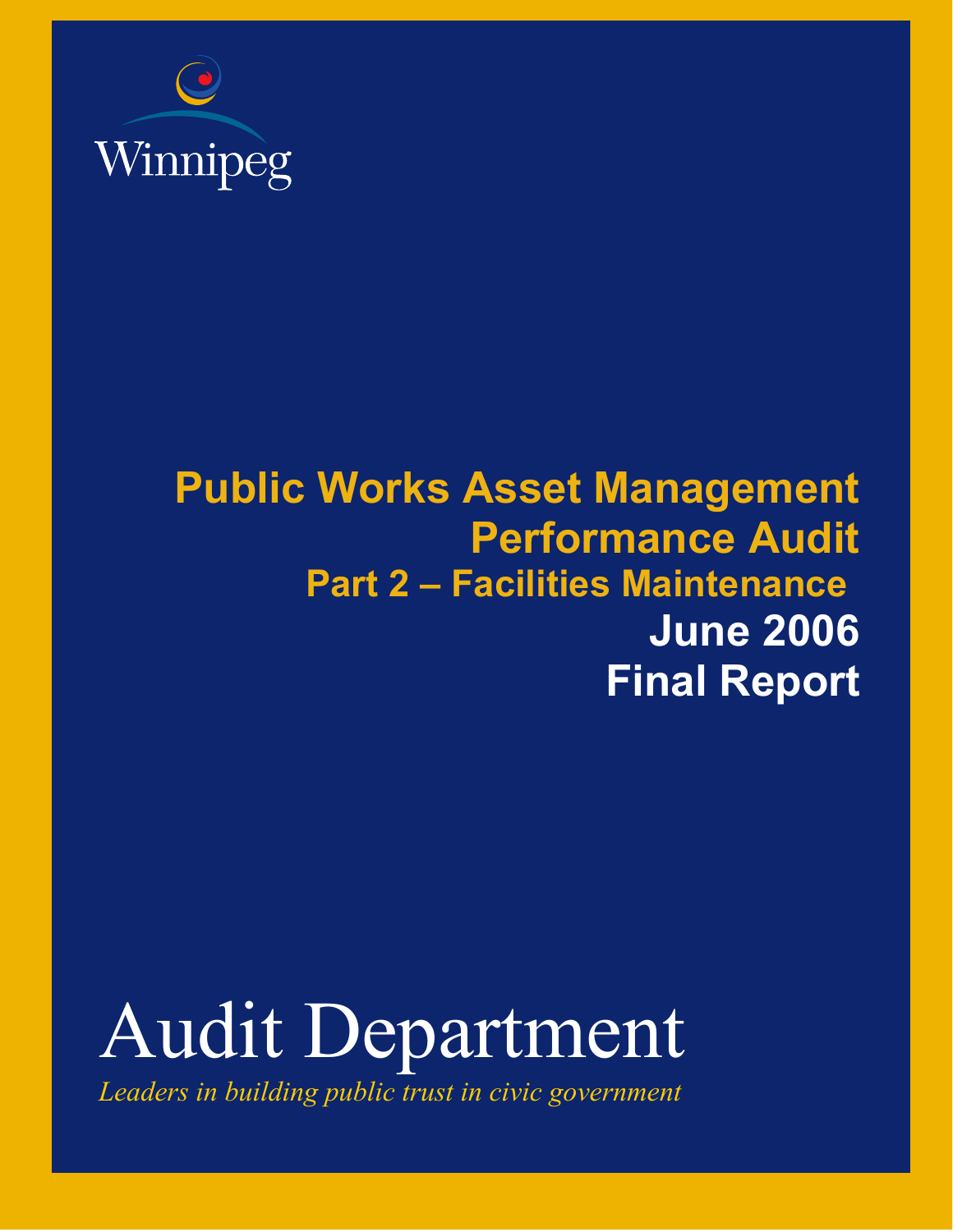#### **Public Works Asset Management Performance Audit – Part 2 Final Report**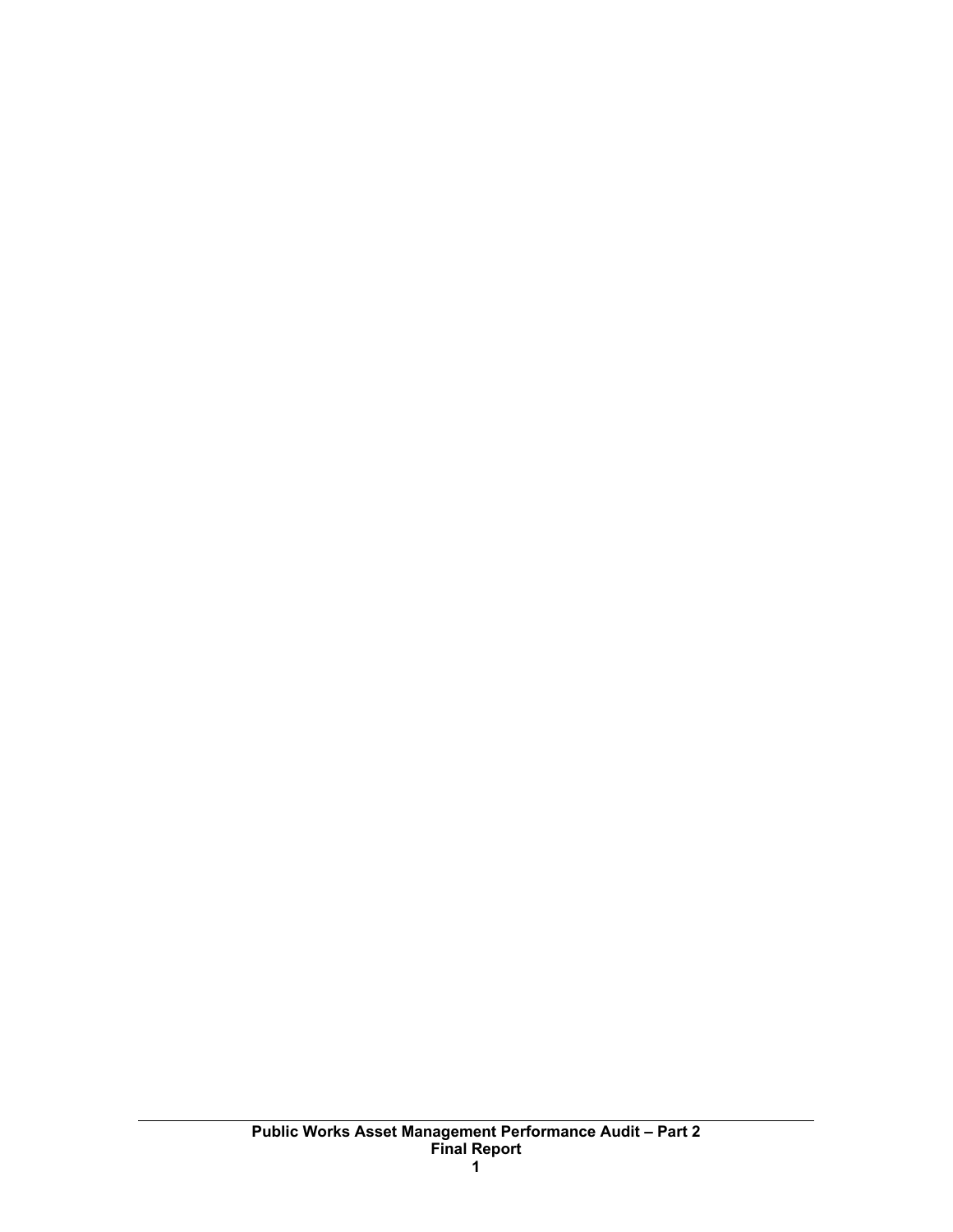## **Table of Contents**

|                                                                     | 3  |
|---------------------------------------------------------------------|----|
|                                                                     |    |
|                                                                     |    |
|                                                                     |    |
|                                                                     |    |
|                                                                     |    |
|                                                                     | 12 |
|                                                                     |    |
|                                                                     |    |
|                                                                     |    |
|                                                                     |    |
|                                                                     |    |
|                                                                     |    |
|                                                                     |    |
| Appendix 1: Organizational Chart for Public Works  90               |    |
| Appendix 2: Organizational Chart for Building Services Division  91 |    |
|                                                                     |    |
|                                                                     |    |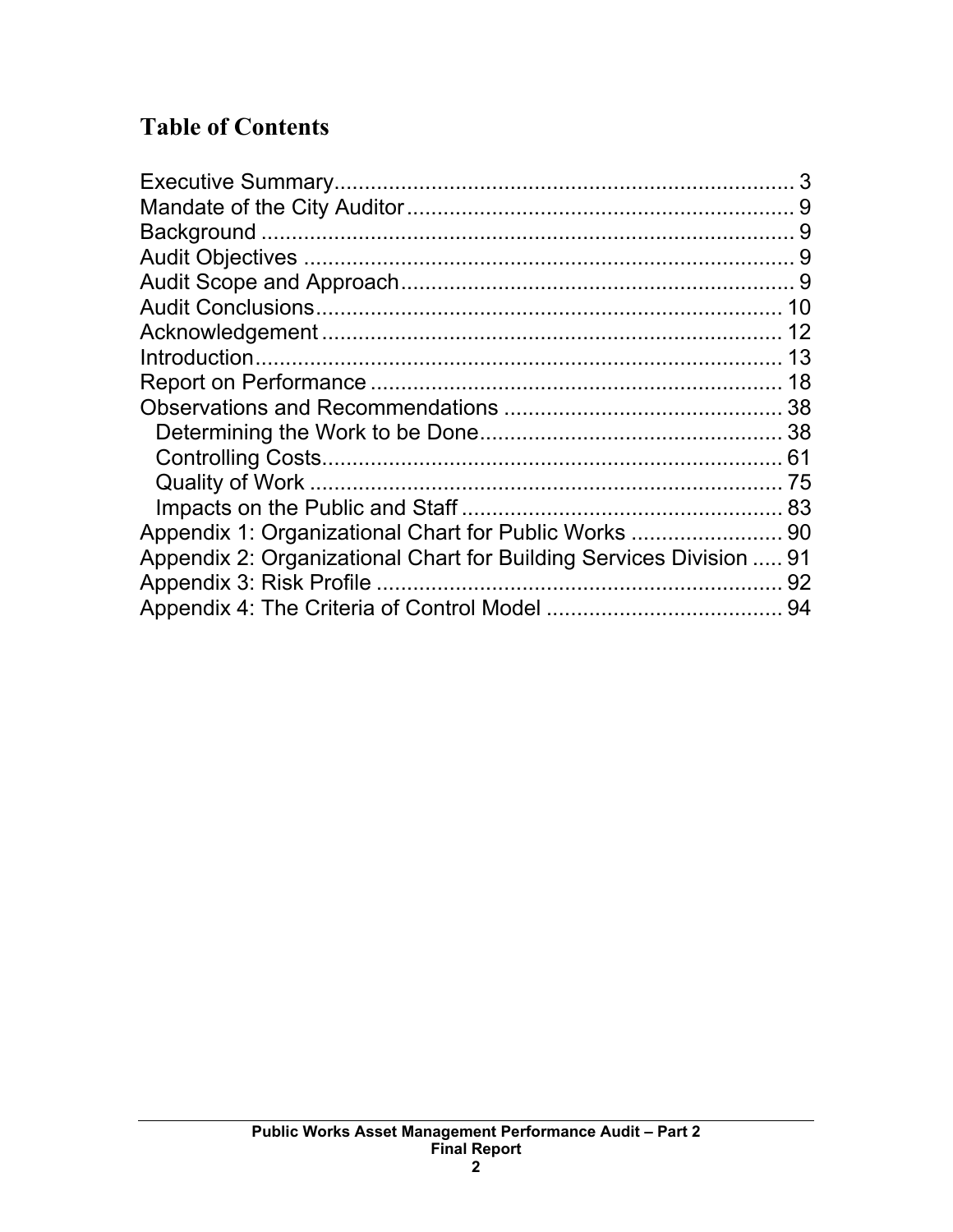## **Executive Summary**

#### **Introduction**

As a result of a series of Integrated Risk Management Workshops conducted by the Audit Department, physical asset management was identified as a priority area for a performance audit. Due to the scope of activities included in this function, we decided to focus on two services: Roadway Construction and Maintenance and Facilities Maintenance Services of the Public Works Department.

This report deals with Facilities Maintenance. The objectives of the audit were to assess the following:

- the extent to which the services delivered adequately reflect the department's mandate, objectives and priorities;
- the adequacy of the design and implementation of the risk management and control framework for the delivery of services;
- the compliance with key legislation, regulations and policies governing the delivery of services; and
- the extent to which service performance results are relevant, accurate, balanced and meaningful.

#### **Background**

Well-managed infrastructure is essential to the City's growth, economic development, safety and quality of life. The City's facilities infrastructure included in the Public Works' portfolio represents a very large investment of public funds; it is estimated at a replacement cost of \$797 million as of December 31, 2004. Much of the existing infrastructure was built many decades ago, and this makes the management of maintenance of the assets more crucial. Poorly maintained

assets increase the chance of accidents and can add costs to users.

The primary mandate of the Public Works Department is asset management, which is a systematic process of acquiring, maintaining, upgrading, operating and disposing of physical assets cost-effectively. It combines engineering principles with sound business practices and economic theory and provides tools to facilitate a more organized, logical approach to decision-making.

The Building Services Division (BSD) is responsible for Facilities Maintenance Services. The mandate of BSD is to partner with stakeholder groups to operate, maintain, protect and preserve the City's physical building infrastructure to provide for current and future facility needs. Given the current financial environment, BSD must be able to demonstrate that scarce resources are being used effectively and efficiently as well as have the capacity to report on the consequences of funding decisions made by the Administration and Council.

#### **Report on Performance**

Building Services Division faces a significant challenge to adequately maintain the City's facilities within the approved budget. The growth in service requests, the high levels of spending on corrective maintenance and the results of citizen and customer surveys all point to a serious deterioration of the building infrastructure. This is not surprising given the constraints placed on the financial resources available to support Facilities Maintenance. The Public Works Department has reported a significant infrastructure deficit for several years. The latest information that was available on the facilities infrastructure deficit indicates that the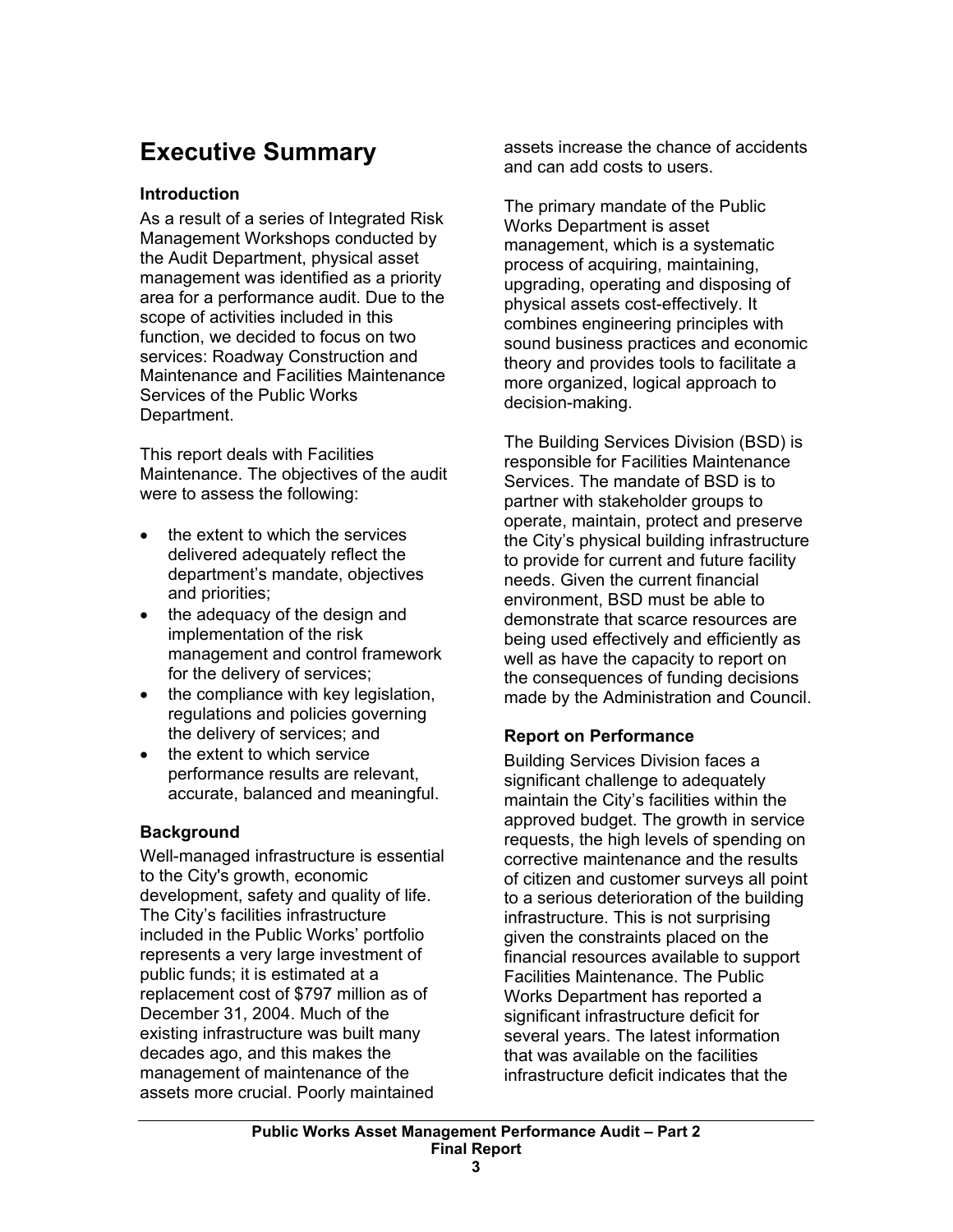annual average planned deficit is \$17.2 million from 2004–2008.

As well, the City's approach to facilities investment and maintenance decisions has tended to reflect tradition, intuition, personal experience and resource availability. Systematic application of objective analytical techniques has not been applied because of the lack of a system and available, complete and reliable information on the facilities. The result of developing a work plan without an effective asset management system is inefficiencies and higher costs over the long-term. This approach to asset management, in general, and resource allocation and investment analysis, in particular, is tactical rather than strategic. The Building Services Division has taken steps recently to improve its performance through the acquisition of an asset management system. It is clear that challenges still lie ahead to utilize the system to its full capacity.

We were not able to fully evaluate the performance of the Facilities Maintenance service grouping in each performance area that we identified because of the lack of established performance standards and information. BSD has not established targets against which to measure its performance which is consistent with other cities we surveyed. There is limited information from BSD or other jurisdictions to use as a basis for comparison. Nevertheless, we have identified and reported on some indicators that provided perspective on the current level of performance. The results for customer surveys indicate relatively low levels of satisfaction with the condition of buildings and the timeliness and response to service requests. The number of service requests has increased by 19.7% over the last three years. BSD management estimates that only 10% of the maintenance work performed is preventative.

Consequently, it is likely that facilities will deteriorate at a faster rate, exacerbating the existing problem.

Public Works will not be able to assess the effectiveness or efficiency of the Facilities Maintenance service without a more comprehensive performance measurement system. Without the ability to objectively report on results, it is difficult for Public Works to discharge its accountability to Council and to the public.

#### **Key Observations and Recommendations**

In attempting to explain the results of the Report on Performance, we examined four areas of focus that we believe must be well managed for business objectives to be achieved. We also focused on key controls that should be in place to manage significant risks associated with these business objectives. Below are some of the key observations and recommendations that we believe will improve the current control environment and position the Building Services Division to realize opportunities in the future:

#### **Determining the Work to Be Done**

- There are several departments and divisions that have some responsibility for facilities owned by the City. Our review found issues regarding a lack of coordination of facilities management from a corporate perspective as well as a duplication of responsibilities across departments. The result has been a diffusion of accountability and a degree of inefficiency.
- For example, we were unable to secure a complete inventory of the City's physical building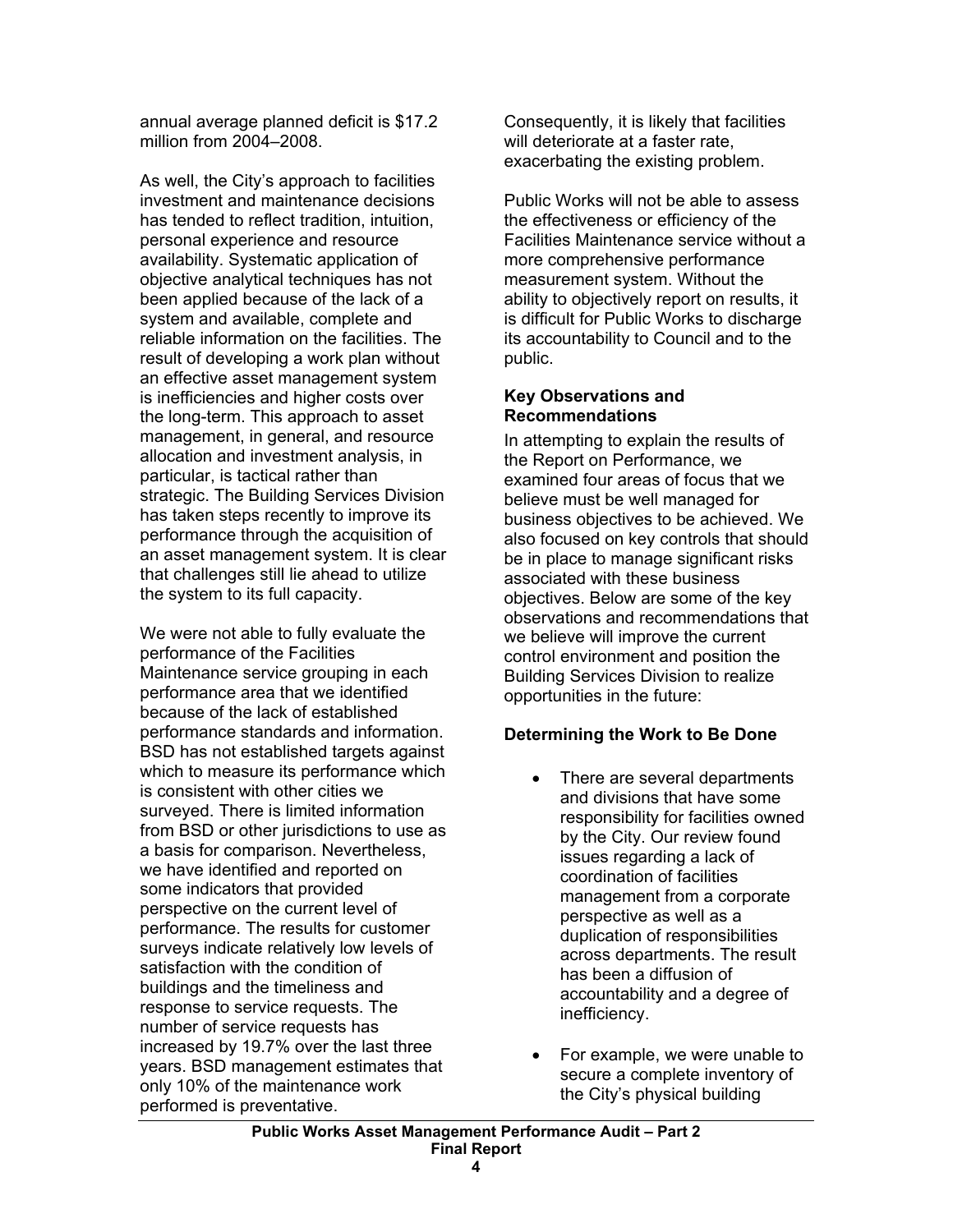assets. In addition, the total costs associated with City maintenance activities are not transparent. Furthermore, similar functions are being carried out by different departments. A problem that has been identified is the lack of a defined "owner" of certain facilities with the result that no department is being held accountable for all asset management decisions related to these facilities. Corporately, this has led to poor decisions or an absence of decision-making in such areas as divestment of facilities that have exceeded their useful lives.

- We have recommended that the responsibility for all Civic facilities be assigned to one entity. We have suggested that several benefits could be realized including greater efficiencies and potential cost savings. As an interim step, duplicate activities should be consolidated. We have further suggested a rationalization of all asset management activities and the consideration of options for alternate service delivery.
- Building Services Division needs to develop a comprehensive performance management process that includes the identification of desired outcomes, established levels of service, service standards and benchmarks and to regularly report on the achievement of intended results to senior administration and Council. The information from measuring results allows management to make informed decisions and can help to support budget requests with performance data.
- BSD has to develop and implement plans to ensure maximum usage of the capabilities of the recently purchased VFA.facility asset management system. A plan should be developed to conduct condition assessments for the remaining facilities that were not included in the contract, including all other civic facilities that are not in BSD's portfolio. BSD also needs to develop a process to maintain and update condition information, and the process should include set reassessment cycles. The condition information will enable BSD to develop optimal plans for the preservation of facilities.
- Building Services Division needs to ensure that all the systems involved in asset management are interconnected to the extent possible to ensure consistency of data across systems and to eliminate double entry of data.
- Building Services Division needs to develop and establish shortterm and long-term asset management plans that outline needs and priorities using asset management principles. Life cycle cost analysis should be used as a project evaluation tool to identify and prioritize projects that will lead to the long-term preservation of facilities.

#### **Controlling Costs**

• The effectiveness of BSD's operations is significantly impacted by the current budgeting process. The budget is not established based on an optimal list of projects. In addition, funds are often re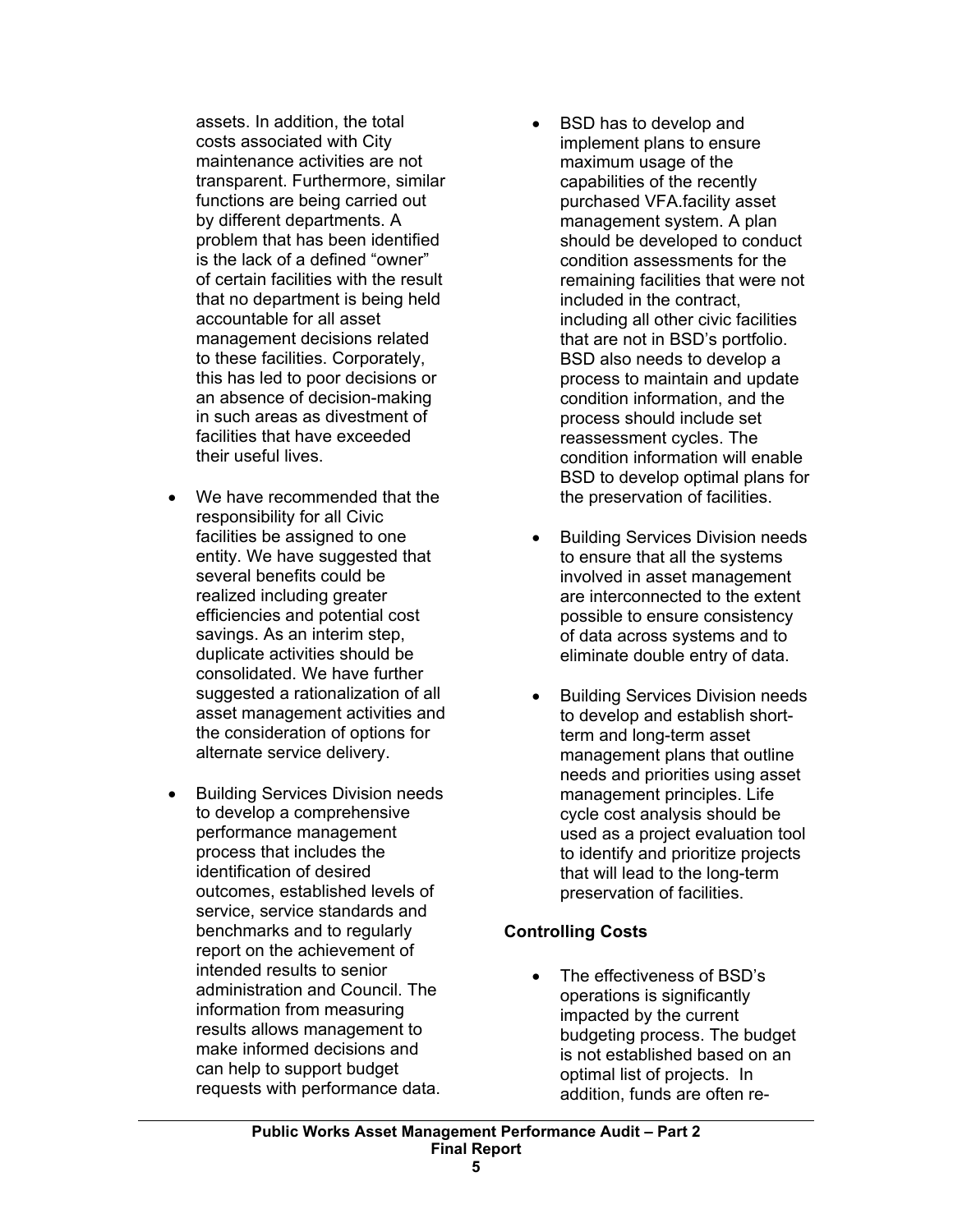allocated from planned maintenance activities to cover any shortfall in the amounts budgeted for utilities to operate the facilities.

- BSD recovers the costs of its services from its clients through a chargeback system and this chargeback bill-out model has not been revised since 2003. Clients are not confident that rates reflect actual costs. BSD has been able to recover the costs of its overhead each year well before the year end and in 2005 fully absorbed overhead expenses part way through December. Prior to the closing of the GL, BSD provides a "rebate" to its revenue customers for this surplus which is based on the annual labour hours and materials expended. This same rebate is not provided to its recovery clients and in effect, they pay a higher overhead rate than the revenue customers. The chargeback process needs to be reviewed to ensure that the essential elements of transparency, fairness and reasonableness are evident.
- Based on the limited information available, the City's inventory includes some facilities that should be considered for disposal since their preservation needs exceed replacement costs. BSD or some other organizational unit should be assigned the responsibility of determining when to dispose of facilities that have exceeded their estimated useful life and making the appropriate recommendation to Council.
- Risk management is an integral part of project management and

should be thought of as a component of any project management methodology. BSD needs to implement a formal risk management process that incorporates procedures consistent with the level of project risk.

• Certain articles of the CUPE Agreement have made it more onerous on a smaller scale for BSD to contract out work that may result in cost reductions in some cases.

#### **Quality of Work**

- BSD needs to develop, document and maintain quality standards for maintenance work performed in all types of facilities. These standards should be communicated to staff, civic tenants and external contractors when necessary. This will ensure that good quality maintenance work is performed and is consistent from facility to facility.
- The Building Services Division needs to ensure that documentation of key operational procedures is in place. Guidance on what should be documented and where this documentation should reside should be developed.
- BSD needs to develop a formal quality inspection process for both external and internal maintenance work. Inspections are currently carried out on an informal basis but are not documented for all projects undertaken. A quality report/checklist should be developed and completed for inspections to ensure that the maintenance work carried out adheres to the contract and/or the quality standards expected.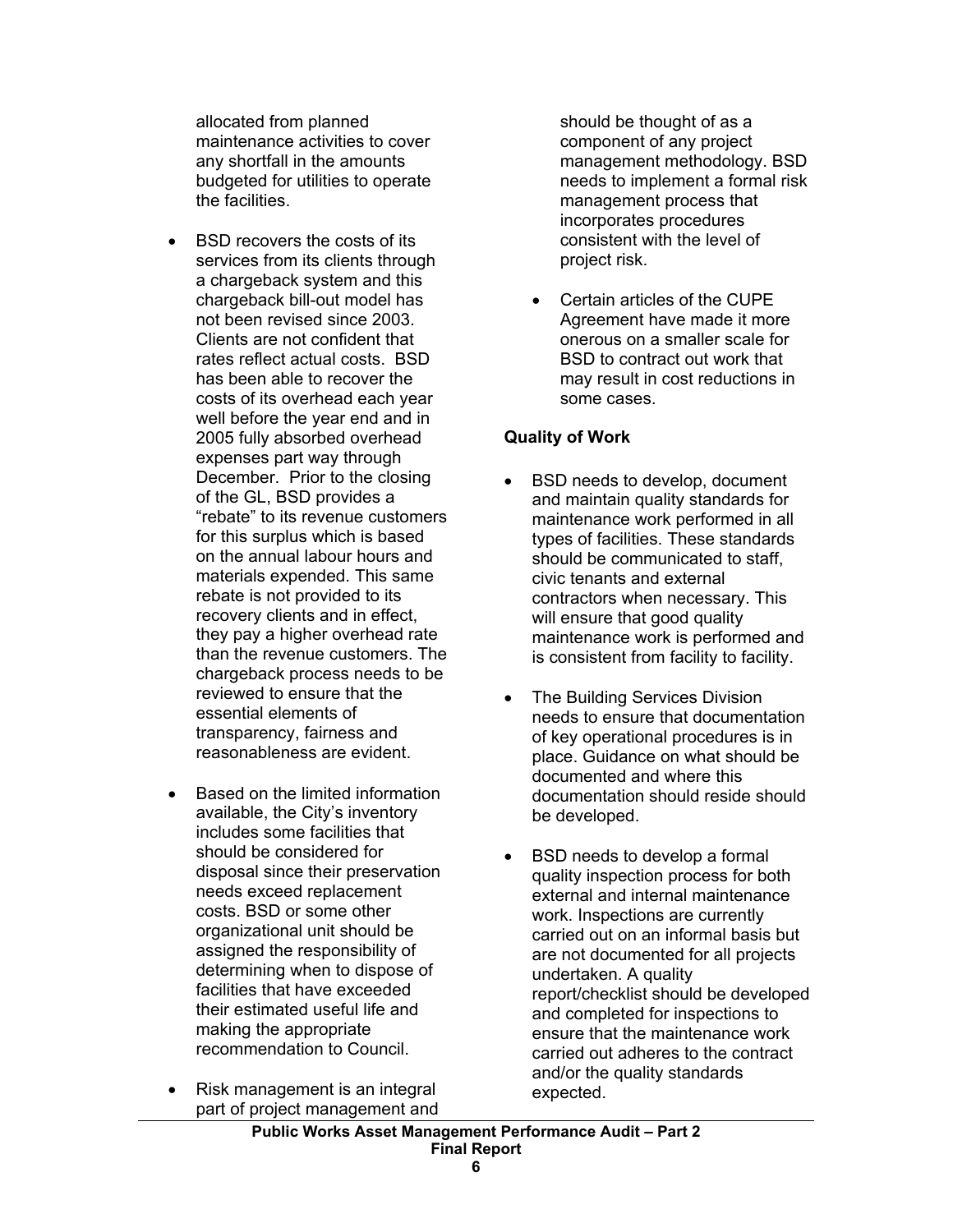• In the Public Works Department, 58% of the staff will be eligible to retire by 2010 and, as a result, BSD may have difficulty maintaining continuity of knowledge and skills in the future. A formal Succession Plan should be developed and adequately funded.

#### **Impacts on the Public and Staff**

- Currently, the City does not have a coordinator for the Asbestos Management Program. Since BSD monitors more than 250 buildings with asbestos, we believe BSD should be given the responsibility to oversee the Asbestos Management Program for all City facilities.
- Building Services Division needs to develop a process to ensure that the Community Centres are fulfilling their responsibilities with regards to the annual inspections of fire protection equipment and fire extinguishers. In addition, for other City facilities, BSD needs to implement a process to monitor the inspections of fire extinguishers to ensure that they are conducted by the contractor on a timely basis.
- Significant improvement is needed with respect to the annual inspections of heating systems. The lack of a centralized inventory listing of gas fired appliances at each location results in a time-consuming exercise to identify the facilities that are due for inspection.

#### **Conclusions**

The services delivered by Building Services Division are consistent with the mandate, objectives and priorities of the Public Works Department. The responsibility for asset management of buildings and facilities owned by the

City, however, is split among several departments of the City. There is an opportunity to improve the performance of asset management activities through the consolidation of responsibilities into one department or Special Operating Agency.

The infrastructure deficit has been well articulated and is fast approaching a crisis level. There will come a point in time whereby a lack of new infrastructure and preservation investments will have economic impacts. In addition, it would appear that if the Building Services Division is to maintain facilities in a safe manner and meet legislative requirements as well as use appropriate asset management strategies, the number of facilities maintained will need to decrease, or the budget will need to increase or both. Citizens have made their concerns known. Resolution of a problem of this magnitude is well beyond the ability of the department to manage on its own. Indeed, municipal leaders have taken their concerns to the senior levels of government, and there is some basis for anticipating relief in the future. Within these financial constraints, the Department has done a reasonable job of making trade-offs among relative priorities.

Having said that, we are unable to state definitively that the citizens have received value for money for the tax dollars spent on this service. The lack of complete performance information leaves the Department unable to demonstrate the efficiency and effectiveness of its activities. And until the asset management system is fully utilized, we cannot be certain that planning efforts and maintenance decisions are optimal, either with existing resources or in anticipation of additional funding in the future. We believe that implementation of our recommendations will improve the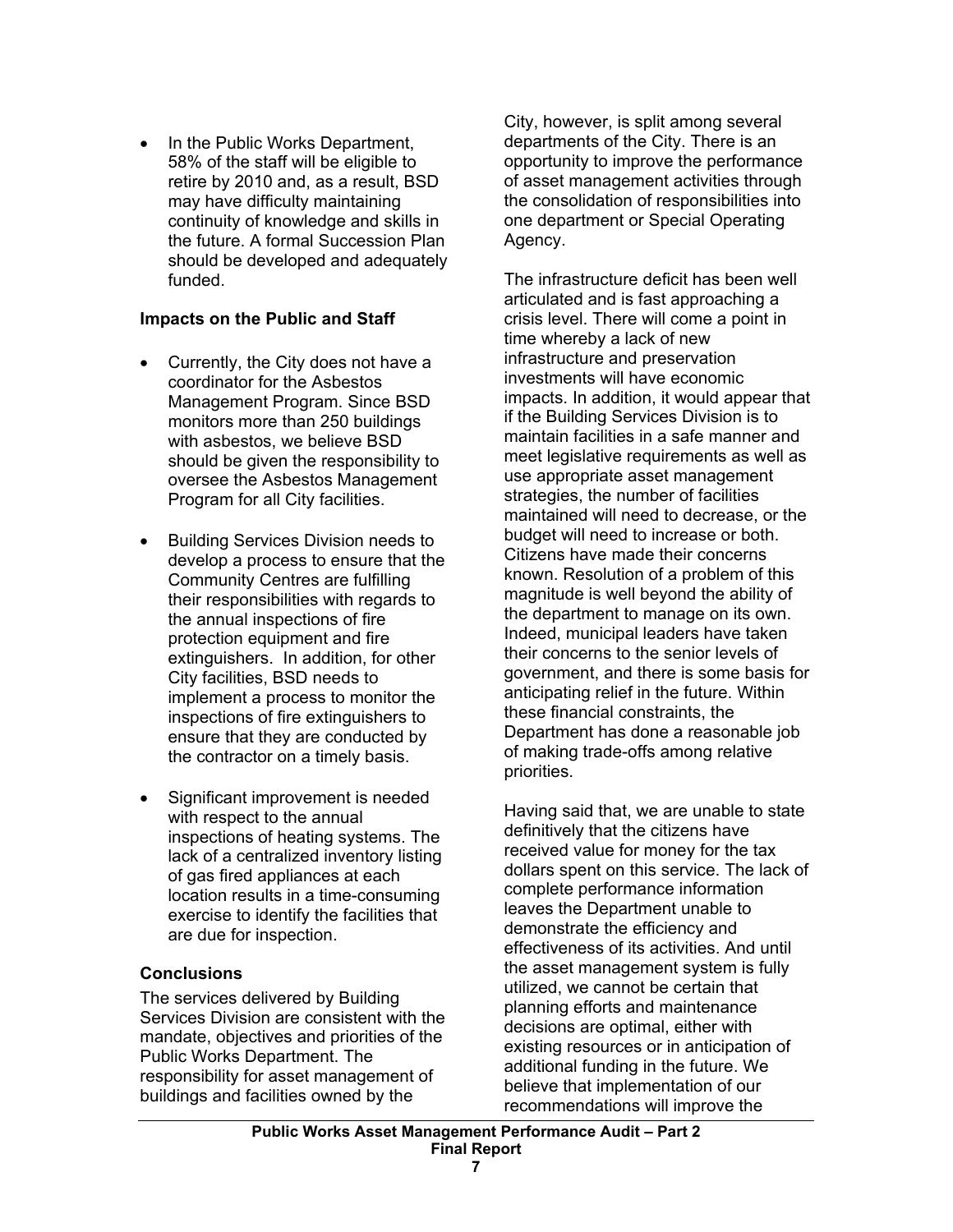Facilities Maintenance Service and help the Public Works Department establish a higher degree of transparency and accountability. With support from decision makers and funding partners, Public Works can work towards building and maintaining an appropriate building infrastructure to benefit all citizens.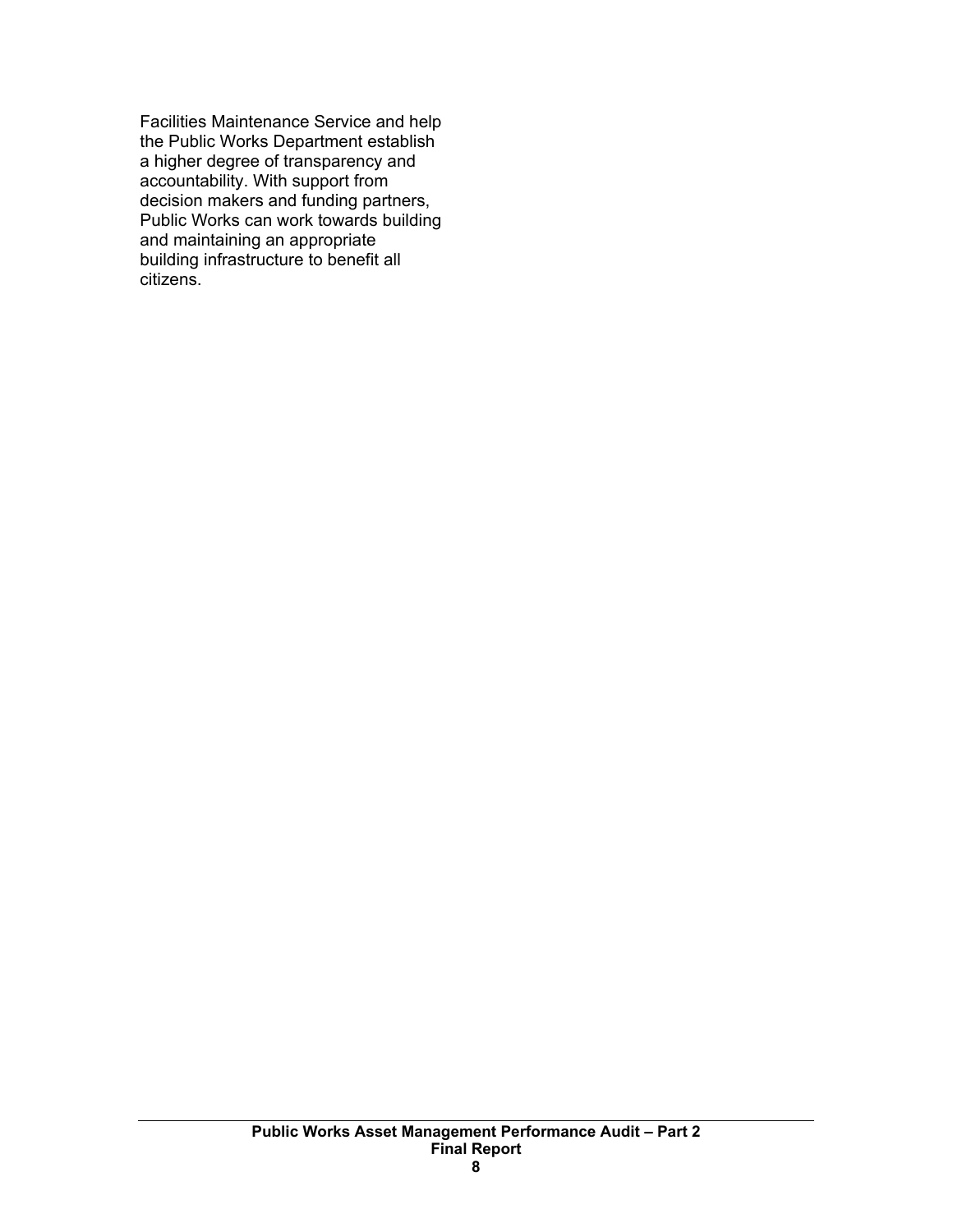## **Mandate of the City Auditor**

The City Auditor is a statutory officer appointed by City Council under the *City of Winnipeg Charter*. The City Auditor reports to Council through the Audit Committee (Executive Policy Committee) and is independent of the City Administration. The City Auditor conducts examinations of the operations of the City and its affiliated bodies to assist Council in its governance role of ensuring Civic Administration's accountability for the quality of stewardship over public funds and for the achievement of value for money in City operations. After communication to City Council, an audit report becomes a public document.

## **Background**

In 2003, we conducted a series of Integrated Risk Management Workshops and used the results of these workshops to update our annual audit plan. Physical Asset Management was identified as a priority area for a performance audit. Due to the considerable scope of activities included in Physical Asset Management, we decided to focus our Audit on two services: Roadway Construction and Maintenance and Facilities Maintenance Services of the Public Works Department. This audit dealt with Facilities Maintenance.

## **Audit Objectives**

The objectives of the audit were to assess the following:

- The extent to which the services delivered adequately reflect the department's mandate, objectives and priorities;
- The adequacy of the design and implementation of the risk management and control framework for the delivery of services;
- The compliance with key legislation, regulations and policies governing the delivery of services; and
- The extent to which service performance results are relevant, accurate, balanced and meaningful.

## **Audit Scope and Approach**

This second stage of the audit focused on the performance of the Facilities Maintenance service for the period of January 1, 2004 to December 31, 2005. Physical security was excluded from the scope of the review. Due to the time and resources required to properly evaluate this function, physical security will be considered as a separate audit in the future.

We approached our audit in three phases:

- Preliminary survey phase
- Fieldwork phase
- Reporting phase

In conducting our audit, we employed a variety of methods:

We conducted interviews and discussions with the Director of Public Works, Manager of Building Services Division, Supervisor of Financial Services and the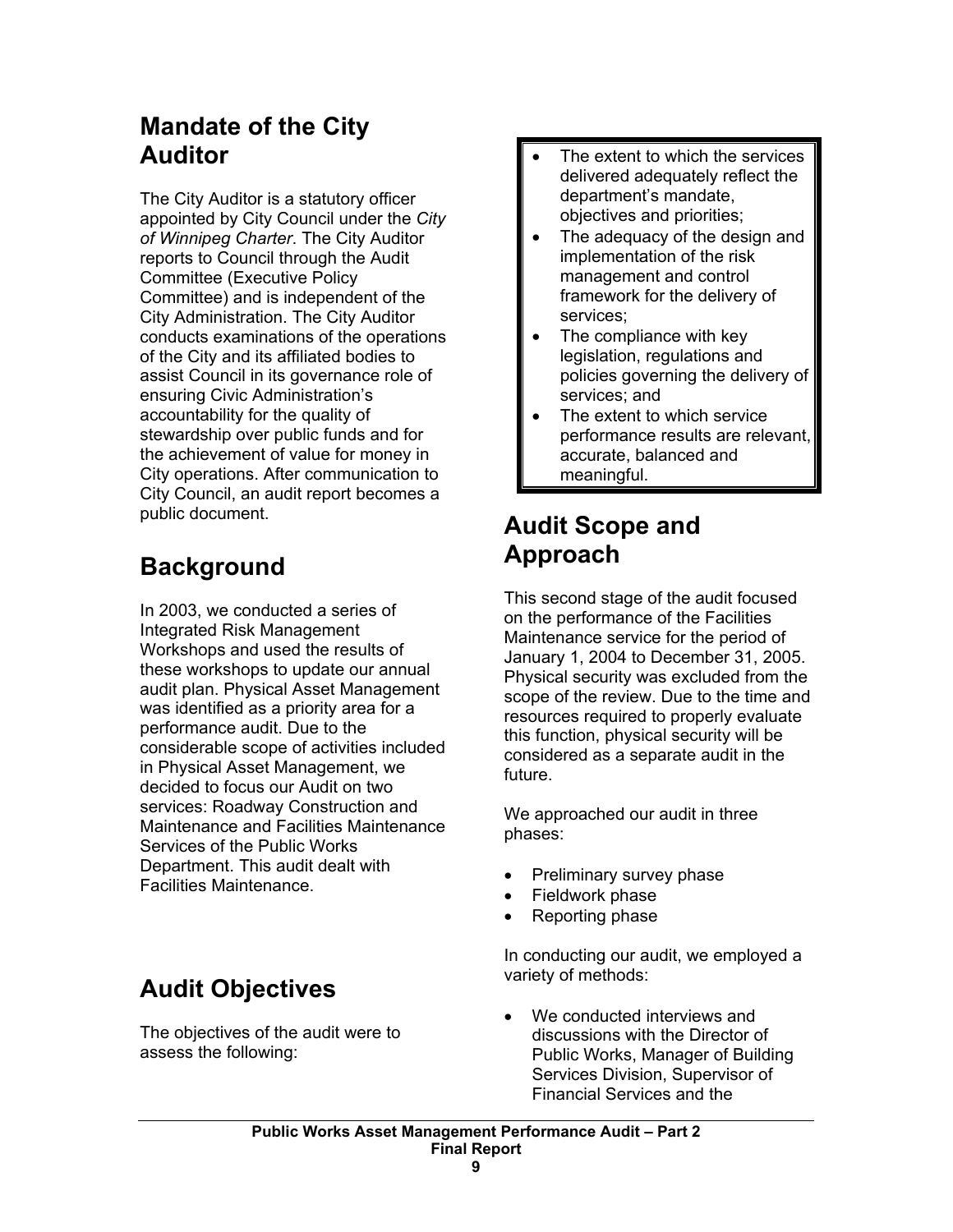Superintendents of the various branches within BSD.

- We worked with management to determine the most significant risks that could inhibit or prevent the achievement of their business objectives and used the risk assessment to focus our audit resources on specific areas. We also identified and evaluated controls in place to mitigate significant risks.
- We obtained facilities maintenance information from the cities of Edmonton, Calgary, Hamilton and Richmond to determine whether there were opportunities to improve management practices and results at the City of Winnipeg.
- We interviewed Building Services Division's three main customers; Civic Accommodations, Parks and Open Space and Community Services. We also conducted interviews with the Managers in the Water and Waste and Transit Departments, the Real Estate Division of the Planning, Property and Development Department and the Emergency Mechanical Services Branch of the Fire Paramedic Service.
- We reviewed and analyzed relevant Public Works Department reports, operating information and documentation.
- We reviewed the key policies and administrative directives governing the management of physical assets, human resources and contracting.
- We developed a *Report on Performance* based upon information available.

We communicated the results of our audit on an on-going basis and presented a formal report to Public Works Senior Management, the Chief Administrative Officer, Audit Committee and Council at the end of the audit.

## **Audit Conclusions**

Based on the audit work completed, we concluded that:

- The services delivered by Building Services Division are consistent with the mandate, objectives and priorities of the Public Works Department. However, we found that the responsibility for asset management for buildings and facilities owned by the City is split among several departments of the City. There is an opportunity to improve the performance of asset management activities through the consolidation of these responsibilities into one department.
- The Building Services Division needs to implement improvements to the control framework to ensure that risks are managed such that there is reasonable assurance that business objectives will be met.
- The Building Services Division generally complies with the key legislation, regulations and policies governing the delivery of services.
- The Building Services Division has not established performance targets (other than meeting its budget) against which to measure its performance. This limits the ability to understand whether the Department's performance results met expectations.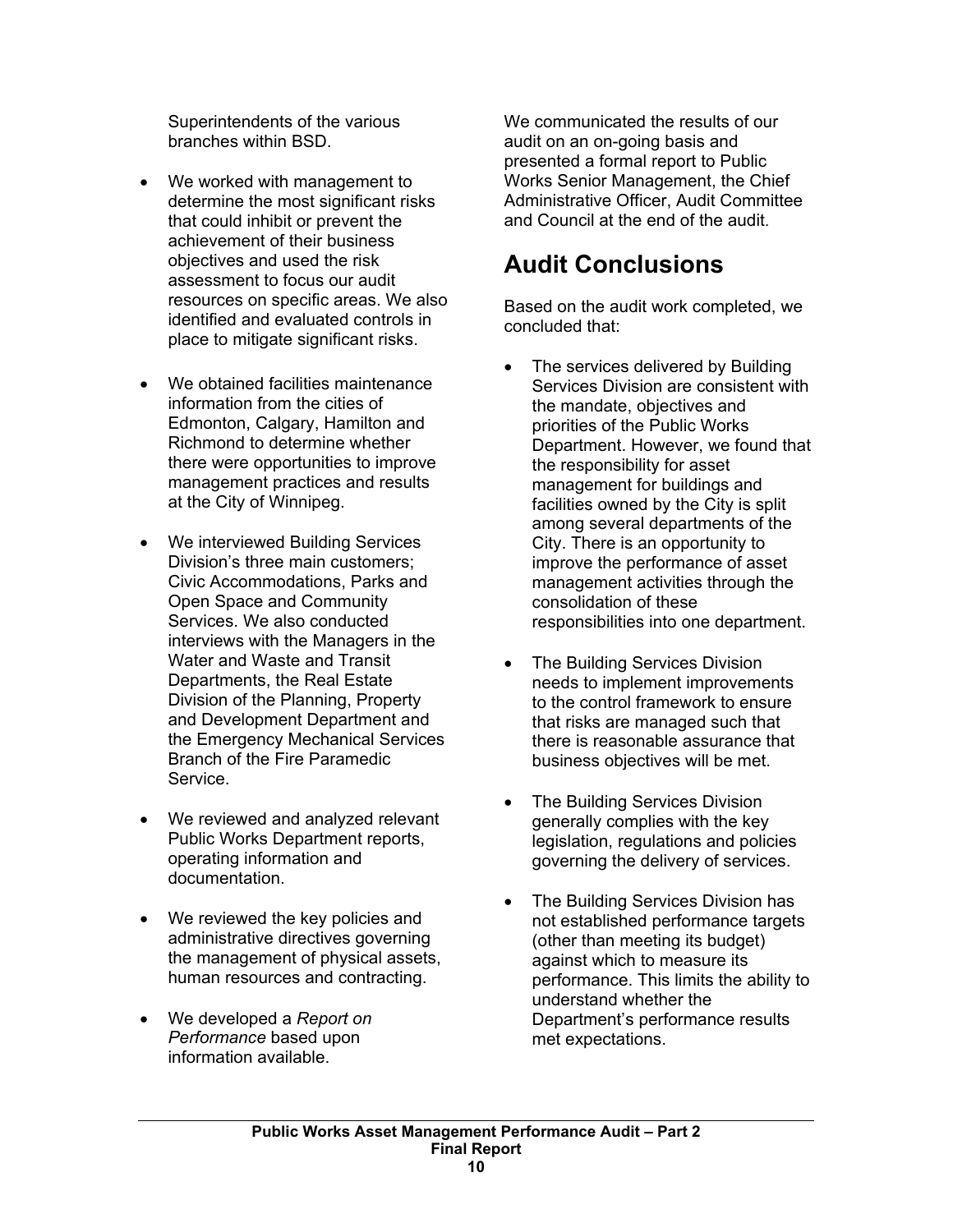The audit was conducted in accordance with generally accepted auditing standards. In preparing our report, we have relied upon extensive interviews with Building Services Division management, staff and others, and information, data, and other documentary evidence provided to us. The conclusions reached in this report are based upon information available at the time. In the event that significant information is brought to our attention after completion of the audit, we reserve the right to amend the conclusions reached.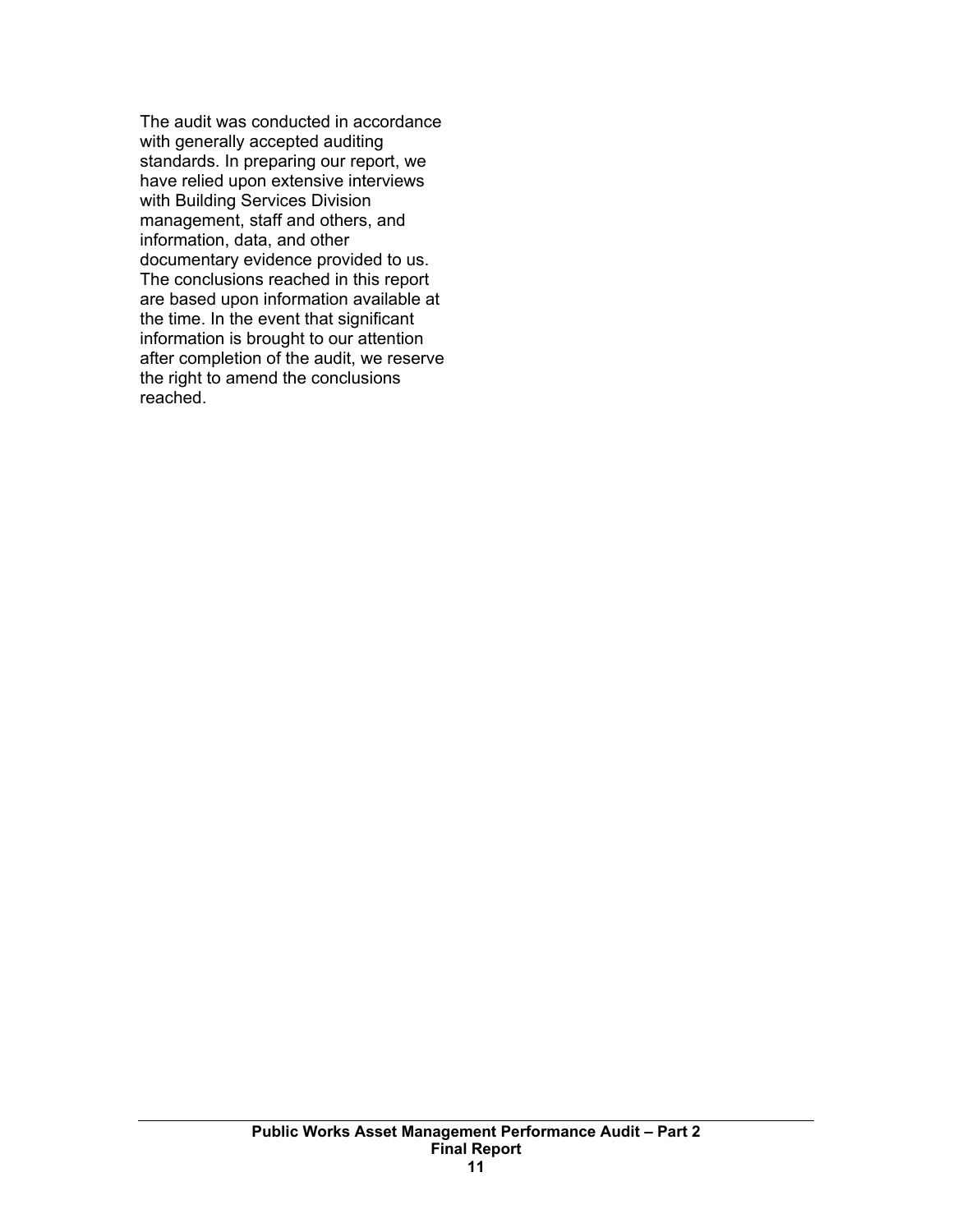## **Acknowledgement**

The Audit Department extends its appreciation to the many individuals who participated in the audit. Their comments and insights assisted us in completing our analysis and provided the foundation for many of the report recommendations.

#### **City of Winnipeg Audit Department Team**

Brian Whiteside, CA•CIA, Deputy City Auditor

Kevin Milne, CGA, CIA Senior Auditor (Project Leader)

Lorna Smith, MBA, CGA, CIA Senior Auditor

Shannon Hunt, CGA, CFE City Auditor

June, 2006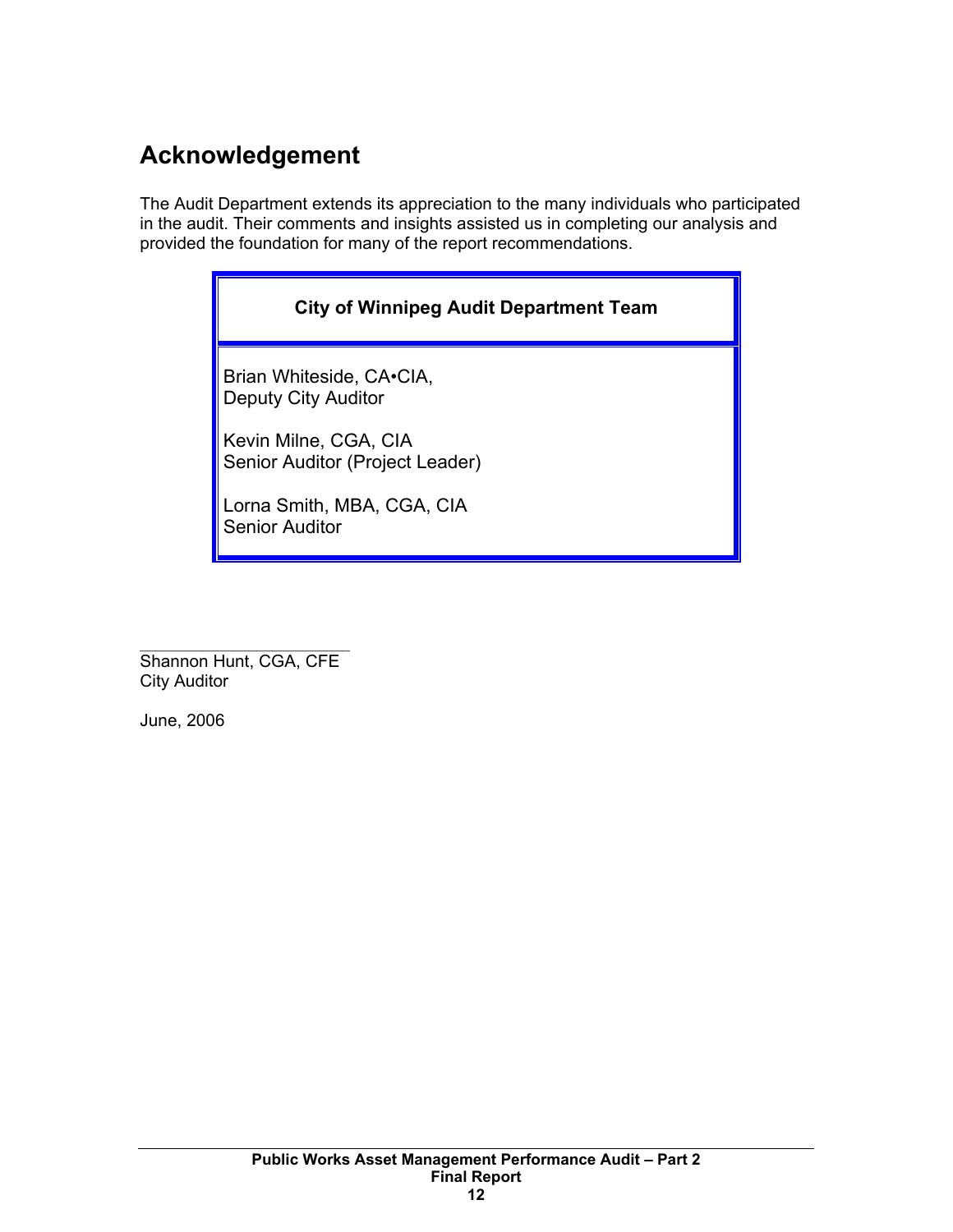## **Introduction**

It is the responsibility of the Public Works Department to deliver municipal public works services relating to the planning, development, operation and preservation of roadway systems, parks, open spaces, natural area systems and the maintenance and security of civic buildings.

A common responsibility for the divisions of the department is physical asset management. The Department provides integral components of asset management for the following types of assets: Roadway Systems, Structures, Traffic Signals and Traffic Signal Plant, Parks and Open Space Systems, and Facilities. See Appendix 1 for an organization chart.

## **Facilities Maintenance**

The Building Services Division (BSD) is responsible for facilities maintenance services, which include core programs of building maintenance, building operations and the Power Smart Program. These core programs are delivered to a number of customer departments (Community Services, Civic Accommodations, and Parks and Open Space) as well as to Special Operating Agencies on a full cost recovery basis. The mandate of BSD is to partner with stakeholder groups to operate, maintain, protect and preserve the City's physical building infrastructure/assets to provide for current and future facility needs.

#### **Key goals and strategies**

The key goals and strategies for facilities maintenance services are:

- 1. Improve organizational clarity, technology, work techniques and methods.
- 2. Support interdepartmental cooperation.
- 3. Identify and implement an environmental stewardship program.
- 4. Develop and implement a Physical Asset Management Program.
- 5. Develop and implement a risk management program.

**Core Programs** – consist of specific processes and activities undertaken by BSD in delivering facility maintenance including:

*Building Maintenance Program*  This core program consists of a number of services including Building Automation System Maintenance; Structural System Maintenance; Plumbing Maintenance; HVAC Maintenance; Elevator Maintenance; Electrical Maintenance and Refrigeration Plant Maintenance.

In turn, each service consists of a number of processes including CLAIR (Clean, Lubricate, Adjust, Inspect, Repair); Legislative Inspections; Seasonal and Recurring Maintenance and Activities; Major Repairs; Install/Replace/Upgrade; Calibrate/Balance; Preventative Maintenance; and Reactive Maintenance.

#### *Building Operation Program*

This core program consists of a number of services (and processes) including Custodial (cleaning methods specific to different building types/uses); Customer Services (front line customer contact and setting up for special events); Monitoring and Control (building security; building life safety systems; building automation systems; emergency response and air quality); Building System Operation (providing routine legislative checks and inspections); Water Quality (pool chemistry and balance; chlorination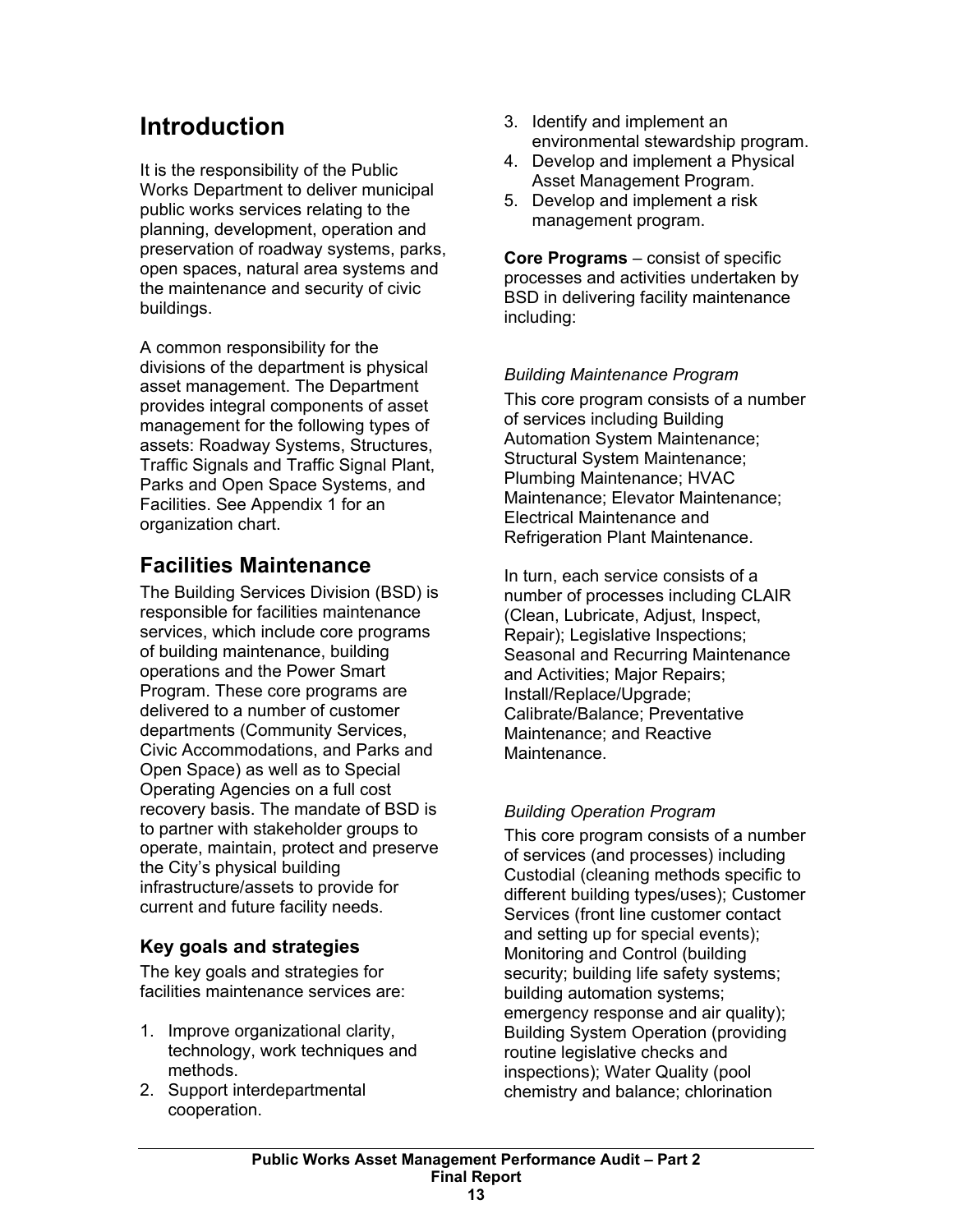systems maintenance); Ice Making / Maintenance (plant start up /shut down; ice installation/maintenance); and Pest Control (process coordinate contractors).

#### *Power Smart Program*

This core program's service manages the delivery of utility savings according to the Power Smart Agreement on behalf of all City departments to ensure that energy measures proposed by Manitoba Hydro are properly installed in the best interests of the City.

#### **Support Programs**

A number of programs are required to support delivery of BSD core programs. These support programs consist of various services and processes including Hazardous Materials Management (manage asbestos, PCB's, mould, and other hazardous material present in buildings); Utility Management (monitor, conserve and make efficient use of energy/water and take remedial action if necessary); Technical Support (providing engineering/project management; standards and asset management); Safety Management; Work Management (Maximo); and Financial Management.

The 2004 planned expenditures for BSD was \$25,764,509 and the capital budget was \$3,570,000. The operating budget for this Division is recovered from the customer departments and the SOAs that BSD provides service to on a full cost recovery basis. BSD has 261 full time equivalent staff positions. See Appendix 2 for Building Services Division Organization Chart.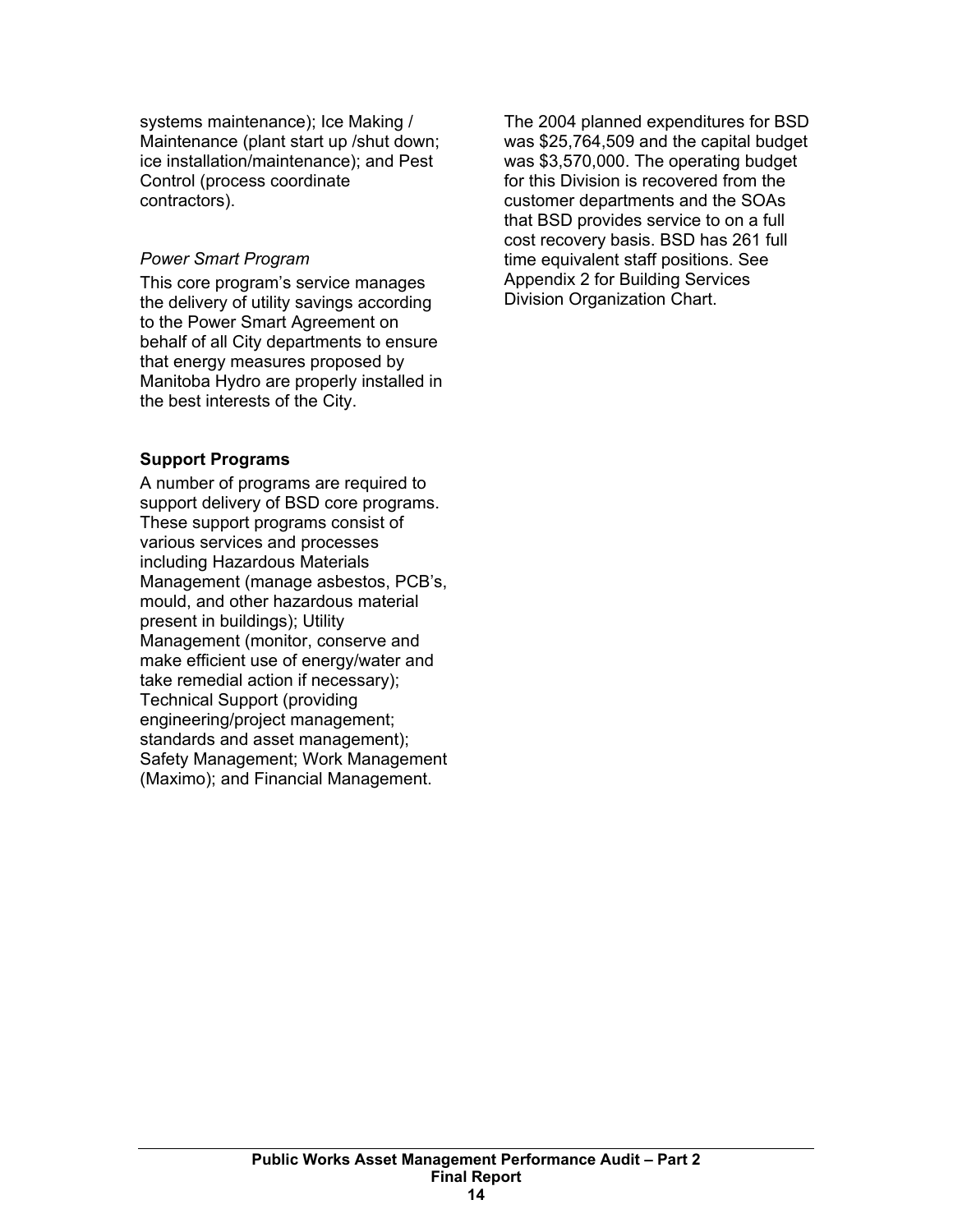### **Building Assets**

The Building Services Division is responsible for maintaining and operating 657 buildings within the City's inventory of 1,100 buildings plus small seasonal and outbuildings. The asset inventory, which is detailed below, is diverse in function, age and construction.

| <b>Asset</b>                      | <b>Client</b>  | <b>Inventory</b>              |                    | <b>FCI</b>                         | <b>Current</b>                                |
|-----------------------------------|----------------|-------------------------------|--------------------|------------------------------------|-----------------------------------------------|
|                                   | <b>Group</b>   | <b>Number</b>                 | <b>Square Feet</b> | <b>Current</b><br><b>Condition</b> | <b>Replacement</b><br><b>Value (estimate)</b> |
| Office Buildings                  | CA/PW          | 24                            | 544.900            |                                    | \$81,607,000                                  |
| Police Stations                   | CA             | 15                            | 265,700            |                                    | 39,858,000                                    |
| Libraries                         | CA             | 15                            | 271,800            | 0.19                               | 40,771,000                                    |
| Ambulance/Fire Buildings          | CA             | $\overline{7}$                | 107,600            |                                    | 16,141,000                                    |
| <b>Combination Buildings</b>      | CA/PW          | 9                             | 389,300            |                                    | 58,390,000                                    |
| Maintenance Buildings             | CSD/PW         | 44                            | 126,300            |                                    | 16,608,000                                    |
| Arenas                            | <b>CSD</b>     | 18<br>(City)                  | 523,100            | 0.36                               | 73,232,000                                    |
|                                   | CSD            | 12<br>(community)             | 454,700            | 0.16                               | 45,470,000                                    |
| <b>Indoor Soccer</b>              | <b>CSD</b>     | $\overline{2}$<br>(community) | 49,000             | 0.09                               | 7,235,000                                     |
| <b>Swimming Pools</b>             | <b>CSD</b>     | 12<br>Indoor                  | 585,300            | 0.53                               | 156,860,000                                   |
|                                   | <b>CSD</b>     | 11<br>Outdoor                 | 25,500             | 1.13                               | 9,422,000                                     |
| <b>Wading Pools</b>               | CSD            | 93                            | 64,800             | 0.31                               | 13,620,000<br>(includes basin)                |
| <b>Community Centre Buildings</b> | <b>CSD</b>     | 92                            | 899,500            | 0.41                               | 134,920,000                                   |
| Assiniboine Park Zoo Buildings    | <b>CSD</b>     | 105                           | 108,800            |                                    | 13,647,000                                    |
| Assiniboine Park Conservatory     | <b>CSD</b>     | 9                             | 46,800             | 0.49                               | 7,608,000                                     |
| <b>Golf Courses</b>               | <b>PPD</b>     | 18                            | 27,400             |                                    | 3,557,000                                     |
| Seasonal and Outbuildings         | PW, PPD        | 101                           | 28,200             |                                    | 3,154,000                                     |
| <b>Historic Buildings</b>         | CA/PW          | 9                             | 93,800             |                                    | 14,069,000                                    |
| Miscellaneous                     | PW, CSD,<br>CA | 52<br>(City)                  | 401,000            |                                    | 56.643.000                                    |
|                                   |                | 9<br>(community groups)       | 57,500             |                                    | 4,641,000                                     |
| <b>TOTAL</b>                      |                | 657                           | 5,071,000          |                                    | \$797,453,000                                 |

Inventory as at December 31, 2004. Note: Parking structures are not included in these totals.

Abbreviations:<br>FCI = Fac

FCI = Facility Condition Index<br>CA = Civic Accommodations D

CA = Civic Accommodations Division, Planning, Property & Development Department CSD= Community Services Department

CSD= Community Services Department<br>PPD= Planning. Property and Developm

PPD= Planning, Property and Development Department<br>PW= Public Works Department

Public Works Department

#### **Public Works Asset Management Performance Audit – Part 2 Final Report**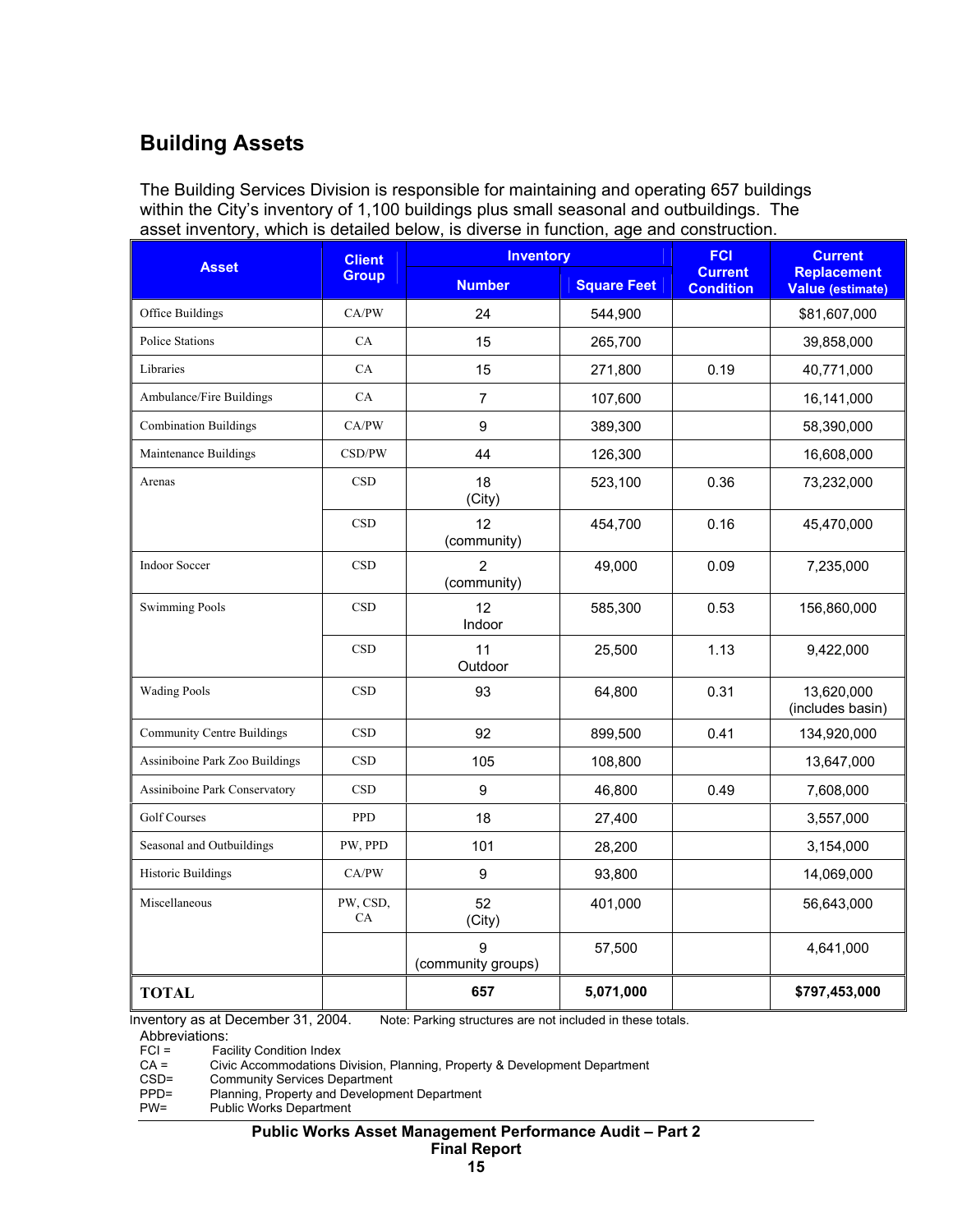#### **Value of Assets**

Several techniques have been used to establish the value of municipal infrastructure assets. For the purpose of renewal planning, replacement cost is generally the preferred method of quantifying the value of an asset.

Based on average replacement values of \$110 to \$268 per square foot, (dependent on building type with indoor pools being the highest cost), an estimated building replacement value of \$797,453,000 as of December 31, 2004 was developed for the facilities under BSD's jurisdiction. The replacement values are based on the information provided in the *Public Use Facilities Study* (PUFS).

#### **Asset Management**

Asset management is a systematic process of acquiring, developing, maintaining, upgrading, operating and disposing of physical assets costeffectively. It combines engineering principles with sound business practices and economic theory, and it provides tools to facilitate a more organized, logical approach to decision-making. Thus asset management provides a framework for handling both short-and long-range planning.

At its core, asset management is a strategic, as opposed to tactical, approach to managing assets. The process works as follows: First, performance expectations (levels of service) consistent with goals, available budgets and policies are established to guide the analytical process, as well as the decision-making framework. Second, inventory, condition and performance information is collected and analyzed. Asset management links user expectations for system condition, performance, and availability with system management and investment

strategies. This information provides input on future system requirements (needs). Third, the use of analytical tools and procedures produces viable cost-effective strategies for allocating budgets to satisfy the needs of the City and the public, using performance expectations as critical inputs. Asset management provides ready access to quantitative and qualitative data and allows decision makers to more readily identify and focus on key issues. Alternative choices are then evaluated, consistent with long-range plans, policies, and goals. The ability to weigh and articulate the impact of choosing one alternative over another through "what if" analyses is enhanced, and importantly, the support and documentation explaining the selection is improved. A fact based, reproducible, systematic approach can enhance the dialogue among decision makers regarding capital investment levels. The entire process is re-evaluated annually through performance monitoring.

A typical Asset Management System involves these key components:

**Physical inventory** – A complete and accurate inventory of the infrastructure assets is maintained.

**Condition assessment** – A condition assessment of each inventory item needs to be performed and maintained. Scheduling of inspections varies with the kind of infrastructure being managed; elements that tend to change quickly are inspected more often.

**Modeling** – The infrastructure elements' condition assessments from previous years are input into a deterioration model and used to predict the elements' condition in the future. The models can also be used to perform "what if" analyses on the system, predicting the performance based on different treatment schemes.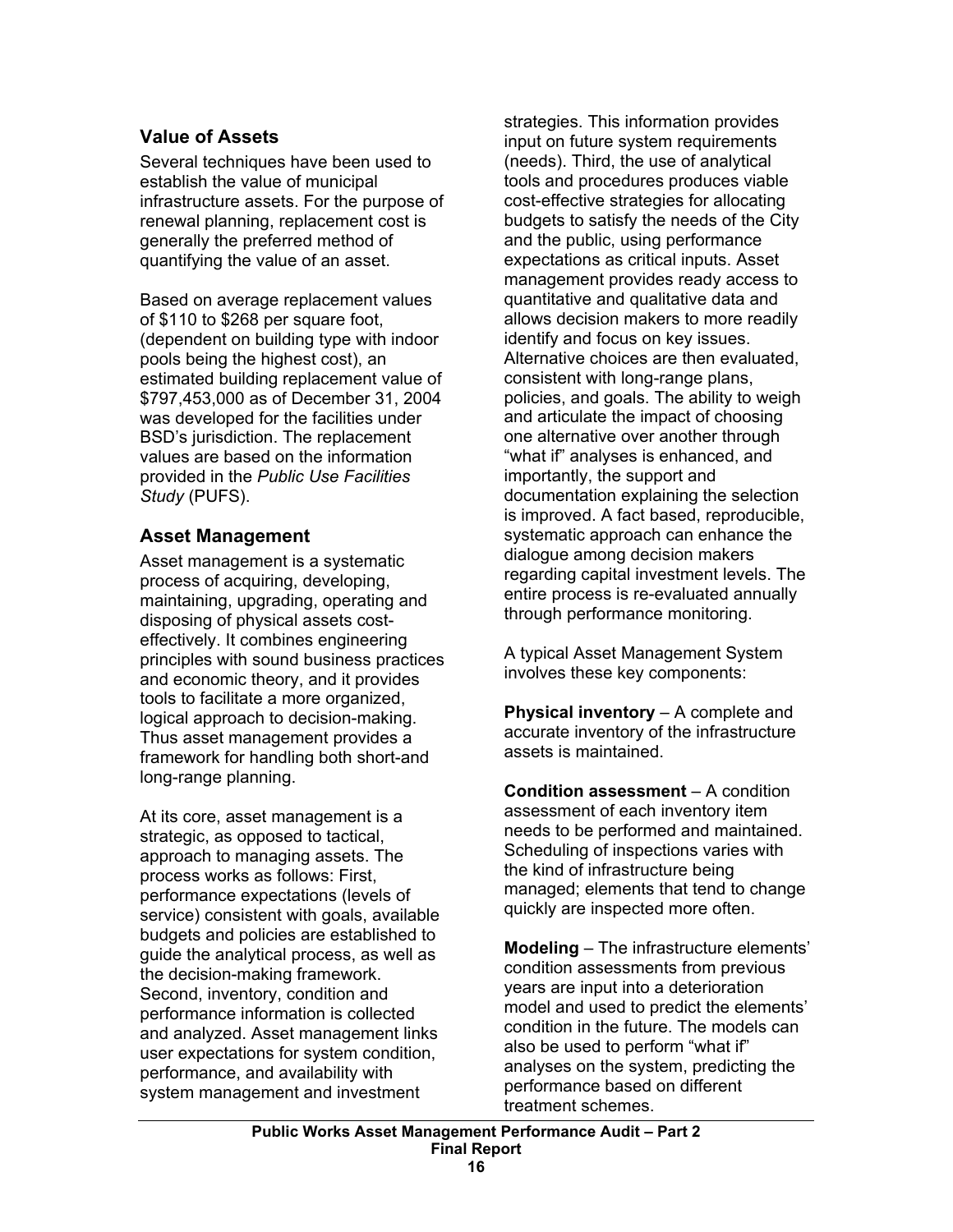**Expert System** – Expert systems can consolidate the knowledge of a number of experts by developing a set of rules and logic provided by them. Scenarios fed through the system will result in decisions that are consistent and supported.

**Database** – The information stored in the database is made up of the results of the inventory, condition assessment, deterioration modeling and expert system. The database must be arranged so that it is easy to use and efficient. The information in the database must be kept current.

**Goals** – These are targets for optimization that are used in the analysis. Typical goals are determined by the politicians or are forced by budget constraints.

**Optimization** – This is the process by which the program attempts to meet the goals imposed on it.

**Analysis** – A plan is produced for how to use the available resources to provide the most value.

**Project assignment** – The results generated from the analysis stage are plans for improvements for individual infrastructure elements. These are translated into project assignments that can include: doing nothing, maintenance, repair or rehabilitation.

**Follow-up** – It is important to revisit the condition assessments and inventory on an ongoing basis to ensure the effectiveness of the system and the accuracy of the information in the database.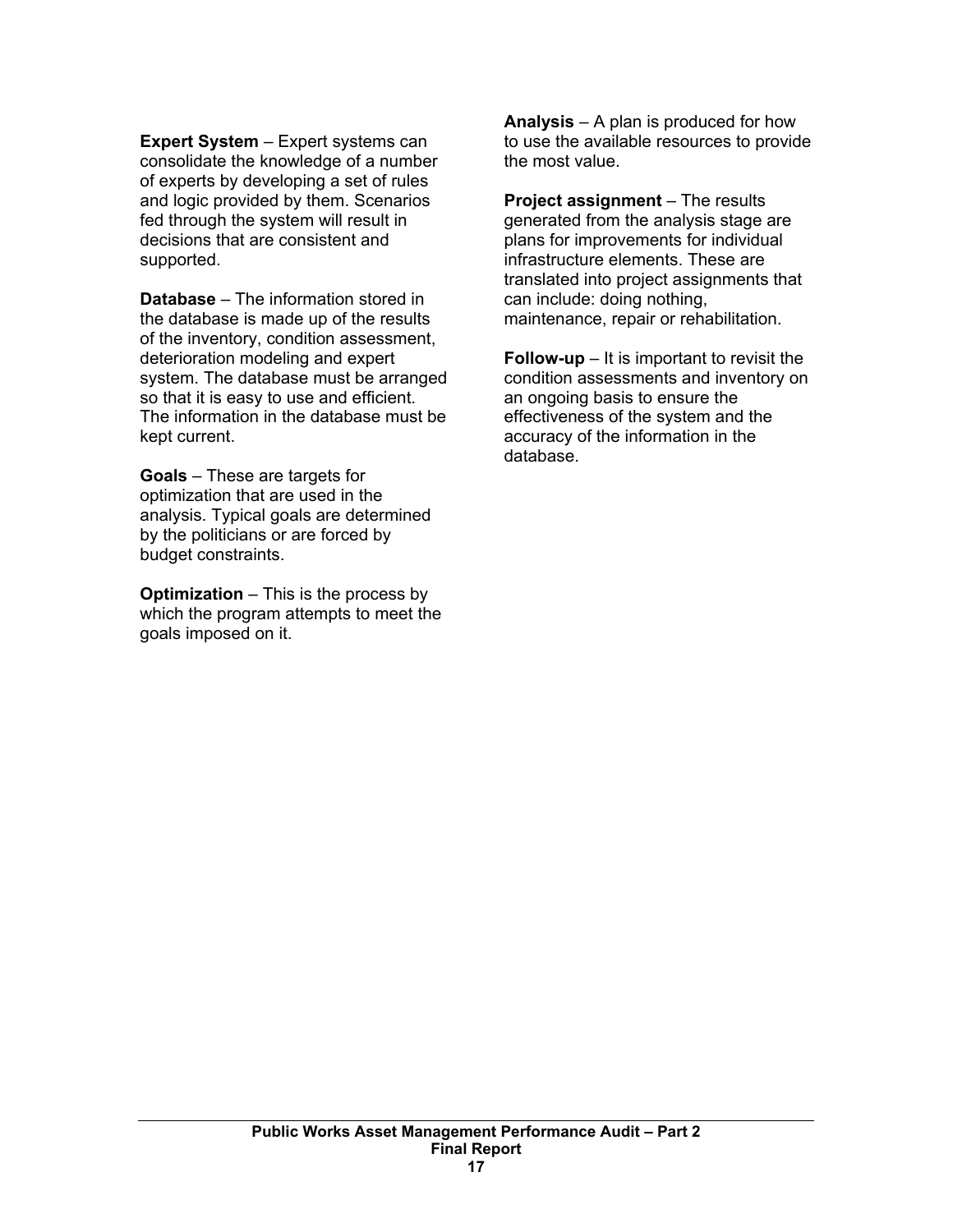## **Report on Performance**

#### **Benefits of Performance Measurement**

Municipal managers want to be efficient and deliver value for their services. Taxpayers need to know how their tax dollars are spent and how their services compare both year-to-year and in relation to others. There are four main reasons why performance measurement is essential:

- Enhances accountability In today's environment, it is important that taxpayers are informed about what Building Services Division plans to achieve, what it is actually achieving and what the service costs. Measuring and reporting on performance strengthens the understanding between staff and Council of the expected results and actual results for the service. It helps focus Council's decision making and helps BSD staff understand the level and type of service delivery required. Performance measures demonstrate to taxpayers how they are being served and the value they are receiving for their tax dollars.
- Helps to improve performance The analysis of performance results identifies opportunities for municipalities to improve the quality, efficiency and effectiveness of the services.
- Stimulates productivity and creativity - Performance measures can be used to create new incentives and rewards to stimulate staff creativity and productivity.
- Improves budget processes Performance measures can help municipalities develop budgets that

are based on realistic costs and benefits, not just historical patterns. Performance measurement can also improve the monitoring of budgets by measuring whether the budget and expected service levels are being met.

#### **Current Performance Results**

An integral part of our audit is the assessment of the performance of the Building Services Division with respect to its facilities maintenance operations. In assessing the performance of an entity, program or service it is essential that the different types of performance measures are not viewed in isolation. It is also important to measure quality as well as unit costs. Results should be viewed in terms of how much is achieved and how well. Although the term "quality" can have many different meanings, it essentially boils down to meeting client or taxpayer expectations. Therefore, both efficiency and effectiveness measures should be considered when evaluating the overall performance, since there is often a trade-off between the two. For example, BSD may be able to reduce its unit costs for maintenance work significantly, but only by providing a quality or level of service that taxpayers find unacceptable. Performance data is also most meaningful when comparisons can be made (i.e. actual to budget, year to year, jurisdiction to jurisdiction).

From our review of industry information, we determined that facilities maintenance operations are assessed either in terms of the quality or cost of services performed or how well the condition of the buildings is maintained. The American Public Works Association (APWA) focuses on performance indicators such as the janitorial cost per square foot, which provides information on the efficiency of the services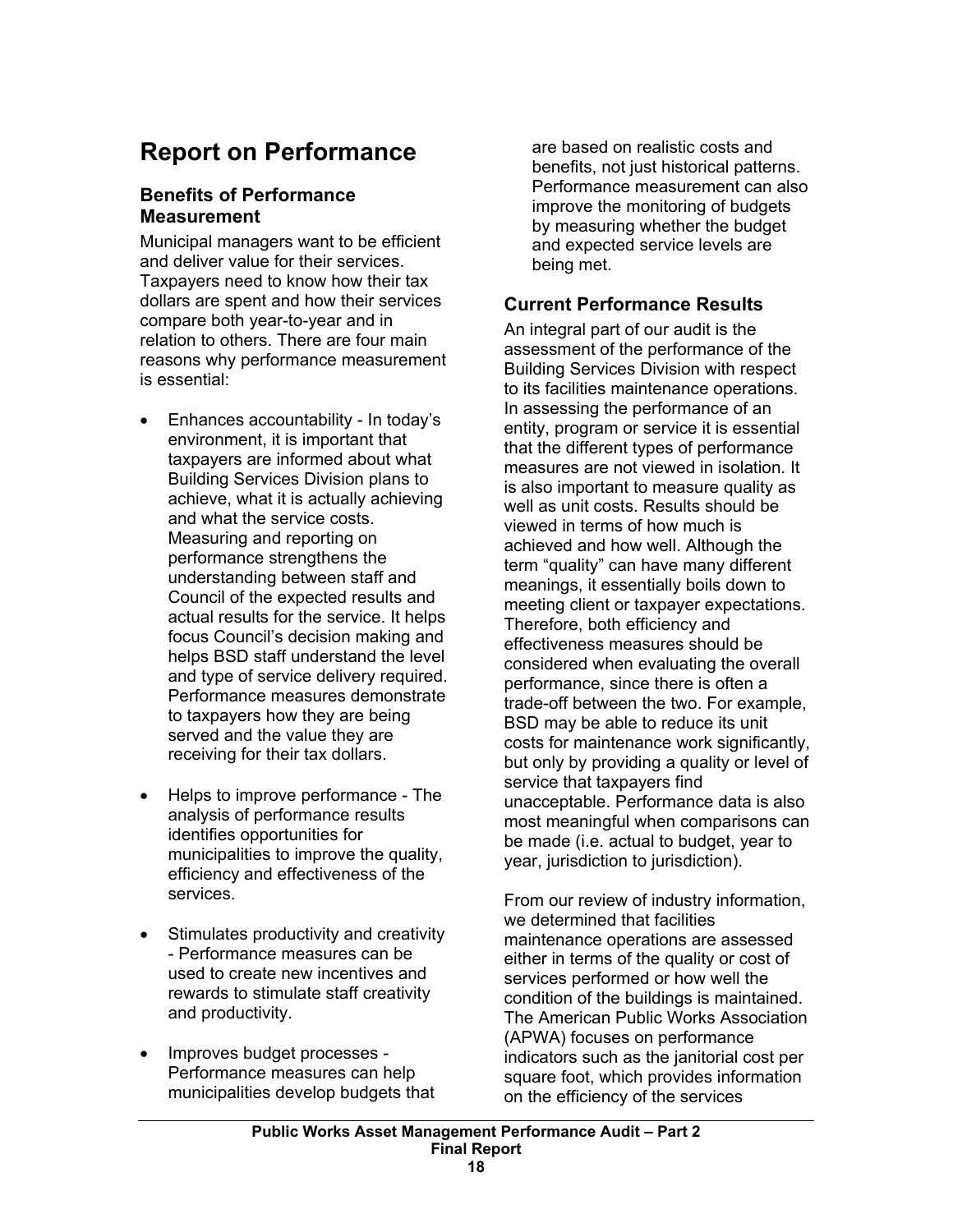performed. In contrast, the Association of Physical Plant Administrators (APPA), a leading authority in the subject of asset management, uses the Facility Condition Index (FCI) as one of the measures to rate the level of maintenance that is provided by an organization. The FCI is widely used and accepted as a reliable benchmark to measure the relative condition of facilities. We will provide more information on the FCI and APPA's maintenance hierarchy later in this section of the report where the performance indicators are discussed in detail.

The availability of relevant and reliable performance information is critical to the provision of an objective performance assessment. Currently, BSD collects and monitors very limited performance data and the survey responses from other Canadian cities indicate that performance reporting with respect to facilities management is not yet well developed. Notwithstanding, we have identified certain performance indicators, which we believe are critical in assessing whether BSD is achieving its mandate. While most of these indicators address either the condition of the facilities or the services performed by BSD, there are a few others that have been included, which would enhance the understanding of the overall asset management activities. Although no information was available for some of the performance indicators, we have highlighted them because they are useful measures, which will enable Public Works senior management to

assess the BSD's performance in the future.

#### **Performance Indicators**

We identified the following performance indicators as useful in gaining an understanding of how well the Building Services Division is performing maintenance of the City's facilities:

#### *Effectiveness Measures*

- Change in infrastructure deficit/deferred maintenance
- Preventative maintenance vs. corrective maintenance
- Service requests
- Customer satisfaction
- Compliance with regulations
- Timeliness of service response
- Availability of facilities
- Average Facility Condition Index

#### *Efficiency Measures*

- Budget variances
- Year to year comparison of annual maintenance and janitorial costs
- Maintenance cost per square foot
- Janitorial cost per square foot

#### **Effectiveness Measures**

These measures refer to the extent to which a service is achieving its intended results.

They focus on the outcomes of a service or program. The emphasis is on the quality of service, the benefits a service delivers to taxpayers or the impact the service has on the quality of life in a community. Results are usually expressed as percentages or ratios.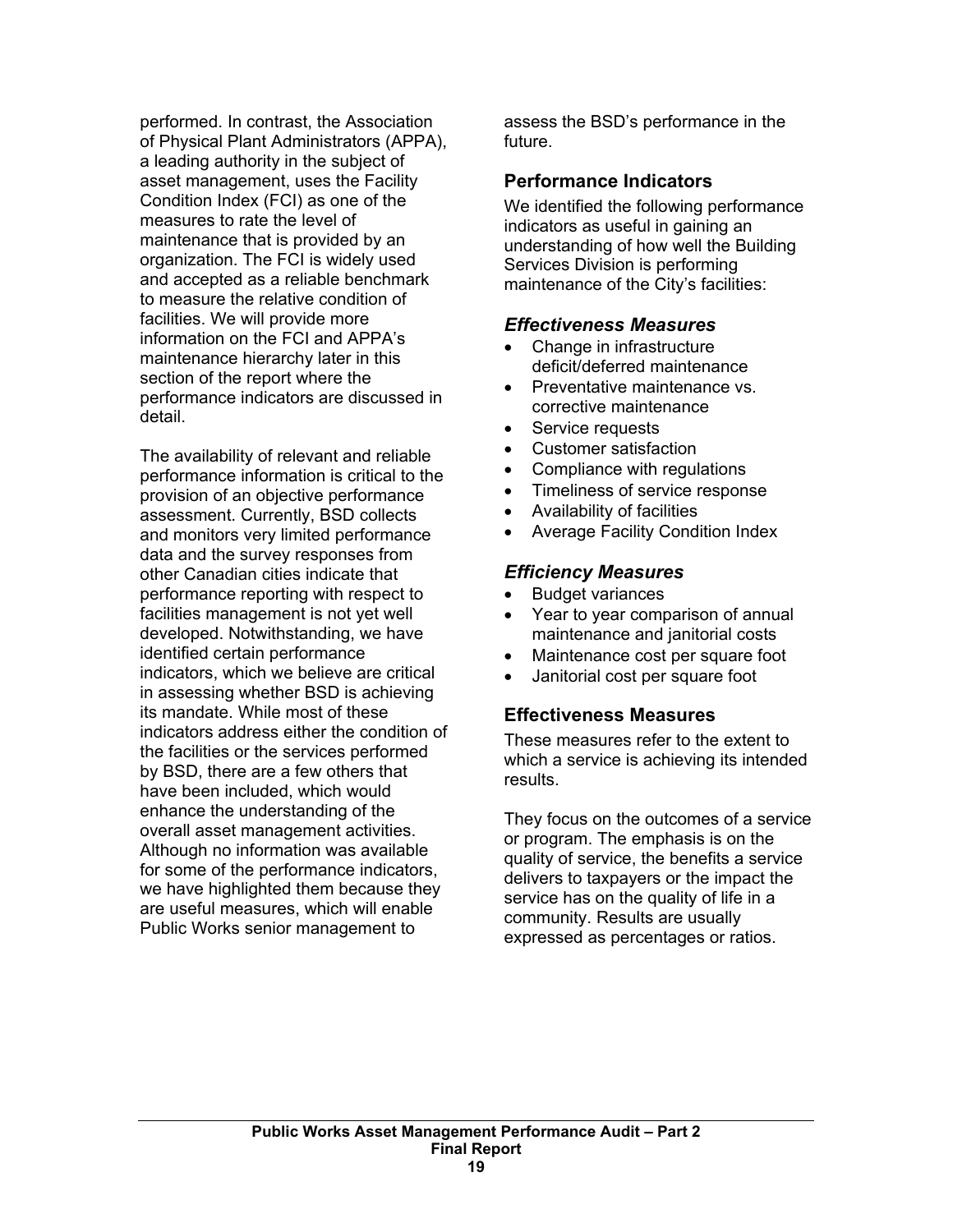#### *Change in Infrastructure Deficit*

The infrastructure deficit is essentially the difference between the required level of funding to sustain a desired level of service and the planned or budgeted expenditures. It represents the amount of additional funding required to prevent deterioration of the asset below the present condition.

Up-to-date information was not available on the unfunded needs and how they

have changed from year to year. The most recent *State of the Public Works Infrastructure in the City of Winnipeg*  document that was presented to the Standing Policy Committee on Public Works by the Public Works Department in September of 2003 indicated that \$35 million should be spent annually on average for buildings.



Source: 2003-2005 Public Works Business Plan

However, in 2003, the actual investment was \$22.1 million and the planned investment for the period 2004 – 2008 is \$17.8 million annually on average. This means that the annual average planned deficit between 2004 and 2008 is \$17.2 million. It should be understood that these figures are based on high level estimates and we were unable to assess their reasonableness since

supporting documentation was not available. BSD has not developed a comprehensive plan that would allow an accurate figure to be determined. The level of service has not been defined for all facilities and, moreover, the City does not have a complete inventory listing of all its buildings or complete information on the condition of the buildings.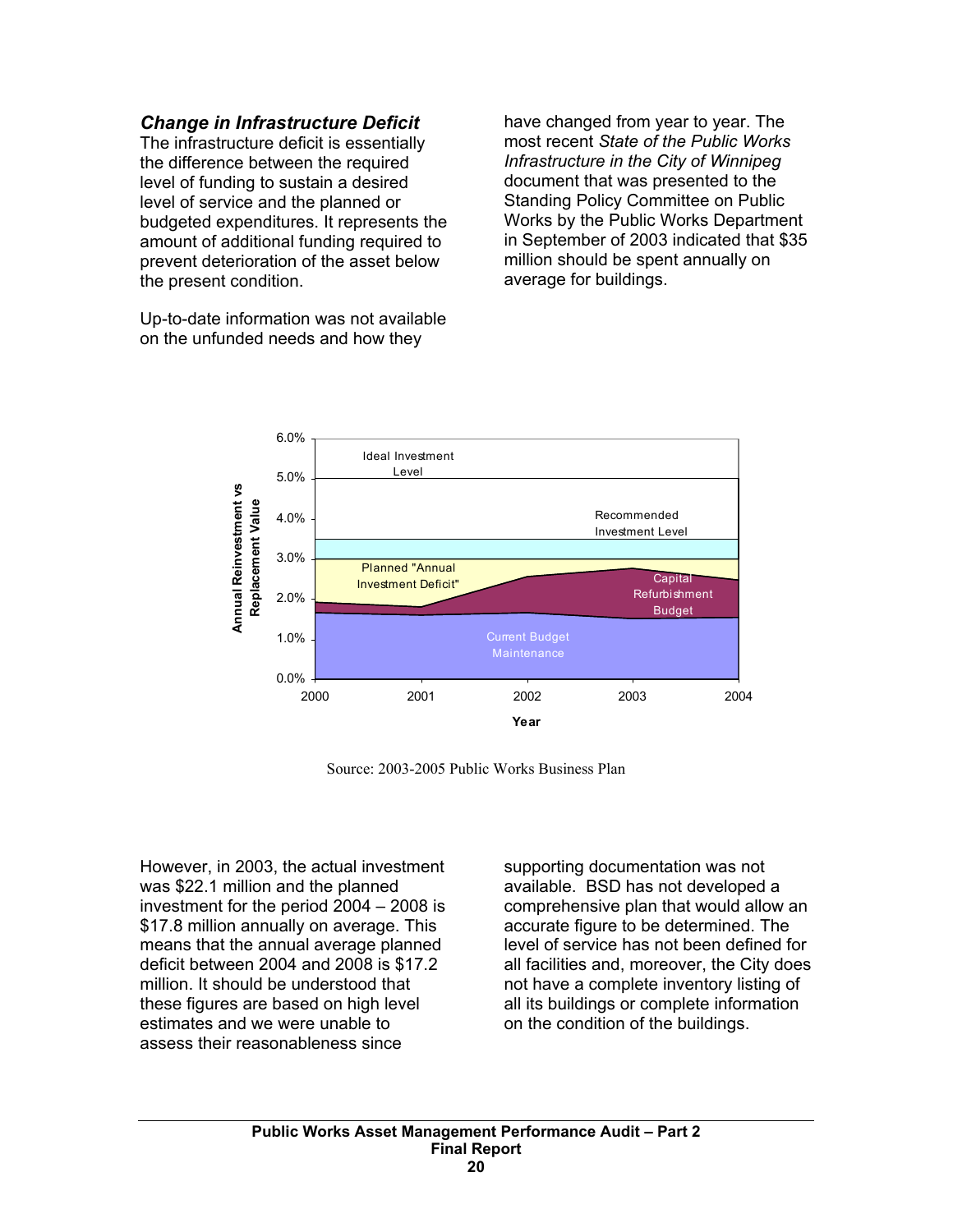Furthermore, there is uncertainty regarding the accuracy of the replacement values that were used to develop the estimates. Without a complete inventory of buildings and current condition assessments, there is no assurance that all the maintenance needs estimated are accurate. In the event that the estimates are reasonable, for every year there is a funding deficit for preservation of an asset, the backlog of required preservation work grows.

The graph above highlights the fact that Public Works is facing a significant shortfall of funds for the maintenance and refurbishment of the facilities where the Department has been identified as being responsible for maintaining the facilities. *The Whitestone Building Maintenance and Repair Cost Reference* (1998) recommends that on the basis of a 50-year maintenance cost profile, the required maintenance and refurbishment reinvestment should be between 2% to 5% annually. Due to Winnipeg's severe environmental conditions, an annual investment of between 3% and 3.7% of the building replacement value has been recommended.

The current level of funding is insufficient to maintain the current level of service. The result, over time, will be deterioration in performance of the facilities, and an increasing requirement for corrective maintenance. Given limited funding, this will likely result in funding being diverted away from required preservation to corrective maintenance.

#### *Change in Deferred Maintenance*

Another useful measure to assess BSD's performance is deferred maintenance, which is defined as maintenance work that was not performed when it should have been or was scheduled to be and which, therefore, is put off or delayed for a

future budget cycle. Deferred maintenance occurs due to lack of adequate funding, diversion of maintenance funds for emergencies and competition for resources. While regular maintenance is performed for reasons of safety, energy conservation, operational efficiency, breakdown prevention and routine repairs, if such maintenance is not performed routinely, a deferred maintenance backlog will be accumulated. Generally, a practice of continuing to defer maintenance will result in higher costs and more breakdowns than if regular maintenance had occurred.

We were unable to obtain the deferred maintenance amount as BSD has not tracked this information over the years. Due to funding limitations, BSD's mode of operation has been primarily to concentrate on performing repairs that have safety and legislative implications (corrective maintenance) and therefore not much effort has been given to implementing a plan to gather such information. However, in 2004, a pilot project was undertaken with VFA Inc. and condition assessments were conducted for facilities at five locations. The results of this assessment indicate that the cost to correct the identified deficiencies is approximately \$26.5 million. If condition assessments were conducted for all 657 facilities that are in BSD's portfolio as well as for the other City facilities that are maintained by other departments, it is quite likely that the calculated deferred maintenance amount would be considerably higher than \$26.5 million. Prioritizing and quantifying the deficiencies would provide valuable information to facilitate the allocation of funds. Without sufficient funding, the deferred maintenance backlog will continue to increase and the City of Winnipeg's facilities will deteriorate to a point where maintenance or rehabilitation is no longer an option.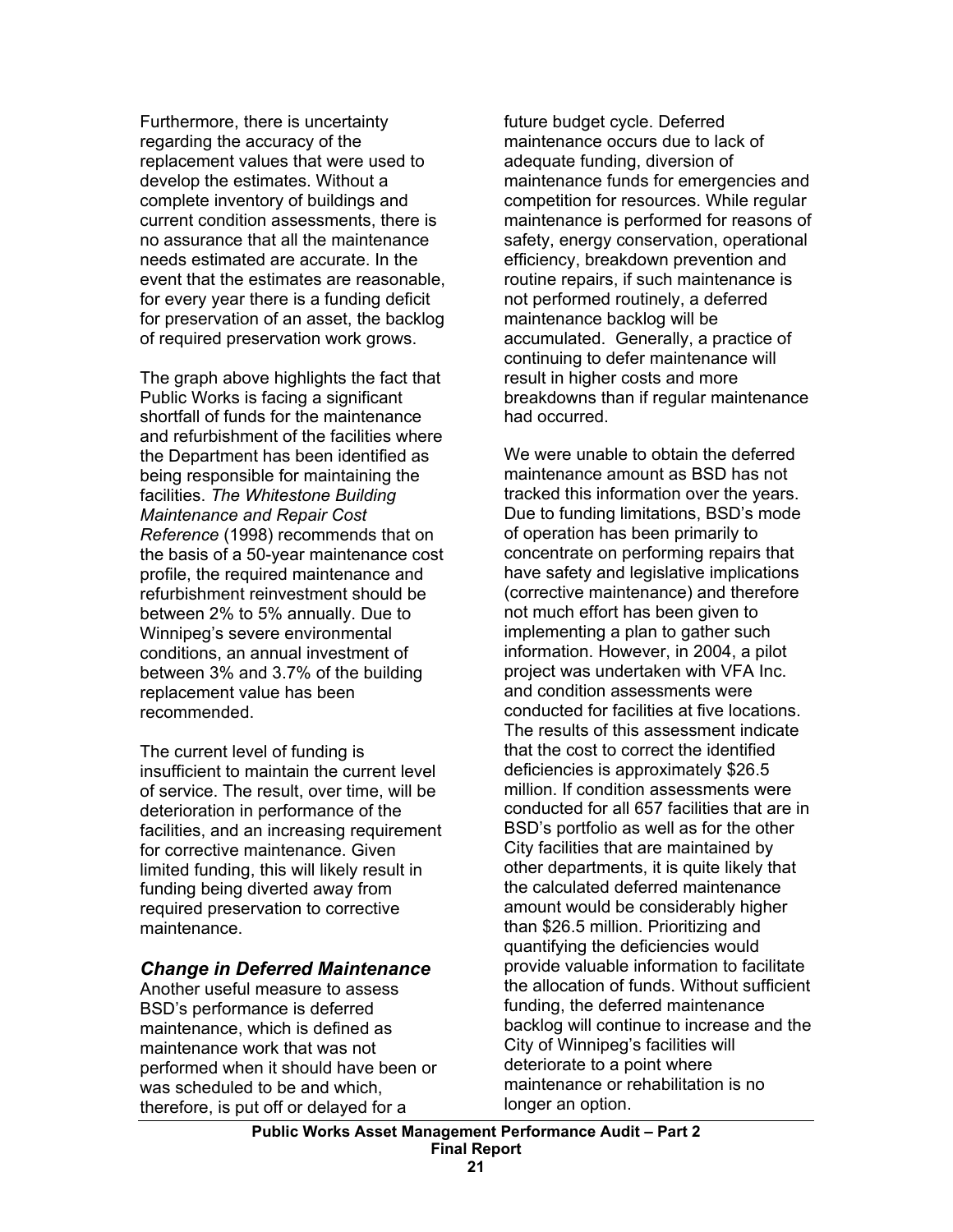#### *Preventative Maintenance versus Corrective Maintenance*

A strong preservation program is essential to assist management in focusing on preserving the facilities while minimizing the total cost of ownership of the facilities. In such a program, both preventative and corrective maintenance are needed to provide and maintain well-run facilities. However, the focus should be on preventative maintenance activities since the costs associated with corrective maintenance are usually significantly higher. Effective maintenance practices include performing treatments before deficiencies arise and ensuring that when deficiencies do arise that they are treated promptly before they become major problems. Therefore, one of the goals of any good asset management system should be to increase the amount of preventative maintenance that is undertaken and, as a result, reduce the need for corrective maintenance.

BSD does not track any information pertaining to preventative maintenance, so precise information was unavailable on the actual expenditures devoted to preventative compared to corrective maintenance work. BSD's management estimated that 10% of the work is preventative, so BSD is currently using the majority of its facilities maintenance resources to address corrective maintenance. This is a result of the fact

that the BSD does not receive adequate funding to maintain the current condition of its assets. Consequently, it is likely that the facilities will deteriorate at a faster rate resulting in more corrective maintenance issues that have to be addressed immediately. This is inconsistent with proper asset management where preventative maintenance should be given priority.

#### *Service Requests*

BSD's work management system, Maximo, tracks work orders or service requests by type and cost. The number of service requests related to a facilities asset condition is a good indicator of the state of the infrastructure assets compared to what is expected by users. A service request is defined as a call or group of calls that resulted in a work order being created (i.e. if 5 calls came in for the same problem, it would be recorded as 1 service request).

The graph below indicates the various service requests relating to the condition of facilities assets for the years 2003 to 2005. Over this period, the number of requests increased by 19.7%, with the most significant increase relating to electrical work. The category of general maintenance accounted for 27.2%, 28.3% and 30.6% of the service requests in 2003, 2004 and 2005 respectively, but further analysis is required to determine the specific type of work that was requested.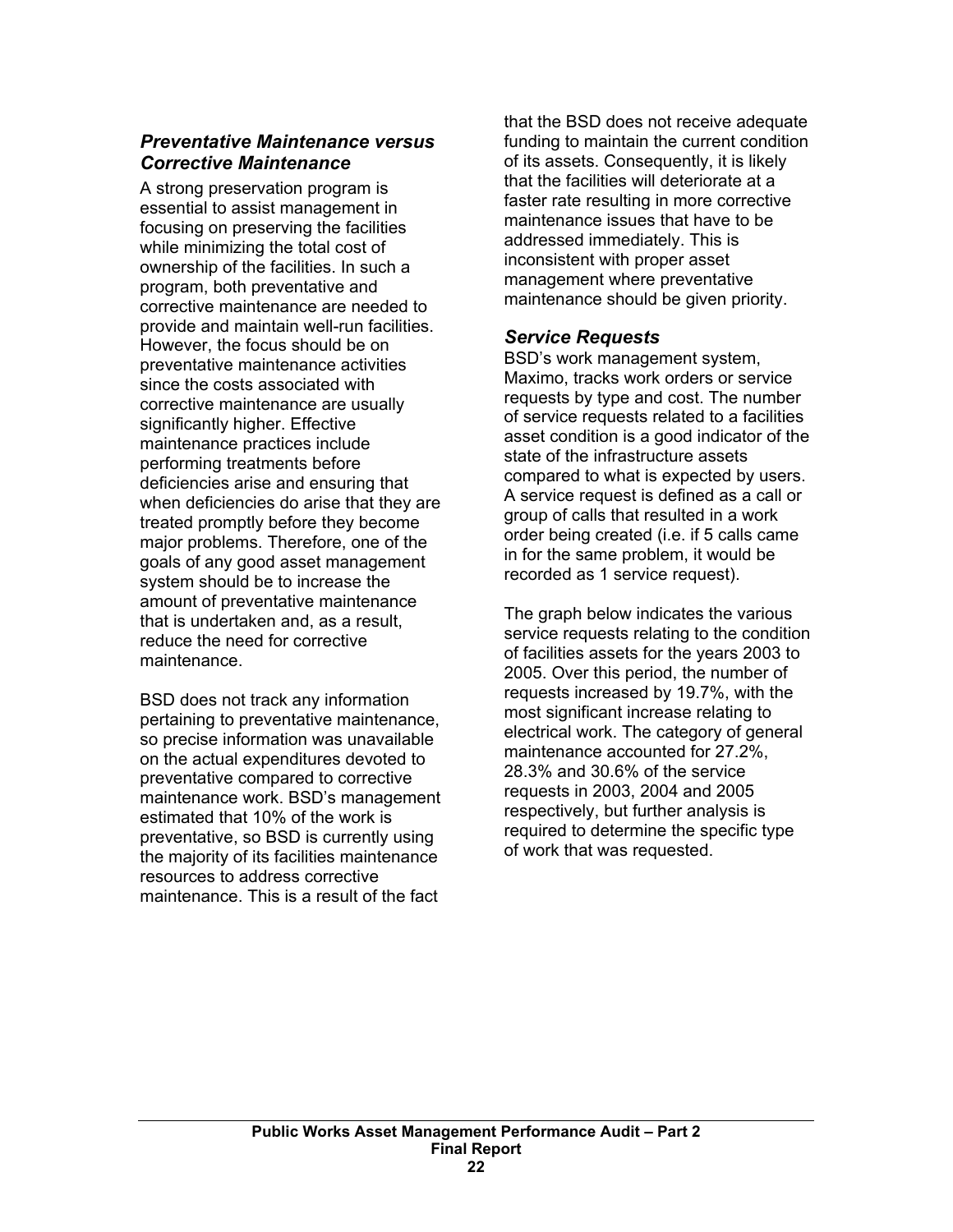

Source: Building Services Work Order Management System - Maximo

It is evident that more maintenance work is being requested and this could be a reflection of the fact that the condition of

the facilities is declining or that the work performed was inadequate and required rework. It also could be a reflection of the Division's more extensive use of the tracking system to document service calls in the past two years.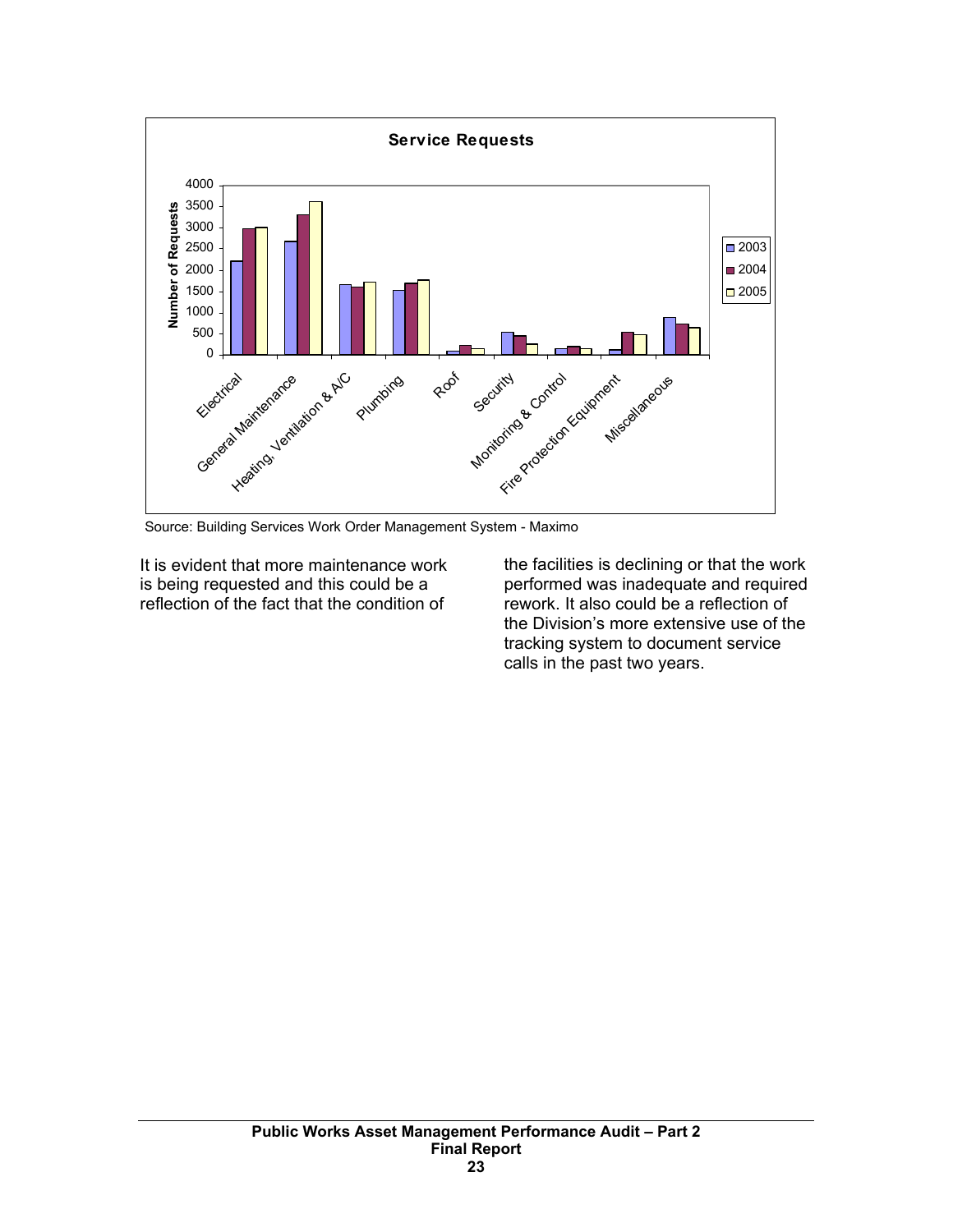#### *Customer Satisfaction*

A critical component to evaluating effectiveness is the extent to which customers are satisfied. The Customer Services Division of Public Works conducts an annual survey to assess

the satisfaction of City employees with the condition of the Civic buildings that they occupy and the services provided by BSD.



Source: 2005 Building Services Survey

This chart above shows employee satisfaction with the condition of the City's Civic buildings. The level of satisfaction level has been below 50%, over the five-year time period indicated. We were unable to determine if this is a reasonable satisfaction level as BSD has not established a target level of satisfaction.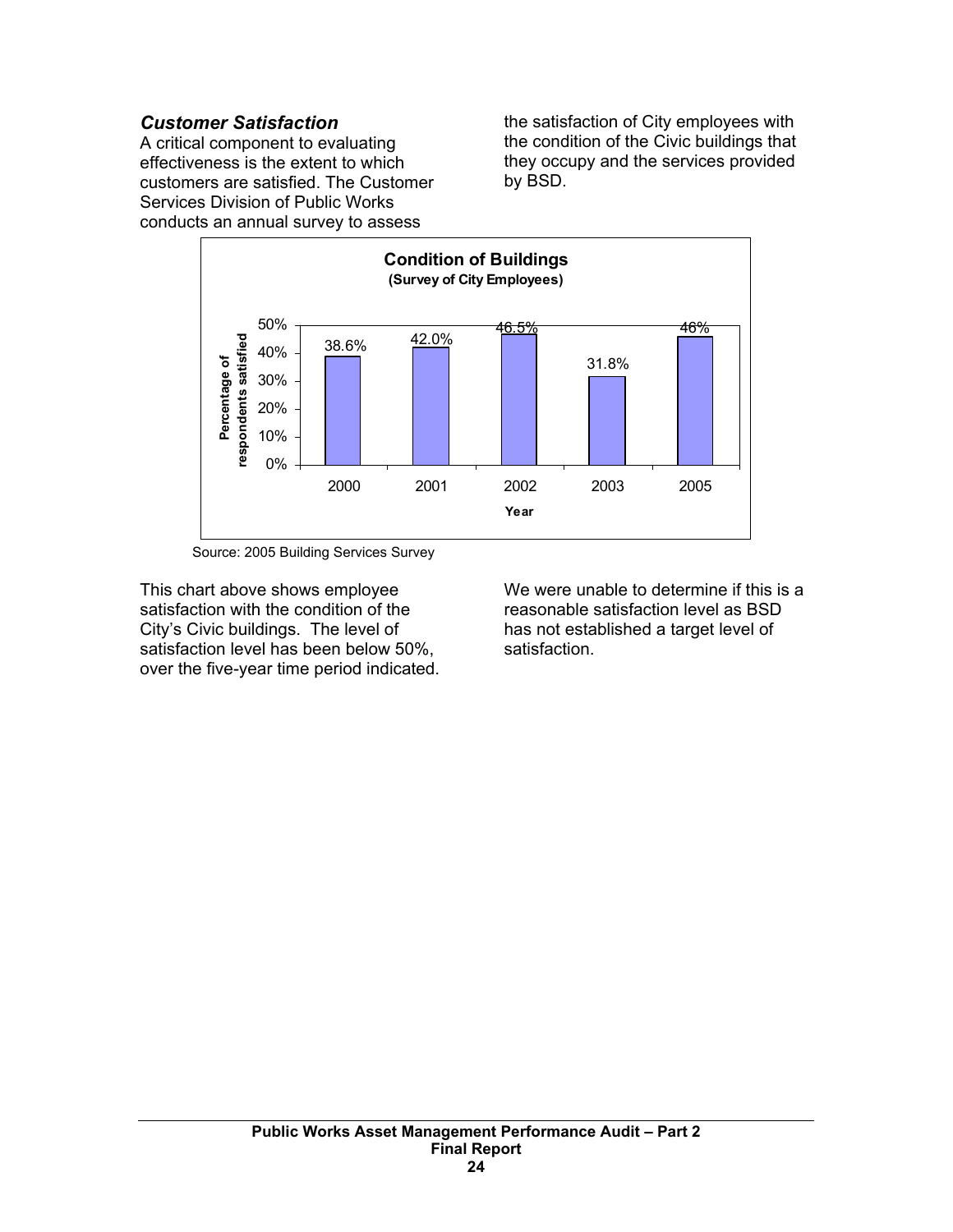The graph below measures employee satisfaction with the timeliness of BSD's response to service calls. Here the satisfaction rating consistently improved each year from 53.4% in 2000 to 66.1% in 2003 and then dropped to 63.5% in 2005.



Source: 2005 Building Services Survey (internal customers)

The next graph indicates that there was also significant improvement in the level of satisfaction with regards to BSD's response to the service requests from 2000 – 2003 but a significant decline

occurred in 2005. This could be an indicator of a reduced capacity to respond to an increasing number of requests.





The level of satisfaction with response improved until 2003 and dropped off in 2005. The results of the employee survey also indicated that there was a considerable level of dissatisfaction in some areas. The table below highlights the areas where the overall level of dissatisfaction rated as "unsatisfied" or

"very unsatisfied" was higher than 30% in 2005. Some areas of dissatisfaction such as air quality and heating can only be addressed through the replacement of old systems that cannot be modified or repaired to improve performance. Funding for replacement of these systems will be required to address these areas. It is evident that there are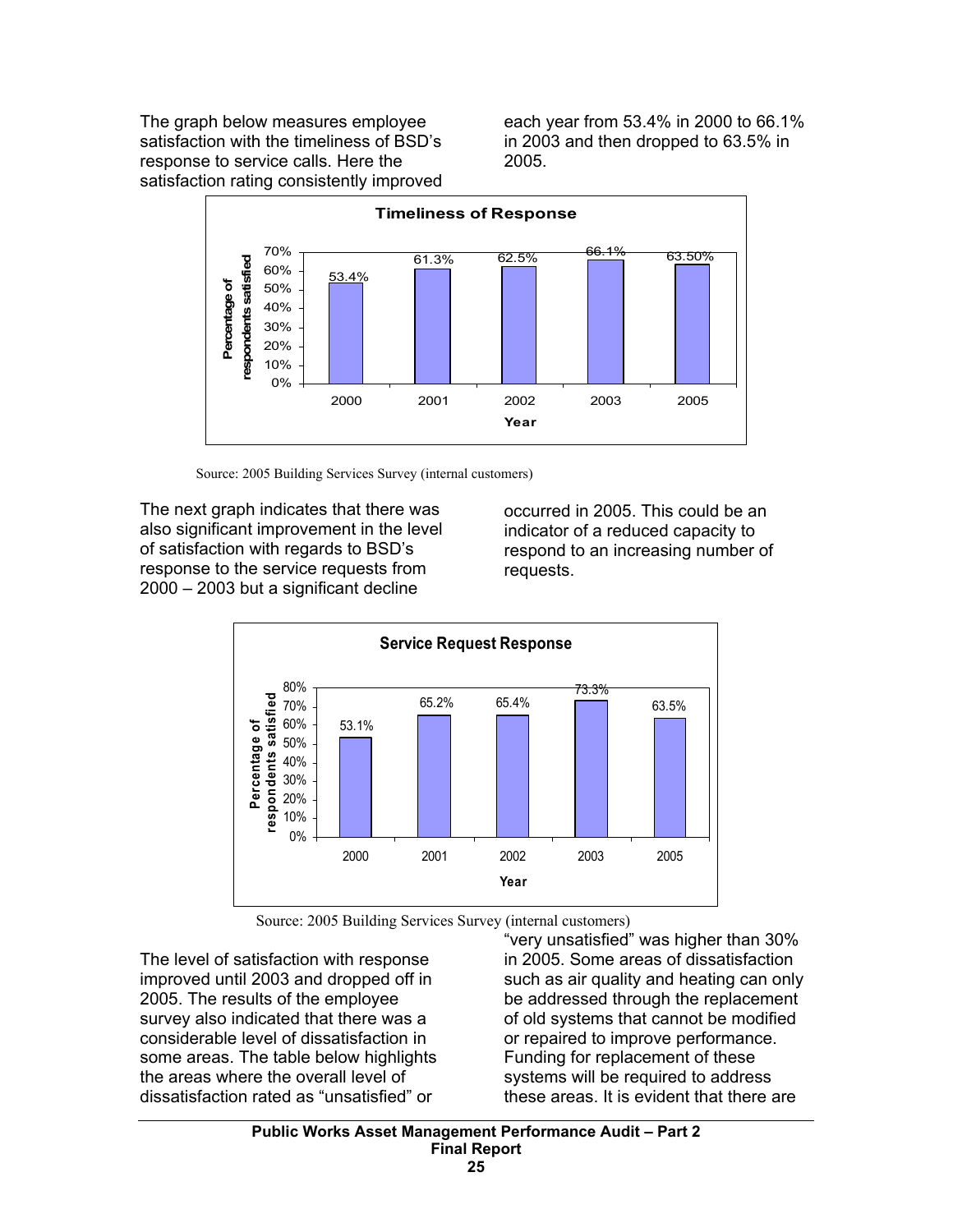some areas where BSD is not meeting customer expectations with respect to the level of service. BSD had not received the comments accompanying the 2005 survey to enable further

analysis of the results before we completed our draft report.

| <b>Building Services Division Survey</b><br><b>Areas of Dissatisfaction</b><br>% Respondents<br><b>Category</b> |      |  |  |
|-----------------------------------------------------------------------------------------------------------------|------|--|--|
| Air quality                                                                                                     | 46   |  |  |
|                                                                                                                 |      |  |  |
| Heating                                                                                                         | 37.2 |  |  |
| Cleanliness of flooring                                                                                         | 35.7 |  |  |
| (carpet/tile/linoleum)                                                                                          |      |  |  |
| Water quality                                                                                                   | 32.8 |  |  |
| Cleanliness of workspace                                                                                        | 32.8 |  |  |
| <b>Custodial services</b>                                                                                       | 30.1 |  |  |

Source: 2005 Building Services Division Survey

In addition to this annual employee survey, Public Works also conducts an external customer satisfaction survey in the spring and fall of each year. This is a telephone survey of randomly selected citizens to assess their satisfaction with the City's facilities and the services provided by the Department including facilities maintenance. The chart below

shows that from 2000 – 2004 the satisfaction rating for the overall condition of the City's public buildings has been approximately 70%. The level of public satisfaction with the condition of the buildings was much higher than the ratings of the City employees for the buildings they occupy.



Source: 2004 Public Works Citizen Survey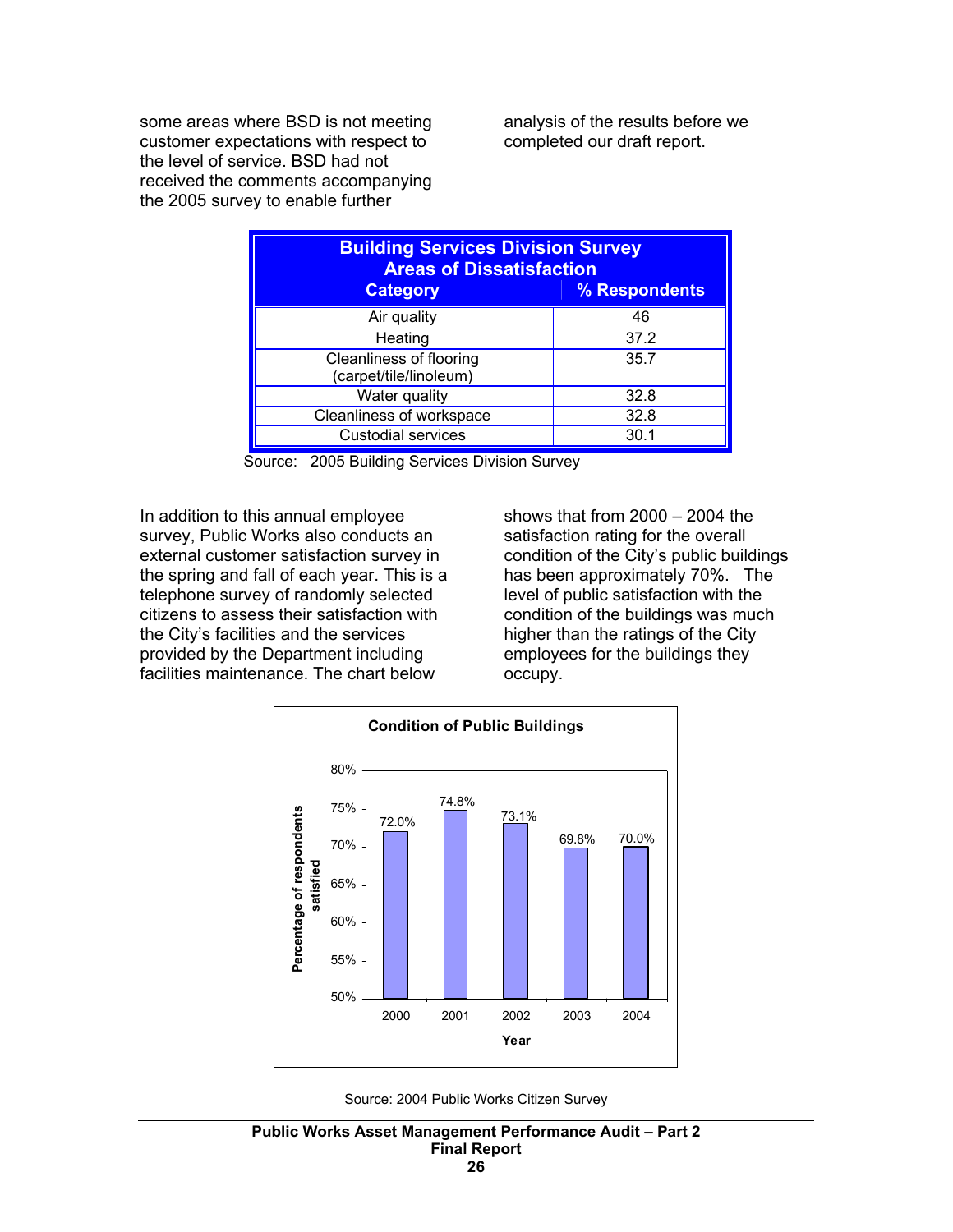#### *Compliance with Regulations*

Tracking the percentage of time that BSD is compliant with the various safety and health regulations would be beneficial since this information would indicate whether further investigations are warranted to identify reasons for non-compliance and the corrective action that should be taken. If noncompliance with a specific regulation occurs repeatedly, this would be an indicator that there are problems that need to be addressed. Currently, Building Services Division is not tracking this indicator. Considering the consequences and implications of noncompliance with the applicable regulations, it is essential that the BSD implements a system to obtain the relevant data.

#### *Availability of Facilities*

Closure of facilities due to failures and breakdowns and unscheduled repairs could be indicative of the age of the facilities as well as inadequate and ineffective maintenance processes. If the buildings that Building Services Division maintains are not available for use by the public and the City's employees, then this would be an indication that the services are not meeting the customers' expectations. The desired level of service should be that the facilities are in an acceptable condition and are always available for use.

BSD does not normally track this measure but some information was available for arenas, wading pools and indoor and outdoor pools. During 2004, there were no closures of arenas and wading pools due to emergencies or planned maintenance. Indoor and outdoor pools were open 97.8% and 99.6% of the time respectively and the instances in which they were closed were as a result of scheduled maintenance or circumstances beyond

the control of BSD. Without complete information for all facilities, it is difficult to determine the effectiveness of BSD in this performance area. This information is needed for Community Centres, Leisure Centres and Civic Accommodations buildings.

#### *Timeliness of Service Response*

A typical measure of effectiveness for any service is how quickly staff responds to service requests. BSD currently does not measure how long it takes to perform a service request, nor has it established a standard time to respond. BSD should consult with its customers and other jurisdictions to determine what an acceptable service response time is within a given budget. This way the customers can be involved in the decision of what level of service they want and can afford. Once a set of service standards is determined, BSD should measure and report on its performance against these standards. Some of the measures could be:

- Average response time
- Percentage of service responses addressed within minimum acceptable standards
- Average time to complete a work order
- Preventative maintenance completion rate

#### *Average Facility Condition Index*

FCI is calculated by dividing the total value of the existing deficiencies by the current replacement value of the building; the higher the FCI, the poorer the condition of the building. As previously mentioned, APPA has developed a maintenance hierarchy which includes FCI values for the different maintenance levels. Some of the characteristics of the five maintenance levels are provided in the table below. FCI's have been calculated for some of the facilities that are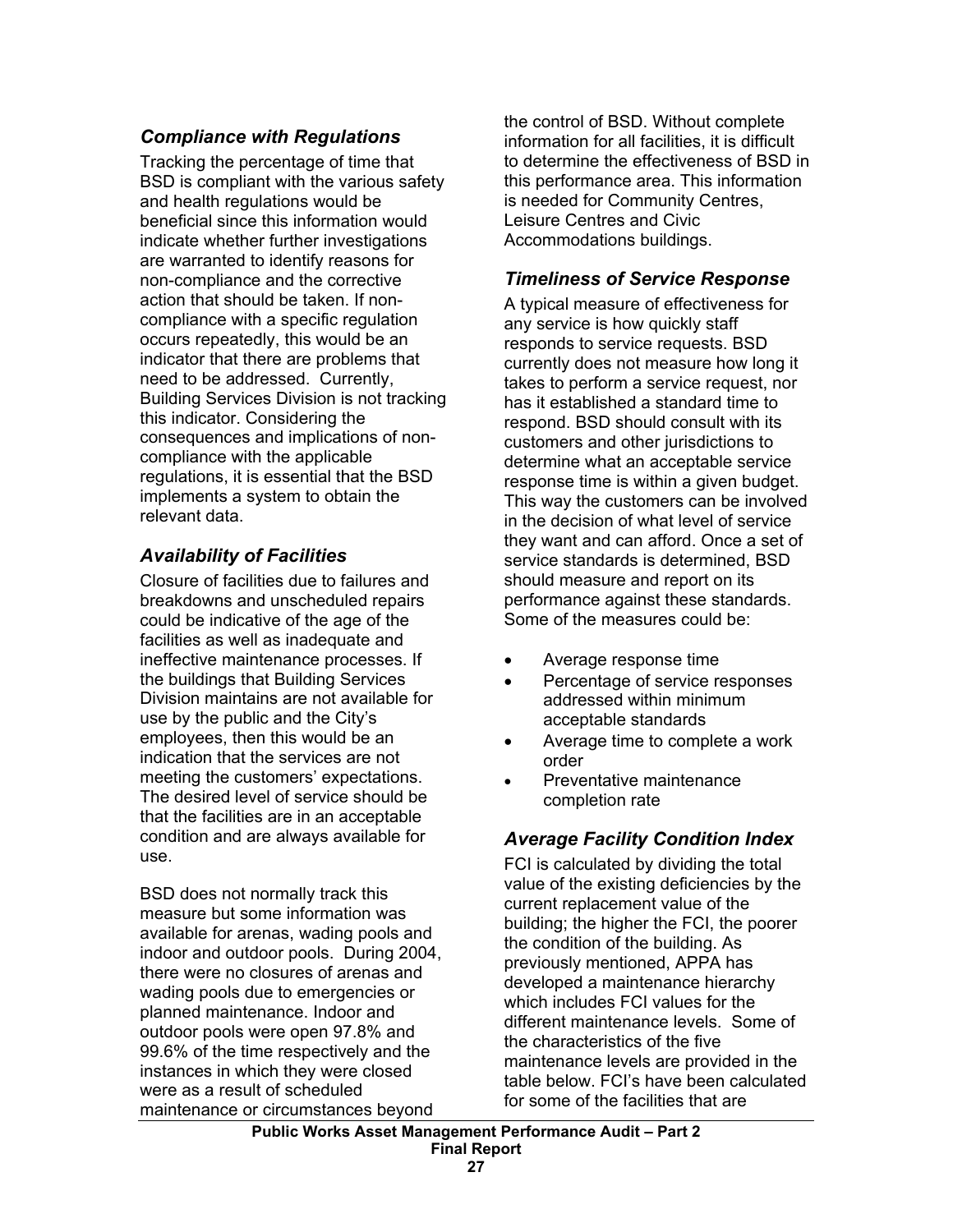maintained by Building Services Division. In the *Public Use Facilities Study* (PUFS) which was issued in June 2004, condition

assessments were conducted for 311 facilities and FCI's were developed for each facility.

| <b>APPA'S Maintenance Hierarchy</b> |                              |                                                                                         |                                                                                                       |                                                                                                      |                              |
|-------------------------------------|------------------------------|-----------------------------------------------------------------------------------------|-------------------------------------------------------------------------------------------------------|------------------------------------------------------------------------------------------------------|------------------------------|
| <b>Level</b>                        | <b>Description</b>           | <b>Preventative</b><br><b>Maintenance vs</b><br><b>Corrective</b><br><b>Maintenance</b> | <b>Facility Maintenance</b><br><b>Operating Budget</b><br>as % of Current<br><b>Replacement Value</b> | <b>Building Systems</b><br><b>Reliability</b>                                                        | <b>Average</b><br><b>FCI</b> |
|                                     | Showpiece<br>Facility        | 100%                                                                                    | > 4.0                                                                                                 | Breakdown maintenance is<br>rare and limited to<br>vandalism and abuse<br>repairs                    | ${}_{0.05}$                  |
| 2                                   | Comprehensive<br>Stewardship | 75-100%                                                                                 | $3.5 - 4.05$                                                                                          | Breakdown maintenance is<br>limited to system<br>components short of mean<br>time between failures   | $0.05 - 0.15$                |
| 3                                   | Managed Care                 | $50 - 75%$                                                                              | $3.0 - 3.5$                                                                                           | Building and systems<br>components periodically<br>fail                                              | $0.15 - 0.29$                |
| 4                                   | Reactive<br>Management       | $25 - 50\%$                                                                             | $2.5 - 3.0$                                                                                           | Many systems unreliable;<br>constant need of repair;<br>backlog of repair needs<br>exceeds resources | $0.30 - 0.49$                |
| 5                                   | Crisis<br>Response           | $0\%$                                                                                   | < 2.5                                                                                                 | Many systems non-<br>functional; repair only<br>instituted for life safety<br>issues                 | > 0.50                       |

The table below provides the average FCI for each building group and the associated maintenance level based on APPA's hierarchy.

| <b>Public Use Facilities</b>                           |                    |  |  |
|--------------------------------------------------------|--------------------|--|--|
| <b>Building Group</b>                                  | <b>Average FCI</b> |  |  |
| <b>Maintenance Level 5 - Crisis Response</b>           |                    |  |  |
| Outdoor pools                                          | 1.05               |  |  |
| Indoor pools                                           | 0.53               |  |  |
| Senior Centres                                         | 0.7                |  |  |
| <b>Recreation Centres</b>                              | 0.55               |  |  |
| <b>Maintenance Level 4 - Reactive Management</b>       |                    |  |  |
| <b>Community Centres</b>                               | 0.41               |  |  |
| Leisure Centres                                        | 0.38               |  |  |
| <b>Field Houses</b>                                    | 0.38               |  |  |
| Daycares                                               | 0.39               |  |  |
| Arenas                                                 | 0.36               |  |  |
| Wading pools                                           | 0.31               |  |  |
| <b>Maintenance Level 3 - Managed Care</b>              |                    |  |  |
| <b>Community Centre Arenas</b>                         | 0.16               |  |  |
| Libraries                                              | 0.19               |  |  |
| <b>Maintenance Level 2 – Comprehensive Stewardship</b> |                    |  |  |
| 0.07<br>Indoor soccer pitches                          |                    |  |  |
| <b>Maintenance Level 1 - Showpiece Facility</b>        |                    |  |  |
|                                                        |                    |  |  |

Source: *Public Utilities Facilities Study* & APPA's Maintenance Hierarchy

**Public Works Asset Management Performance Audit – Part 2 Final Report**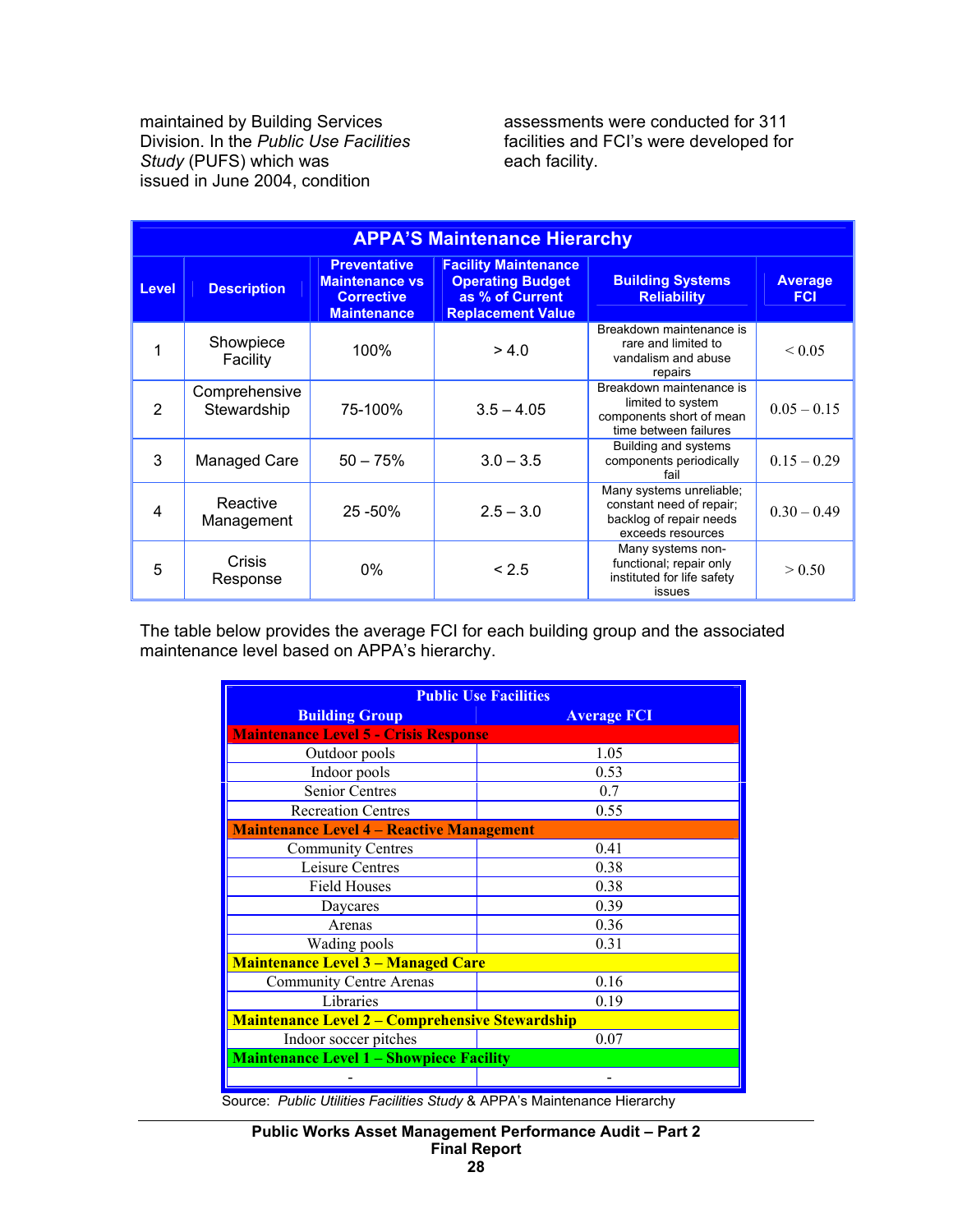The PUFS report stated that the current City portfolio of public use facilities has an average FCI (0.42) in the Reactive Management range, and, unless funding levels are increased immediately, facilities will continue to deteriorate at an accelerating rate to the point where forced closure or emergency replacement becomes the norm. The PUFS report provides compelling evidence that the City's public use facilities need additional funding so they can be maintained at an acceptable level.

The PUFS report recommended the Managed Care level of service for the ongoing preservation of the City's recreation, leisure and library service infrastructure. This recommendation reflects Council's direction; in January 2004, Council adopted the *A.C.T.I.V.E. Policy Framework*, which included the principle that recreation, leisure and library facilities would be managed to the industry standard of Managed Care. On May 18, 2005, Council also approved the *Recreation, Leisure and Library Facilities Policy*, which provides direction for the provision and maintenance of these facilities. The policy specifies a commitment to a managed care level of maintenance for all new facilities and, where possible, for existing facilities. The managed care level of funding is consistent with other jurisdictions in Canada for recreation, leisure and library facilities.

We reported earlier that management estimated that BSD is currently only performing approximately 10% preventative maintenance. Based on APPA's maintenance hierarchy, this level of preventative maintenance would fall between the Reactive Management and Crisis Response categories. The objective of maintaining the facilities at the Managed Care level would require that the level of preventative

maintenance be increased to 50% - 75%.

Of the remaining 346 facilities that BSD maintains, FCI's have been calculated for only 5 locations. This was done during the pilot project that was conducted by VFA Inc. The overall FCI for these facilities was calculated to be 0.2896, which is in the Managed Care category, but VFA reported that this FCI is poor by industry standards. This could be because it is at the upper end of the Managed Care range and close to the Reactive Management category. We considered using the information in the *10-year Maintenance and Repair Plan*, to determine the FCI's for the 118 facilities that are included in the plan. However, we concluded that the results would be understated and would not accurately reflect the condition of the facilities since all current deficiencies were not included in the plan. Information was also unavailable to calculate the FCI's for the other 228 facilities that are in BSD's portfolio. More information will be provided about the VFA pilot project and the *10-year Maintenance and Repair Plan* later in this report.

Overall, of the 657 facilities that are in BSD's portfolio, 47% represents the public use facilities and these have an average FCI of 0.42. Based on the industry standards, at this FCI level, the backlog of repairs exceeds resources; therefore, substantial resources will have to be invested in order to improve the condition of these facilities. Although FCI information was not available for the other facilities, it is likely that increased resources would also be required to maintain them at an acceptable level.

#### **Efficiency Measures**

Efficiency measures are the amount of resources used to produce a given amount of service. They are usually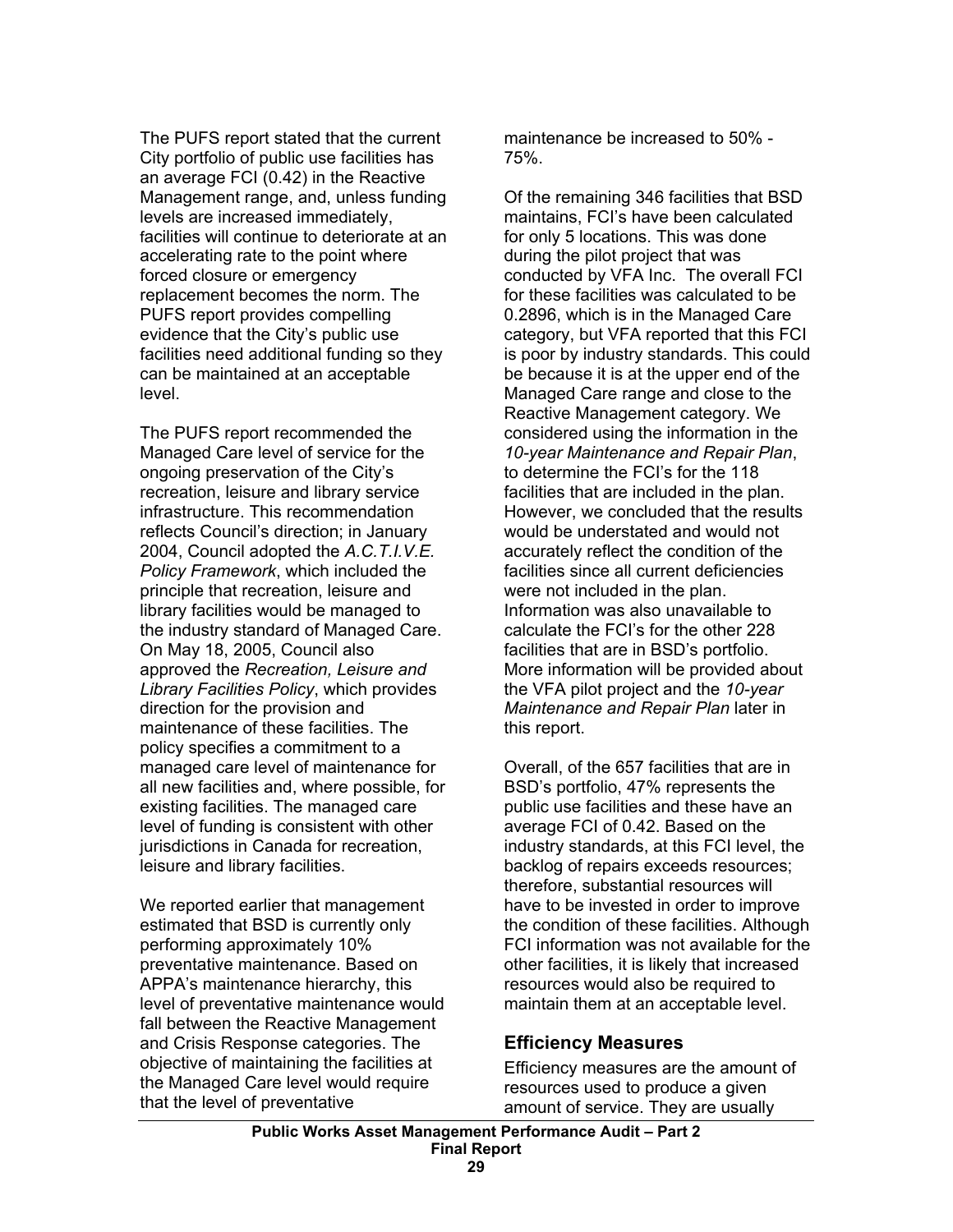expressed in unit costs. They are designed to indicate how efficiently resources allocated to a department or division are being utilized.

#### *Budget Variances*

Building Services Division is considered to be a quasi-utility and is mandated to fully recover its expenditures from its customers. The primary source of BSD's revenue is from its three main customers who have specifically committed funds in their budgets for regular maintenance work. Community Services Department accounts for 55.6% of BSD's revenues, while Civic Accommodations (a Division of Planning, Property and Development) accounts for 37.4% of revenues and Parks and Open Space (a Division of Public Works) accounts for 5.5%. BSD also performs additional work requests for these customers as well as other departments and agencies. These latter work requests constitute recoveries which are typically annual in nature and, because the customer's commitment is not known during the budgeting process, they have a higher risk than revenues earned from their primary customers. The chart below depicts the actual and budgeted revenues for the years 2001-2004; it indicates that the actual revenues were consistently higher than the budget in each year. This is because considerably more work was done for BSD's main customers, in particular Community Services, since this department required a significant amount of safety and regulatory work.



Source: City of Winnipeg Detailed Financial Statements

The next chart compares the actual and budget amounts for recoveries, and it indicates that for 2002 and 2003, the actual recoveries were 57% and 44% higher than the budget respectively. Although there is no guarantee during the budgeting process that BSD's customers will commit to providing the necessary funds to undertake additional work, this is a significant funding source for BSD's operations.



Source: City of Winnipeg Detailed Financial Statements

A comparison of the budget and actual expenses over the period 2001 to 2004 shows that the actual expenses consistently exceed the budget. The graph below indicates that the variance was significant in 2001 to 2003, but there was some improvement in 2004.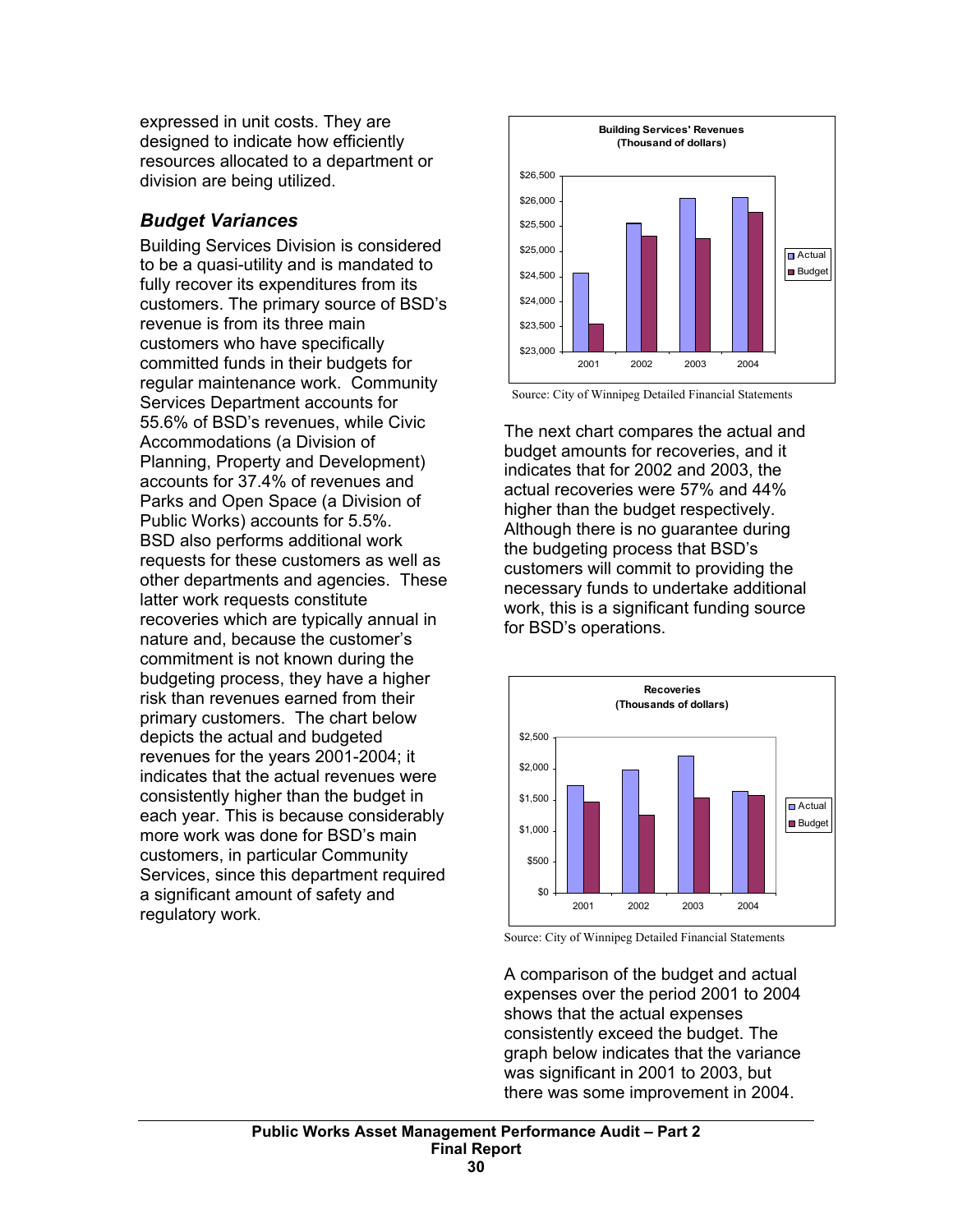

Source: City of Winnipeg Detailed Financial Statements

BSD's management emphasized that they are continually challenged to fulfill all their responsibilities due to the limited budget dollars they receive. As a result of this, it has become increasingly difficult to provide the same level of service as they have in the past. Most of the work that is currently performed is corrective in nature and the priority is to address safety and legislative requirements with very little preservation work being undertaken. According to management, the areas in the budget that pose the greatest challenges are salaries and utilities. These items continue to increase at a higher rate than the increases contained in the budget.

Although the results depicted in the chart above right may suggest that the budget allocation for salaries has been adequate, we determined that over the last several years BSD has decreased its staff complement and has been using deficit avoidance and vacancy management as a means to achieve its budget.



Source: City of Winnipeg Detailed Financial Statements

In 2004, deficit avoidance represented 7 vacant positions, all of which related to trades personnel who would normally perform the general maintenance work. In addition, vacancy management in 2004 was \$218,055. It is clearly evident that the staffing levels are based on the available funding and not on the work that needs to be done. With a decrease of almost 20 FTEs over the period 2002 to 2005, it is expected that it would be difficult for BSD to provide all required services**.** General maintenance work and, more significantly, preservation work that needs to be done in order to maintain the facilities at an acceptable level is continually being deferred.

| <b>Building Services Division</b>      |           |           |           |           |
|----------------------------------------|-----------|-----------|-----------|-----------|
|                                        | 2002      | 2003      | 2004      | 2005      |
| <b>Full Time Equivalents</b><br>(FTEs) | 276.43    | 257.85    | 260.69    | 257.19    |
| Vacancy Management<br>Allocated        | \$191,938 | \$348,368 | \$218,055 | \$299,943 |

#### **Public Works Asset Management Performance Audit – Part 2 Final Report**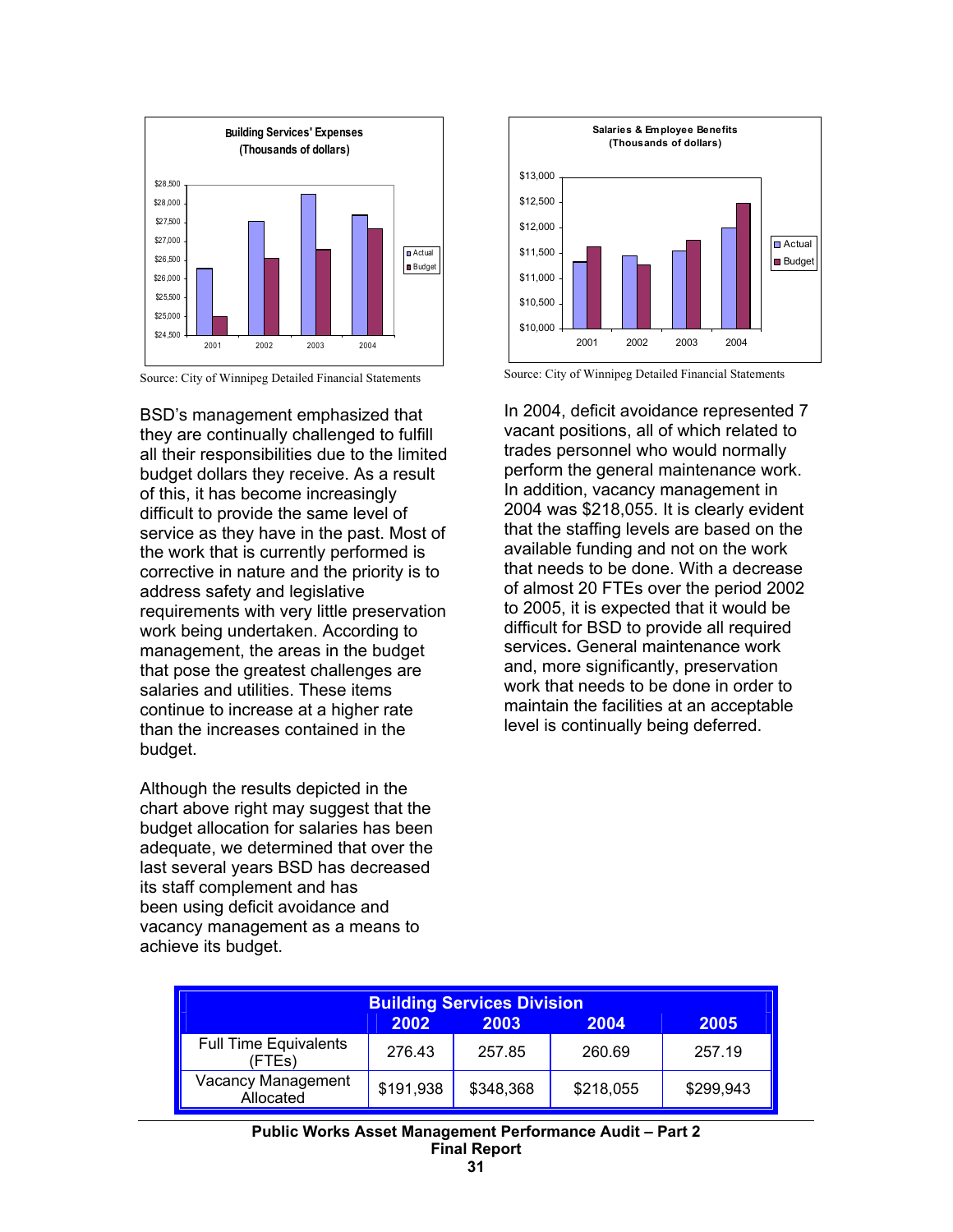In contrast to the salaries, the actual expenses for the category of services, materials and supplies were higher than the budget for 2001 to 2004.



Source: City of Winnipeg Detailed Financial Statements

The most significant expenses in this category are utilities and contracted maintenance. BSD is responsible for the utilities expenses for only 347 of the facilities that are in its portfolio. The table below shows that, on an overall basis for 2002 and 2003, the actual utilities expenses were lower than the budget. However, the budget allocation for electricity was inadequate in these years. Utility rates have increased significantly over the period 2000 to 2005 (electricity – 18%, gas – 55%, water 11%), but the budget for heat and water has been reduced from year to year and, in 2004, the actual heating expenses were over budget by \$251,744.

Consideration needs to be given to the fact that in any given year, the actual utility expenses will be dependent on the usage, which is related to the weather

conditions. Comparison of the weather data for 2003 and 2004 indicate that more heating was required in the 2004 winter months. The budget for heat should be established based on "normal" winters so that in years following a warm winter the budget won't be reduced on the anticipation of another warm winter. In the past, over spending of the utilities budget has been dealt with by diverting funds from other areas, which would eventually result in diminished maintenance services. In those years when a surplus is experienced, the funds are diverted to contracted maintenance which will enable more maintenance work to be carried out.

| <b>Contracted Maintenance Costs</b> |              |               |             |  |
|-------------------------------------|--------------|---------------|-------------|--|
|                                     | 2002         | 2003          | 2004        |  |
| <b>Budget</b>                       | \$3,231,350  | \$3,017,828   | \$3,031,450 |  |
| Actual                              | \$4,126,270  | \$4,027,331   | \$3,277,248 |  |
| Variance                            | \$(894, 920) | \$(1,009,503) | \$(245,798) |  |
| Variance                            | 27%          | 33.4%         | 8.1%        |  |

Contracted maintenance is crucial to BSD's operations since the staff does not have the skills to perform some of the required work. However, the table above indicates that there is always a negative variance between the budget and the actual costs. Although the variance in 2004 was only 8.1%, the amount expended was 18.6% less than the prior year. The combination of the decline in available funds for contracting and the escalating costs to contract out has forced BSD to control the amount of work that is contracted out. The emphasis is on specialty areas where there is no choice but to contract out; the result is that the level of service will be decreased and the maintenance backlog will continually increase.

| <b>Utility</b> | 2002          |               | 2003          |               | 2004          |               |
|----------------|---------------|---------------|---------------|---------------|---------------|---------------|
|                | <b>Budget</b> | <b>Actual</b> | <b>Budget</b> | <b>Actual</b> | <b>Budget</b> | <b>Actual</b> |
| Heat           | \$3,397,907   | \$2,604,238   | \$3,087,904   | \$2,896,711   | \$2,879,731   | \$3,131,475   |
| Light/Power    | \$3,062,895   | \$3,192,584   | \$3,042,624   | \$3,241,416   | \$3,187,560   | \$3,130,502   |
| Water          | \$967,623     | \$820,515     | \$965,795     | \$850,161     | \$838,664     | \$768,962     |
| Total          | \$7,428,425   | \$6,617,337   | \$7,096,323   | \$6,988,288   | \$6,905,955   | \$7,030,939   |

**Public Works Asset Management Performance Audit – Part 2** 

| <b>Final Report</b> |
|---------------------|
| 32                  |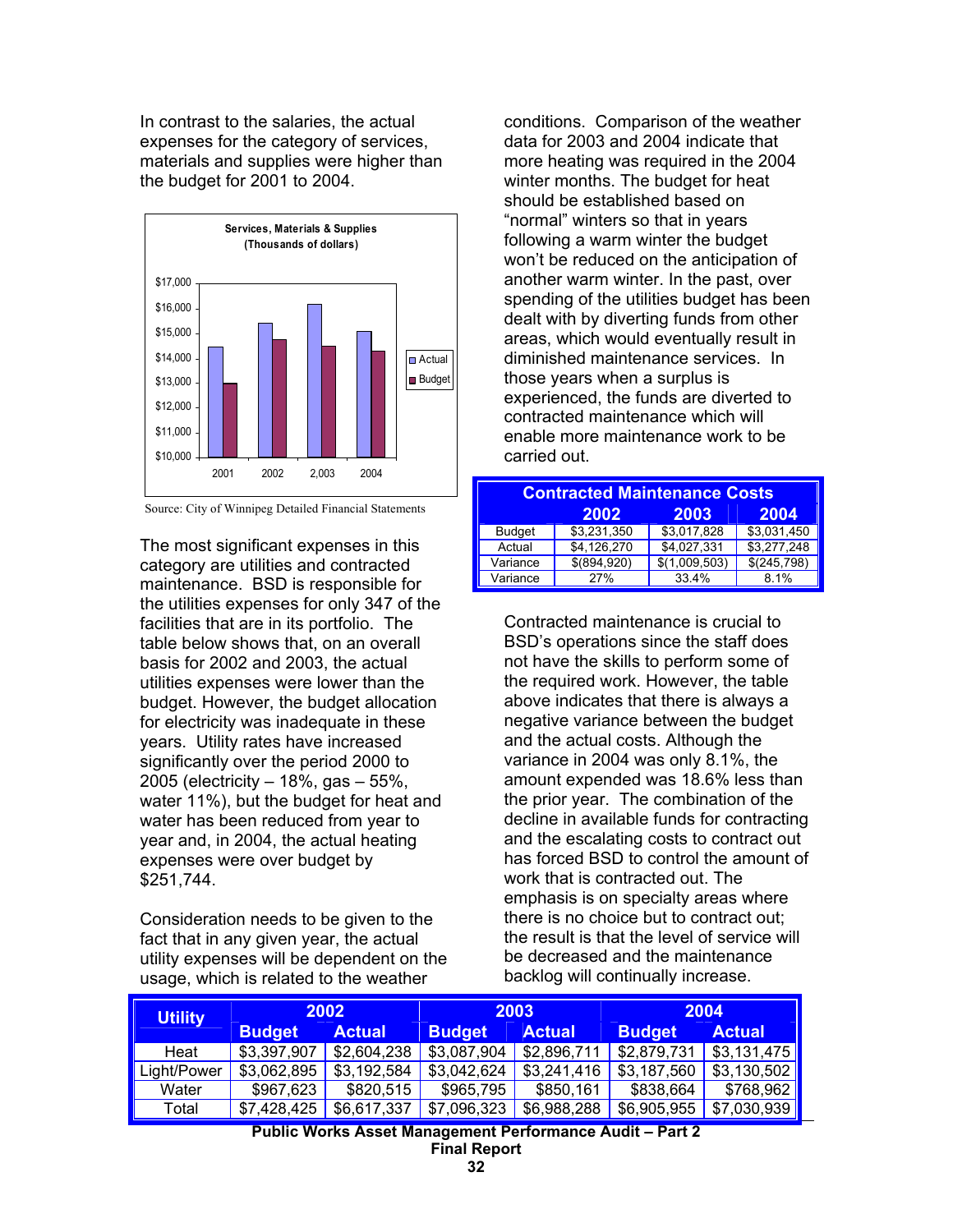To summarize, BSD's ability to provide service is being eroded. Although the budget allocations are increasing overall, year-to-year, they are not increasing in line with the increase in staff salaries as a result of the collective bargaining process. BSD has been managing this shortfall by decreasing its staff complement and using vacancy management. The long term consequences of carrying out this strategy will be the continued deterioration of the condition of the facilities they are responsible for maintaining. It would appear that if Building Services Division is to maintain facilities in a safe manner and meet legislative requirements as well as use appropriate asset management strategies, the number of facilities maintained will need to decrease, or the budget will need to increase, or both.

#### *Year to Year Comparison of Annual Maintenance and Cleaning Costs*

The chart to the right depicts the annual maintenance and cleaning costs for the period 2000 to 2004. The figures reflected in the graph include the overheads that were applied when customers were billed. For both the maintenance and cleaning costs, there was not a significant difference from 2002 to 2004. The fact that there has not been much variance in the costs from year to year could indicate either that BSD has been able to control the costs in spite of the restricted budget or that only the minimal work that is required is being performed. Based on the results of our audit work, the latter appears to be more likely and could be an explanation for the customer dissatisfaction found in customer surveys ratings with respect to the cleanliness and physical condition of the buildings.



Source: Building Services Work Order Management System - Maximo

Further analysis of the costs by building groups indicate that the Civic Accommodations buildings, indoor pools, Parks and Open Space and arenas account for 36%, 20%, 12% and 9% of the annual maintenance costs respectively. BSD provides second line maintenance to Community Centres so their cost is only 5% of the overall annual costs. With regards to cleaning, 40% of the costs related to Civic Accommodations buildings, 29% to indoor pools and 17% to arenas. BSD's responsibility in this area does not cover all building groups since the Community Centres, Conservatory and Assiniboine Park Zoo are cleaned by the occupants.

Although the annual costs over these years indicate that there is not a significant variance, it should not be assumed that this is due solely to the efficient operations of BSD. The allocation of funds in the budget process coupled with the BSD's mandate to operate at a break-even point, are significant factors to be considered. Building Services Division has to rely on the outcome of the negotiations with its customers to ensure that sufficient funds will be available to cover the various costs.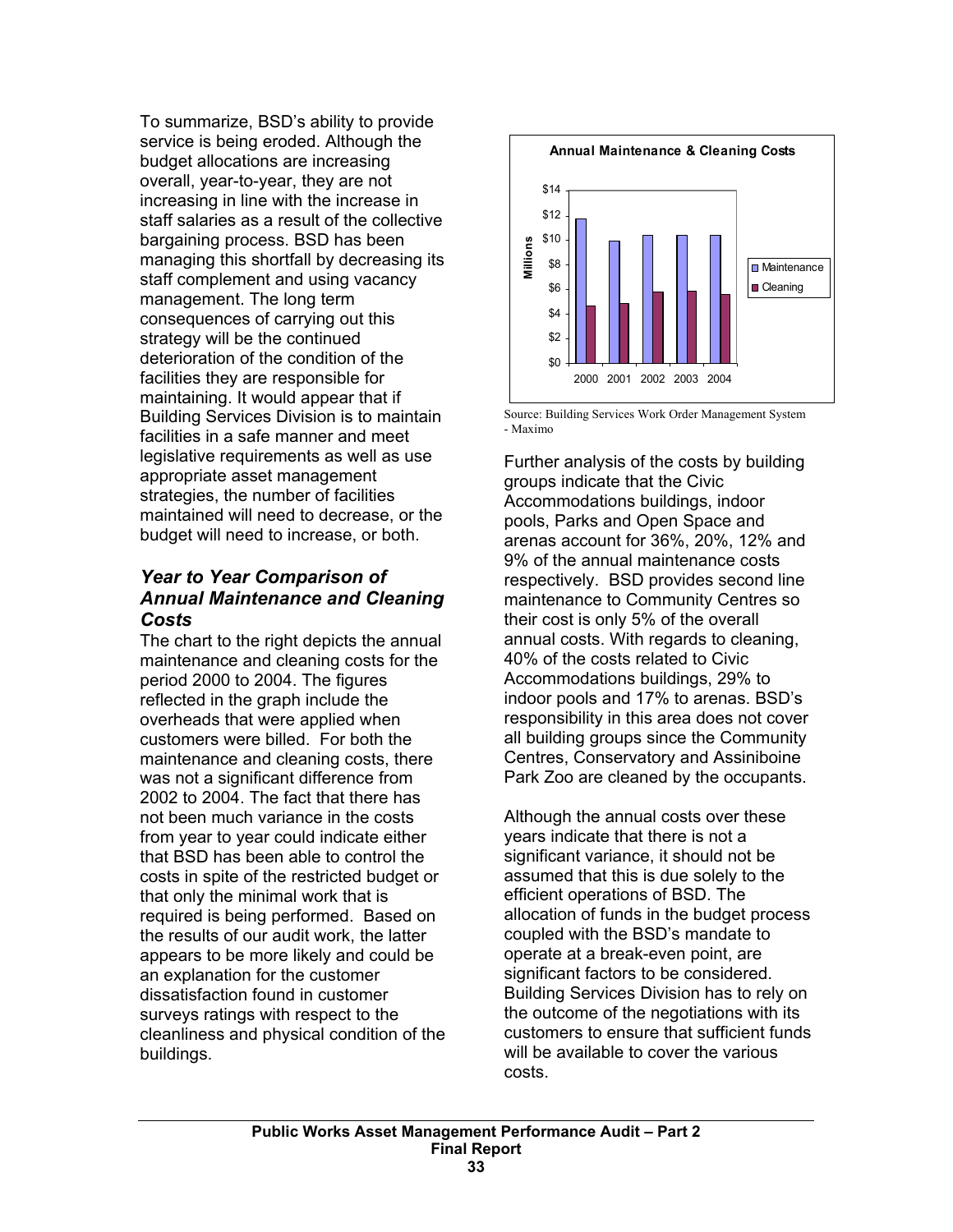#### *Maintenance Cost per Square foot*

A comparison of the maintenance cost per square foot by building group over the period 2001 to 2004 indicates that the costs for outdoor and wading pools are consistently the highest and that there was a significant increase in 2004 compared to 2003. This is due to the fact that several problems were experienced with these facilities and there was an increase in the regulatory requirements by the Manitoba Health Department. For the other building groups, the costs have remained at about the same level or in some instances have decreased slightly over this period. The unit cost reduction for arenas from 2001 to 2002 is attributed to the fact that up until 2001, four arenas were contracted out, but after that it was reduced to one. In addition, incorrect coding of some costs resulted in the information for 2001 being overstated. As expected, Community Centres have the lowest cost because BSD only

provides second line maintenance for these facilities.

While a positive trend of unit cost reductions may suggest greater efficiencies, there may be several reasons for this occurrence such as a decrease in the level of services provided, and this information only reflects a portion of the true performance picture. Without appropriate comparative information such as that from other municipalities, it is difficult to assess the reasonableness of these costs by building group. We requested information from Calgary, Edmonton, Hamilton and Richmond. Richmond did not respond to our request and of the others, only Hamilton provided a response regarding performance indicators and measures. The information they provided relating to maintenance cost per square foot was limited and did not provide any real basis for comparisons.



Source: Building Services Work Order Management System - Maximo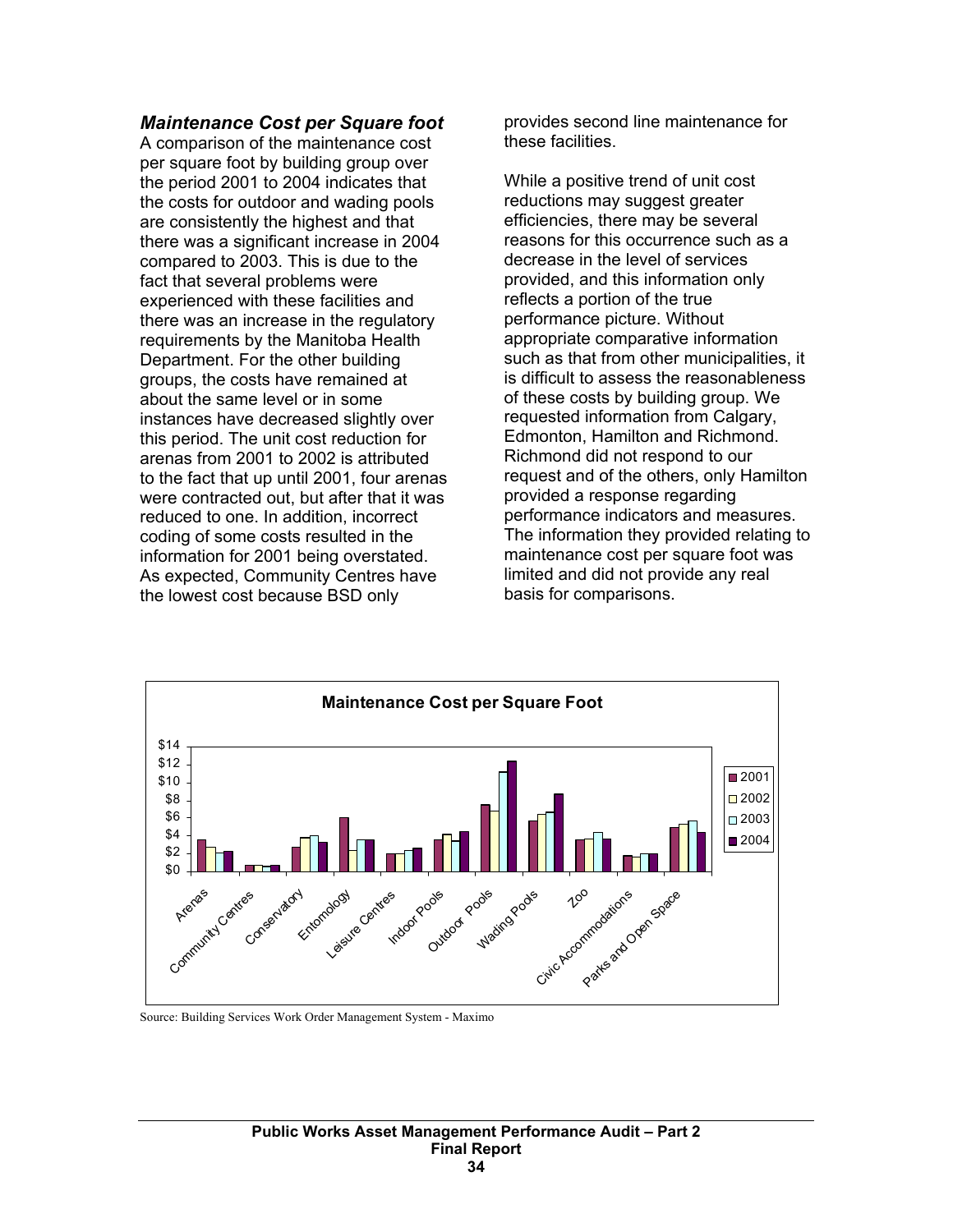#### *Cleaning Cost per Square Foot*

From the chart below, it is evident that there has not been a significant change in the cost over the years for the various building groups, with the exception of arenas where there was a 200% increase in 2002 compared to 2001. The reason for this anomaly is that prior to 2002, problems were encountered in the coding of the costs and the method of reporting was then changed so the figure for 2001 was understated. For wading and outdoor pools, the cost is low compared to the other building groups and this is because BSD only supplies the cleaning materials while the

actual work is done by Community Services staff. The difference in cost between types of facility is partially due to the difference in the level of service provided.

In order to assess BSD's performance in this area of work, it would be necessary to have appropriate benchmarking information so that meaningful comparisons can be made. From a year to year perspective, it appears that there is not much fluctuation in the costs, with the exception noted above.



Source: Building Services Work Order Management System - Maximo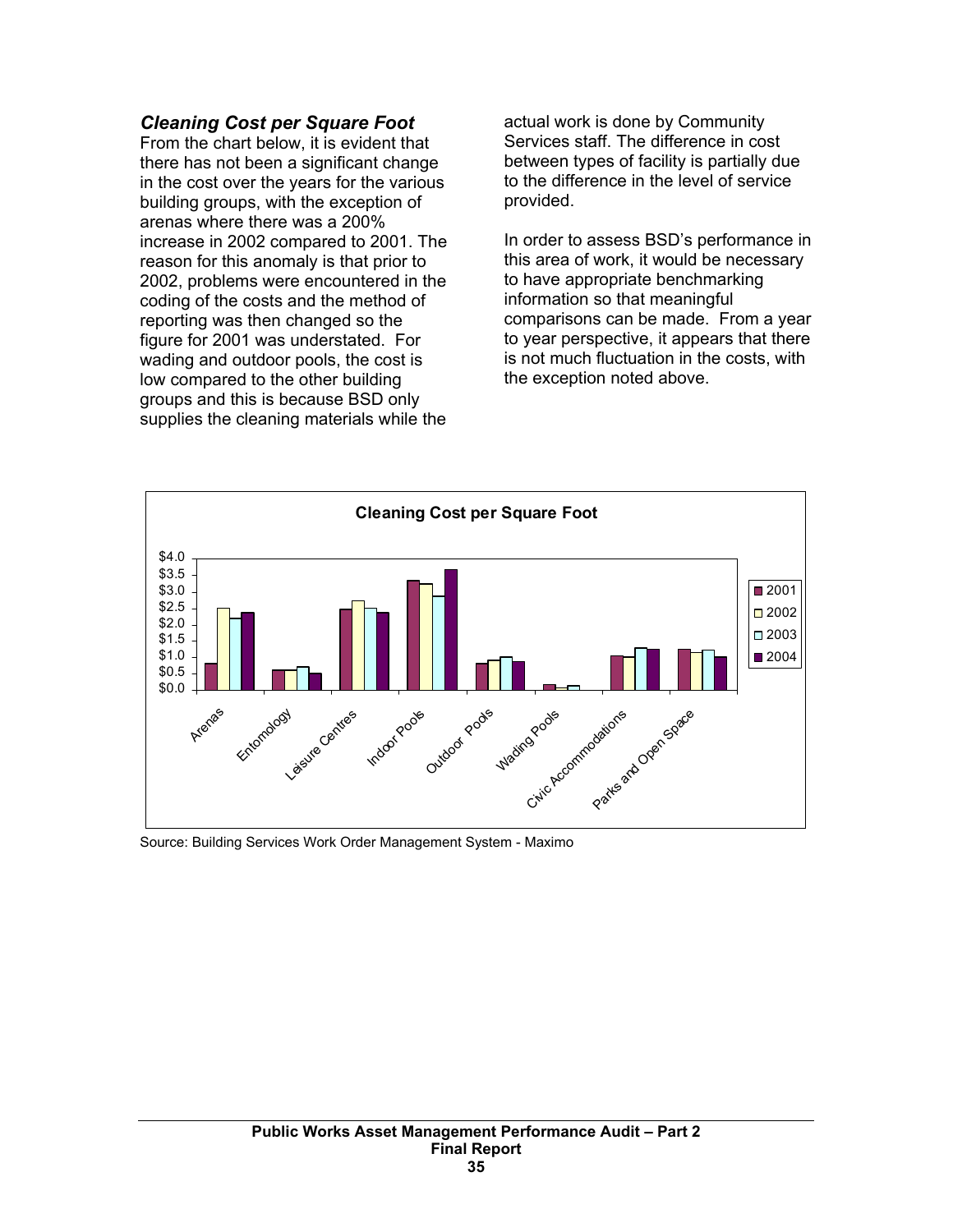## **Summary of Performance Results**

We were not able to fully evaluate the performance of the Facilities Maintenance service grouping in each area that we identified because of the lack of established performance standards and performance information maintained by BSD. There is also limited information to use as a basis for comparison with other jurisdictions.

BSD has not established levels of service for maintenance of all facilities and does not have complete and up-todate information on the condition the facilities in its portfolio. Information on the condition of public use facilities was made available through the PUFS report. The PUFS report points to deterioration in the condition of public use facilities. In addition, BSD does not maintain performance information on the level of compliance with regulations, availability of facilities or timeliness of service response. A more comprehensive performance measurement system is required to more objectively and completely report on results.

We have identified and reported on some indicators that provide perspective on the current level of performance including the following:

- The results of the customer surveys indicate relatively low levels of satisfaction with the condition of buildings, timeliness and response to service requests.
- Over the last three years, the number of service requests has increased by 19.7%, with the most significant increase relating to electrical work.

• BSD does not track information on preventative maintenance. BSD's

management estimated that 10% of the work is preventative: BSD is currently using the majority of its facilities maintenance resources to address corrective maintenance.

The growth in service requests, the high levels of spending on corrective maintenance, and the results of citizen and customer surveys all point to deterioration in the condition of the facilities.

A significant factor contributing to BSD's performance is the level of funding that is allocated to facilities maintenance. The Public Works Department has reported a significant infrastructure deficit for several years. The latest information that was available indicates that the annual average planned deficit is \$17.2 million from 2004-2008. Although the budget allocation has increased each year over the last 3 years, it has not been sufficient to meet the increasing costs, in particular, for salaries, utilities, and contracted maintenance. Accordingly, BSD has been using vacancy management as a means to operate within its budget. In addition, there has been a reduction of approximately 20 FTEs since 2002.

To date, BSD's approach to facilities maintenance decisions has been tactical rather than strategic focussing on correcting known deficiencies rather than performing preventative maintenance. Systematic application of objective analytical techniques has not been applied because of the lack of an appropriate system and the availability of complete and reliable information on the facilities. While BSD has taken steps recently to improve its performance through the acquisition of an asset management system, it is clear that challenges still lie ahead to develop and utilize the system to its full capacity.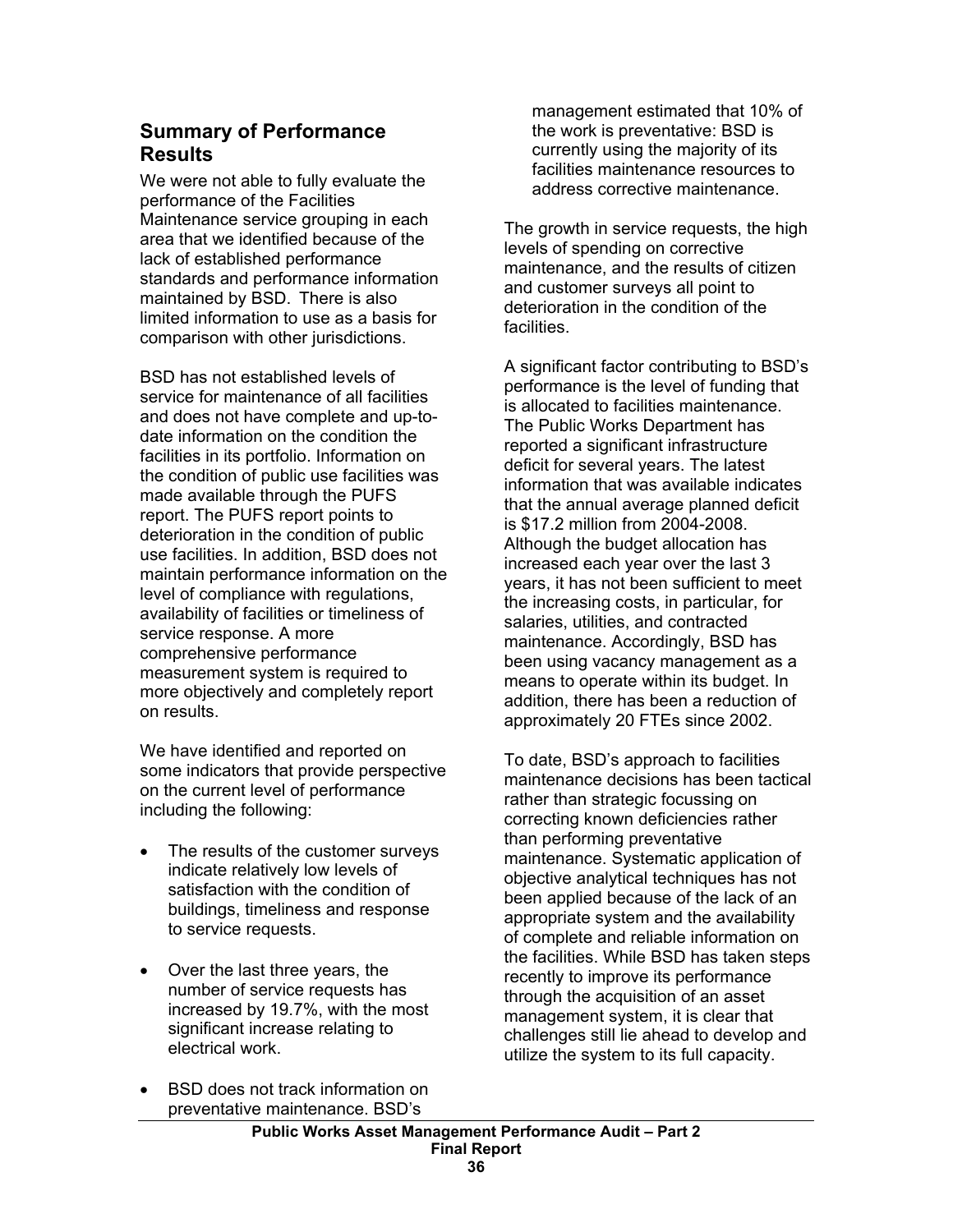# **Positioning for the Future**

In our *Report on Performance*, we looked at the current Facilities Maintenance service being provided by BSD. In the remainder of the report, we will review and analyze potential reasons for the performance. We will assess the extent to which BSD has identified significant risks that could impede the achievement of its business objectives related to this service and implemented a control framework to manage these risks. We also consider whether controls are operating as intended and provide recommendations where improvements are required. We believe that a strong control environment will enhance current performance and position BSD to realize opportunities in the future.

Our audit work focused on four areas that must be well managed to achieve the business objectives of the Facilities Maintenance Service. These are described below with evaluation criteria.

## **Areas of Focus and Criteria**

## **Determining the Work to be Done**

The roles, responsibilities and services provided by BSD should be well defined, communicated and understood within the Public Works department and by all other City departments.

BSD should have clear performance objectives, targets, standards and information on results.

BSD should treat the right facility at the right time with the right treatment.

## **Controlling Costs**

BSD should have an effective framework in place to control costs.

## **Quality of Work**

BSD should ensure that maintenance work is of appropriate quality.

## **Impacts on the Public and Staff**

BSD should minimize negative impacts of maintenance work on the public and staff.

## **Risk Profile**

A risk profile is a map that indicates the most significant risks facing the operations of an organization at a point in time. The Risk Profile for the Facilities Maintenance service was adopted from the department's *Corporate Plan and Budget Submission* and categorizes risk according to the City's *Corporate Risk Framework.* We organized the risk profile according to the Areas of Focus for the audit. (We subsequently combined Performance of Assets with Determining the Work to be Done). Management reviewed and validated the Risk Profile. The Risk Profile can be found in Appendix 3.

In the final section of the report, we will consider the effectiveness of the controls implemented to manage the risks identified. We used a control model to identify key controls that should be in place (The model is described more fully in Appendix 4.) The recommendations contained in the report are intended to provide management with actions that will assist in the mitigation of the significant risks or control gaps identified during the audit. Management can also use the Risk Profile on an on-going basis to identify where their resources should be focused to effectively manage the key risks associated with Facilities Maintenance. The Risk Profile will change due to changes in the operating environment. Implementation of the audit recommendations will also change the Risk Profile as risk management practices are strengthened.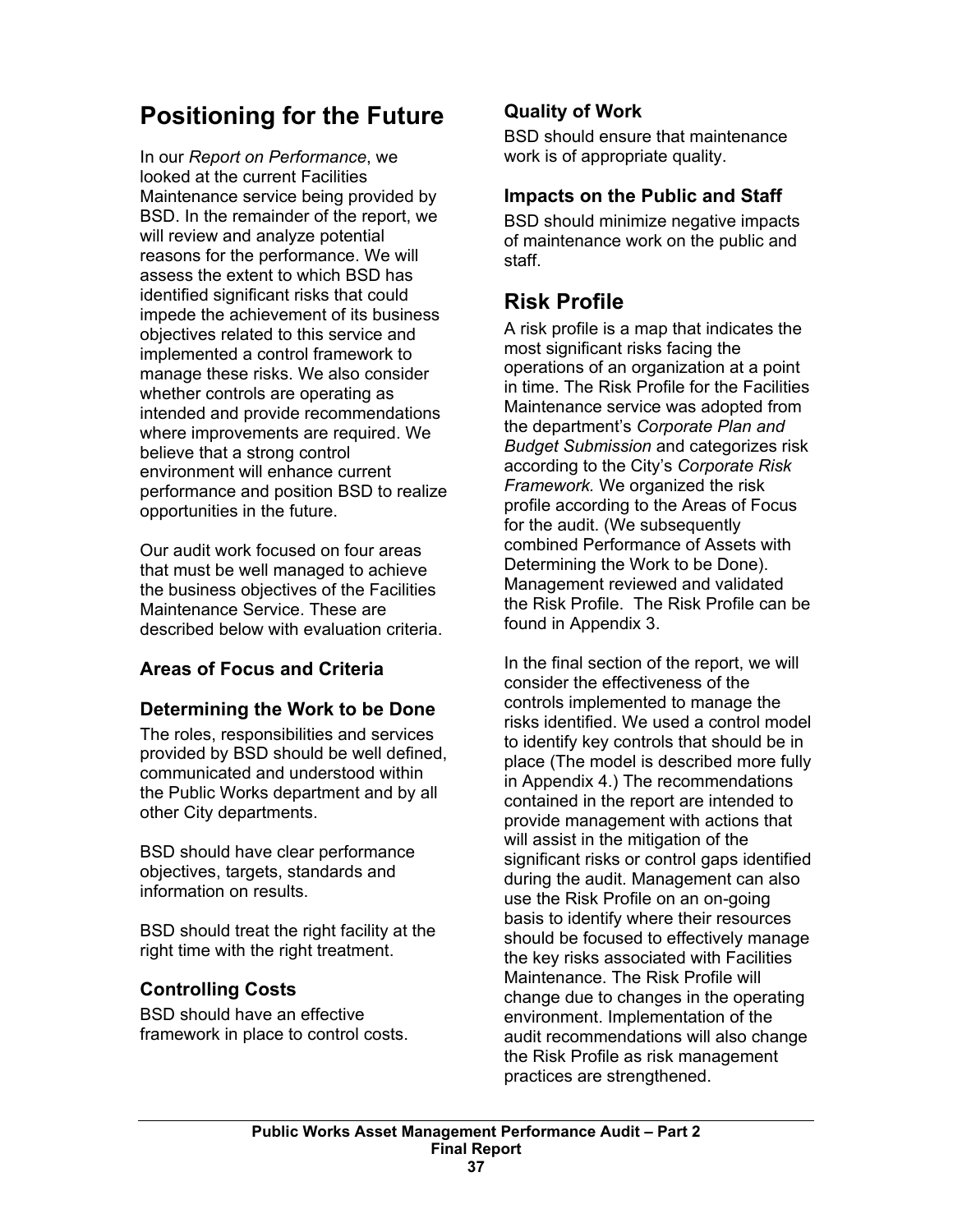# **Observations and Recommendations**

Our observations and recommendations are categorized by Area of Focus. On our Risk Profile, we identified five Areas of Focus that must be well managed to achieve the business objectives of the Facilities Maintenance Service. For reporting purposes, we combined the first two Areas of Focus, Performance of Assets and Determining the Work to be Done. All recommendations should be considered within the context of both current operations and future challenges.

# **Determining the Work to be Done Determining the Work to be Done**

The roles, responsibilities and services provided by BSD should be well defined, communicated and understood within the Public Works department and by all other City departments.

BSD should have established clear and measurable objectives and performance targets, and strategies consistent with achieving the objectives in order to report on the BSD's performance against targets.

The appropriate asset management information is required to ensure that the right decision is always made. BSD requires appropriate information on the assets it manages to assess what maintenance work needs to be carried out. The best practice is to carry out the required maintenance work on the right facility at the right time with the right treatment.

## **Roles and Responsibilities**

The mandate of the Building Services Division is to partner with stakeholder groups to operate, maintain, protect and preserve the City's physical building infrastructure/assets to provide for current and future facility needs. Overall, the roles, responsibilities and services carried out by BSD with respect to identifying and determining the work that needs to be done are defined, communicated and understood within the Public Works Department and by other City Departments that have building maintenance responsibilities. As well, clear communication channels have been established between BSD and its major clients.

At the same time, our review found several issues regarding a lack of coordination for facilities maintenance from a corporate perspective as well as a duplication of responsibilities across departments. The result has been a diffusion of accountability and a degree of inefficiency. Some examples are discussed below:

## *Condition of Physical Building Assets*

Currently there is no department in the City that has information on how well all facilities owned by the City are maintained. In fact, we were unable to secure a complete inventory of the City's physical building assets. Each department with maintenance responsibilities was aware of the facilities for which they were responsible, but there was no complete inventory of all civic facilities. Despite its stated mandate of partnering with stakeholder groups to operate, maintain,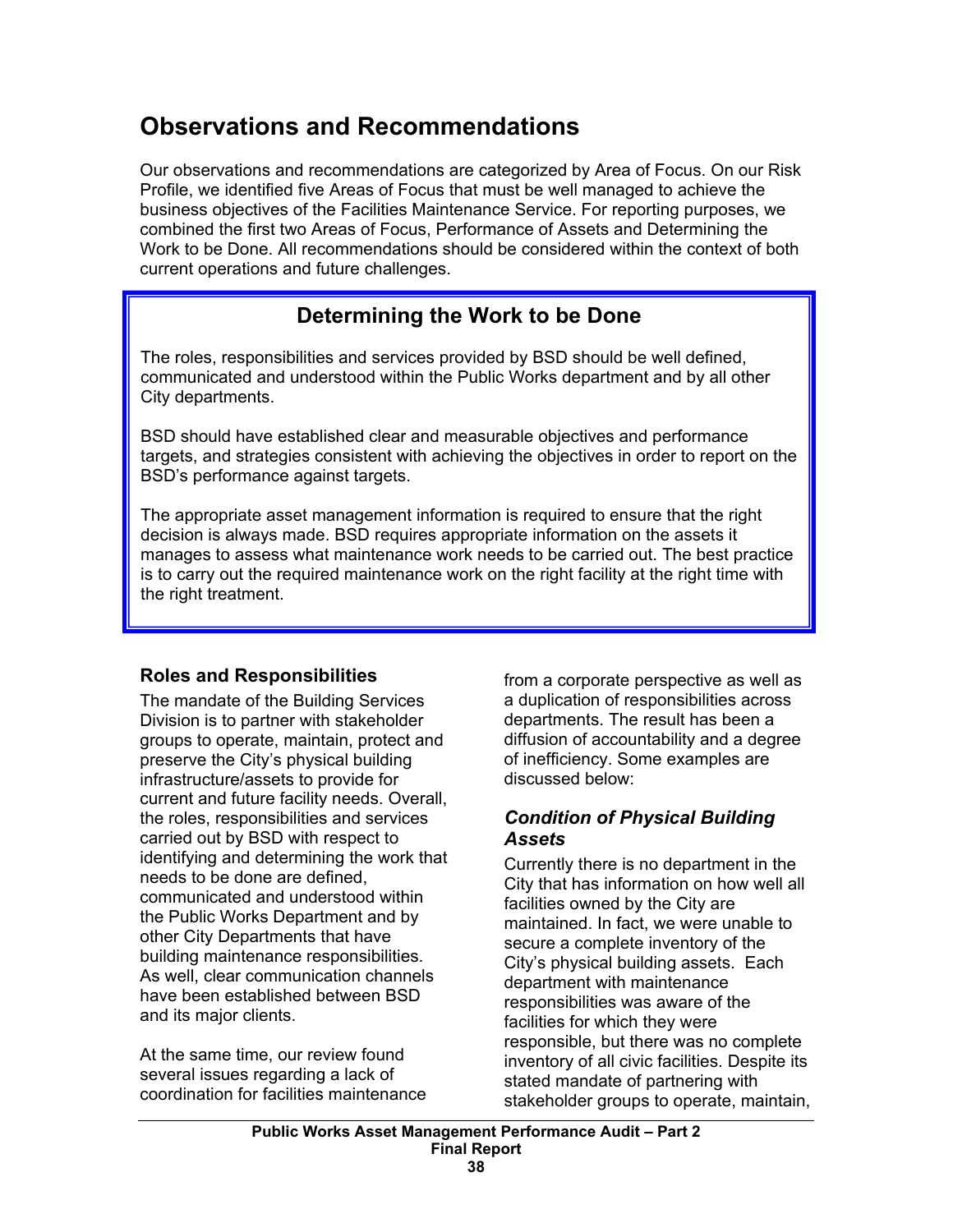protect and preserve the City's physical building infrastructure/assets to provide for current and future facility needs, in practice, BSD is only carrying out this mandate for the 657 facilities that are in its portfolio. BSD does not know the condition of all civic facilities or what maintenance or preservation work is being performed on facilities outside of its direct control.

Furthermore, the recently completed PUFS report identified several properties where the cost of preservation exceeded the cost of replacement. This report only looked at public use facilities maintained by Building Services Division. BSD, however, was not the owner of these properties. At this point in time, there is no central department charged with the responsibility of recommending that a decision should be made to replace or surplus these facilities because of the physical condition.

## *Cost of Facilities Maintenance*

The total costs associated with maintenance activities for all facilities owned by the City are not known. While maintenance activities performed by Building Services Division account for a significant portion of the total costs, costs borne by other departments are not transparent within the City's budgets. This means that the City cannot provide a total cost (including staff and contract resources) for maintaining its portfolio of its physical assets (buildings and facilities) without further discussion with all applicable departments.

## *Maintenance Responsibilities of Other Departments*

There are a number of departments within the City that are responsible for maintaining their own facilities including the Transit Department, the Fire Paramedic Service and the Water and

Waste Department. The managers responsible for the maintenance of these facilities indicated to us that, either due to the unique nature of their facilities (Water and Waste Department) or because they operate on a 24/7 basis (Water and Waste, Transit Department and the Fire Paramedic Service), they require internal staff to carry out their facility maintenance. They further indicated that they have, upon occasion, asked for advice from BSD on other aspects of building maintenance. They indicated their relationship with BSD was good and that any work that was done was of very good quality. Nevertheless, coordinating the resources from all departments would provide more flexibility to deploy resources to higher risk priorities.

## *Leased Facilities*

The Real Estate Division has the responsibility for negotiating leases with community groups who wish to use civic facilities for various activities. Many of these facilities are the responsibility of either Community Services or Civic Accommodations. At the same time, clauses in the leases may result in maintenance responsibilities that are to be undertaken by BSD. As a result there are three departments (four divisions) that have an interest in and/or responsibilities with respect to these facilities. Some of these leases are old and date back to a time before the City amalgamated. Many of the older leases are very broad and maintenance responsibilities are not clearly defined. This leads to time consuming negotiations among all parties involved to resolve who will pay for significant maintenance costs when work in leased facilities is required. Often, compromises are made that may not preserve the value of the specific facility.

We reviewed four lease agreements that had been negotiated by the Real Estate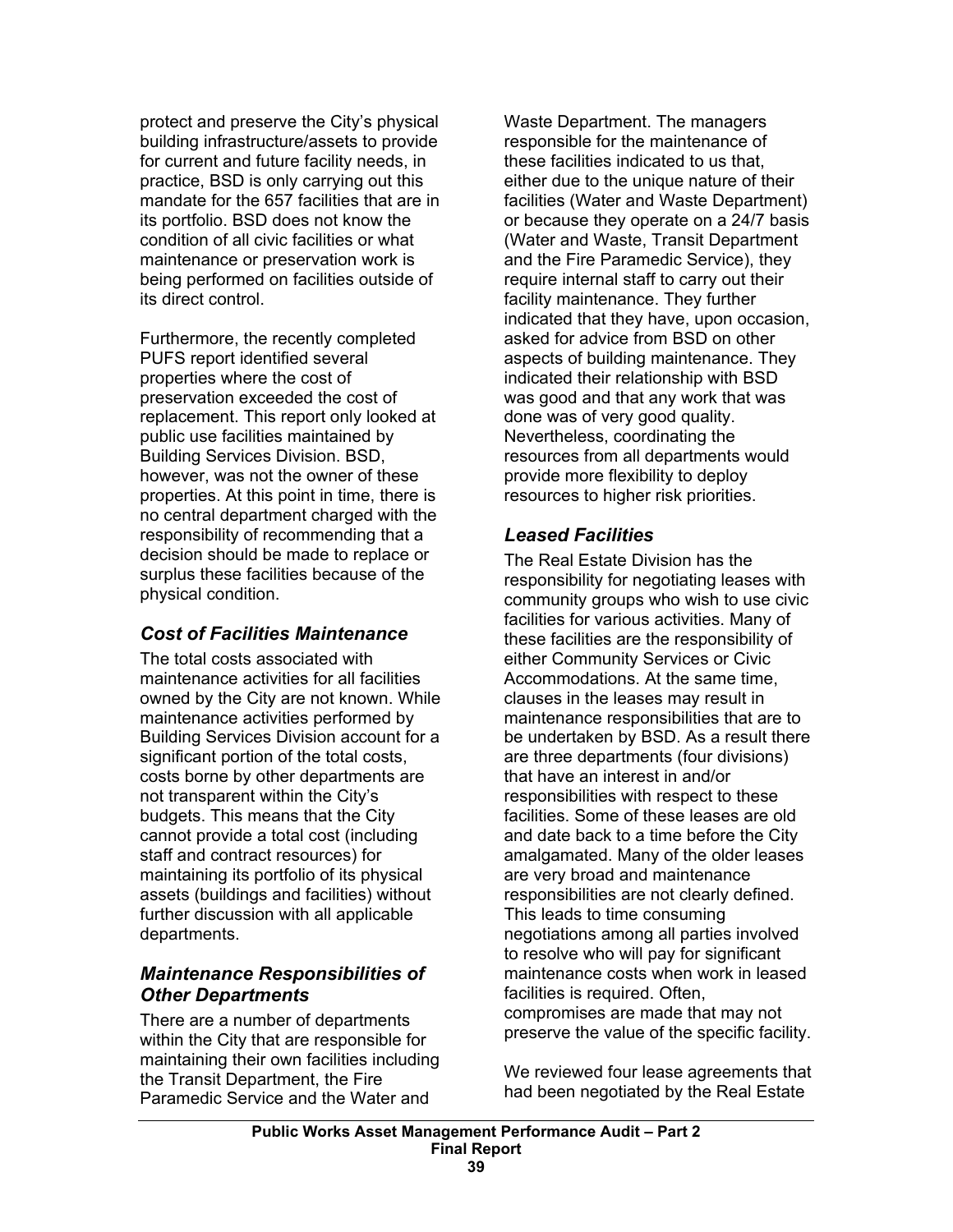Division to determine if maintenance responsibilities were clearly defined for each party involved with the lease. The leases clearly outlined the maintenance responsibilities of the lessee and the lessor. The agreements indicated that 'the City' is responsible for certain maintenance aspects of the facility and has the right to inspect and carry out other work on the facility. The division or department within 'the City', however, was not defined. Assumptions have been made that BSD, due to the nature of its operation, would be responsible for the maintenance of these facilities. The funding required to carry out maintenance on these facilities, however, has not been provided to BSD.

The staff in the Real Estate Division indicated that part of the problem when negotiating the leases is that there is no one "owner" to take full responsibility for the facility. For example, a facility may be the responsibility of the Community Services Department but staff in that department see themselves only in the role of users of the facilities as part of their service delivery function. No department is taking the overall ownership role and, as a result, poor asset management decisions can be made or, in some cases, decisions are not taken when they should be.

The Real Estate Division also indicated that they have recently implemented an inspection process for leased facilities that will initially involve the inspection of all leased facilities at least once per year. Once the inspections are carried out, they intend to work with the lessee and the concerned departments and divisions to get the necessary maintenance work completed. They have hired a person to administer this program and carry out the inspections. Although this effort is commendable, since many of these facilities have not been inspected for many years, we are concerned that this will result in a

duplication of effort. BSD already has the expertise on staff to carry out building inspections.

## *Contracted Maintenance*

In our discussions with Civic Accommodations management and BSD management, we found that each of these divisions has technical staff in place who carry out similar functions relating to the contracting out of building system repair projects. In BSD, the Contracted Maintenance Services Branch is responsible for managing contracts relating to building system repair projects such as boiler replacements, roofing projects, HVAC system replacements, etc. These projects are carried out in the facilities for which BSD has maintenance responsibility and for the facilities of Civic Accommodations and other departments when requested.

In Civic Accommodations, this work is carried out by their Technical Services Branch. In addition to managing contracts relating to building renovations to suit the needs of clients, this Branch also manages contracts relating to boiler replacements, roofing projects, HVAC systems, etc. in Civic Accommodations facilities. The Manager of Civic Accommodations indicated that they must retain technical expertise on staff to ensure that they have a clear understanding of buildings and that they are able to contract out renovations for clients on their facilities when required. In addition, when time allows, they also manage building system repair projects for other City departments when requested. The Manager of Civic Accommodations stated that the mandate of the Technical Services Branch is to support the overall property management and that he believes that a vast majority of projects are managed by the appropriate division.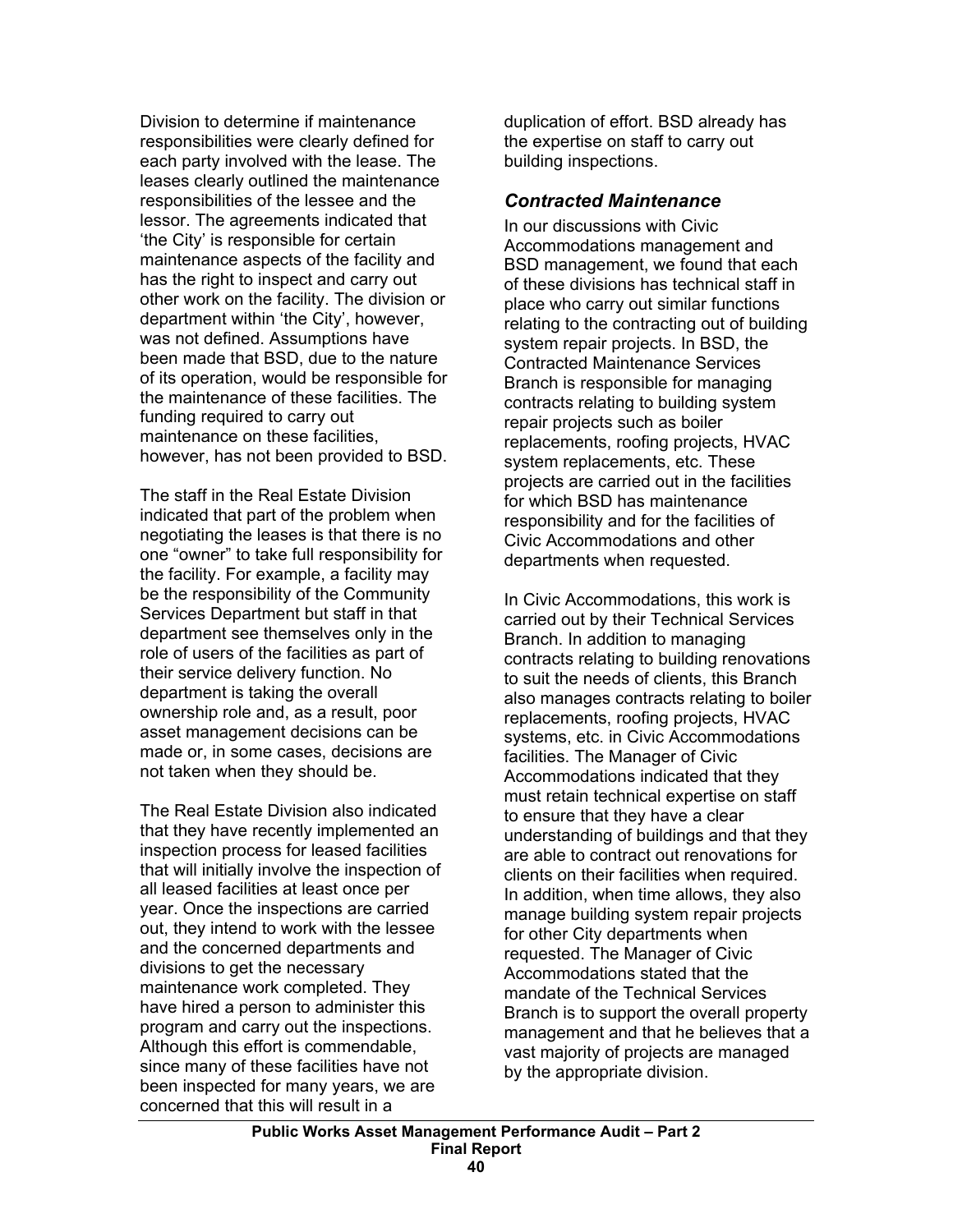In our opinion, it is not efficient to have two different divisions carry out similar type of work. We understand that preliminary discussions between Civic Accommodations and BSD have recently been held to look into the logistics of integrating these two branches into one.

## *Consolidation of Facilities Maintenance*

Although the relationship between BSD and other departments that have maintenance responsibilities is good, it is not clear that having several departments involved in facilities maintenance is the most effective model for the City. It is also unclear how BSD can fulfill its mandate when it is not responsible for the entire portfolio of physical building infrastructure/assets. Furthermore, in the absence of established service standards, it is not known whether similar facilities are maintained to the same standard. There may be opportunities to re-deploy resources to higher risk priorities.

In our opinion, consolidation of this function would provide several benefits:

- a consistent level of maintenance across all City facilities;
- a more unified maintenance operation to replace the current fragmented service delivery model.
- more precise revenue and expense information related to maintenance activities;
- better inventory and condition information on the City's facilities;
- reduction of duplication of maintenance activities with potential associated cost savings and greater efficiencies:
- resolution of the ownership issue;
- better utilization of maintenance staff; and
- clear accountability for managing the condition of physical building

assets including recommending divesting of assets that have exceeded their useful lives and reinvesting in preservation of current assets.

We believe that one entity should be given the authority to make the necessary decisions concerning all facility maintenance activities and/or provide guidance to other departments in the management of their facilities. The physical consolidation of staff is not as important as the centralization of the authority to manage the resources. Consideration should be given to allowing departments that have special facilities (and equipment) to retain the responsibility and resources for the maintenance of these special facilities. In the interim, those functions that clearly represent a duplication of effort across departments should be amalgamated.

While discussion of the consolidation of the entire asset management function is beyond the scope of this audit, we believe that there is merit in the rationalization of all asset management activities. The establishment of a Special Operating Agency (SOA) similar to those established for Fleet Management and the Parking Authority might be an appropriate solution. The SOA would act as the "owner" of Cityowned facilities with the authority to provide complete asset management services including the maintenance of facilities.

## **Recommendation 1**

a) We recommend that responsibility for facilities maintenance for all Civic facilities be assigned to one department, division or agency. As a first step, consolidation of duplicate activities should be initiated.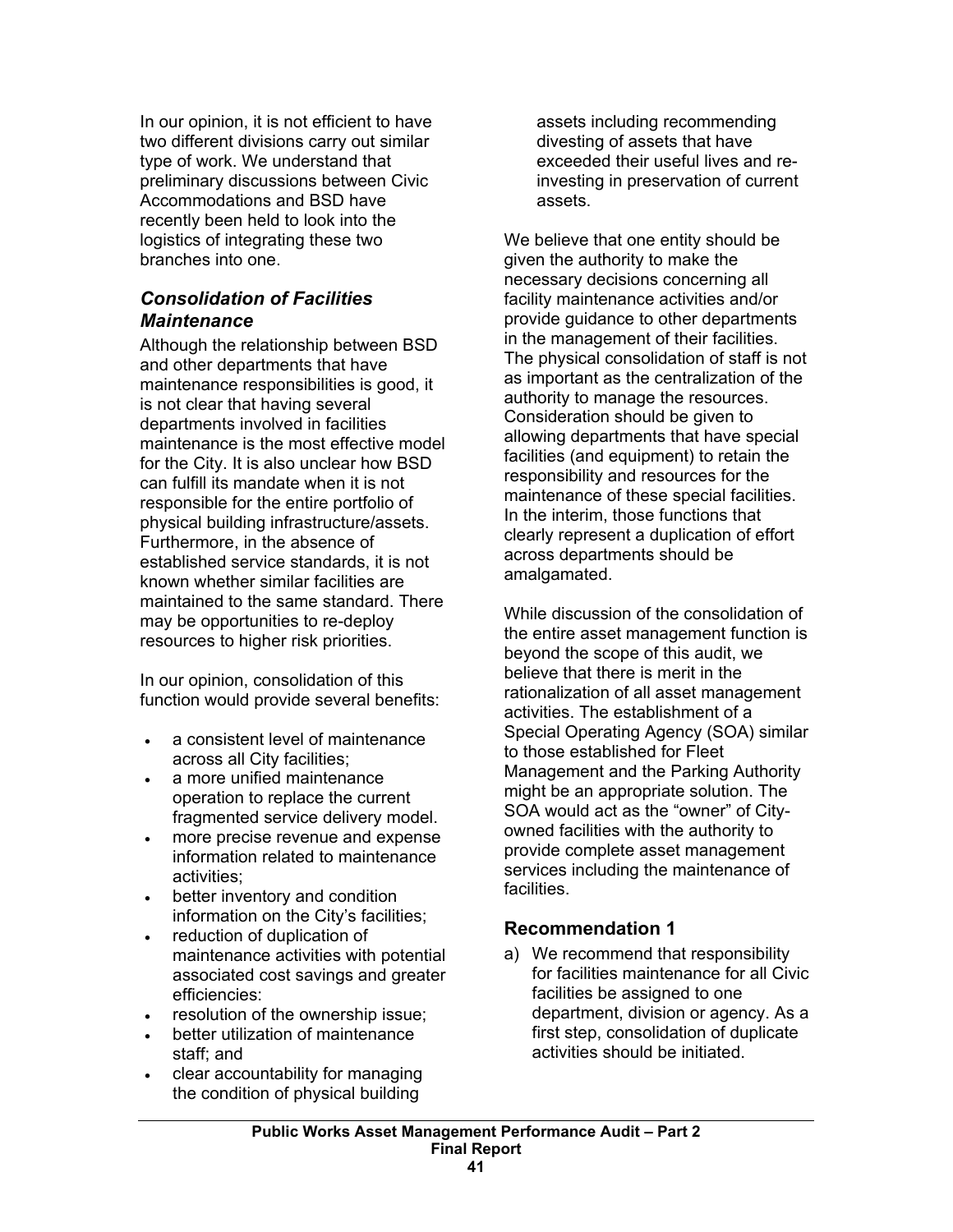#### *Management Response*

*The Administration is presently completing a Civic Facilities Integration Initiative (CFII), which is reviewing Building Services', Civic Accommodations' and Real Estate's role in the asset management process. The review (the CFII) has been provided with the Auditor's recommendation regarding functional and organizational consolidation. The City will draw upon the findings of the CFII in responding to this recommendation.* 

*The Administration is open to considering the possibility of consolidating the facilities maintenance functions, both in-house and contracted, for the Civic Accommodations, Community Services and Parks and Open Space buildings, whether by way of organizational restructuring, or by way of service level agreements between departments. Given the significance of this proposed change, the findings of the CFII, expected this summer, will play an important role in the Administration's deliberations and response.* 

*Currently elements of Civic Accommodations and Building Services perform facilities maintenance for different buildings in these building groups. As such, there isn't duplication but there may be opportunity to consolidate these groups for improved efficiency/effectiveness to be achieved in utilizing these resources under the direction of one facility maintenance authority.* 

*At this point in time, we believe it is premature to consider consolidating facilities maintenance for the current Water and Waste, and Transit* 

#### *Departments' self-maintained portfolio.*

b) We recommend that consideration be given to developing a feasibility study to rationalize the asset management function and explore options for alternate service delivery.

#### *Management Response*

*The Civic Facilities Integration Initiative (CFII) sponsored by Public Works and PP&D is nearing completion. This initiative is a review of Building Services, Civic Accommodations and Real Estate's role in the asset management process.* 

*The CFII Committee expects to present a final report and recommendations to senior management in early summer. The recommendations will be an opportunity to address long-term asset management options.* 

## *Service Level Agreements*

A Service Level Agreement (SLA) should constitute the expectations for performance between the service provider and the customer. The Service Level Agreement should include the communication process between parties, the staffing and service hours and the costs to be charged for services.

BSD has developed and signed a Service Level Agreement (SLA) with the Community Services Department (CSD) and with Golf Services (GS). The SLA with the Community Services Department defines the customer and the service provider and identifies the types of maintenance and respective responsibilities. It also dictates that the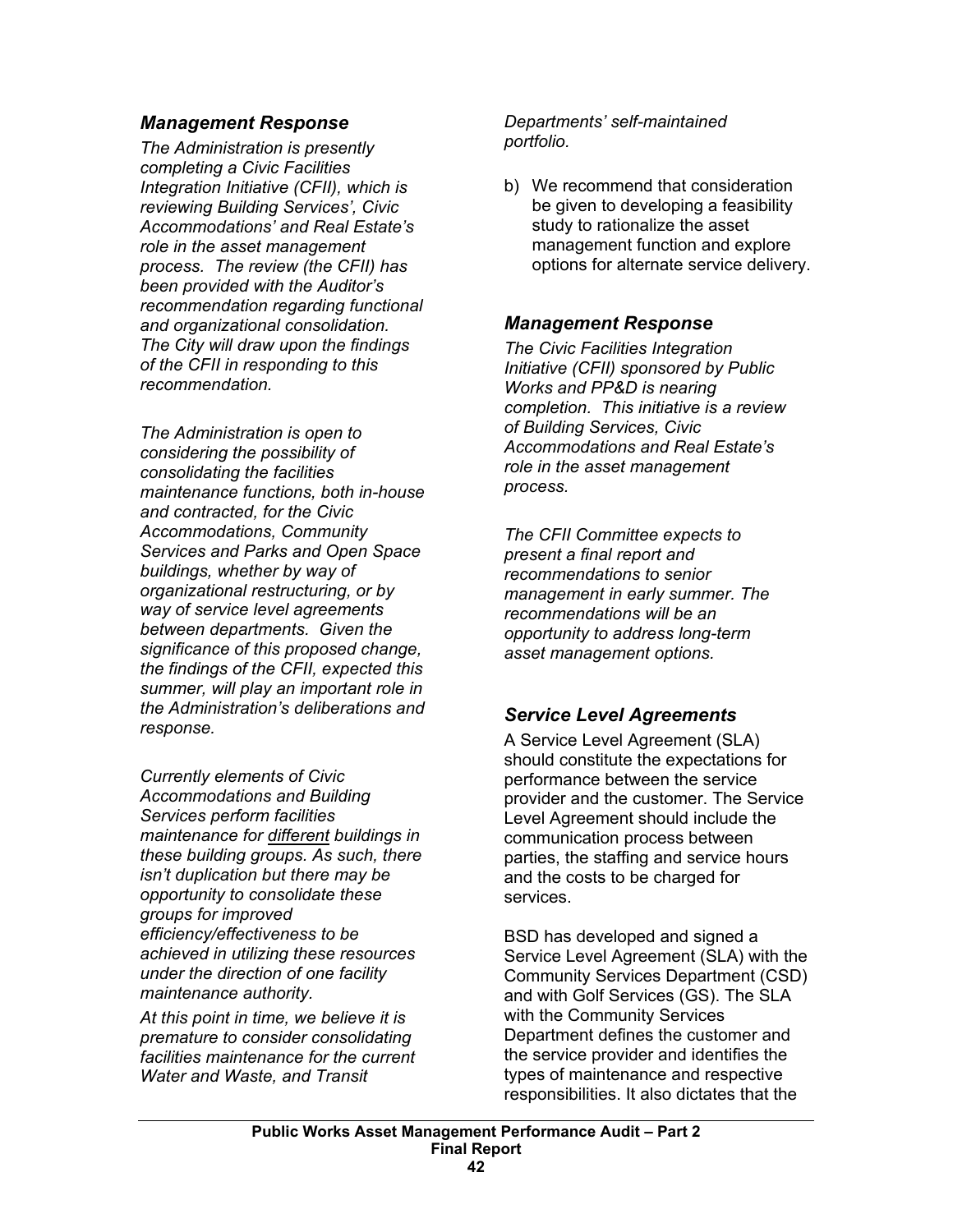full cost of service will be recovered, including overhead costs. The SLA, however, only dictates a general level of service in that "the objective is to create an appropriate and pleasant work environment". There are also no provisions for preservation work unless additional funding is available; it is not a standard part of the agreement.

In addition, Council adopted a new policy on recreation and leisure facilities in May of 2005 that will have a significant impact on the facilities that are the responsibility of the Community Services Department. This policy makes a commitment to a *Managed Care* level of maintenance and states that "a *Managed Care* level of maintenance will be required for all new facilities." In addition, "Council will strive to attain this level of maintenance for existing facilities." The stipulations in this policy will have an impact on the current and future maintenance requirements for these facilities. The Service Level Agreement between the Building Services Division and the Community Services Department will have to be updated and adjusted to take the stipulations in this policy into consideration.

BSD also has an SLA with Golf Services. This agreement was much shorter and less specific than the Community Services agreement. The agreement did include the responsibilities of BSD in general and a small footnote on the responsibilities of Golf Services.

BSD has not developed an SLA with Civic Accommodations or Parks and Open Space. They have had initial discussions on an SLA with Civic Accommodations using the Community Services SLA as a guideline, but they have not as yet developed and signed an agreement. Management of Civic Accommodations indicated that

although they can use the Community Services SLA as a guideline, the SLA between Civic Accommodations and BSD would be more complicated. Community Services has basically one tenant for all its facilities and that is Community Services. The SLA with Civic Accommodations will have to consider the many different tenants occupying the Civic Accommodations' facilities and the different levels of service required by these tenants. This agreement will require resources to negotiate, and we were advised by Civic Accommodations that these resources are not currently available.

## **Recommendation 2**

a) We recommend that BSD develop and enter into service level agreements with their main clients, Civic Accommodations and Parks and Open Space. They should also enter into a new agreement with Golf Services. The service level agreement signed with Community Services should be used as a guideline; however, more emphasis should be put into the preservation aspects of the service level agreement.

## *Management Response*

*The Public Works Department agrees with this recommendation. The Building Services/Community Services Department's Service Level Agreement will be used as a guideline to develop SLA's between:* 

- ¾ *Building Services and Civic Accommodationsnegotiations are currently on hold pending the final CFII report*
- ¾ *Building Services and Parks and Open Space – negotiations have not yet begun*
- ¾ *Building Services and the Winnipeg Parking Authority – preliminary negotiation began*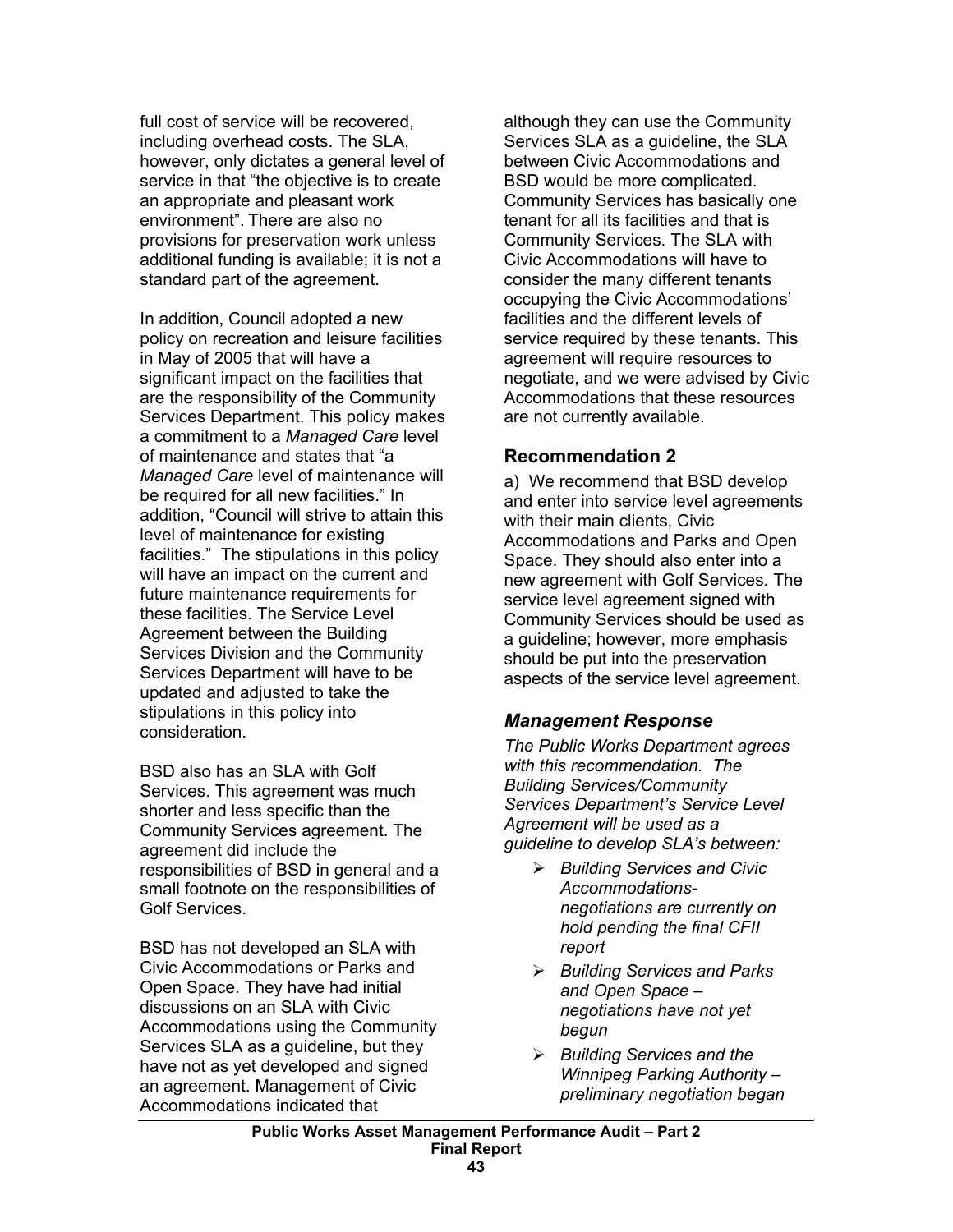*in 2005 and will be resumed in the fall.* 

¾ *Building Services and Golf Services – negotiations will be undertaken over the next few months to improve on the existing agreement.* 

*NOTE: representatives of Public Works and Community Services presented a paper to the Canadian Parks and Recreation Association National Conference in 2004. At that time, and to the best of our knowledge, the City of Winnipeg was/ is a leader amongst municipalities in the development of the Service Level Agreements.* 

*Our progress will be updated in the Asset Management Audit Part 2 - Facilities Maintenance - Implementation Plan.*

b) We recommend that BSD review and update the Service Level Agreement with Community Services to take into consideration the requirements of the new *Recreation, Leisure, and Libraries Facilities Policy.* 

## *Management Response*

*The Public Works Department agrees with this recommendation. The SLA with Community Services will be updated to reflect:* 

- 9 *The 2006 Current Budget*
- 9 *The 2007 to 2009 Current Budget preparation*
- 9 *The impact of decisions of the application of the Recreation, Leisure and Library Facilities policy.*
- 9 *Issues of common interest between the two departments*

*Our progress will be updated in the Asset Management Audit Part 2 - Facilities Maintenance - Implementation Plan.*

## **Performance Management**

Performance targets and measures provide essential information needed for BSD to evaluate the level of service it provides with respect to facilities maintenance.

## *Levels of Service*

Establishing levels of service is an important part of strategic planning. A level of service is a composite indicator that reflects the social and economic goals of the community and may include any of the following parameters: safety, customer satisfaction, quality, quantity, capacity, reliability, responsiveness, environmental acceptability, cost and availability. The defined levels of service comprise any combination of the above parameters deemed important by the municipality and its citizens.

Industry standards relating to levels of service are individual to each municipality. The best practice for asset management is to treat the right facility at the right time with the right treatment. This approach requires more funding than is available to most municipalities but is the long-term lowest cost approach. Edmonton indicated that they assess each building component (structural, electrical, mechanical etc.) on its functionality, appearance, applicable distresses/defects and age. Each criterion is weighted (depending on the component) and an overall Condition Index (CI) is determined. The overall CI ranges from 100% (brand new) to 0%. Experience has taught them that the closer a component gets to 40% the more likely is it to breakdown or fail. For most of their building components they use a minimum level of service of 30 – 40% of the Condition Index range; however for critical components (i.e. those that can have a severe impact on services offered by the facility) a minimum level of service of 40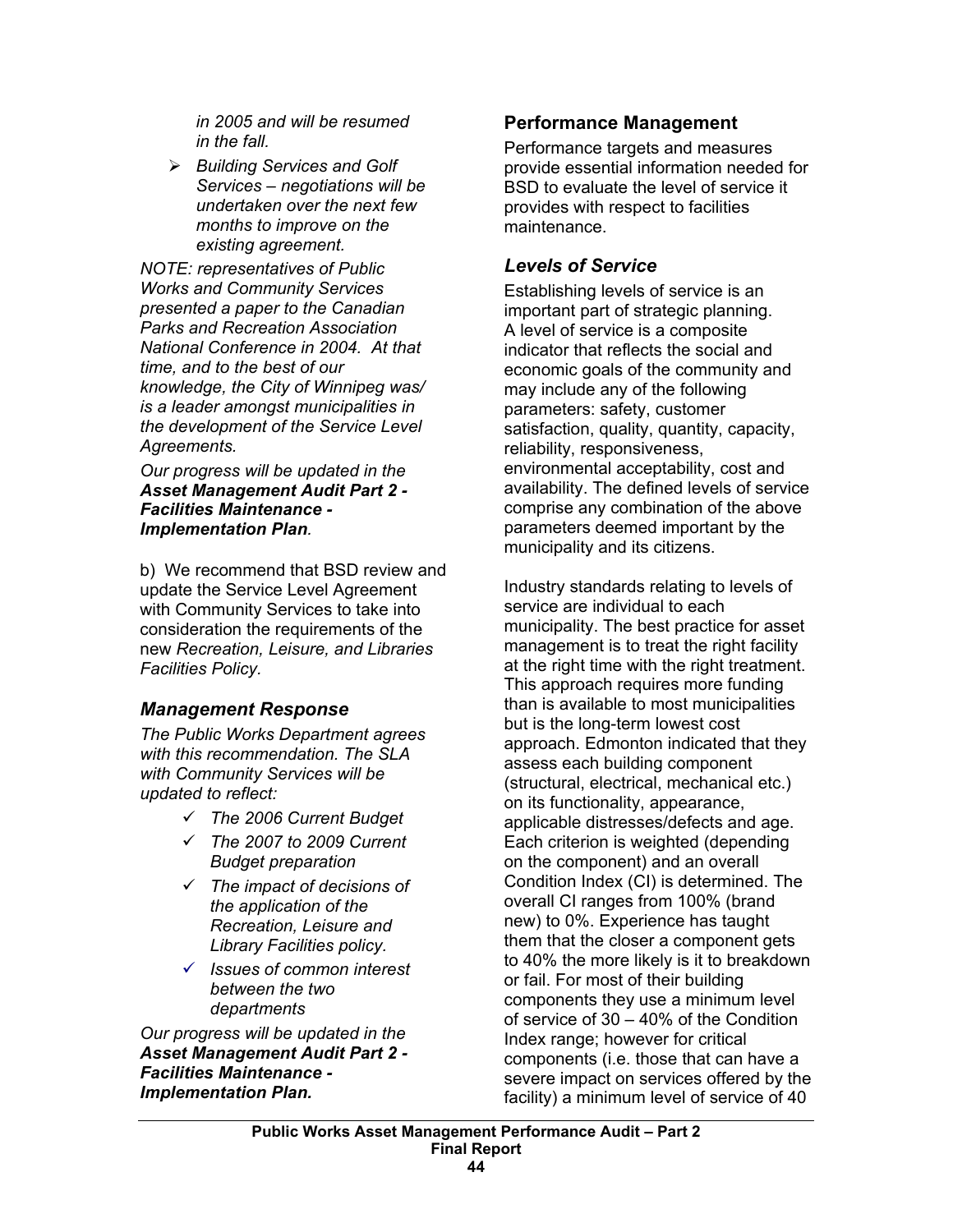– 50% of the Condition Index range is considered appropriate.

Hamilton indicated that they are in the process of drafting service level agreements with some of their clients, and Calgary indicated that they have service level agreements with some of their clients.

BSD has not established service level standards. Without establishing formal levels of service for all of its clients, including standards for preservation work, clients are not aware of the level of service they should expect and BSD cannot be held accountable for maintaining facilities within its purview to the appropriate level.

## **Recommendation 3**

BSD needs to develop standards of service for each client and type of facility. A minimum acceptable level of service should be established and communicated through the Service Level Agreements.

## *Management Response*

*The Public Works Department agrees with this recommendation. Standards will be established in conjunction with Recommendations #2 and 4.* 

*Our progress will be updated in the Asset Management Audit Part 2 - Facilities Maintenance - Implementation Plan.* 

#### *Performance measurement*

Leading-edge organizations, whether public or private, use performance measurement to gain insight into, and make judgments about, the effectiveness and efficiency of their programs, processes, and people. These best-in-class organizations decide on what indicators they will use to measure their progress in meeting

strategic goals and objectives, gather and analyze performance data, and then use this data to drive improvements in their organization and successfully translate strategy into action.

Performance measures are meant to provide more complete information about an entity's performance than do traditional budgets or financial statements and schedules. Primarily, performance measures are concerned with the *results* of the services delivered by the government. Subsequently, they help to provide a basis for assessing the economy, efficiency, and effectiveness of those services. Performance information is needed for:

- setting goals and objectives;
- planning program activities to accomplish these goals and objectives;
- allocating resources to programs;
- monitoring and evaluating results to determine if progress is being made toward achieving the goals and objectives; and
- modifying program plans to enhance performance.

The performance indicators that BSD uses should provide quantifiable, relevant and reliable information on the economy, efficiency and effectiveness of its service delivery. Information from measuring results allows management to make more informed decisions about operations. To enable BSD management to monitor and report on its performance, service standards and service goals that link to the objectives for the Facilities Maintenance service have to be established. Service standards establish the minimum level of performance to be delivered. Service goals describe what results are expected to be achieved and when they are to be achieved. Establishing goals and reporting on actual results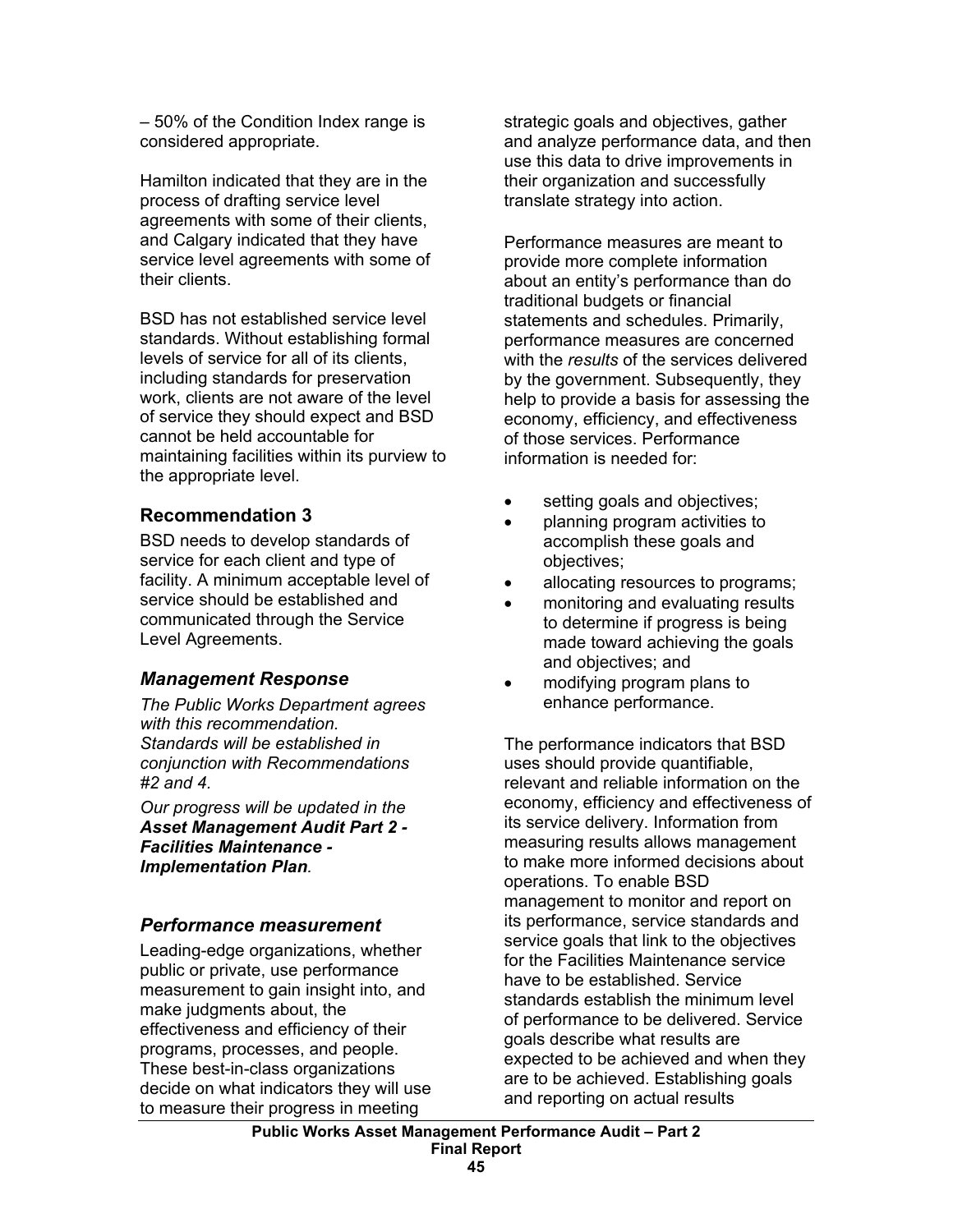enhances the accountability of the Building Services Division and helps to manage customer expectations.

In its 2003-2005 business plan, the Public Works Department reported on the following performance indicators for the Building Services Division:

- Unit cost per sq. ft. for maintenance
- Unit cost per sq. ft. for janitorial
- Customer satisfaction

Comparative information was provided for the unit costs for the period 2000 to 2002, while customer satisfaction measures were provided for the period 1999 to 2003.

However, the Building Services Division has not established service standards or measurable goals that can be used to put the results into perspective. To date, management has been satisfied with the informal reporting that is being done through meetings and oral reports. In the absence of a more comprehensive performance management system, BSD management is limited in their ability to make informed decisions to maintain and improve upon the level of service provided to the public and City employees.

Our literature review revealed that there are various performance measures that are used to assess facilities maintenance operations. The table below provides examples of such measures, which are classified into one of 3 categories.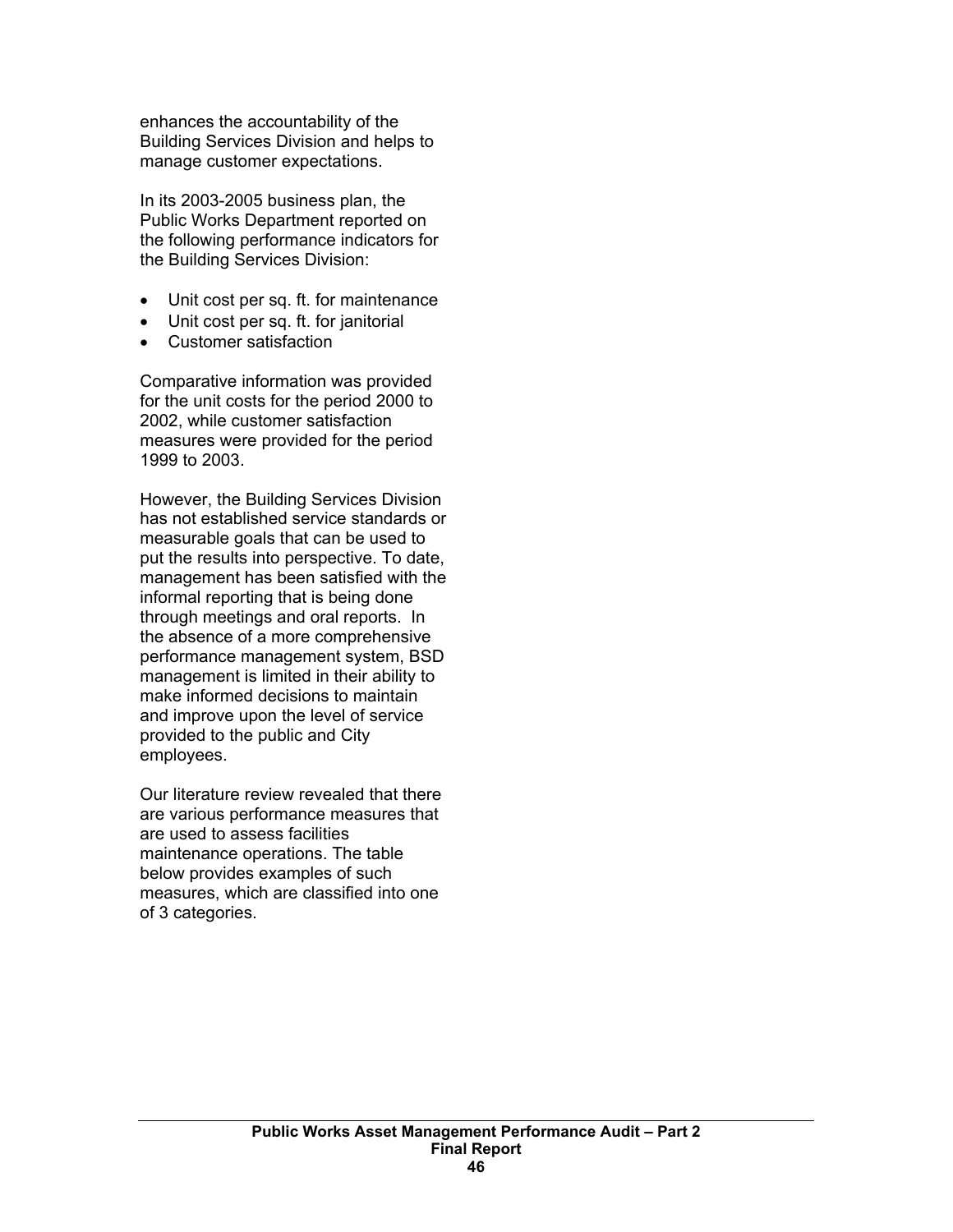| <b>Workload</b>                                                                                                                                                                                                                                         | <b>Performance Measures</b><br><b>Effectiveness</b>                                                                                                                                                                                                                                                                                                    | <b>Efficiency</b>                         |
|---------------------------------------------------------------------------------------------------------------------------------------------------------------------------------------------------------------------------------------------------------|--------------------------------------------------------------------------------------------------------------------------------------------------------------------------------------------------------------------------------------------------------------------------------------------------------------------------------------------------------|-------------------------------------------|
| Number of work orders<br>processed<br>Number of facilities<br>maintained<br>Number of square feet<br>maintained<br>Number of preventative<br>maintenance services<br>performed<br>Number of quality<br>control inspections of<br>facilities maintained. | Rate of customer<br>satisfaction<br>Timeliness of service<br>response<br>Work completion rates<br>$\bullet$<br>Breakdown rate<br>Percentage of time<br>facilities available to<br>users and occupants<br>Completion of<br>renovation projects<br>compared to project<br>schedule<br>Deferred maintenance<br><b>Facilities Condition</b><br>Index (FCI) | Unit cost per square<br>$\bullet$<br>foot |

The *Report on Performance* section of this report identifies additional effectiveness and efficiency measures that would also be useful in assessing BSD's performance. BSD needs to systematically collect and compile data for the performance measures noted above. Data gathered will only be meaningful if it is compared to the BSD established service standards or benchmarking information. The appropriate set of performance measures will provide important operational feedback that will challenge BSD management to assess the adequacy of the services and to consider ways to improve service quality, efficiency and effectiveness.

## **Recommendation 4**

BSD needs to develop a comprehensive performance management process that includes the identification of desired outcomes, established levels of service, service standards and benchmarks for the evaluation of results and to regularly report on the achievement of intended results to senior administration and Council.

## *Management Response*

*The Public Works Department agrees with this recommendation and is currently implementing an initiative, the BSD Maximo Implementation Strategy, to further expand the use of Maximo, Building Services' CWMS system.* 

*The Key Performance Indicators (KPI) module in Maximo is designed to gather and report on benchmarks and performance measures. Implementation of this module will be made a priority.* 

*Our progress will be updated in the Asset Management Audit Part 2 - Facilities Maintenance Implementation Plan.* 

## **Asset Management System**

According to the *National Guide to Sustainable Municipal Infrastructure*, historically, many Canadian municipalities have used a reactive approach to manage their municipal infrastructure. The adoption of a proactive approach will require the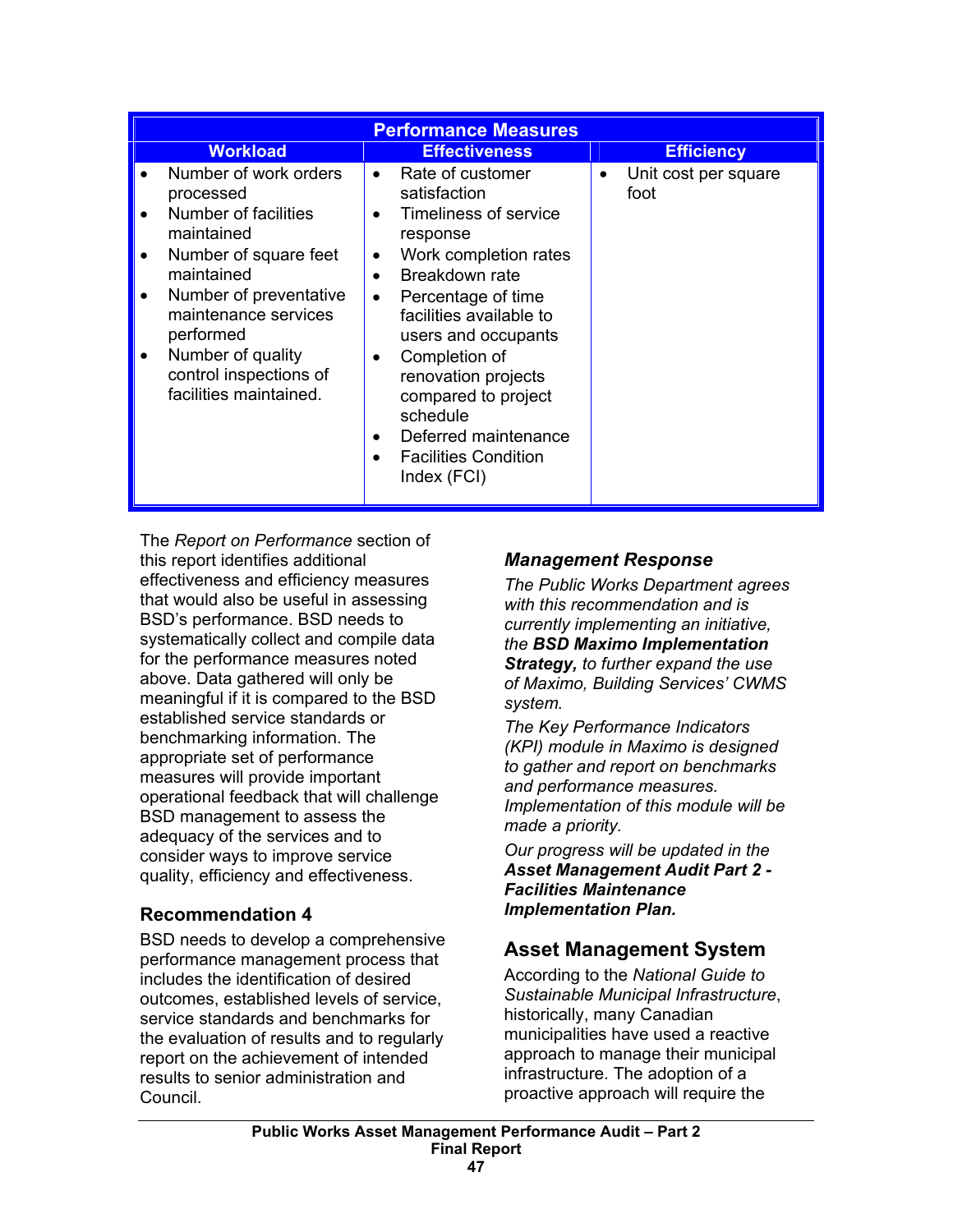implementation of an adequate asset management plan, which emphasizes strategic planning, preventive maintenance and resource management. The objective of asset management is to optimize the life cycle value and performance of assets while continuously improving service delivery and customer satisfaction.

There are several benefits to be derived from applying good asset management principles, and some of these are as follows:

- provision of better and consistent levels of service to the public, at less cost;
- reduced life cycle costs;
- more accurate financial planning;
- more efficient data management;
- better decisions regarding resource allocation; and
- improved service and performance.

Earlier in the report, we outlined the key components of a typical asset management system. The discussion below highlights some of these areas which we consider to be critical to enhancing the future operations of BSD.

## *Asset Inventory*

Comprehensive knowledge of the assets owned is the foundation of any asset management program and is the basis upon which all decisions are made. Without a complete and accurate inventory of the infrastructure assets, it is difficult to formulate an effective asset management strategy. The inventory records should be more than just a listing of the assets owned, but should include all relevant information, that would facilitate effective decisionmaking in the asset management process. Accordingly, the records for a building inventory should include not only the location but also the date of construction, the square footage,

original cost, replacement value, and condition.

We were unable to obtain an up-to-date comprehensive inventory listing of all city-owned buildings since it is unclear who has the responsibility to maintain a complete facilities inventory. In our attempts to obtain an inventory listing, we contacted the Property Assessment Department and the Planning, Property and Development Department as well as the Risk Management Branch of Corporate Finance. We obtained a list from Civic Accommodations (a Division of Planning, Property & Development department), which indicated a total of 824 buildings, but this was based on the inventory at December 31, 1991. Based on information reported in Public Works 2003 – 2005 business plan, the City's building inventory consists of approximately 1,100 buildings. BSD, however, does not perform maintenance on all 1,100 facilities; BSD is responsible for only 657 buildings.

Although BSD has a listing of the facilities that it maintains, there is room for improvement with respect to the information that is included in the list. Currently, the Asset Management List includes information on the location, use of the building, replacement value and square footage. However, this information is not available for all the facilities. Information on the replacement cost and the square footage was missing for 13% and 16% of the buildings respectively, the majority of which were Parks and Open Space facilities. Moreover, the inventory records should also include the date of original construction of the facility as well as the Facility Condition Index.

Our audit work revealed that the date of construction was included in the PUFS report for approximately 51% of the 311 facilities that were included in this project. This information was not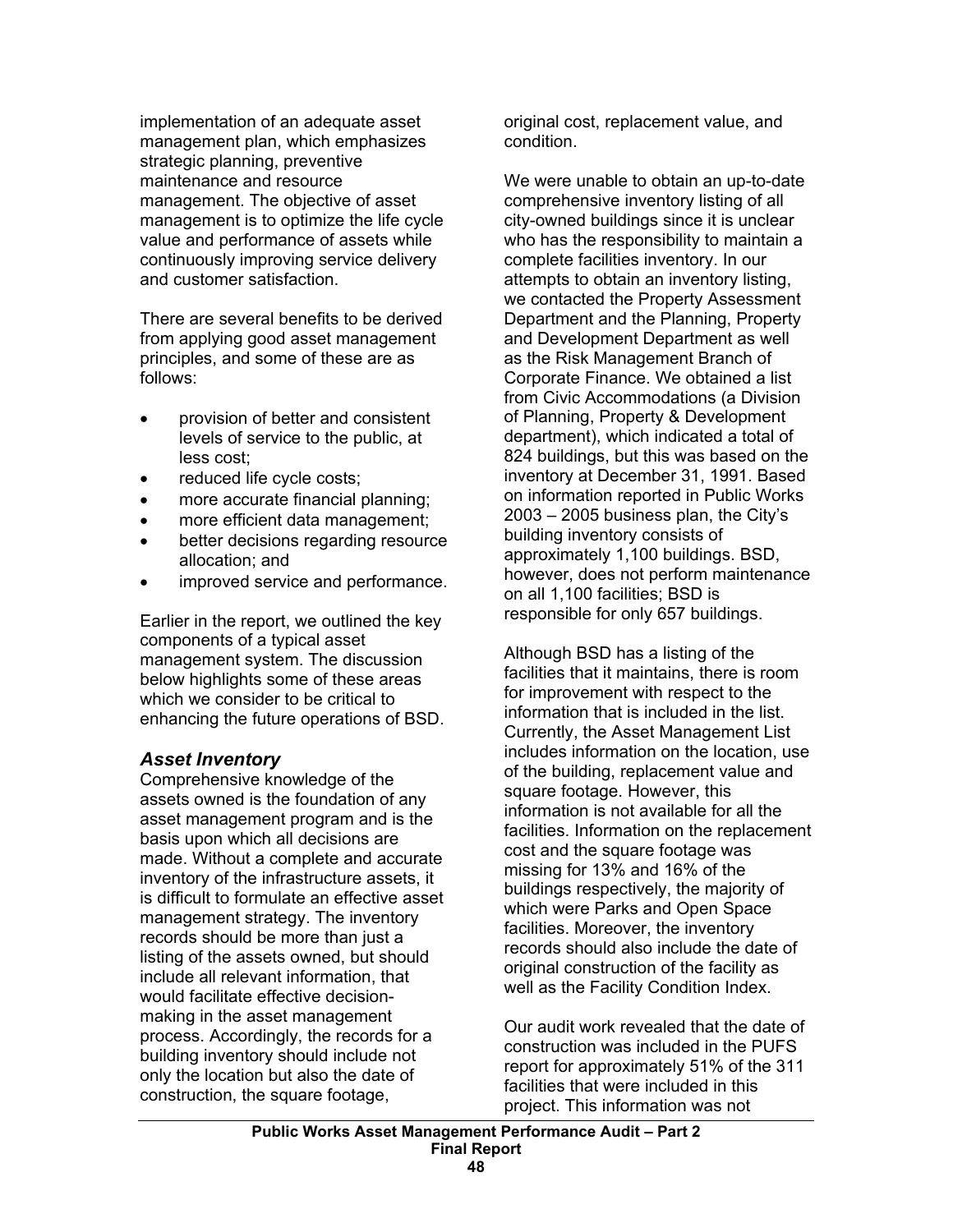reflected in the Asset Management List. We also found that we could not reconcile all the information in the summary inventory table with the detailed Asset Management List. The inventory table indicated a total of 657 buildings, which were categorized by the various asset types, while the Asset Management List included over 1,000 locations. We found instances where there was more than one building structure at a particular address and these structures were listed separately in the Asset Management List. It was also difficult to determine the assigned asset type for each building as presented in the inventory table. In addition, the Asset Management List included all the parks and parking structures that BSD is responsible for, but these were not included in the summary table. Adequate documentation was not available to facilitate the reconciliation of the Asset Management List and the summary inventory table.

It is not only important to have a listing of the facilities, but there should be adequate controls to ensure that the records are updated by only authorized personnel and that the information is accurate. Although BSD has a process in place to update the inventory listing, a greater effort is required to ensure that all the information is accurate and complete. Annually, the Superintendents of the respective branches are each provided with a copy of the inventory listing and they are required to report any changes in the recorded information. The Manager of BSD then updates the listing as required. We were informed that the square footage information in the Asset Management List is not accurate for all the facilities. Based on management's assessment, the information is only approximately 60% accurate. This is because BSD does not have the resources and/or has not made it a

priority to visit the facilities and obtain an exact measurement.

#### **Recommendation 5**

a) We recommend that a complete inventory listing of all City-owned facilities be developed.

#### *Management Response*

*The Public Works Department agrees with this recommendation and is currently working towards this goal, utilizing the VFA.facility asset management software purchased in 2005.* 

*The VFA.facility asset management software accommodates the information specified in this recommendation. The building audit process collects information relative to the building inventory, feature, area, age, replacement value and condition.* 

*Currently, over 1.6 million square feet of City buildings have been audited and information input into the data base. A further 2 million square feet will be audited in 2006,* 

*A preliminary BSD Asset Management Strategy has been developed for the further implementation of VFA.facility audits at City buildings.* 

*It should be noted that it is currently not within the mandate of Public Works to collect this information for other department buildings outside of the Building Services portfolio. Partnerships with departments who 'own' specific City buildings will continue to be initiated by Building Services to expand the audits to all City buildings.* 

*Our progress will be updated in conjunction with Recommendation 5b) Asset Management Audit Part 2 - Facilities Maintenance Implementation Plan.*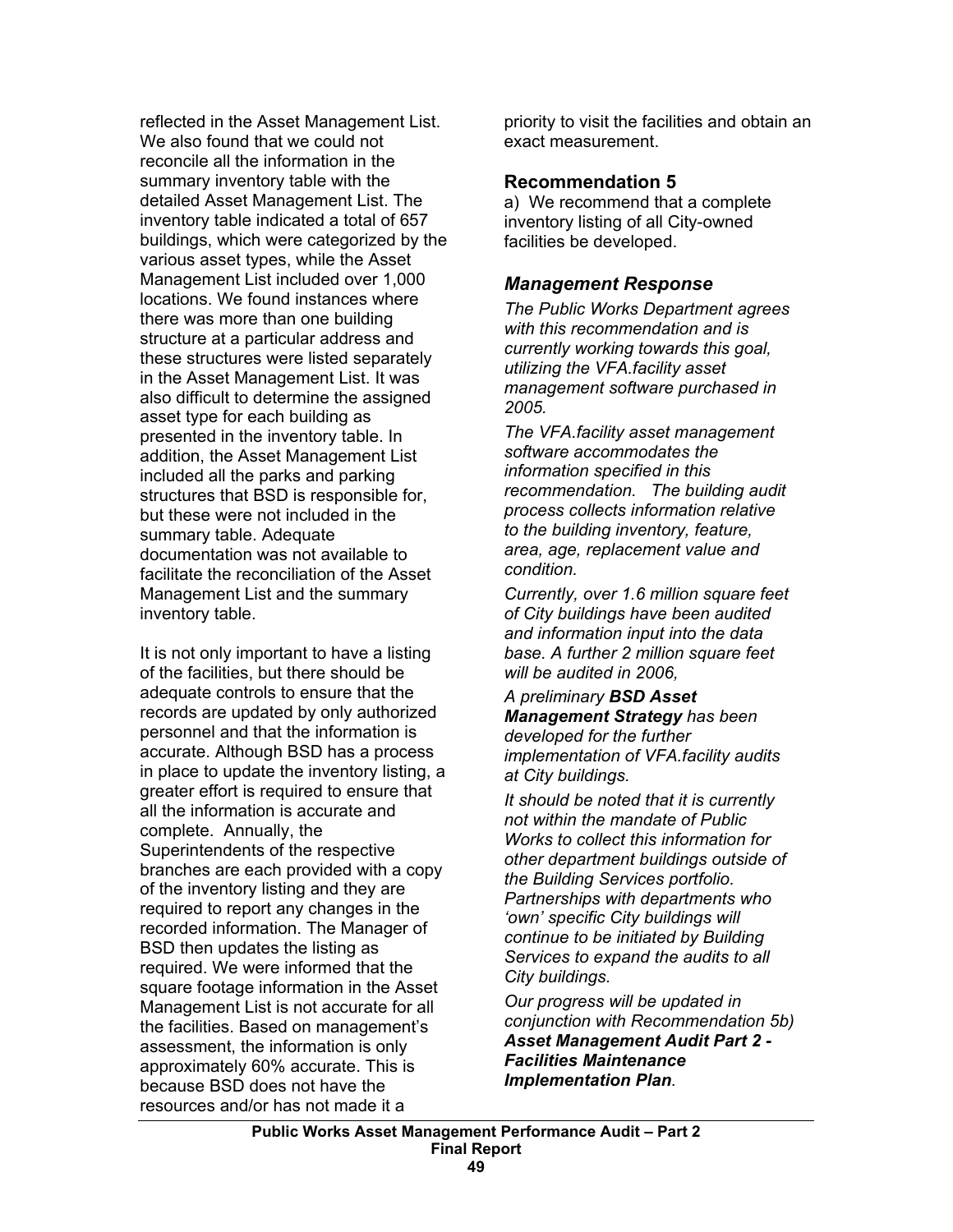b) We recommend that BSD update its Asset Management List to include the date of construction, replacement value, and square footage for all buildings.

## *Management Response*

*The Public Works Department agrees with this recommendation. The VFA.facility asset management software accommodates the information specified in this recommendation.* 

*The information gathering and expansion of the process is ongoing and will continue in conjunction with Recommendation 5 a)* 

*Our progress will be updated in the Asset Management Audit Part 2 - Facilities Maintenance Implementation Plan.*

## *Asset Condition*

Comprehensive knowledge of the condition of the assets owned is an essential component of any asset management program and is necessary to make informed asset management decisions. Condition assessments serve two purposes: to identify maintenance and rehabilitation needs and to monitor the health of the facilities network. As a crucial element of the asset management program, the condition assessment process provides answers to the following questions:

- 1. What are the existing physical and functional conditions of the facilities?
- 2. What changes are required to correct existing conditions?
- 3. What will the changes cost?
- 4. What are the priorities?

#### **Facilities Condition Assessment**

A condition assessment is a systematic and flexible approach developed to provide facility managers with accurate and up-to-date knowledge on the condition of their assets. Condition

assessments provide information that enables informed decisions to be made regarding where funds are best spent to provide safe assets and extend operating life. A critical consideration in the process relates to the maintenance of the condition data. If the data is captured in a static report, it would be difficult and time-consuming to update the information, and there would be no long-term value. Various specialist consultant organizations offer detailed Facilities Condition Assessment (FCA) services, including software solutions which have the capability to adequately maintain the condition data and allow the generation of a variety of reports according to standardized criteria.

The FCA is a vital step towards understanding the condition and planning the preservation of a facility or a portfolio of facilities. Planning for the preservation of a building requires an estimate of the deferred maintenance backlog as well as the anticipated future component renewal requirements. An FCA is a comprehensive assessment of a building's condition and the condition of its systems; these systems include roofing, mechanical, electrical, plumbing, interior and exterior. While buildings are constructed to last for extended periods of time, systems within a building have different expected life spans, which require replacement (often multiple times) during the life of the building. The FCA program provides the platform that is used to implement an ongoing system of identification and prioritization of capital repair projects. An FCA program has a wide range of benefits:

It provides an improved approach by which to properly manage the facilities assets in a more proactive manner (as opposed to reactive maintenance). The creation and maintenance of a centralized database of deficiencies is the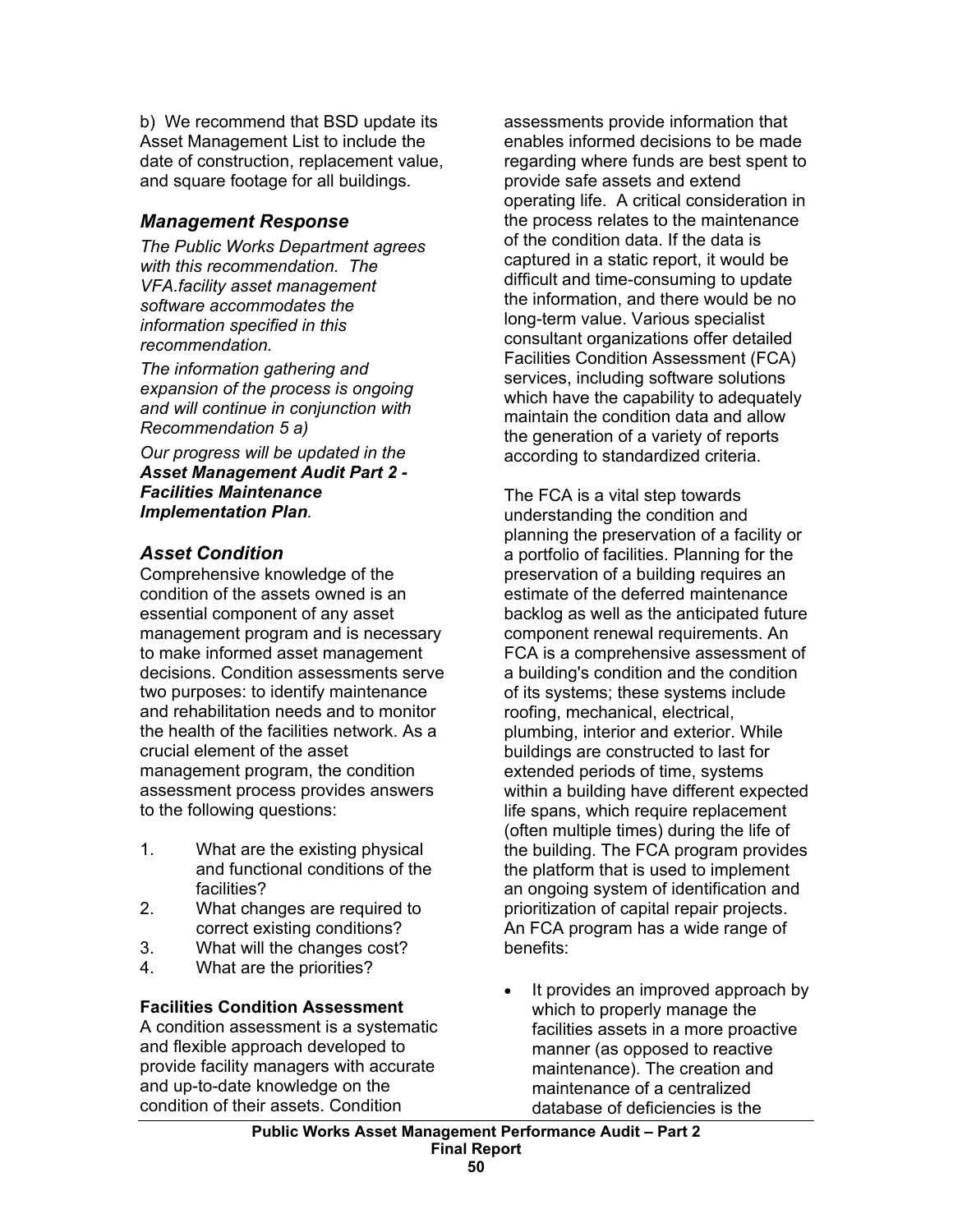number one goal of an FCA effort. The program provides a solid knowledge of the deficiencies that must be corrected, and when all of the deficiencies have been consolidated, it would be far more difficult to omit critical items from the design of on-going renovation projects.

- It also provides a central location for the storing of facility condition data. Previously, it would most likely have been necessary to consult various individuals, possibly from different departments to obtain all of the condition data for a particular building. The FCA program puts the condition information at everyone's fingertips.
- Facility condition data is organized and sorted such that reports can be viewed and printed using a wide variety of criteria. Each user can sort and print the data that suits their particular need.
- It is a useful tool for organizing and prioritizing all deficiency corrective measures using standardized criteria.
- It provides a means to assure that funding sources have been identified for each project to help assure that each deficiency is properly addressed.
- An effective process to determine the scope of projects and the budget estimates is available, which greatly improves the accuracy of forecasting future capital renewal and maintenance needs. Without the centralized and complete deficiency database, only projects planned for the immediate future typically have any supporting cost and/or prioritization information. The lack of detailed information on longer-range projects makes forecasting maintenance funding needs extremely difficult. This difficulty in forecasting results in future budget requirements being based on

historical expenditures as opposed to what is actually needed. This information will be valuable at the decision-making level for assessing funding requirements.

• It is a power tool that is useful in the development of a five-year capital renewal model that shows the needs versus available funding.

A key aspect of the FCA methodology is the use of benchmarking tools which enable organizations to assess the relative condition of their buildings and gauge the facility performance relative to the organization's mission. Earlier in the *Report on Performance* section, we mentioned the Facility Condition Index (FCI), which is a standard quantitative measure that is used to compare the condition of a facility. The FCI is useful in determining which buildings should be considered for major renovations or upgrades and it also facilitates comparisons both within and among institutions.

Although the nature of the condition assessment process may vary among municipalities, it is recognized that the process is an essential part of the asset management strategy. Hamilton indicated that 60% of its facilities have been assessed, and it has an aggressive schedule in place to assess the remainder. Areas that are covered in the assessments include the existence and condition of the components and costing of the identified maintenance and preservation work. Edmonton conducts detailed inspections every 4 years and the building components are inspected for functionality, appearance and compliance with regulatory requirements. Calgary's process consists of an annual inspection of the architectural and structural portions based on a 10-year window. Richmond, B.C. has also implemented a condition assessment process, and the intention is to assess all 150 buildings and then

**Public Works Asset Management Performance Audit – Part 2 Final Report**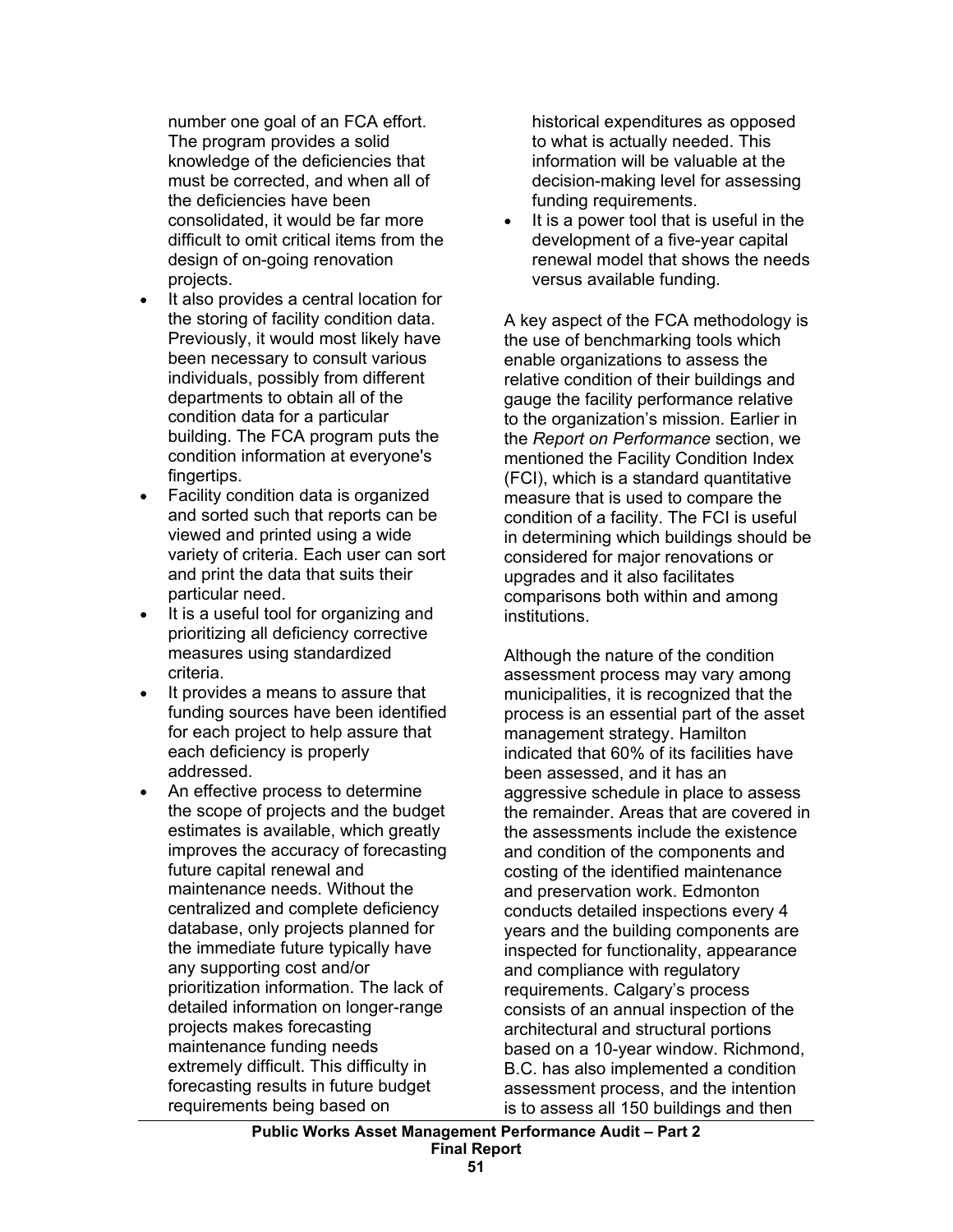perform re-assessments on 20% of the inventory every year. These cities all have software applications that maintain the condition data and although the systems are different, the important consideration is that the information needs are met. Richmond reported that, prior to 2001, they relied on static assessment reports generated by consultants or used Excel spreadsheets to track their condition information. However, this proved to be very time consuming since it was difficult to maintain the information. The VFA.facility software has greatly facilitated the process. They can easily identify and report exactly where deficiencies exist since each building is assessed in terms of components.

#### **BSD Knowledge of Facilities Condition**

Currently, BSD is in the process of implementing a formalized condition assessment process. Management has indicated that the absence of a formalized condition assessment process to date was due to the lack of funding to implement a system. As a result, BSD has primarily adopted a reactive approach to address its maintenance responsibilities. Although adequate details on the age of all the buildings maintained by BSD were not available, the information gathered indicates that several of the buildings are quite old and require major investment. With an increased need to replace aging and failing systems, the FCA would be beneficial in identifying those systems that are either past or reaching the end of their useful lives, and would also help to determine and prioritize the current and future maintenance needs. Without an established condition assessment process, which incorporates a set reassessment cycle and the criteria to be used for the assessment, it is difficult for BSD to operate in the most effective manner.

In the absence of a formalized condition assessment process, BSD has employed other strategies to determine the work that needs to be performed. One strategy is the annual facility inspection of Community Centres. The purpose of these inspections is to develop a work plan to address the identified deficiencies. However, no costs are applied to the work plan. BSD also relies on the *10-year Maintenance and Repair Plan* to guide the work that it performs primarily on the Civic Accommodations facilities. Although this plan has been used to develop operational work plans, there are limitations in that there is no indication of the current deficiencies and the plan covers only 118 facilities.

To a limited extent, BSD addressed this shortcoming when it accumulated the information for the *Public Use Facilities Study* (PUFS). The major systems of the 311 public use facilities were inspected and, based on the life expectancy of the systems, the work that needed to be done over the next 10 years was determined. Although the estimate of proposed work was at a high level with no details of the current deficiencies, the information gathered included the associated costs for the preservation needs, which was compared to the replacement value to determine the FCI for each of the 311 facilities. Despite the limitations, the information was useful in identifying the facilities in which it would not be economical to invest additional funds.

In its recognition of the need for an objective method to evaluate the maintenance and renewal needs of the City's facilities, BSD conducted a pilot project with VFA Inc. The project involved detailed FCAs at the facilities in five locations, and it was completed in September 2004. One of the primary goals of the assessment was to demonstrate the decision support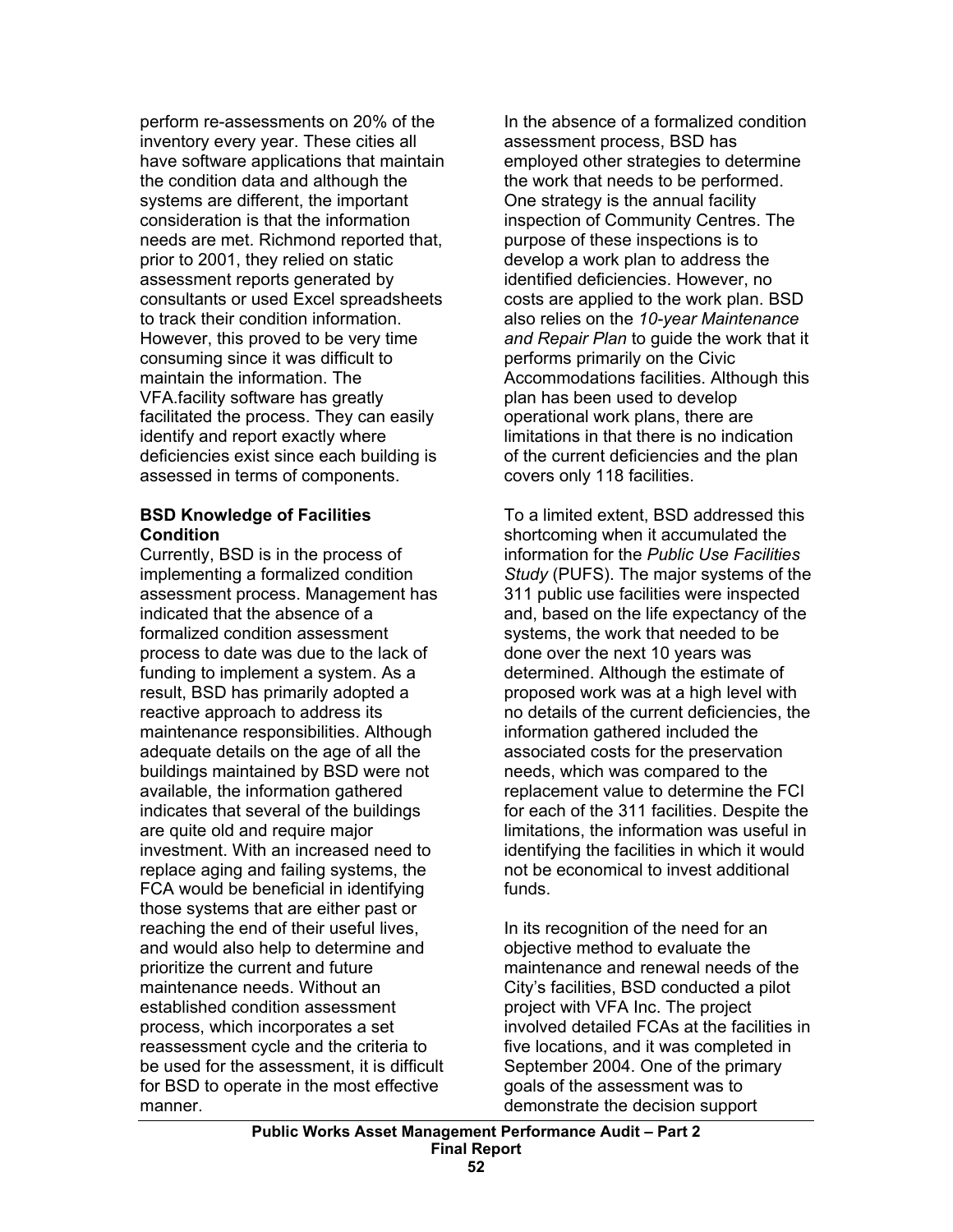capabilities of VFA.facility, VFA's capital planning and management software program as well as to determine if the software satisfied the needs of the City. The results of the assessment were provided in various reports, including a list of all the deficiencies that were identified at the five locations and the costs to correct the deficiencies. The deficiencies were classified according to established criteria, including the priority, category and primary system association. The FCI was also calculated for each facility. The results of the assessment process facilitated effective decision-making with respect to the allocation of resources and the prioritization of issues for the facilities assessed.

In September 2005, a contract was awarded to VFA Canada to supply and implement VFA.facility. The contract also included the building condition assessment of specified facilities, populating the software database with the condition information and the training of staff to conduct such audits and utilize the software. In order to secure the required funds to acquire the software, BSD partnered with other departments, one of which was the Fire Paramedic Service. Consequently, although the condition assessments were conducted at 108 locations with a total of 1,088,436 square feet, five of these locations were fire stations which are not maintained by BSD.

While it is commendable that the process has commenced to address the lack of meaningful asset management information, it should be emphasized that there is much more work that needs to be done. The buildings that were assessed represent only 21% of BSD's total portfolio, so BSD has to formulate a plan to ensure that condition assessments are also performed for the other facilities. Moreover, BSD needs to establish a formalized process to

maintain and update the condition information. Reassessment cycles should be established for all the facilities and this could be based on the building group. Management informed us that the timing of the audits of the other facilities is largely dependent on the support and provision of funding from the facility users/owners and currently a plan has not been devised. Benefits will only be derived from the significant investment that has been made if the software is fully utilized and trained staff are allowed to use the skills as soon as possible.

#### **Recommendation 6**

BSD should formulate a formal plan to conduct the condition assessments for the other facilities in its portfolio as well as other city facilities not currently in its portfolio. Every effort should be made to develop and implement the plan at the earliest possible date to ensure that the initial training received by the staff will be fully utilized. In addition, BSD should develop a process to maintain and update the condition information, and the process should include set reassessment cycles.

## *Management Response*

*The Public Works Department agrees with this recommendation. A preliminary BSD Asset Management Strategy has been developed for the further implementation of VFA.facility audits at City buildings.*

*Partnerships with departments who 'own' specific City buildings will continue to be initiated by Building Services to expand the audits to all City buildings.* 

*Building Services staff are performing audits on smaller buildings.* 

*Our progress will be updated in the Asset Management Audit Part 2 - Facilities Maintenance Implementation Plan. Information management systems*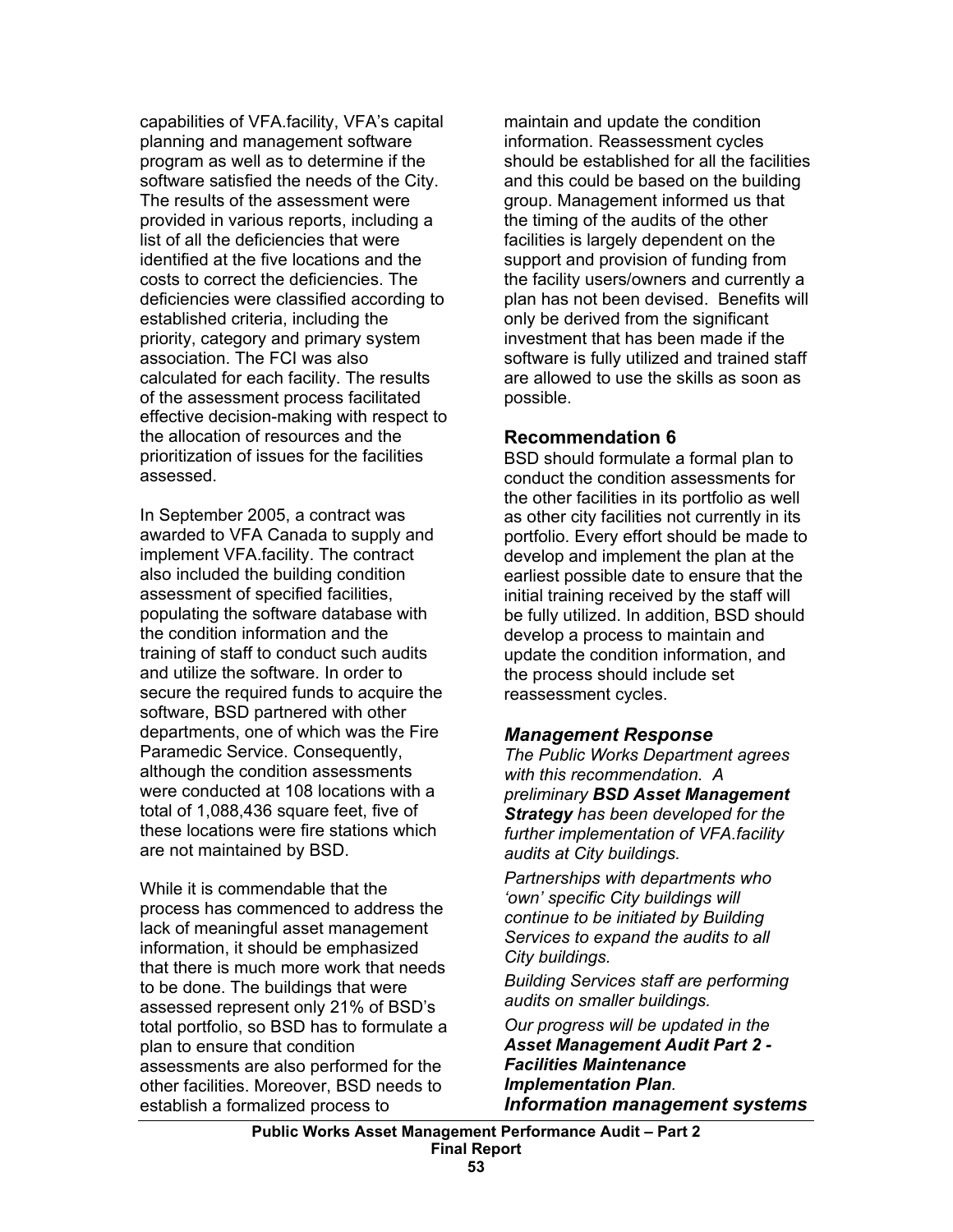Effective information management is critical to the success of any asset management strategy. Sound asset management decisions will only be as good as the completeness, accuracy and timeliness of the information being utilized. The ability to analyze information about the performance, construction, preservation and maintenance of an asset throughout its life cycle is essential to manage it effectively. BSD should always have access to the following information that will facilitate the decision-making process:

- asset type
- asset condition
- what needs to be done
- when the work needs to be done
- how much it will cost

In addition, an effective work management system should be in place to identify, report, correct and document substandard conditions and maintenance requirements. There should also be effective controls in place to ensure that accurate and complete data is entered into the respective systems.

Although there are a number of software packages available for infrastructure asset management, and selecting the correct software is important, the software is only a tool. The data and information are more valuable than the software. The availability of appropriate information is important to ensure that the right decision is made. Relevant, reliable and complete information will, over time, allow BSD to optimize the management of its assets in terms of life cycle costs, level of service and risk.

The effectiveness of BSD's decisionmaking process has been significantly affected due to the lack of appropriate asset management information. BSD

utilizes three systems to collect and analyze asset management information – Maximo, PeopleSoft and VFA.facility. BSD also utilizes Excel spreadsheets to track project information. Although Maximo has several capabilities, BSD uses it primarily as a work management system and for cost tracking. There are two modules in Maximo that would be beneficial to BSD's operations: preventative maintenance and safety plans. Documentation of the preventative maintenance procedures and frequency will allow the work orders to be generated automatically when the work is due. Inclusion of the safety plans, for example for the asbestos program, will allow information on the facilities with asbestos to be easily available and also facilitate the scheduling of safety inspections. BSD is currently working on automating the workflow process, which would enable real time work request status to be available to management, customers and workers. It is expected that the efficiency of BSD will be improved since there should be a smoother workflow.

Considering the impact that the shortage of resources has had on BSD, an area that requires immediate attention relates to the double entry of data into Maximo and PeopleSoft. Currently, information from the timesheets and invoices is entered into both systems, but work is in progress to integrate the systems to avoid the need for double entry of the data.

The acquisition of VFA.facility software represents a significant investment for BSD, and it is expected that this tool will greatly enhance the asset management process. However, this will only occur if all the capabilities of the software, as outlined in the contract, are fully utilized. Apart from managing the data that is collected during the building condition audit, the software is also capable of projecting and analyzing the deferred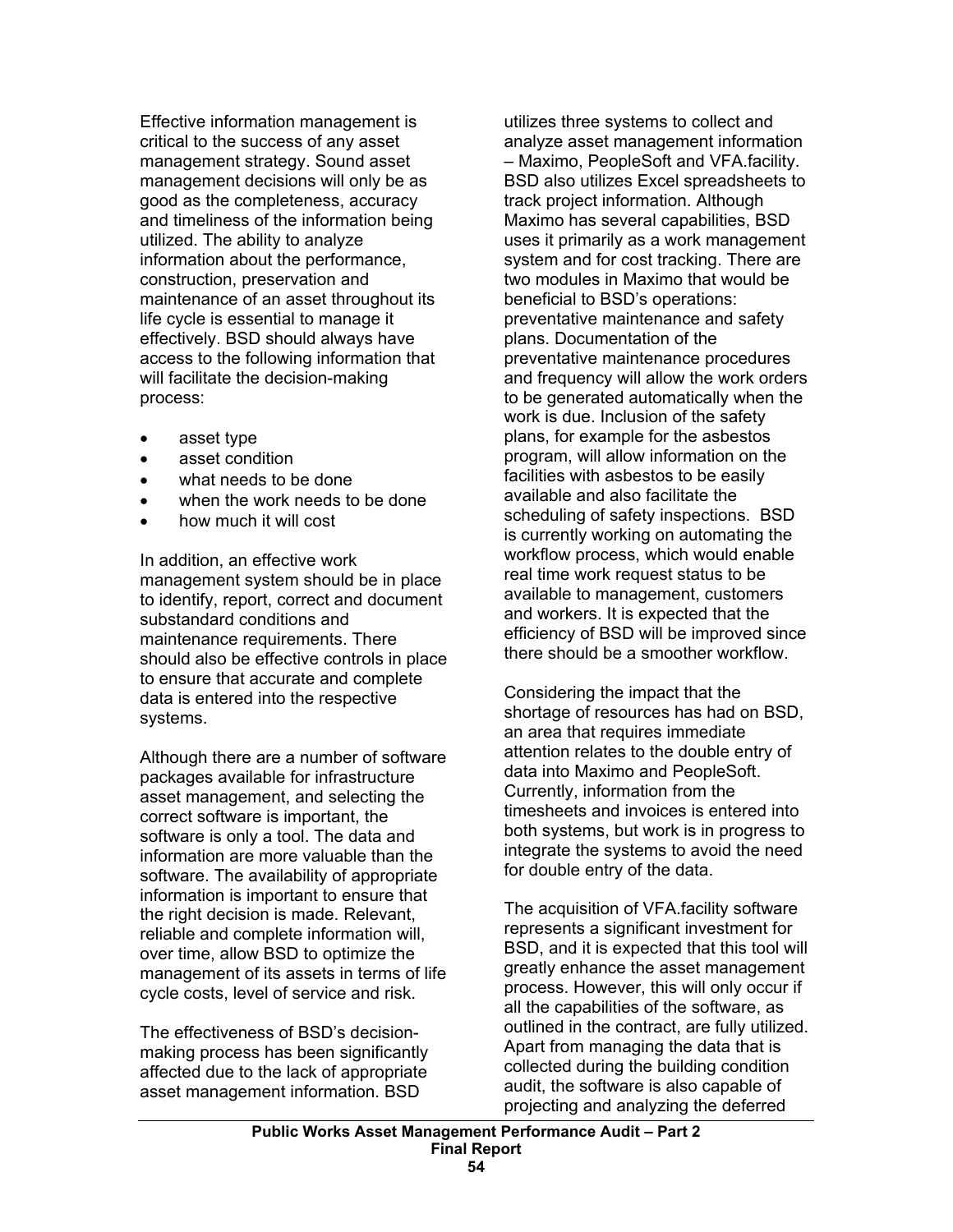maintenance and capital renewal costs. This information is vital to effectively communicate the funding needs of BSD to decision makers. The software also allows the transfer of data to and from Maximo so that work orders can be created according to the grouping of the identified deficiencies.

Our review found that the information systems when fully implemented will meet most of the best practices highlighted in the InfraGuide, including:

- Data is entered closest to the source and stored in one location.
- Data is easily retrieved and shared throughout BSD. The systems are accessible by anyone in BSD who needs the information.
- Data can be aggregated to provide an overall condition assessment for portions of or the entire system. Currently, condition data has been gathered for 21% of the portfolio and entered into VFA.facility.
- Data is analyzed to show change in overall condition over time, including future projections. Currently, VFA.facility has the capability to perform this analysis and it is expected that the staff will eventually perform this type of analysis and reporting.
- Data is analyzed for life cycle trends. Currently, VFA.facility has the capability to perform this analysis and it is expected that the staff will eventually perform this type of analysis and reporting.
- Data is analyzed for cost comparisons. Analysis tools are available for accessing Maximo database tables but they are currently not being used due to resource constraints to set up the tools.

Over the years, asset management decisions have been made in the

absence of complete information about the state of the facilities. The lack of information on the condition of the facilities, the changes in condition and life cycle trends have resulted in suboptimal decisions. Continuing to invest money in repairing facilities (wading pools) that have deteriorated to the point of replacement is one such example. The recent acquisition of asset management software should facilitate the making of effective decisions, provided that BSD gathers the required data and makes maximum use of the system's capabilities. The condition information as well as changes in the condition will enable strategic plans to be made with regards to the preservation of the facilities. It provides a process to manage the facility assets in a proactive manner and allows effective prioritization of facility projects. In addition, analyzing the life cycle trends of the facilities will provide valuable information to forecast or project future maintenance costs as well as to devise a replacement plan for major systems over the building life cycle.

## **Recommendation 7**

a)We recommend that BSD expand its use of the Maximo system to include the preventative maintenance and safety plans modules. The information generated would assist in planning the work and maintaining safe facilities.

## *Management Response*

*The Public Works Department agrees with this recommendation and currently, is strategically implementing existing Maximo modules relative to this and other recommendations.* 

*The Preventative Maintenance module is currently being "piloted" for the inspection of gas-fired appliances maintained by BSD.*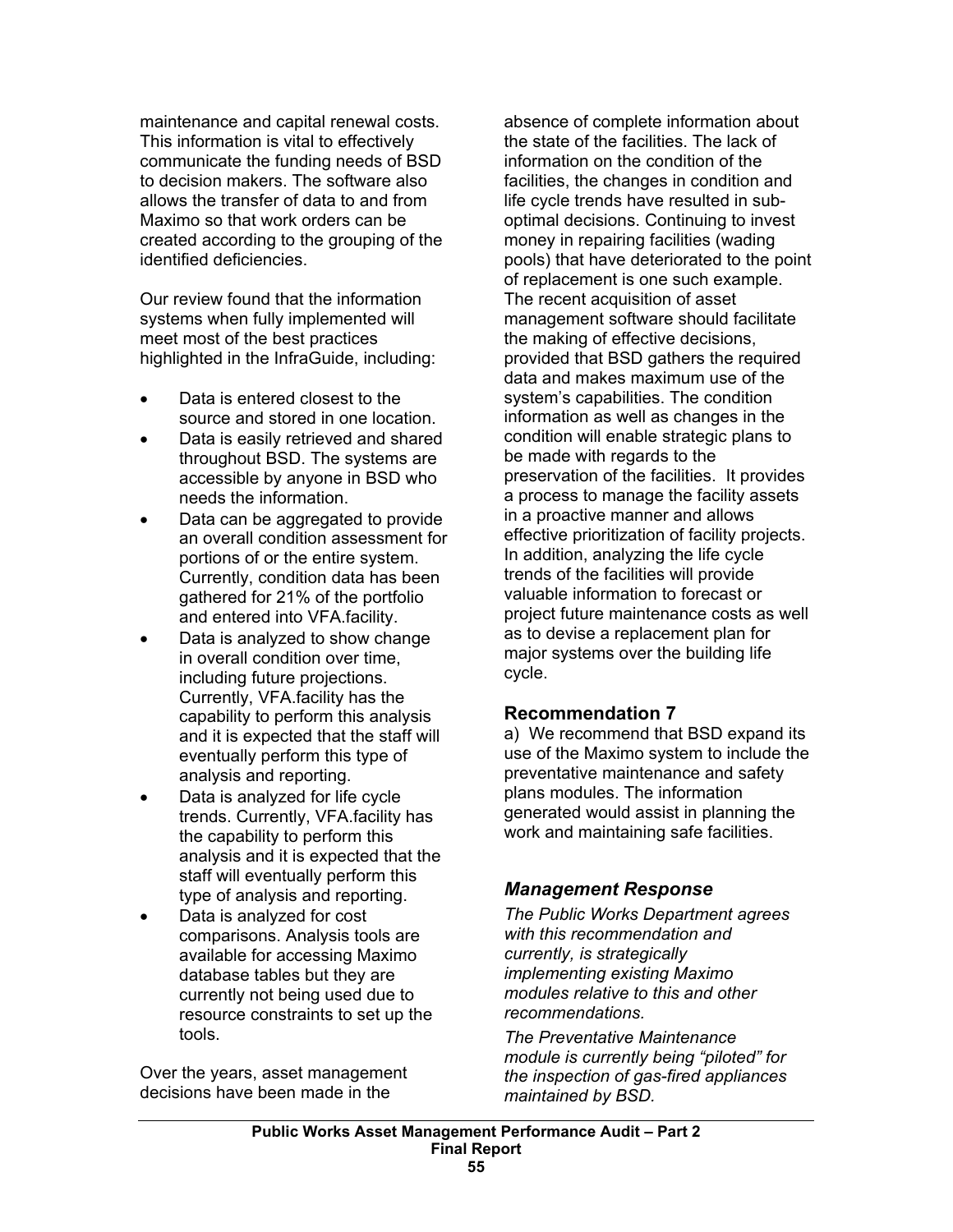*The Safety Module is currently being "piloted" for management of the Asbestos Management Program.* 

*These modules will be implemented further to other equipment and safety programs following the completion of the pilot projects.* 

*Our progress will be updated in the Asset Management Audit Part 2 - Facilities Maintenance Implementation Plan.*

b) BSD should continue its efforts to ensure that the systems involved in asset management are interconnected to the extent possible to eliminate double entry of data and reduce manual procedures.

#### *Management Response*

*The Public Works Department agrees with this recommendation and has been working with Corporate Finance for a number of years, towards integrating the systems involved in asset/work management.* 

 *A number of links have been established between Maximo and PeopleSoft software including:* 

- 9 *Accounts Payable*
- 9 *Purchase Cards*
- 9 *Utility Bills*

*Work is proceeding for the further linkage of Maximo and PeopleSoft for* 

- 9 *Timesheet entry*
- 9 *Journal Entries*

*The Department has explored the purchase of a pre-packaged link between VFA.facility and Maximo in order to electronically export/export information to/from Maxim.* 

*At this point in time, data from VFA.facility is being electronically imported into Maximo using the Generic Data Loader (a Maximo module Building Services owns) generating Work Orders. Upon completion of the Work Order, the*  *resulting Maximo information will be manually entered into VFA.facility twice a year.* 

*Our progress will be updated in the Asset Management Audit Part 2 - Facilities Maintenance Implementation Plan.*

c) BSD should make every effort to ensure that plans are developed and implemented to maximize the usage of VFA.facility. It is critical that condition data is collected for all the facilities, entered into the database and analyzed in order to obtain a comprehensive understanding of the state of the City's assets.

#### *Management Response*

*The Public Works Department agrees with this recommendation.* 

*The BSD Asset Management Strategy will be revised to reflect the Audit's Recommendations.* 

*Our progress will be updated in the Asset Management Audit Part 2 - Facilities Maintenance Implementation Plan.* 

## **Identification and Prioritization of Needs**

In the context of limited funding, it is crucial that priorities are established both objectively and relative to municipal and corporate policy objectives. To do this, the decision-making process and the models that support it must be rational. An asset management plan is an excellent method by which the prioritization of asset management alternatives can be objectively assessed for facilities while being correlated with strategic policy objectives.

Sustainable development has been defined as "meeting the needs of the present generation without compromising the ability of future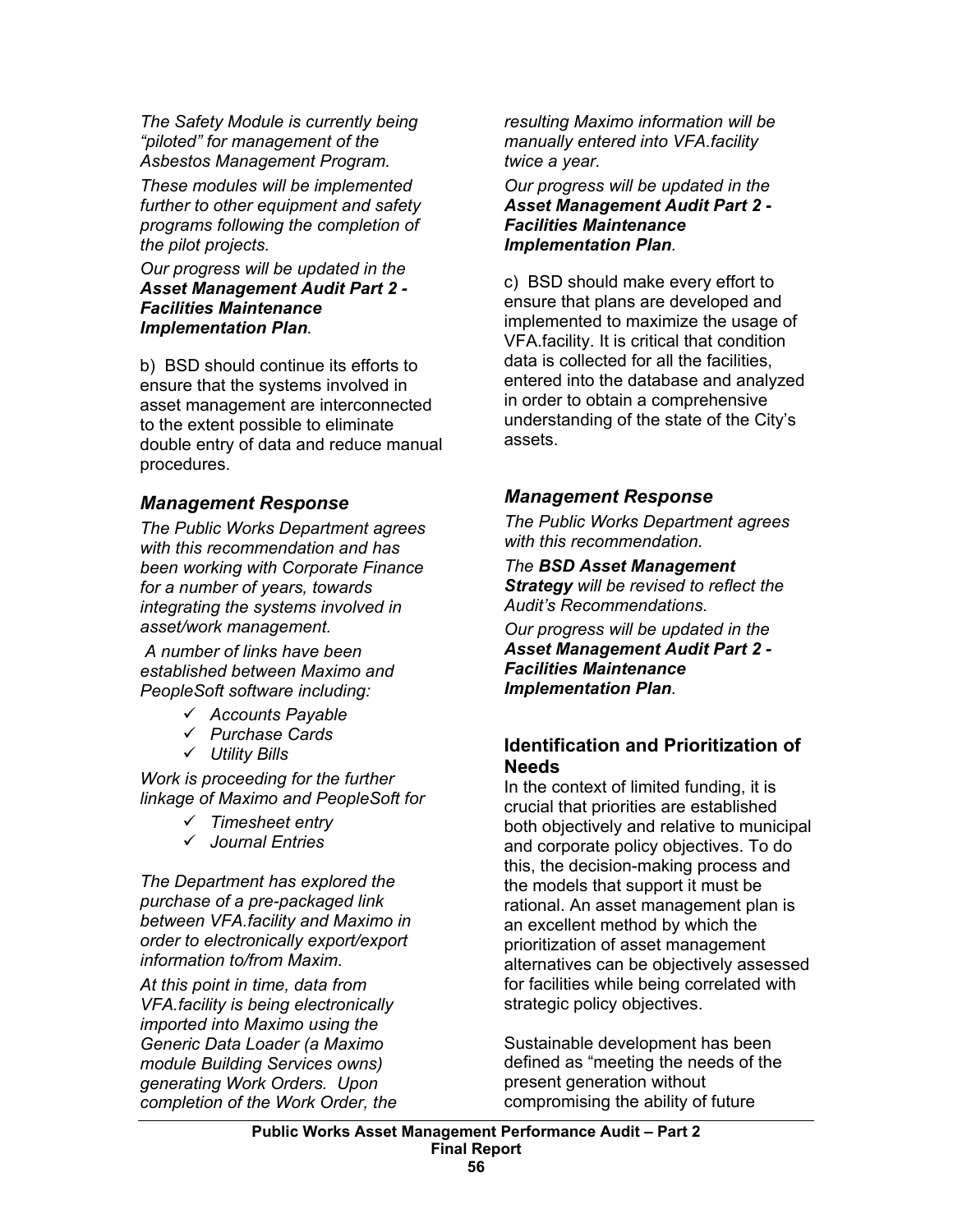generations to meet their own needs" (*InfraGuide*, 2003b). An asset management plan should include a financial plan to sustain the assets.

## *Asset Management Plan*

Multi-year planning improves engineering and economic decision making. It enables the City to evaluate the long-term impacts of accelerating or postponing projects from one year to another and to evaluate the trade-offs between lower-cost treatments that have to be paid for now rather than costlier treatments that will need to be paid for later and the impact of diverting funds to preventive maintenance.

Considering the costs and benefits of preservation-oriented investment strategies in the context of other investment options is particularly important because the City's facilities have matured and are now deteriorating in response to usage and environmental factors. Preservation can be defined as a customer-focused program of activities to provide and maintain serviceable facilities. The goal of facilities preservation is to costeffectively and efficiently improve asset performance as measured by attributes such as availability, facility condition, safety, and service life.

Asset preservation programs represent a departure from traditional approaches to asset maintenance in which deficiencies are addressed first. Preservation seeks to reduce the rate of deterioration. Over the long run, the preservation approach is less time consuming and costly than the traditional, reactive approach. However, a strategy of preservation may be more difficult to justify because the public expectation is that the worst facilities receive attention first. As well, the public often considers facility preservation treatments as fixing something that isn't

broken. It is incumbent upon BSD to demonstrate how preservation in the long run will result in lower costs and better facility conditions.

An asset management plan must also include a financial plan to sustain the assets. The financial plan should ensure that resources are available to rehabilitate and ultimately replace the assets at the optimum time to achieve the lowest life cycle cost. An asset management system should have the capability to produce reports that answer the following questions:

- What funding is required in future years to achieve target levels of service?
- What will be the future condition of the facilities given projected funding levels?
- How much additional funding will be required in the future to compensate for budget cuts?
- How will the condition of the facilities change if funds are diverted to preventive maintenance?

BSD currently does not have an asset management system in place that can answer these questions. The VFA software purchased in 2005 has the capability to answer these questions. Since purchasing the software, facility condition assessments have been conducted at 108 facilities which included the assessment of over one million square feet. BSD hopes to conduct condition assessments on the remainder of their facilities portfolio over the next couple of years. However, this will depend upon the necessary funding being provided by the users of the facilities. Once condition assessments have been completed, the modeling module included with the software could be used to develop scenarios such as how much preservation work would be required to achieve a particular Facility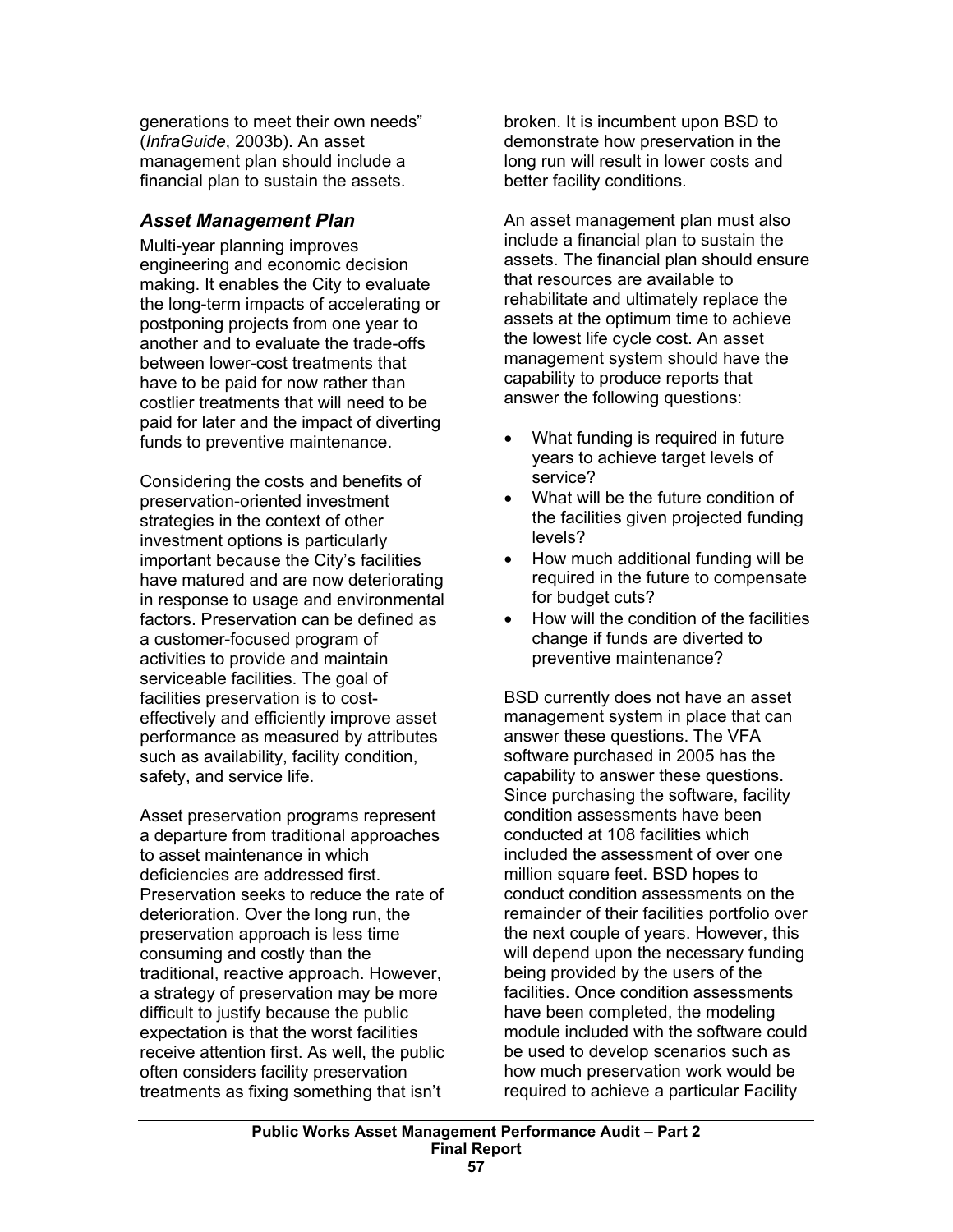Condition Index (FCI). BSD is in the early stages of implementing an asset management system that could be used for project identification and prioritization. Once an adequate inventory and condition assessment process is developed, BSD can work towards using this information for project identification and prioritization.

## **Current Method of Selecting Projects**

In the absence of a formalized condition assessment process, BSD has employed other strategies to determine the work that needs to be performed. BSD relies on the *10-year Maintenance and Repair Plan* to guide some of the work that it performs. This plan relates primarily to Civic Accommodations facilities but also contains plans for some other facilities. This plan is a joint effort of BSD and Civic Accommodations staff and is based on some preservation principles. This plan is reviewed by BSD and Civic Accommodations staff each year and is adjusted accordingly. Civic Accommodations staff make the final decisions on the work that will be undertaken from this plan.

We reviewed the plan for the period 2004 to 2013. The information in the plan consisted of the projects that were considered necessary to be undertaken over the ten-year period as well as the applicable costs. For each facility, a description of the required repair work, the cost and expected year of completion was provided. Although this plan has been used to develop operational work plans, there are limitations in that there is no indication of the current deficiencies and the plan covers only 118 facilities.

For community centres, each centre is inspected annually and all safety and regulatory issues are documented and slated for repair in a work plan. Other non-safety items are also documented but will only be completed if funding is provided and time allows. Items that are not completed in the current year are brought forward to the next year.

There is also a five-year work plan for Community Centre refurbishing and improvements. This plan is developed by BSD staff and identifies the capital work that will be completed on the respective centres between 2005 and 2010 and the estimated cost of each item. Some of the more common items on the five-year plan were roof replacements, HVAC/mechanical replacements, structural repairs and building refurbishment. The work on this plan will only be completed if funding is available; any work not completed will be carried forward to the next year.

Recently, BSD has developed plans for Parks and Open Space buildings. Historically, the work on these buildings has been carried out on a reactive basis when required.

Currently, BSD identifies and prioritizes projects based on safety and regulatory requirements. Once BSD has assessed the condition of all the facilities in its portfolio it needs to identify and prioritize projects and present a plan that will provide the best value for the money spent for maintenance over the long term.

## *Life Cycle Cost Analysis*

When developing the optimal list of projects, it is important to evaluate potential projects based on the costs incurred over the life of the project. One of the recommendations in the *Strategic Infrastructure Reinvestment Policy* (SIRP) report of May 1998 was "that all capital programs for new or rehabilitated infrastructure be subjected to life cycle costing analysis to determine the most cost effective options for consideration".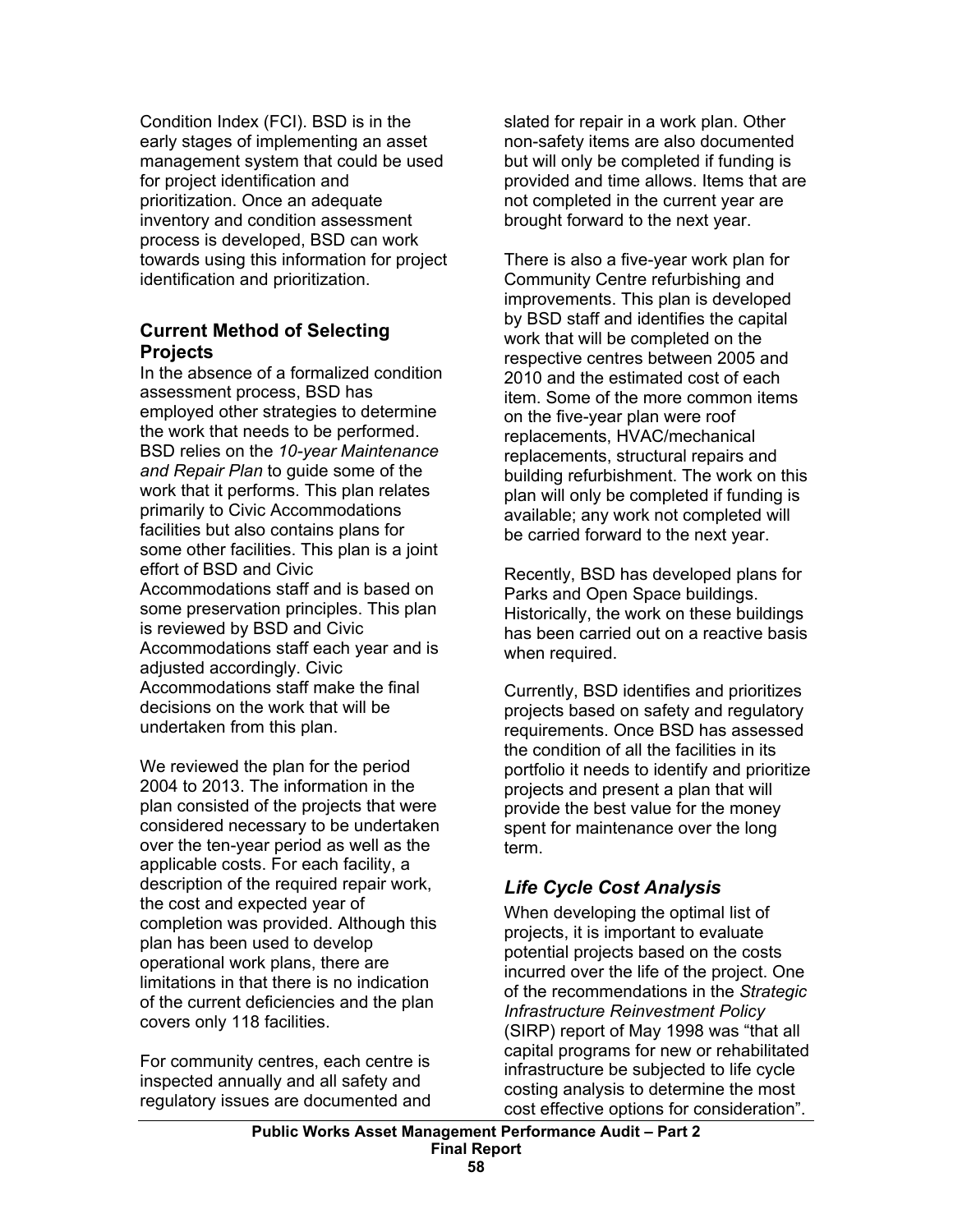This recommendation was to be phased in over a three-year period where, at the third year, life cycle cost analysis would be considered for all capital projects. The life cycle cost analysis (LCCA) technique is a widely accepted and useful project evaluation tool. Simply stated, LCCA is an evaluation of costs incurred by the City and the user over the life of the project. It allows the analyst to conduct comparative analysis among various alternatives. Comprehensive LCCA includes all the economic variables essential to the evaluation: user costs such as delay and safety costs associated with maintenance and rehabilitation projects, capital cost, and life-cycle maintenance costs. Despite its acceptance, it is currently not applied in many cities. This is because there are some significant impediments to implementing engineering economic analysis in general. The main concerns surrounding implementation of LCCA by cities focus on the following technical issues:

- selecting an appropriate discount rate;
- quantifying user costs;
- securing credible supporting data;
- projecting costs and demand
- throughout the analysis period;
- estimating salvage value and useful life;
- estimating maintenance costs and effectiveness; and
- modeling asset deterioration.

Typically, there are several alternatives for renewal of a facility and each alternative could produce a different service life and different capital cost. The life cycle costs (including renewal cost, future maintenance costs, and future renewal costs) as well as social costs for each alternative need to be estimated to identify the preferred alternative.

BSD has not implemented life cycle cost analysis as a project evaluation tool. Due to financial constraints, BSD carries out very little preservation work and focus primarily on conducting maintenance work that ensures the facilities in the portfolio are safe and meet legislative requirements. With the acquisition of VFA.facility BSD will be able to consider life cycle costing when determining project identification and prioritization. This software has the capability to select an optimal project list and, once the condition data is populated, can help in determining project identification and prioritization. The Capital Planning and Management Solutions (CPMS) module included with the VFA.facility software provides this function. This software represents an integration of three distinct and critical areas that facility managers must manage and address: business processes, methodology and technology. Ultimately, facility managers strive to maintain their facility portfolios at optimum performance for the lowest costs. By strategically managing capital assets, facility managers can strive to successfully balance overall facility costs and performance, making it more cost-effective to maintain buildings in better condition over time. Using CPMS, managers can optimally allocate capital funds and determine the proper timing and execution of repairs and renovations, so that their facilities support the overall mission of the organization.

Where life-cycle cost analysis has been applied, results have shown that implementation of a preservation strategy may cost less over the life of an asset than the traditional "worst first' approach that waits until the deficiencies are evident.

In order for BSD to use life cycle costing strategies and the CPMS module of the VFA.facility software to determine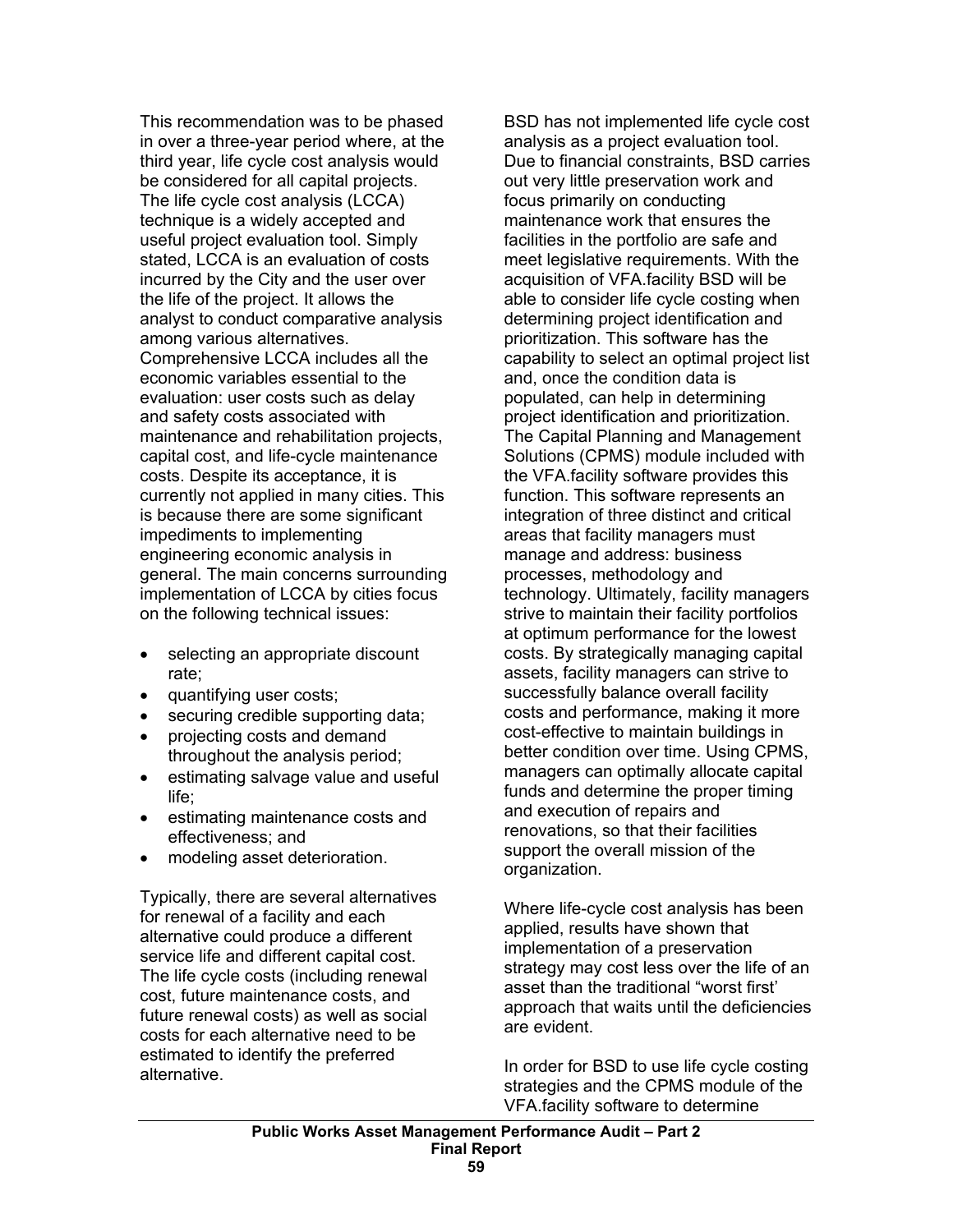project identification and prioritization, management will have to consider the technical issues outstanding and develop solutions to address them.

## **Recommendation 8**

We recommend that BSD develop and establish short-term and long-term asset management plans that outline their needs and priorities using asset management principles. These plans should identify and prioritize projects that will lead to the long-term preservation of the facilities.

Life cycle cost analysis should be used as a project evaluation tool when identifying and prioritizing these projects. In order to use life cycle cost analysis, the technical issues will have to be addressed. Life cycle cost analysis should be carried out on all capital programs for new or rehabilitated facilities.

## *Management Response*

*The Public Works Department agrees with this recommendation, noting that it is consistent with the mandate provided by the Strategic Infrastructure Reinvestment Policy Report (SIRP), adopted by Council in 1998.* 

*These features will evolve with the maturation of the implementation of the asset management program as addressed through the BSD Asset Management Strategy and ongoing implementation of the VFA.facility software and auditing process.* 

*Life Cycle Cost Analysis is included in the VFA.facility software and, over time, will be used in the development of the BSD capital programs, and potentially in other department capital programs.*

*Our progress will be updated in the Asset Management Audit Part 2 - Facilities Maintenance Implementation Plan.*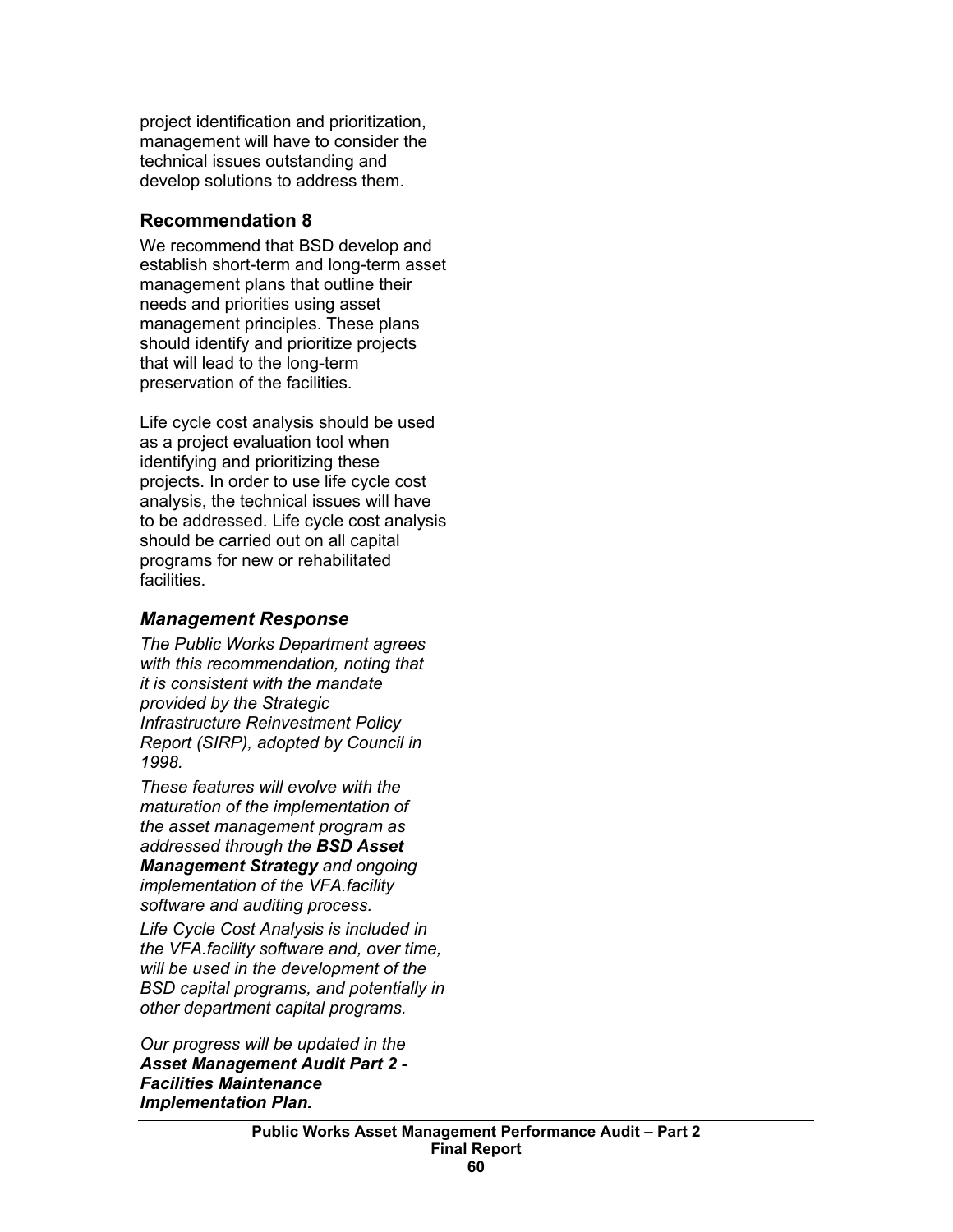## **Controlling Costs**

BSD should have a management control framework in place to control the costs of managing and maintaining physical assets.

## **Financial Management**

## *Financial Planning and Budgeting*

The Budget is the key communication document in Civic government. Every municipality prepares a budget to preserve its facilities, and every municipality has some sort of planning that precedes budgeting. The quality of the planning and budgeting processes has a major impact on the condition of the facilities and on the life-cycle costs of maintaining them. The link between planning and budgeting is critical. Planning should provide the basis for, and substantiation of, the budget. The budget should be based on welldocumented preservation needs.

Effective communication with elected officials about the state of the facilities assets and the consequences of asset deterioration and failure is vital in bringing about successful infrastructure investment decision-making. Information that should be reported to Council includes

- the consequences of different budgets in terms of facilities condition;
- specific projects that will not be done because of funding limitations;
- the quantity of unfunded needs (infrastructure deficit); and
- changes in unfunded needs from year to year.

Expressing infrastructure needs in a manner that clearly shows the effect of each funding or planning decision allows BSD to substantiate its recommended priorities. It also allows decision makers

to evaluate the consequences of their decisions. Providing and communicating measurable outcomes allows municipalities to ensure their funding decisions have the desired effect and, if necessary, gives them leeway to adjust planning goals and priorities.

Council has received several key reports that deal with infrastructure needs including the *Strategic Infrastructure Reinvestment Policy*  (SIRP) report, two bi-annual *State of the Infrastructure* reports and the *Financing Infrastructure Preservation, Challenges and Opportunities* report. Council adopted the SIRP report but did not approve the budget to allow for all the approved initiatives to go forward. The *Financing Infrastructure Preservation, Challenges and Opportunities* report outlined the funding requirements for infrastructure preservation and highlighted several potential sources of dedicated funding for infrastructure preservation work.

In the future, the Department plans to provide an annual *State of the Infrastructure* report and, with the implementation of the asset management system, should be able to provide the necessary information to decision makers. In addition, Public Works should be providing Council with analysis of various alternatives and options to assist in its decision making process. Reports should be generated on an annual basis that outline what impacts the current funding decisions will have on the condition of assets, the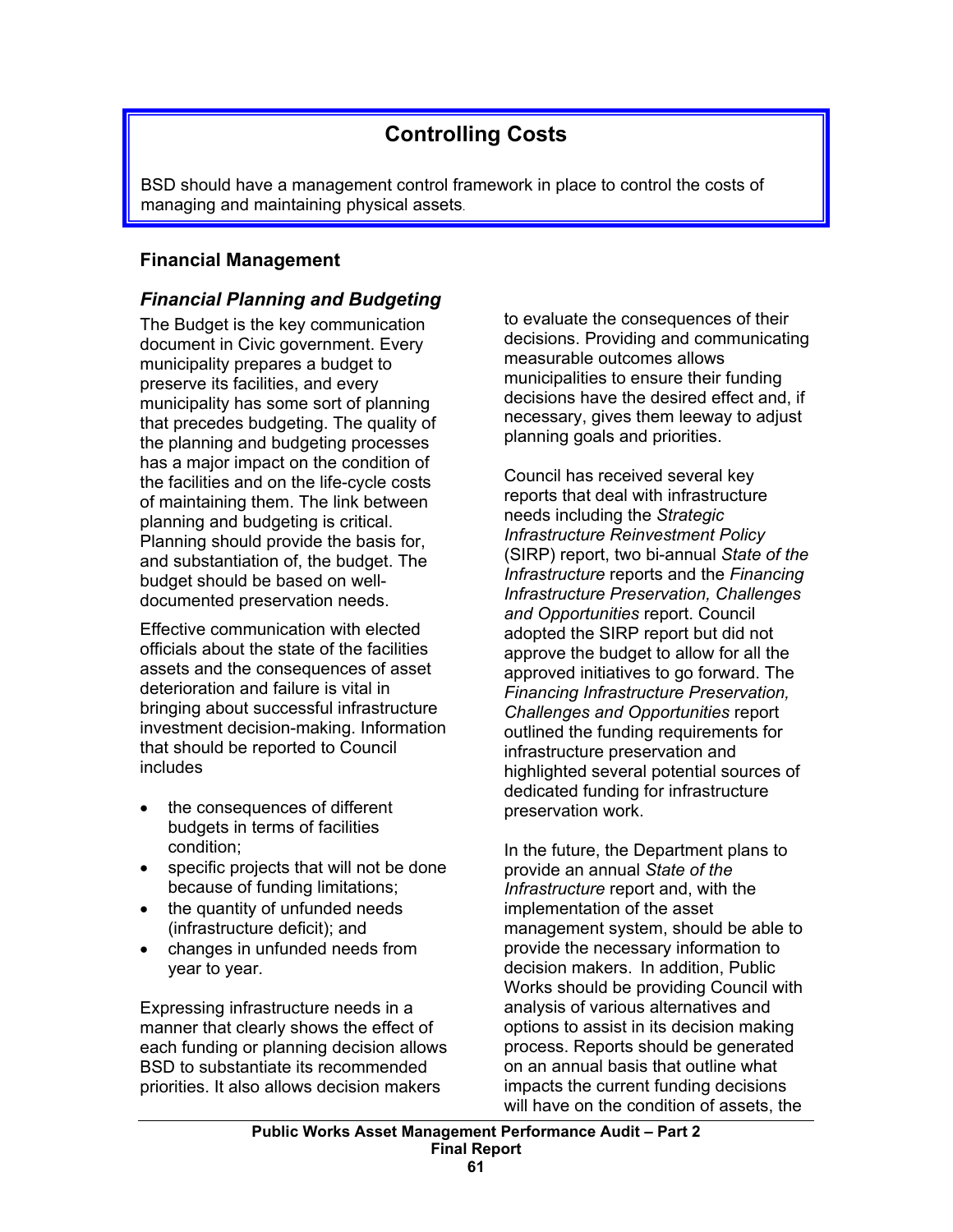level of service, and future maintenance and reconstruction requirements and costs. For example, what is the effect on the condition of the facilities if the current funding levels are continued? What is the effect, in terms of dollars, of delaying preventative maintenance and what does \$1 today translate into ten years from now?

One of the purposes of the asset management system is to provide better information to managers, Council and the public to facilitate more informed policy and budget allocation decisions. Public Works should strive to be a leader by providing this level of analysis to decision makers. It is critical that Council know the consequences of the decisions it makes. Without these reports, the true impact of funding decisions will not be known.

BSD needs up-to-date, reliable and comparable information to develop its capital allocation and building repair and renovation plans. With the acquisition of VFA.facility, BSD will be better able to provide the decision makers with meaningful asset management information in order to ensure that appropriate resources are committed on an annual basis to the preservation of the facilities. The report-generating capabilities of the software will enable BSD to make informed decisions regarding facility infrastructure condition, multiyear capital budgeting and capital project planning based on information that has been collected through a building condition analysis.

## **Recommendation 9**

We recommend that BSD develop a plan to effectively utilize the capabilities of VFA.facility in order to produce reports that

- show the consequences of different budgets in terms of asset condition;
- list the specific projects that will not be done, because of funding limitations; and
- track the quantity of unfunded needs, and changes in unfunded needs, from year to year.

This information should be included in the budget submission to Corporate Finance and Council.

#### *Management Response*

*The Public Works Department agrees with this recommendation and will track the information outlined in the Recommendation through the further implementation of the VFA.facility software and auditing process.* 

*The VFA software has the capability to graphically and numerically illustrate the consequences of budgets on the asset condition and to provide a list of building requirements.* 

#### *Recognizing Asset Valuation and Use*

Knowing the value of infrastructure assets is essential because it bears a direct relationship to the cost of providing current services and provides a basis for estimating maintenance and replacement costs over the long term. The issues of current and future affordability and financial sustainability of infrastructure must be a major focal point in the decision-making process.

Several methods have been used to establish the value of municipal infrastructure assets. The two main methods are historical cost and replacement cost.

#### Historical Cost

The main advantage of historical cost is that it is a reliable measure. It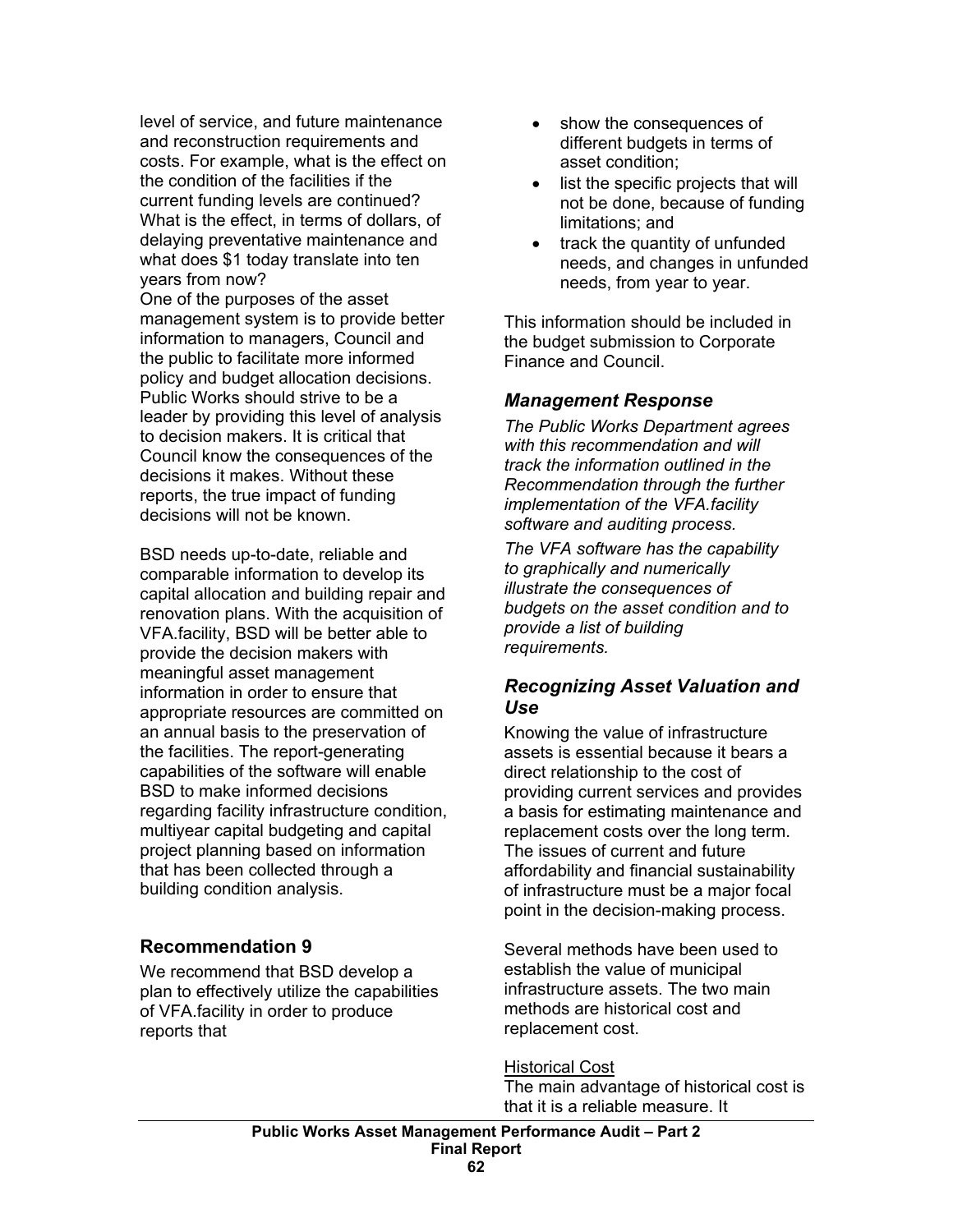represents the actual transactions and events that took place at the time of construction of the asset. Historical cost has been generally accepted by accounting standard setters around the world; it is well understood, and is still the preferred method of accounting for all capital assets. BSD does not have or maintain any records relating to the historical cost of the facilities that are in its portfolio. The capital debt was consolidated in different departments during the 1998 re-organization and, as a result, the former Parks and Recreation capital debt went to Public Works. BSD management, however, was uncertain if adequate records of what debt belonged to which facility was maintained. We were advised that it would be considerable work to go over previous records to determine what was spent when or if it is even possible. From a public sector perspective, it has been argued that using historical cost is meaningless, given the long life characteristics of infrastructure assets. In addition, because infrastructure assets need to be replaced on an ongoing basis, many are of the view that the costs of using infrastructure assets should be based upon its current cost (replacement cost), rather than an allocation of its original cost. Therefore, and especially for long-lived infrastructure assets, historical cost may not be the most relevant information for decision makers.

BSD should determine if compiling the historical costs of the facilities will be required to meet future external financial reporting requirements. If the information will be required, the Department should consult with Corporate Finance on how to best proceed given the limitations on the historical cost information available. On a go forward basis, historical costs for all new facilities should be tracked and recorded in the new VFA.facility asset management system to help with

the valuation of the facilities inventory for accounting purposes.

#### Replacement Cost

For the purposes of renewal planning, replacement cost is generally the preferred method of quantifying the value of an asset.

The replacement values used by BSD to value the facilities in their portfolio were based on information provided in the *Public Use Facilities Study* (PUFS). Based on average replacement values of \$110 to \$268 per square foot, (dependent on building type with indoor pools being the highest cost) an estimated replacement value of \$797,453,000 was developed. We were advised that the values calculated in the PUFS report were done at a high level and may not be the most accurate values for the facilities in the BSD facilities portfolio. In addition, the square footage information on some of the facilities in the BSD portfolio was unavailable and, in some cases, estimates were made. The consultants from VFA that are working with BSD Management have indicated that they have the ability and expertise to calculate replacement costs and have done so for other clients primarily for insurance purposes. The replacement cost information could be used to value the facilities and then would be stored in the VFA.facility asset management system and would be considered when determining the work that should be done on facilities. As well, establishing a method of accounting for the cost of infrastructure assets is required before the City can recognize the cost of use of the assets (depreciation). There are developments in local government accounting standards that will likely require municipalities to report on the cost and use of the infrastructure assets in their annual financial statements. (The preferred cost basis to report in the financial statements is historical cost but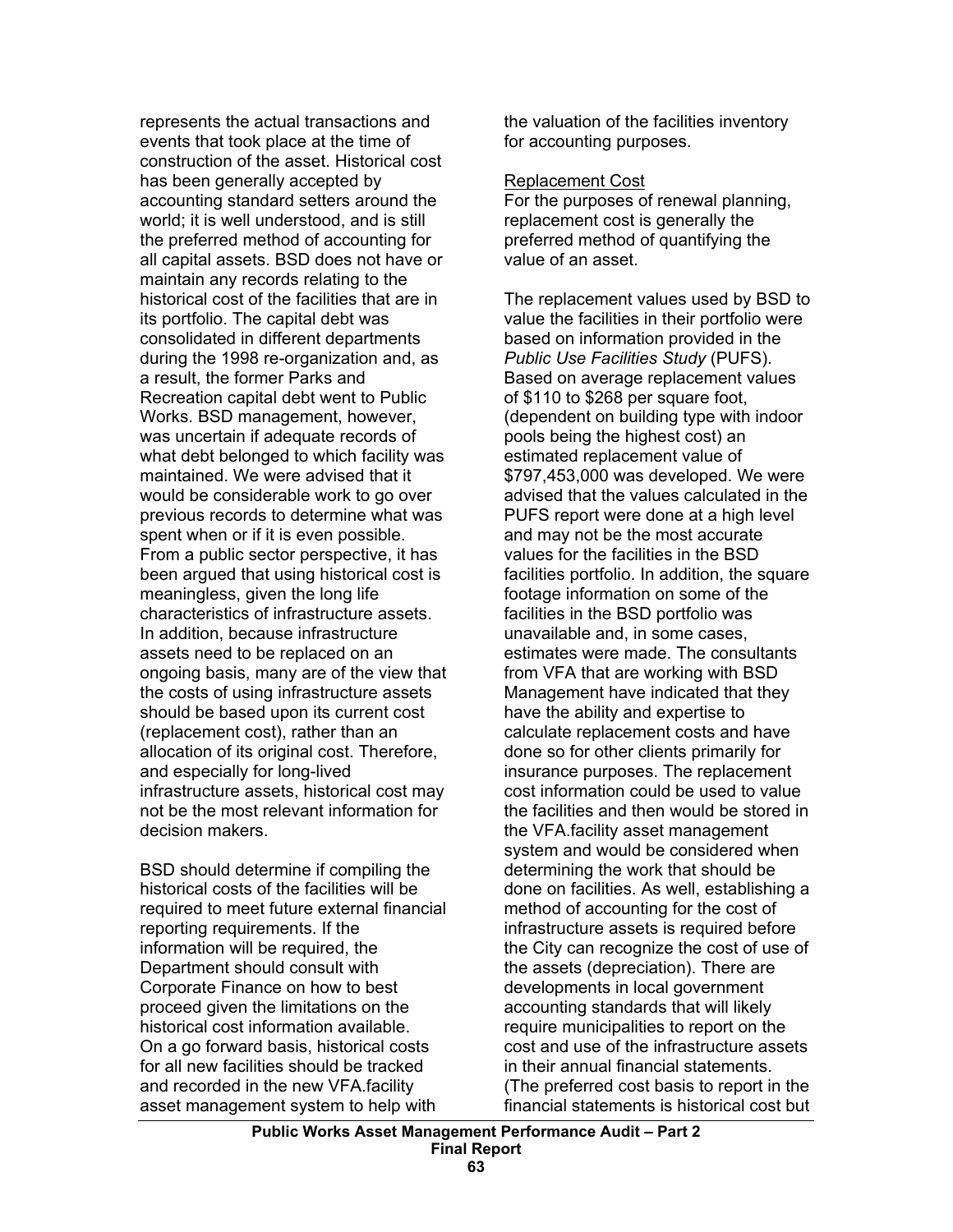replacement cost is seen as an acceptable alternative.) This requirement has already gained support in the United States.

A major risk associated with infrastructure assets in the public sector, both from a management and a citizen point of view, is the issue of replacement. Information about replacement should be given to decision makers. Maintaining the service capacity of the facilities infrastructure is at the heart of asset management. The City of Winnipeg should endeavour to provide this information on an annual basis and report it in a manner that facilitates year-to-year comparisons.

#### **Recommendation 10**

a) BSD, in consultation with Corporate Finance, should determine what method of valuation and costing of the existing facility infrastructure will be required to meet future external financial reporting requirements. On a go forward basis, historical costs for each facility should be tracked and recorded in the VFA.facility system to facilitate the valuation of the facility asset inventory for accounting purposes.

#### *Management Response*

*Corporate Finance is in the process of establishing the process/rules/methods of asset valuation for accounting reporting purposes. The Public Works Department has been working with them to assist with their needs in this regard.* 

*For the purposes of managing assets (as opposed to financial reporting), the department may require an alternate method of valuation.* 

*The Department will explore these alternatives further and report in the Asset Management Audit Part 2 - Facilities Maintenance Implementation Plan.* 

b) The replacement cost for each facility should be recorded in the VFA.facility system to assist with timely reporting of this information. BSD should also endeavour to provide this information on an annual basis and report it in a manner that allows year-to-year comparisons to be made.

#### *Management Response*

*The Public Works Department agrees with this recommendation.* 

*VFA.facility calculates the replacement value of the buildings in its database on an annual basis, utilizing RS Means costing information. As buildings are input into VFA.facility, this recommendation will be met.* 

*Preliminary discussions have occurred with the Risk Management Division of Corporate Finance regarding utilizing VFA.facility as a means to provide a current replacement value for the City's buildings for insurance purposes. Further discussions will be held.* 

*See Recommendation 10 a)*

c) BSD should also establish a method of recognizing the cost of use (depreciation) of the facilities infrastructure.

#### *Management Response*

*This Recommendation will be discussed with Corporate Finance in conjunction with Recommendation 10 a)*

## **Budgeting Process**

The establishment of overall infrastructure funding needs is a useful and valuable benchmark even in the absence of the funds required to do the actual work. The budget should be established based on an asset management plan. Information from the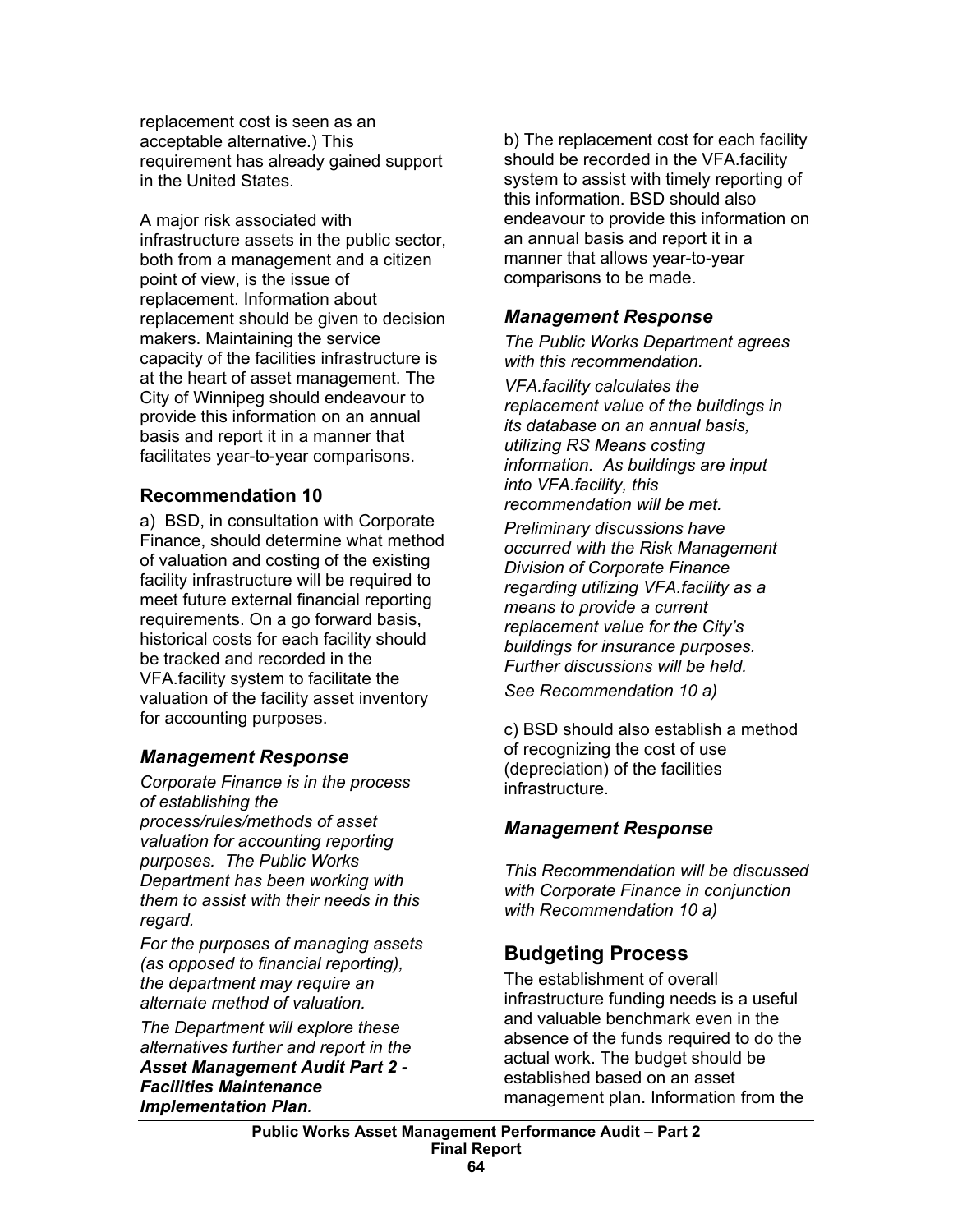asset management plan should be presented to Council at the beginning of the process to allow Council to determine the priorities for the City as a whole each year and to allocate the budget accordingly. Councillors should be presented an "optimized" project listing and the selection of projects to be included in the budget should be based on the efficient allocation of resources for different purposes (e.g. infrastructure, preservation, expansion of capacity, environmental protection, and increased safety) and to different assets. The efficient allocation of resources, and the ability to evaluate the consequences of different budget allocations, is a principal premise of asset management. Any deviation from this "optimal solution" should be analyzed and reported to Council as to its effects on the change to the overall condition of the facilities and the longterm cost to maintain the assets.

Currently the BSD budget only deals with 657 of the City's more than 1,000 facilities. To determine the total cost of maintaining all of the City's facilities, the budgets of other departments must be scrutinized. The current budget process at the City of Winnipeg is top-down. Although BSD has a *10-year Repair and Maintenance Plan,* which identifies the maintenance needs for some of the facilities, the information in this plan is not referred to during the budgeting process. For the operating budget, the Department negotiates a target budget number with its customers, that is usually based on the prior year's budget with salaries and materials adjusted for inflation. A general decrease or increase is applied that is usually equally applied to all departments. Since BSD is structured to recover all its costs from its customers, the amount of work undertaken for each of its major clients is dependent on the results of the negotiation process between BSD and each client. For the capital budget, a

target level is also provided, usually based on the five-year forecast from the previous year's capital budget. BSD then goes through a process to assign projects within the target levels. Based on the City's current standards, capital projects are defined as any construction or item costing more than \$100,000 and having an estimated useful life of 10 years or more.

The current operating budgeting process has resulted in BSD having to divert funds from services, materials and supply budget accounts to cover increases in other accounts. This was particularly evident in relation to heating expenses where there were significant increases in the utility rates, and costs rose by more than 20% from 2002 to 2004. Increasing the annual operating budget by only the inflation rate usually means that required maintenance work will get deferred. The consistent diversion of funds, which are already limited, from required maintenance activities will only exacerbate the problem of poorly maintained facilities.

#### **Recommendation 11**

a) Best practice for developing budgets suggests that the asset management plan and an optimized list of projects should be considered prior to establishing priorities and the setting of budget target levels. The information presented to Councillors should include an optimized listing of facilities maintenance projects to be completed throughout the City.

## *Management Response*

*The Public Works Department agrees that the asset management plan and the optimal list of projects should be considered prior to establishing the priorities and setting budget target levels. It should be noted that constraints such as geographic ward distribution or inter-governmental*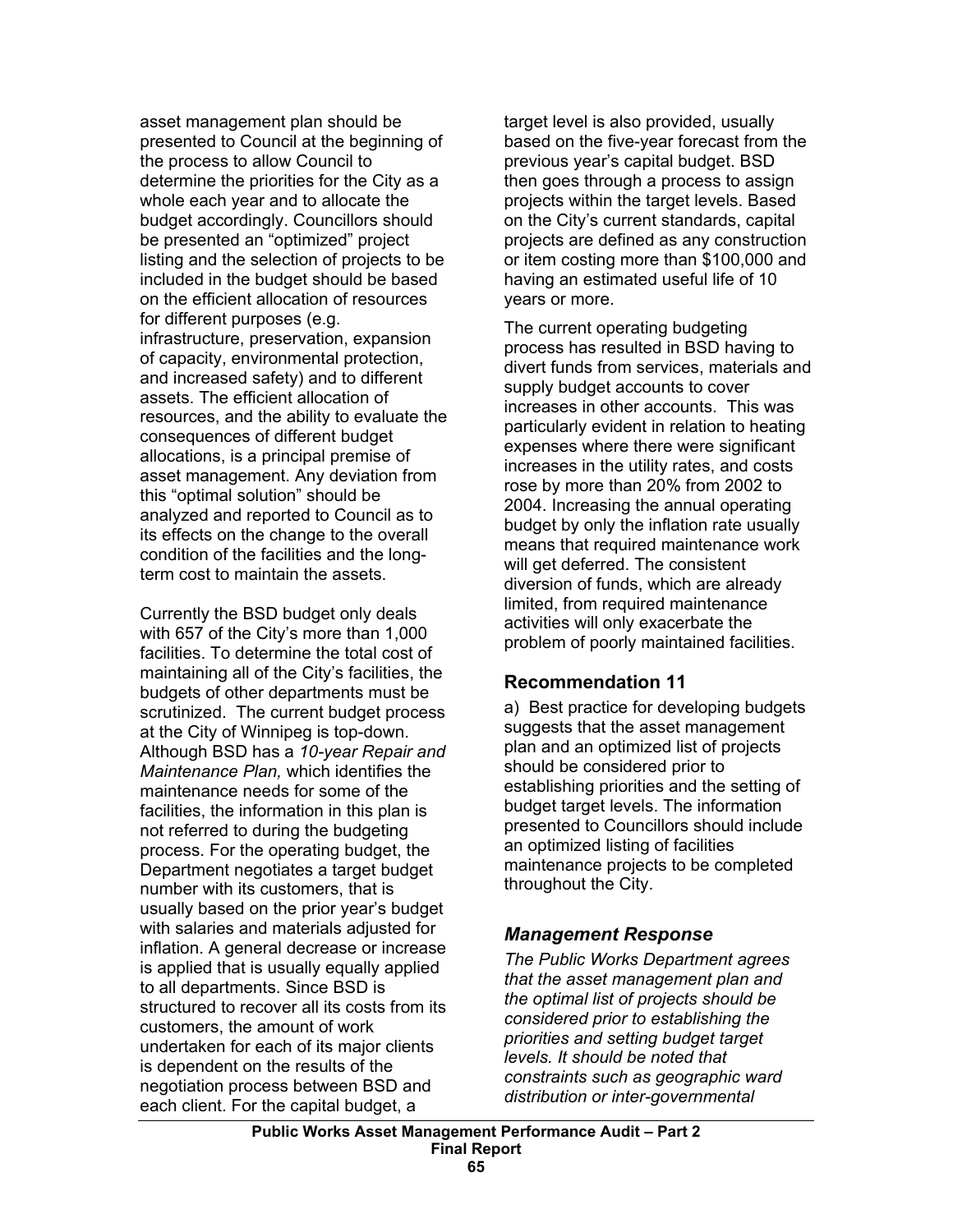*funding of specific programs or projects may result in deviations from the optimized list.* 

*As such, impacts of such deviations would need to be presented.* 

b) Recognition should be given to the rate of increases in utility rates so that the approved budget will be more in line with the actual costs.

#### *Management Response*

*The Public Works Department agrees with this Recommendation.* 

*Currently, the SIRPIC policy directs departments to include inflationary increases for labour, materials and fuel. It does not include inflation for utilities.* 

*There would be merit in changing the policy to include utilities inflation.* 

#### **Financial monitoring and reporting**

Management's primary financial concern is monitoring how the total spending of BSD compares to the budget. Discussions at the monthly management meetings address not only the variances relating to the operating budget but also the capital budget. BSD uses the forecast reports that are submitted to Corporate Finance as the means to monitor and compare the operating budget to the actual costs. Although the reporting process is less frequent during the earlier months of the year, BSD management expressed confidence that they obtain adequate information to monitor the costs and report on the variances. The Supervisor of Finance indicated that when the forecast reports are due on a monthly basis (September to December), closer monitoring occurs, and there have been occasions when further investigations have been conducted to the transaction

level to determine the precise reasons for the observed variances.

While there is formal reporting of the operating budget variances to Corporate Finance, the monitoring of the expenses against the capital budget is done primarily for BSD's purpose. In this case Excel spreadsheets are used to track and compare the costs to the budget. These spreadsheets are updated monthly to reflect the actual costs to date and the information is distributed to the various managers for discussion at the monthly management meetings. Although the spreadsheets are valuable in monitoring the project costs, there is no formal documentation of the explanations for any variances.

BSD also compares the annual work plan to the actual work performed for capital projects. There have been instances when some aspects of the planned work had to be deferred to the following year, either because there was insufficient funding to undertake the work that was identified in the *10-year Repair and Maintenance Plan* or emergency repairs/priorities came up during the year. There is no documentation of such changes and there is no formal, standardized financial reporting on the performance and status of the capital projects.

## **Recommendation 12**

BSD should develop a set of standardized reports on the financial performance of capital projects. These reports should include the explanations for the variances from the budget.

## *Management Response*

*The Public Works Department agrees with this recommendation.* 

*The Building Services Division will work with other Divisions within Public Works to formulate and utilize a standardized reporting system.*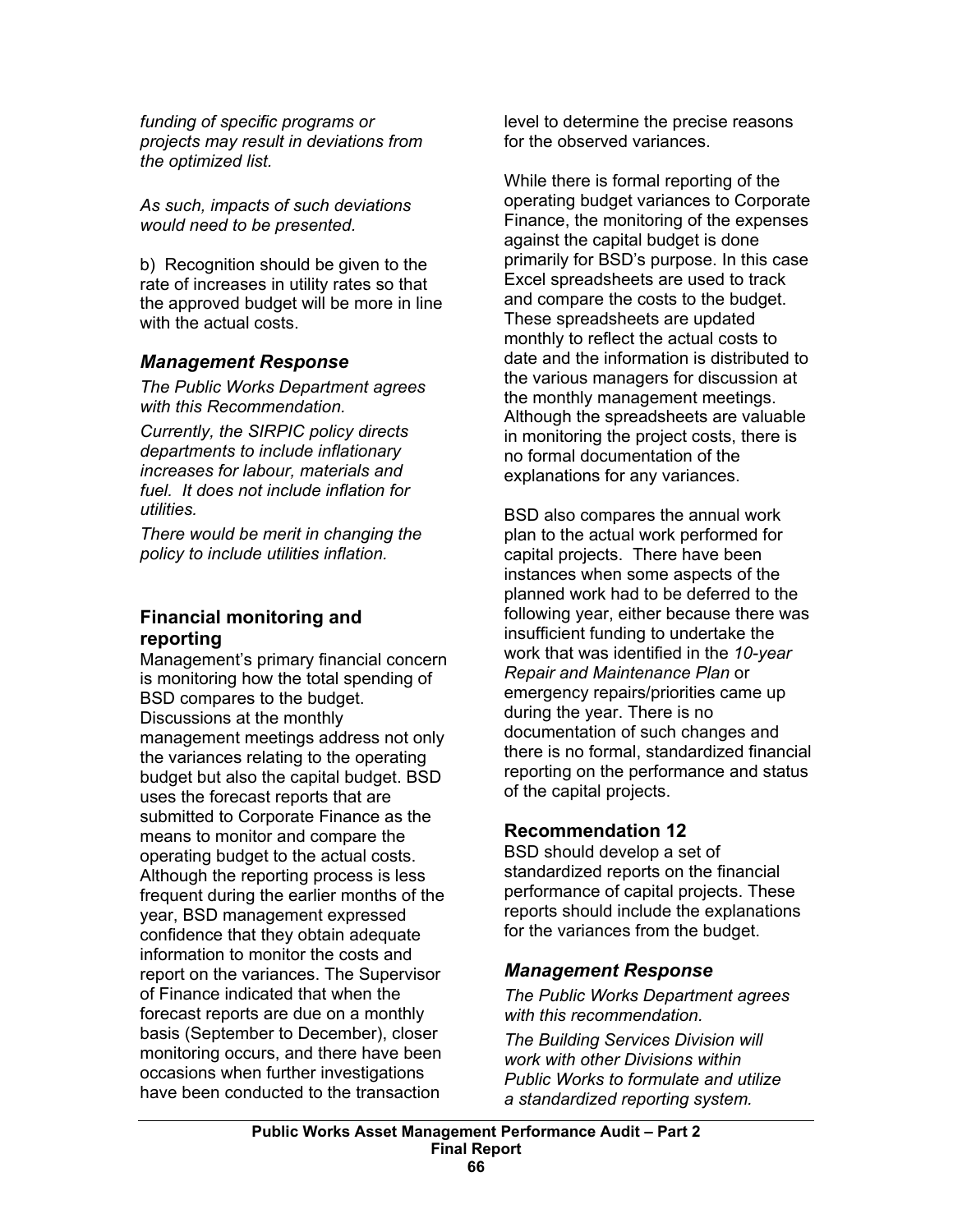*Our progress will be updated in the Asset Management Audit Part 2 - Facilities Maintenance Implementation Plan.*

#### **Disposal of obsolete facilities**

The purpose of an asset management system is to ensure that the assets remain capable of delivering the performance required by the business, over the asset life cycle, at the lowest cost. The end of the asset life cycle is reached when the asset is no longer capable of delivering the required operational performance, or cannot be cost effectively maintained to achieve the required levels of dependability. At this stage, the options are either modification or disposal and replacement of the asset. Effective management of the disposal process will minimize holdings of surplus and under-performing assets and will maximize the return to the City on such assets**.** Success factors that are critical to the disposal process are as follows:

- Under-utilized and underperforming assets are identified as part of a regular, systematic review process.
- The reasons for under-utilization or poor performance are critically examined and corrective action is taken to remedy the situation, or a disposal decision is made.
- Analysis of disposal methods has regard to potential market or other intrinsic values (such as historical importance); the location and volume of assets to be disposed of; the ability to support other government programs; and environmental implications.
- Regular evaluation of disposal performance is undertaken.

Physical assets have a limited life expectancy and an effective asset management plan will take into

consideration the optimum time to replace those assets that have exceeded their estimated useful lives. It is critical to monitor the condition of the assets and the maintenance costs incurred over time since this will provide valuable information to facilitate the making of informed decisions. If the deferred maintenance costs of an asset are greater than the replacement cost, disposal of the asset should be considered. Tracking this information and communicating it to the relevant authorities is crucial to ensuring that the appropriate disposal action is taken at the right time.

Currently, BSD does not have a comprehensive asset management plan and does not conduct periodic reviews to identify facilities that are owned by the City and have exceeded their useful lives. BSD sees its role as limited to providing maintenance services to facilities as long as they are used by the programming group, whether or not it is economically wise to do so. This approach is ineffective and inefficient since scarce resources, in some cases, are being invested in assets that have exceeded their useful lives.

In the absence of an established process to identify those facilities that should be considered for disposal, we used the PUFS report to identify the buildings that had a Facility Condition Index greater than 0.7. There were 36 facilities that were in this category, with FCI's ranging from 0.74 to 3.97 with an overall average of 1.14. The facilities included 11 Outdoor Pools, 8 Community Centres, 8 Wading Pools, 5 Recreation Centres, 2 Indoor Pools, 1 Senior Centre and 1 Sports Field House. The total replacement value for this group of facilities was \$24,849,315 while the preservation needs were determined to be \$26,191,411. Of the 36 facilities, 14 had FCI's that were greater than one, indicating that the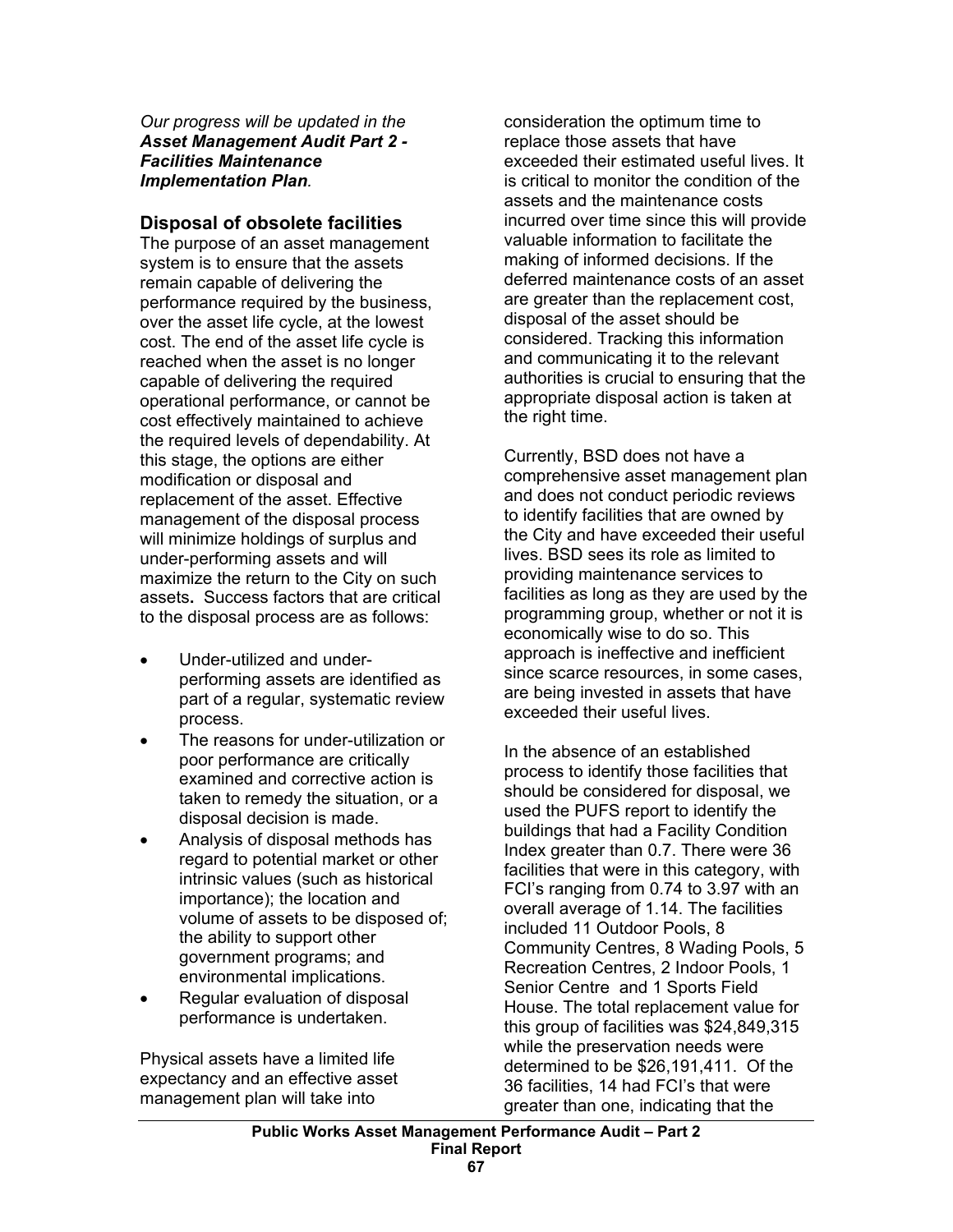preservation needs were higher than the replacement value. It would make economic sense to replace these assets. For the other 22 facilities, although the preservation needs were less than the replacement values, consideration should also be given to replacing these assets since there was not a significant difference in the amounts. It is likely that of the other 346 facilities that are in the BSD'S portfolio, there are some that should also be considered for disposal.

Although BSD does not have the authority to order that a facility be closed, they are in the best position to provide advice on the management of the assets. They have knowledge of the facilities that are obsolete and should be demolished and replaced. Accordingly, BSD should gather the required information and make a recommendation to the appropriate officials. This process will be facilitated by the development of adequate policies and procedures, which would provide clear guidance on the action to be taken regarding obsolete buildings and facilities.

## **Recommendation 13**

a) BSD should develop a process to identify facilities that have exceeded their estimated useful life and should convey this information to the users of the facility and Council to facilitate the cost effective management of facilities.

## *Management Response*

*The Recreation Leisure and Library Facility policy sets out levels of service to strive to achieve for publicly accessed recreation buildings.* 

*Similar standards for other buildings would be beneficial.* 

b) The responsibility for recommending when facilities should be disposed of

should be assigned to BSD or some other organizational unit responsible for managing the facilities from acquisition to disposal. In addition, polices and procedures should be developed to provide direction on the action to be taken regarding buildings that have exceeded their estimated useful life.

## *Management Response*

*The Public Works Department agrees with this recommendation, noting that such recommendations would involve multiple considerations, and multiple stakeholders.* 

## **Chargeback process**

BSD operates on a full cost recovery basis. Accordingly, the charge back process is an integral part of BSD's operations. In order to ensure that its costs are recovered, BSD has developed a bill out rate for its staff. The components of this bill out rate are the hourly rate for the front line worker plus overhead, which includes the applicable costs for the worker, branch and division. In addition, administrative processing fees of 10% and 2 - 4% are applied to the costs for materials and utilities respectively.

BSD produces billing reports for its three main customers on a monthly basis. These reports provide only the year to date costs for the various building locations and work categories, which are coded based on the type of building system. Although the reports do not contain details of the specific work that was performed at each location, the accumulation of the costs by work category provides the customer with some information regarding the type of work that was performed. The reporting would be more effective if the information also included monthly balances since it is time-consuming for customers to determine the respective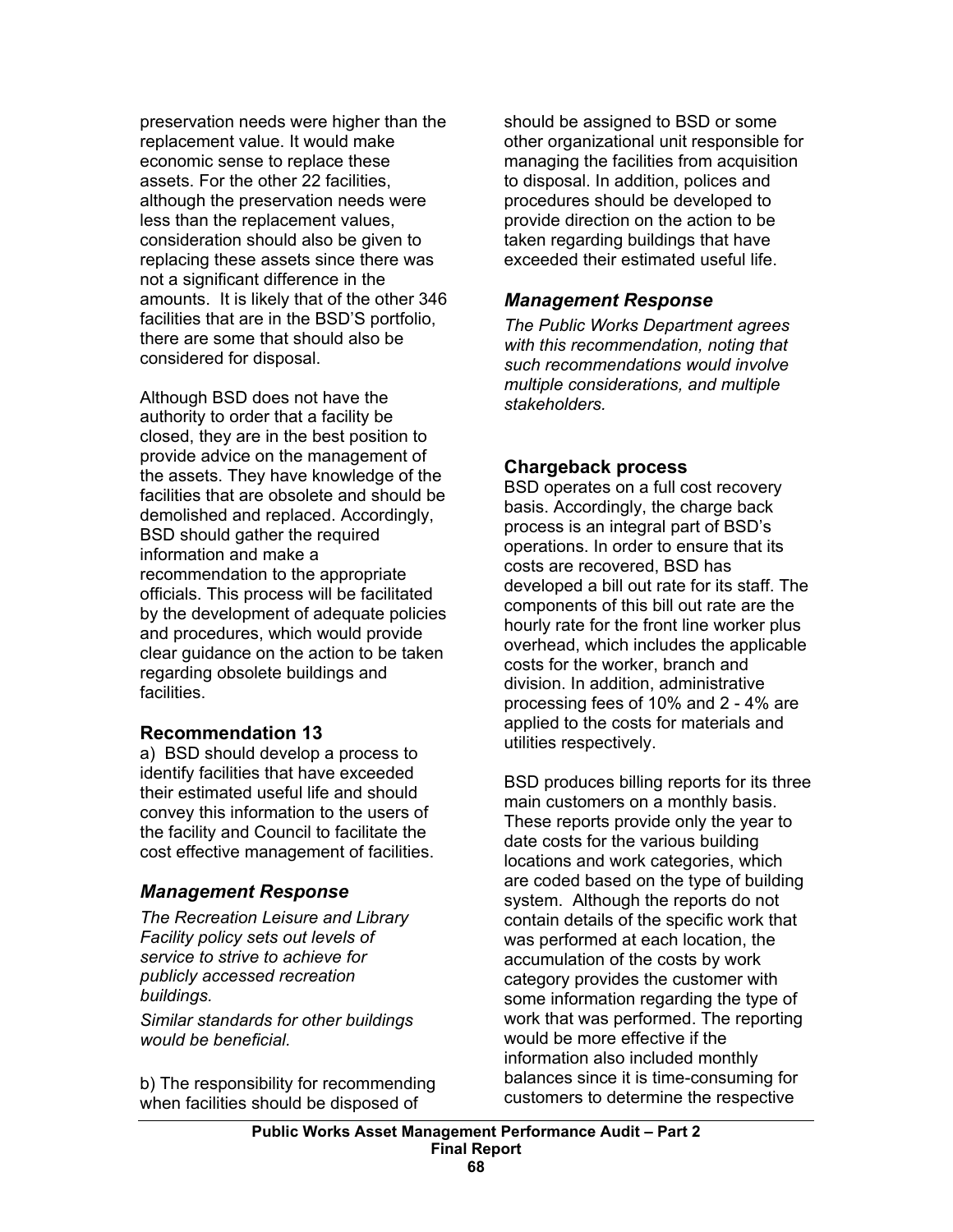monthly balance for a specific building location. In addition to these reports, customers are also provided with a spreadsheet that summarizes the overall monthly costs for labour and materials. A journal entry is processed to charge the amounts to the respective customers.

In addition to the regular maintenance activities performed for its three main customers, BSD also recovers funds from performing special work requests, which are typically annual in nature. These requests come from other departments or groups such as the Winnipeg Fire Paramedic Service, Water & Waste Department and Winnipeg Transit as well as from BSD's three main customers. The reporting of these transactions differs in that all labour and materials costs are accumulated in one report. The presentation of the information in this manner makes it easy to determine the costs that are associated with a specific project.

We found that BSD's three major customers have had concerns with the charge back process, specifically in

relation to the lack of some details about the process and the amounts that are charged. Two customers still have concerns. Civic Accommodations indicated that although they understood that they are to be charged actual costs, including overhead, for the maintenance work performed, they are not confident that the charges are accurate. They also mentioned that improvement was needed in the financial reporting. Community Services was concerned about the fact that their attempts to obtain an explanation of the 'burdens' (overhead) had not been addressed.

Based on the comments from customers, and in order to obtain a better understanding of the process, we requested the relevant information that would enable us to assess the transparency, fairness and reasonableness of the chargeback process. We found out that once BSD has recovered all its budgeted costs in total for the year, BSD stops charging its primary customers for any work performed thereafter. This usually occurs in the last month of the year. The table below provides information on the unbilled hours for 2004 and 2005.

| <b>UNBILLED HOURS</b><br>2004<br>2005 |              |            |                          |              |
|---------------------------------------|--------------|------------|--------------------------|--------------|
| <b>CUSTOMER</b>                       | <b>Hours</b> | S          | <b>Hours</b>             |              |
| <b>Community Services</b>             | 7,097.75     | 320,781.36 | 18,484.95                | 773,225.46   |
| <b>Civic Accommodations</b>           | 7,908        | 322,680.82 | 8,210                    | 326,928.45   |
| Parks and Open Space                  | 117.50       | 5,536.50   | $\overline{\phantom{0}}$ |              |
| Total                                 | 15,123.25    | 648,998.68 | 26,694.95                | 1,100,153.91 |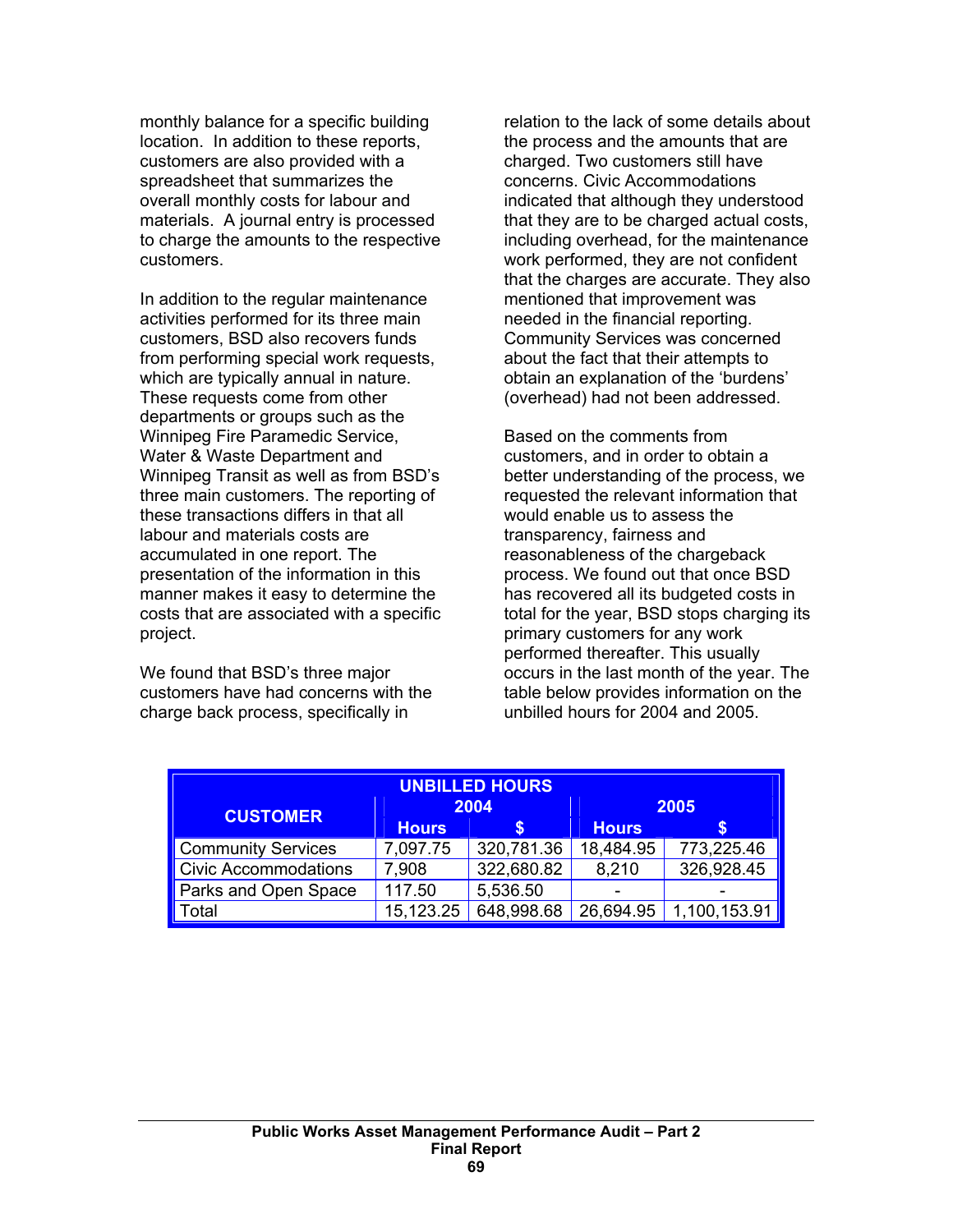We found through discussions with the Supervisor of Finance that the major factor that contributed to the significant increase in the unbilled hours related to the fact that, for example, in 2005 BSD achieved approximately \$400,000 more in recoveries and \$400,000 more in revenue than anticipated. It was unnecessary, therefore to bill the primary customers for all the work performed during the year at the bill out rate established at the start of the year. The unbilled hours report represents 2.5% and 4.1% of the amount that was actually billed to the customers in 2004 and 2005 respectively. Although these percentages may not be significant, we consider this approach to be inaccurate. The fact that BSD is able to absorb all of its overhead expenses through its primary customers and through recoveries before the year end indicates that overhead rates are too high. This means that throughout the year customers are being overcharged on a per job cost basis and, because recovery customers do not get a rebate they are subsidizing the Division's primary customers. The Supervisor of Finance indicated that recovery customers are essentially charged an overhead premium due to the lack of budget commitment year over year and uncertainty of the amount of work that BSD carries out for them. This overhead premium is not rebated to recovery customers and therefore, is used to offset overhead expenditures which results in lower costs to BSD's primary customers. The Supervisor of Finance indicated that the rates are reviewed and adjusted slightly when required but the model has not been formally reviewed since 2003. Discussions relating to changes in the model have been ongoing for over a year and there are plans to make changes in 2006.

BSD is primarily focused on operating within its budget and recovering all of its costs, but at the same time there has

not been a concerted effort to ensure that its billing process makes business sense and is transparent. The current process is arbitrary and is not truly a chargeback system since the costs charged to the customers are not a true reflection of all the work that was performed. Customers need to know the actual costs incurred to enable them to establish realistic budgets for the next year.

BSD needs to revise its billing process and ensure that the essential elements of transparency, fairness and reasonableness are evident. BSD should work with its customers to help them to fully understand the process, so it will be clear that the amount charged is a true reflection of the maintenance work that was undertaken.

#### **Recommendation 14**

a) We recommend that BSD review the chargeback model to ensure the rates being charged are reasonable. BSD should bill its customers for all work that was performed in the year and make minor adjustments to reflect actual costs, if required, at year end.

## *Management Response*

*The Public Works Department agrees with this recommendation and is currently reviewing the "Bill Out Rate" model utilized in charging work.* 

*The review of the Bill Out Model is anticipated to be complete by mid-July 2006.* 

*Our progress will be updated in the Asset Management Audit Part 2 - Facilities Maintenance Implementation Plan.* 

b) BSD should clearly explain the chargeback process including the overhead rates to Civic Accommodations, Community Services and Parks and Open Spaces and work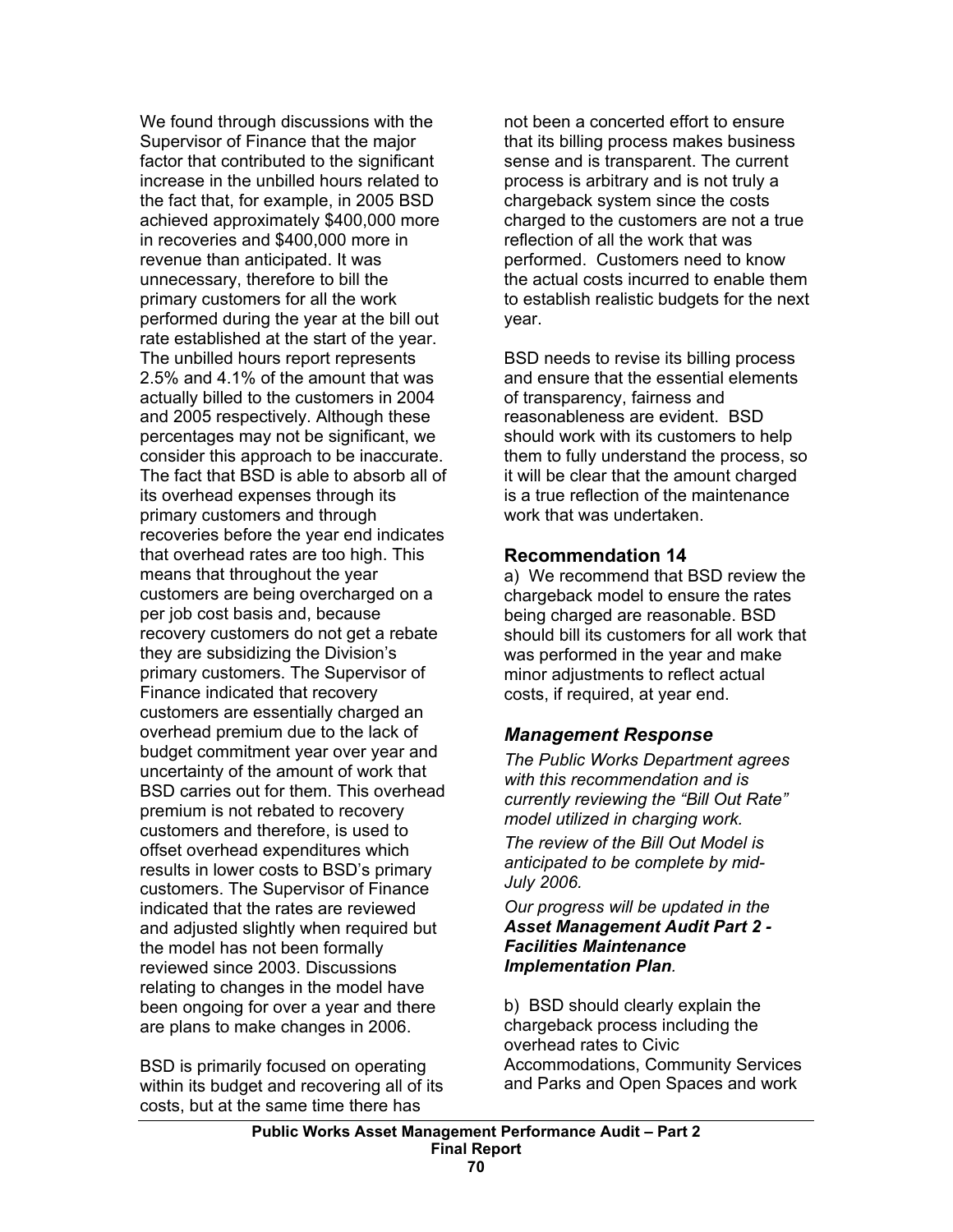with them to provide monthly reports that will satisfy their needs.

## *Management Response*

*The Public Works Department agrees with this recommendation.* 

*Reports have been prepared for the 2005 year-end, which detail all labour and materials, work performed through the year, all adjustments required at year-end, and associated rebates to our customers.* 

*Consultations with primary customers (Community Services, Civic Accommodations and Parks and Open Space) are currently being been planned for mid-June 2006. The agenda for these meetings includes: reviewing of these 2005 reports; clarification of billing and year-end procedures; and determination of all reporting requirements that would better satisfy the customers' needs.* 

*It should be noted that Building Services is in the early stages of implementing the Work Requestor module of Maximo. This module provides customers with the ability to track work requests' progress as well as associated cost, and is available on a just-in-time basis.* 

*Our progress will be updated in the Asset Management Audit Part 2 - Facilities Maintenance Implementation Plan.*

## **Contract management**

Contract management is the process which ensures that both parties to a contract fully meet their respective obligations as efficiently and effectively as possible. The purpose of contract management includes the following:

to ensure the contractor is in compliance with the terms and conditions of the contract;

- to ensure the contractor delivers timely and quality services;
- to ensure accountability of public funds in accordance with applicable laws, regulations and contract provisions; and
- to promote and protect the public interest.

The specific nature and extent of contract management varies from contract to contract and is generally tailored to the type of contract and contractor involved. Factors that may influence the approach to contract management include:

- the complexity and sensitivity of the services to be provided;
- the level of funding;
- experience of the contracting parties; and
- contractor prior performance.

BSD uses contractors for a variety of work and this usually occurs in those instances where BSD does not have the required skills and expertise. For 2004, the costs incurred for contracted maintenance was \$3,277,248 which represents 12% of BSD's expenses for that year. The Contracted Maintenance Services (CMS) Branch is responsible for contract administration of work/projects over \$5,000. The primary means employed to manage the contracted services is through the City's bid opportunity process. Our review found that there is strict adherence to the Materials Management bid opportunity process and BSD uses a standard contract or bid opportunity that contains specific clauses:

- Project management responsibilities are defined.
- Subcontractor considerations or clauses are included.
- Substantial and total performance completion dates are specified.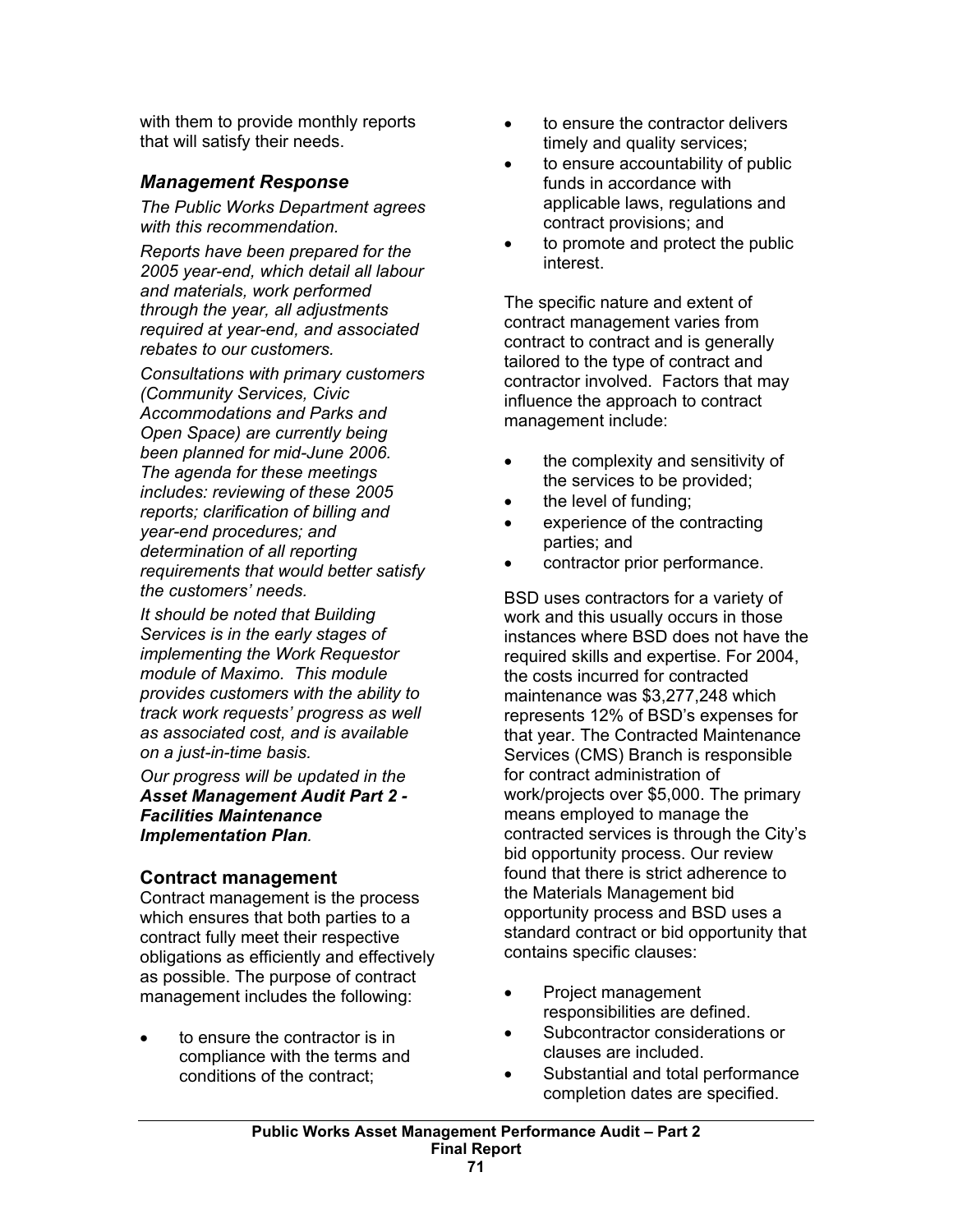- Liquidated damages clauses are included.
- The contractor is required to demonstrate adherence to the *Workplace Safety and Health Act* and has the responsibilities of a Prime Contractor in accordance with the Act.

Although the contracts do not contain a specific clause on minimum quality standards, they do contain performance and technical specifications and the contractors are expected to complete the job satisfactorily. Accordingly, there will be site inspections by BSD staff or by a hired consultant who has specific expertise. For larger, more complex jobs that may involve progress payments, satisfactory completion has to be evidenced through the issuance of the *Certificate of Substantial Performance* and the *Certificate of Total Performance*. If the Contract Administrator is not satisfied with the quality of the work, payment will be withheld until the contractor has addressed the deficiencies. Although there have been situations where contracted projects have not been completed on time, the liquidated damages clause was enforced on only one occasion, and this occurred several years ago. The Superintendent of Contracted Maintenance Services indicated that there are normally several factors that contribute to the delays and BSD assesses each factor and determines if there are actual financial implications for the City. The CMS Branch monitors the work to ensure compliance with the terms of the contract and with the health and safety regulations.

We found that it is unusual for contract payments to exceed original contract award amounts. If this occurs, it is due to one of two situations. First, the contractor may have identified additional work that needs to be done, but was not

included in the original contract. Before this work is done, BSD has to approve it after the contractor has provided the estimate of labour and materials. Secondly, the user group may request the scope of work to be expanded. If this occurs, the user group must commit to provide the additional funding required. Overall, the management of contracted services is adequately controlled and there are safeguards in place to ensure that the contractor completes the job satisfactorily and in accordance with the terms of the contract.

#### **Risk management**

Risk management is a process essential to the successful management and completion of a project. All significant projects should have risk management activities documented in a systematic manner. Not all projects require the same risk management process be applied because of the differences in size or complexity. Smaller, less critical, projects may require only a scaled-down risk effort.

Currently, BSD does not have a formal risk management process. BSD's management emphasized that the staff is qualified, knowledgeable and experienced in the type of work being undertaken and they are able to cost effectively manage the risks. For example, for higher risk projects, there will be weekly site meetings and more frequent inspections and if an extensive maintenance project is involved, a lead person or prime contractor will be appointed to manage the safety plan.

With regards to the selection of the projects to be completed, BSD bases its decisions on the risks associated with the safety and legislative requirements to protect the public. However, other factors are also considered, such as the need to ensure that the facilities are kept open or to gain efficiencies and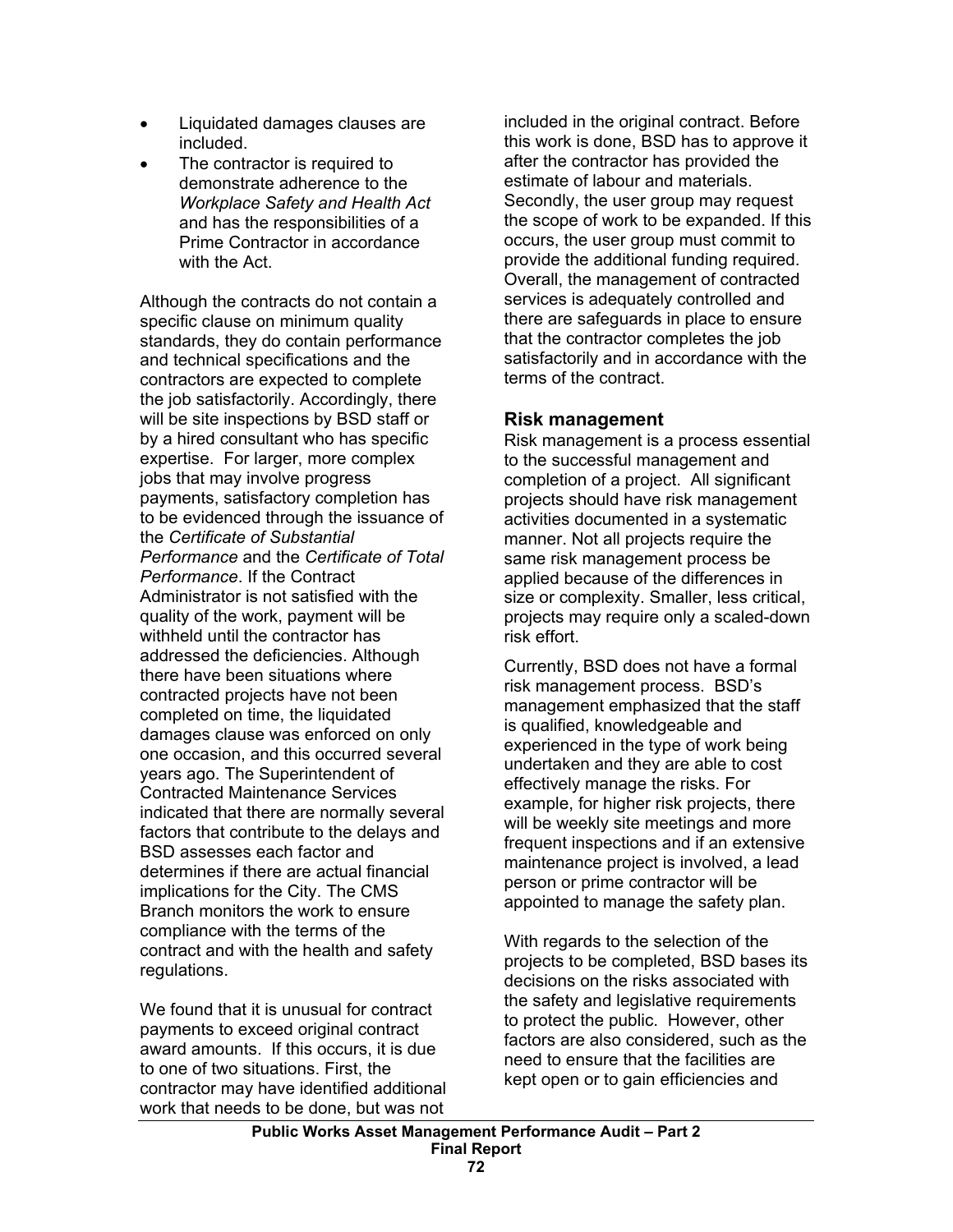improve the environment for the occupants.

The lack of a formal risk management process means that that BSD cannot provide documented support as to how the assessment of risk played a part in the selection of projects. We believe BSD should document the risks considered in the selection of its significant maintenance projects.

# **Recommendation 15**

BSD should develop and implement a formal risk management process. A documented risk management evaluation should be considered for the selection and performance of significant or complex projects, while informal risk management practices are appropriate for smaller, less critical projects.

# *Management Response*

*The Public Works Department agrees with this recommendation.* 

*A risk management strategy/protocol will be developed that is in keeping with the Corporation's risk management protocols.* 

 *Our progress will be updated in the Asset Management Audit Part 2 - Facilities Maintenance Implementation Plan.*

# **Impact of Collective Bargaining Agreement**

Management indicated that there are several clauses in the CUPE agreement that have affected the planning of work and overall costs. Those that were specifically highlighted included the following:

- Article 4 Employment Security
- Article 18 Overtime
- Article 19 Notice of Lay Off and Reduction in Hours of Work
- Article 27 Technological Change
- Letter of understanding Change **Initiatives**

• Letter of understanding – Redeployment

The primary area of concern related to the fact that the CUPE agreement requires that a comprehensive process be followed for the City to contract out work performed by a CUPE member. The process is the same for two jobs or 100 jobs. According to *Article 27*, *Technological Change*, the Union not only has to be notified of any proposed changes that will affect the conditions of employment but also has to be involved in discussions about such changes. *The Letter of Understanding* relating to *Change Initiatives* states that the "parties commit to work with one another to avoid contracting out, by pursuing internal savings through various change initiatives such as Special Operating Agencies, work redesign and other efficiency initiatives." Consequently, the Union has not been receptive to BSD's attempts to contract out work, even though there could be a reduction in costs. Furthermore, this *Letter of Understanding* specifies that the Alternate Service Delivery (ASD) process should be employed for any proposed change initiatives that involve CUPE members. This requirement has proven to be frustrating for BSD management, since attempts to contract out aspects of the work have resulted in a time-consuming exercise that generally did not result in change. As an example, management noted that BSD, over the past four years, had put forward minor contracting initiatives to attempt to reduce costs, and the most recent initiative which involved the contracting out of two vacant janitorial positions had not been dealt with to date.

Management indicated that the effect of the CUPE Agreement increased labour costs and, as a result, the cost of service delivery beyond that previously budgeted.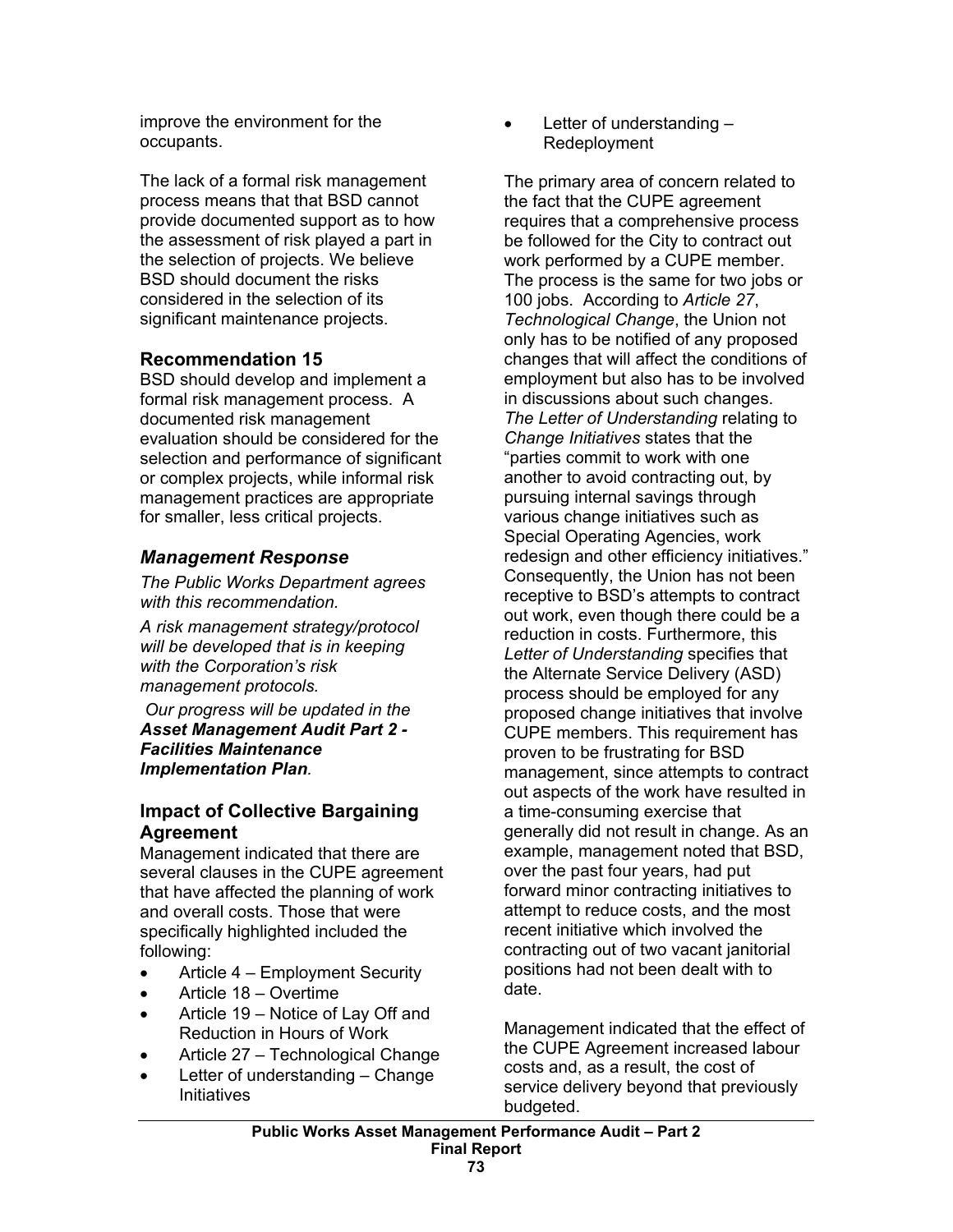It is recognized that the role of the Union is to represent the best interests of its members and secure the most favourable working conditions for them. However, it is also important that every effort is made to ensure that the terms of the Collective Agreement do not impose such restrictions that would prevent the implementation of measures that would enhance the effectiveness and efficiency of business operations. The implications of the various clauses and their possible impact should be carefully reviewed during the negotiation process.

#### **Recommendation 16**

We recommend that BSD inform the Human Resources staff responsible for negotiating the Collective Agreement of the relevant clauses that impact its operations and provide evidence as necessary to support their position.

#### *Management Response*

*The Public Works Department agrees with this recommendation and as a department made its needs known to the City bargaining committee during the last round of contract negotiations.*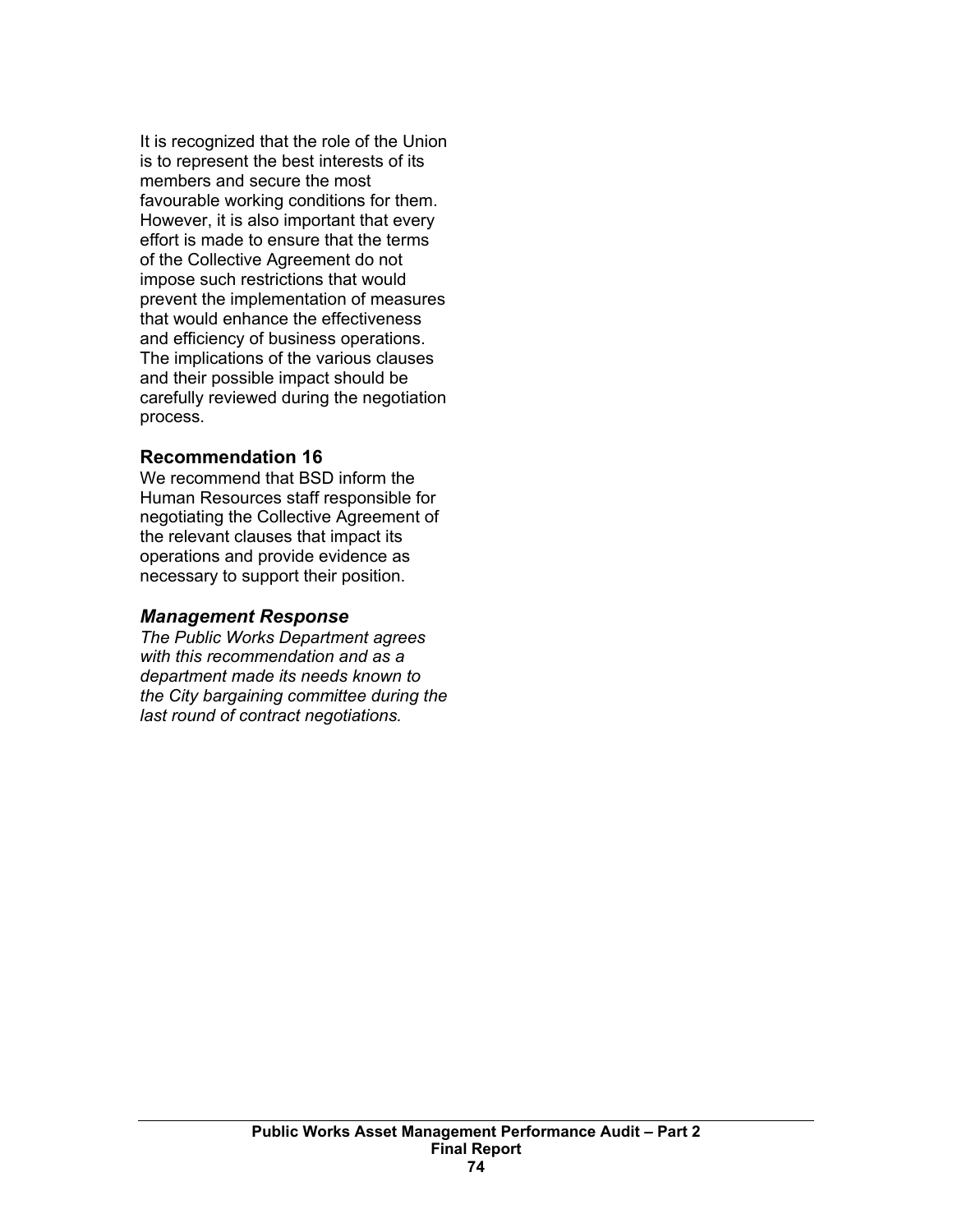# **Quality of Work**

 $\overline{\phantom{a}}$ BSD while controlling costs, needs to ensure that work is of appropriate quality.

Poorly maintained facilities are both expensive and inconvenient for citizens. The service life, future maintenance costs, level of service and user costs are directly related to the quality of work performed on the facilities. The principle – that the delivery of safe and effective facilities is a duty owed to the taxpayer – is the basis for a quality assurance program. In order to obtain a reasonable degree of quality assurance for the City, quality standards should be established and clearly communicated to staff, civic tenants and external contractors and they should be enforced.

Since most local governments have limited resources for inspection, sampling and testing, a quality assurance program must depend upon assistance from other individuals external to the city. Such a program, therefore, must include the activities of consulting engineers who perform construction engineering services, materials testing laboratories, and contractors who perform the actual work. The efforts of all of these participants should be coordinated by a comprehensive set of design standards, specifications, sampling and testing guides, and maintenance standards. However, the existence of these control mechanisms alone is not enough; the City must be sufficiently organized, staffed and trained to ensure compliance on the part of all concerned.

#### **Benefits of Quality Assurance**

Quality assurance measures should result in the following benefits to the City of Winnipeg:

- **Greater Value for Money Spent**  Quality assurance should ensure that the public receives the performance for which it has paid. Conversely, quality assurance should identify areas where more quality is bought than is needed.
- **Decreased Maintenance Costs** It is commonly accepted that facilities that are well built to begin with and adequately preserved will not be as expensive to maintain during their service lives.
- **Improved Performance**  If designs and specifications are properly prepared and the quality of construction and maintenance work is well controlled then the end product should perform as expected.
- **Fairness to All Concerned** Quality assurance programs cannot be for the sole benefit of the City of Winnipeg. Contractors, suppliers and consultants all must be able to conduct their business at a fair profit. Everyone should benefit by clearly establishing what is expected, how it will be verified and the consequences of non-compliance. By knowing what the standards are from the beginning, those dealing with the City of Winnipeg can afford to do their job right the first time. When too much personal discretion and judgment is allowed for both contractors and staff, BSD is open to charges of favoritism and misuse of public funds. Quality assurance establishes clear rules and procedures and provides proven checks and balances.

*(Source: Quality Assurance for local agencies, Melvin Smith, Illinois Department of Transportation)*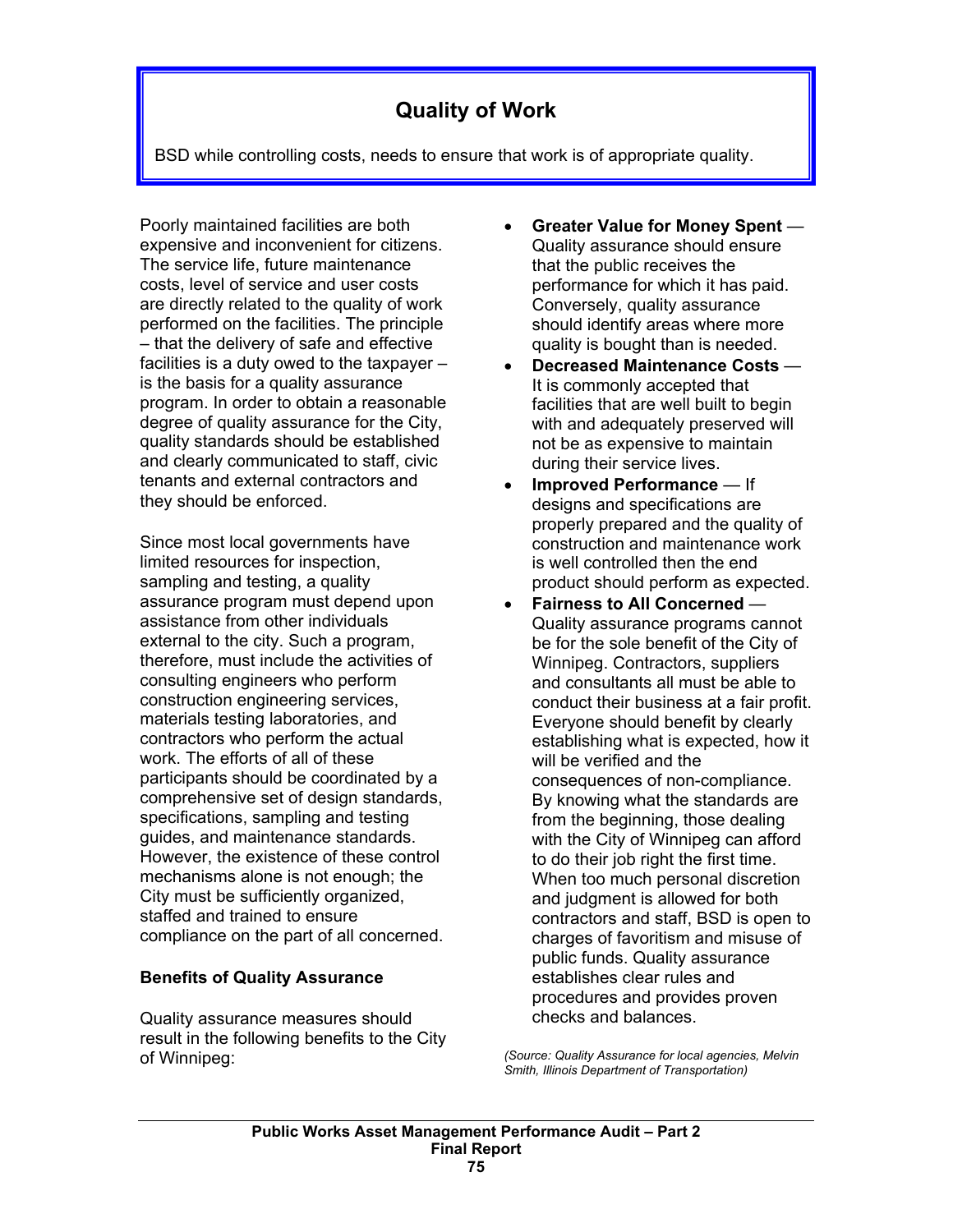# **Quality Standards**

Quality standards should be established, documented and clearly communicated for both contracted work and maintenance work that is carried out by BSD. For contracted work, quality standards are established and communicated to external contractors through the use of the City's bid opportunity documents and contracts. The bid opportunity documents and the corresponding contracts contain clauses that specify the responsibilities and work requirements for both the City and the Contractor. For larger project requirements, specific design documents that outline what is to be constructed are included. Different types of facilities may require different design guidelines to be adhered to for similar types of projects.

BSD has not maintained design guidelines and maintenance standards for each type of facility. For example, there should be documented quality standards for the compaction, steel, concrete, etc., for the construction of a wading pool since this is a facility that would be constructed on a somewhat regular basis. Community Centre Design Guidelines, which are quality standards, have been developed for construction work that is to be carried out either by contractors or by BSD staff in Community Centres. This has not been completed, however, for all facility types.

Quality standards have also not been established and documented for maintenance work carried out by BSD. Reliance is placed on the expertise of staff members when carrying out maintenance work. Staff with the required licenses and experience are assigned work that is within their capabilities and experience and they are expected to know to what standard the work should be completed. Some of the

areas where standards could be developed include:

- Plumbing type and quality of piping (both ABS & copper), guidance on splicing from copper to ABS, guidance on repairing leaks.
- Electrical specific types of wiring to be used for different applications.
- Roofing types and quality of roofing materials to be used.
- Painting surface preparation and paint quality.
- Carpeting surface preparation, carpet quality, adhesive.
- Concrete Work compaction standards, steel re-bar placement, concrete strength and finishing methods.
- Furnace Replacement BTU's per square foot, location.
- Renovations disposal of materials, types of doors, flooring, paint, etc.

BSD has not made development of documented internal quality standards a priority. To develop, document and maintain these standards would require the allocation of resources on an ongoing basis. Management has advised that developing and maintaining quality standards would take away from the maintenance work that must be done to maintain the facilities at a safe level and in compliance with legislative requirements.

# **Recommendation 17**

We recommend that BSD develop, document and maintain quality standards for the maintenance work performed in all types of facilities. These quality standards should be communicated to staff, civic tenants and external contractors when necessary.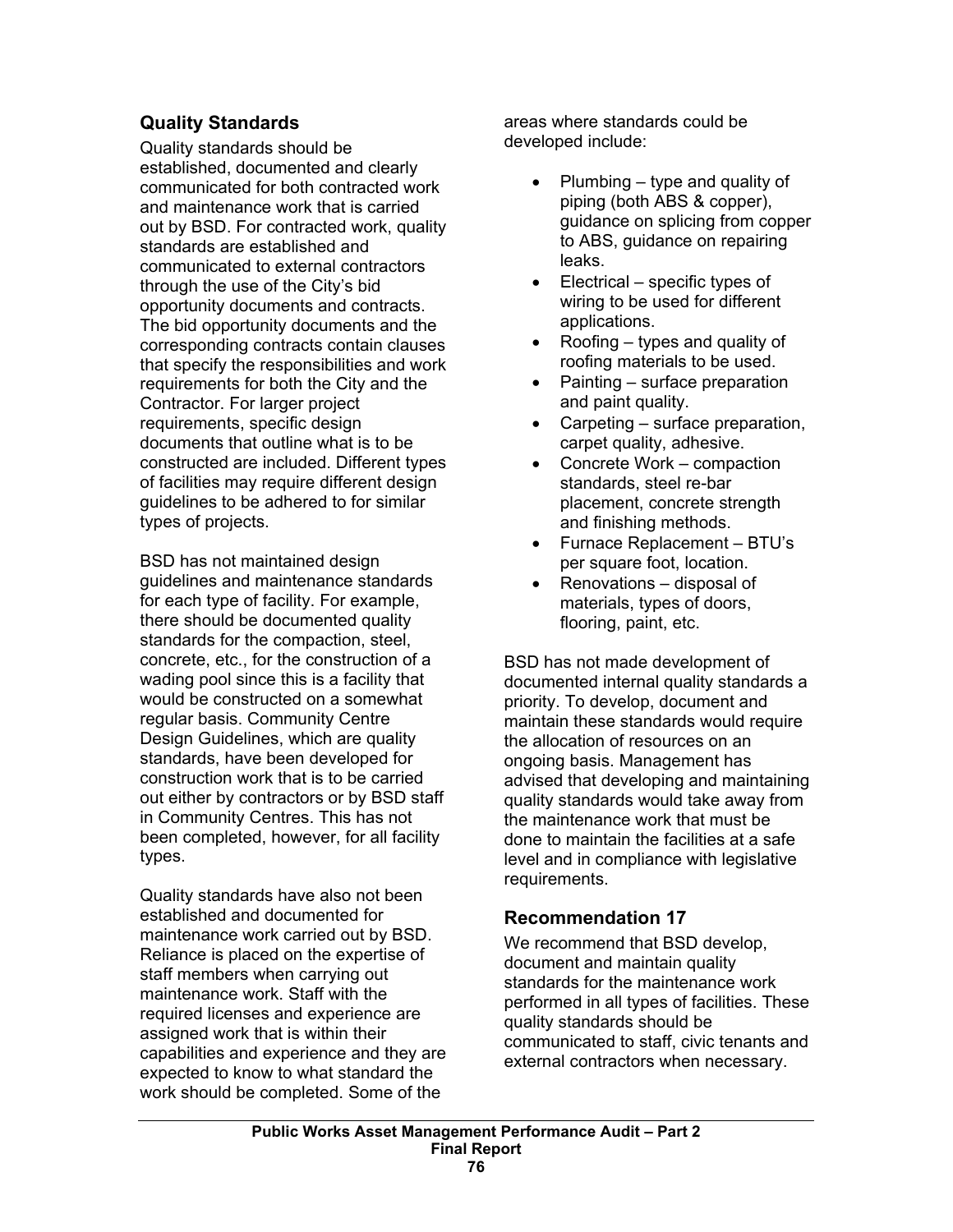## *Management Response*

*The Public Works Department agrees with this recommendation and is currently preparing for an APWA Accreditation audit this fall. This audit will determine if Public Works (including Building Services) meets the best practices determined by the APWA for municipalities of our size.* 

*Defining, documenting and communicating processes and standards is a key element of the APWA Audit.* 

*BSD has been working towards the APWA Accreditation over the last year.* 

*VFA.facility and Maximo provide the vehicle to embed these standards into a readily recallable format.* 

*Our progress will be updated in the Asset Management Audit Part 2 - Facilities Maintenance Implementation Plan.*

## **Operational Procedures**

It is important to ensure that operational procedures are adequately documented to facilitate continuity in maintenance work responsibilities. Operational procedures are the established method to provide direction for the basic management and control of day-to-day activities in facilities. We were also advised that the Public Works Department is looking at working towards being accredited by the American Public Works Association (APWA). The APWA standards require that all operational procedures be formally documented.

In BSD, there is no control in place to ensure that operational procedures are adequately documented. The position of the former supervisor was eliminated due to financial constraints. Overall, there is no consistency in what is documented or what is required to be documented. A central file or operating

procedures manual for each facility does not exist. Often staff have to contact different individuals to obtain the required information for a specific building. We did find that some procedures for certain facilities were documented, in particular, arenas.

In the absence of adequately documented operational procedures, there are other mitigating controls that can be employed to ensure quality maintenance work is performed on a regular basis and that operational procedures are followed. Maintenance work should be assigned to staff who have the necessary capability and expertise to perform the work to the required level of quality. In fact, we were advised that reliance is placed on the experience, expertise and/or qualifications of the individuals carrying out the work, and that staff are conscientious and take pride in the workmanship that they provide. BSD does not use a work tracking system to assign projects to staff. The Supervisors and Foremen assign projects based on their experience and knowledge of the skills and capabilities of their staff. Projects are assigned to staff with the right skills to carry out the particular job. The problem with this approach is that when these experienced individuals leave the organization, valuable operational information will leave with them. And many of the staff in BSD are, or will be, eligible to retire within the next five years. We believe that operational procedures need to be adequately documented to facilitate continuity in maintenance work responsibilities.

We were advised that operational procedures have not been adequately documented because BSD does not have the resources to carry out this work.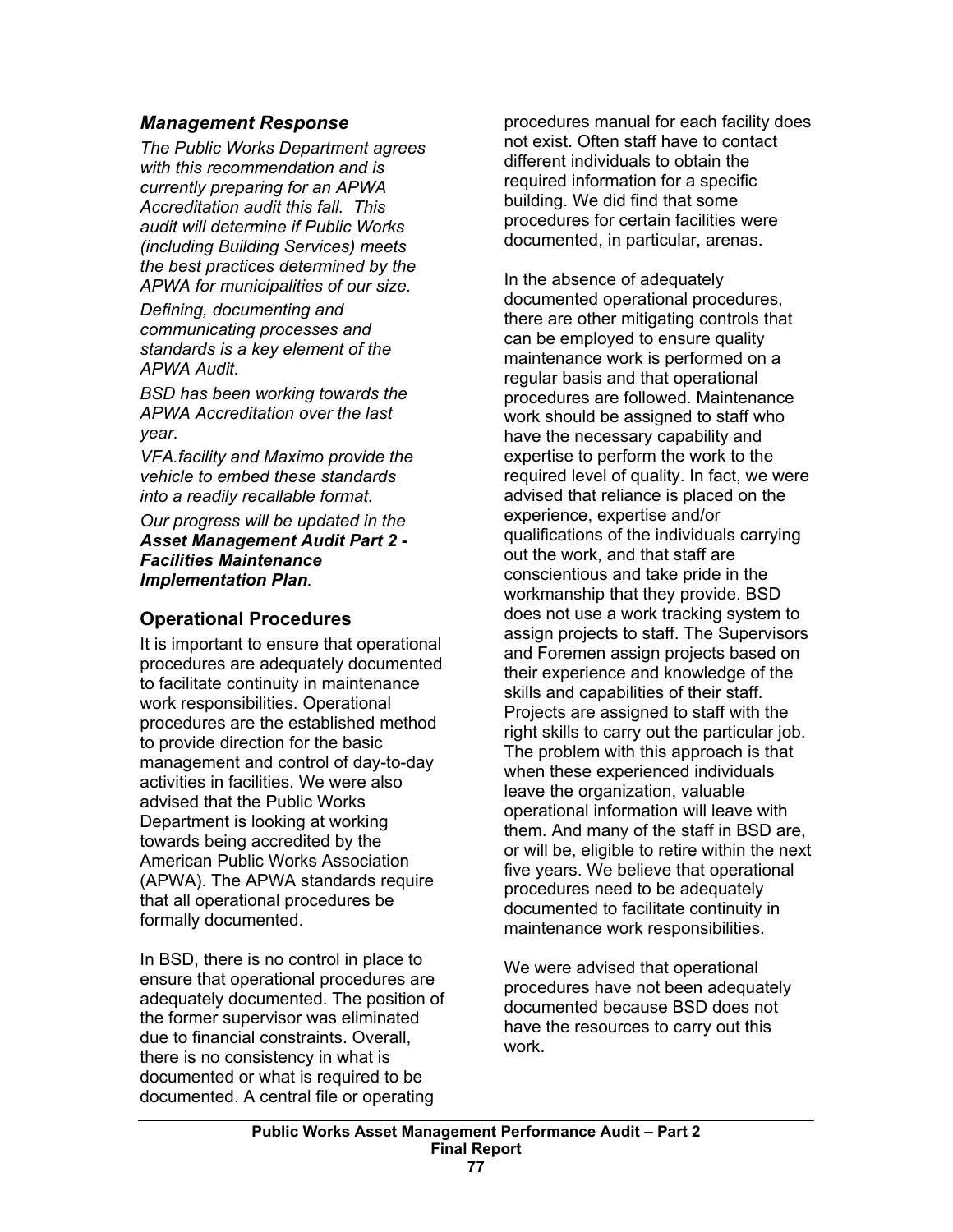# **Recommendation 18**

We recommend that BSD ensure that key operational procedures are documented. Guidance should be provided on what should be documented and where this documentation should reside. The procedural manual should contain information on the location of the various systems in each building; how to access the systems as well as how the system functions (operating manual); and the maintenance procedures that should be carried out.

# *Management Response*

*The Public Works Department agrees with this recommendation and is partially addressing this recommendation through the APWA Accreditation described relative to Recommendation 17.* 

*The BSD Maximo Implementation Strategy also addresses the electronic communication of operating/maintenance requirements, the PM module (includes procedures) as well as links to electronic maps/drawings.* 

*Operating Manuals are currently being updated for Arenas, Pools and a number of office buildings. Other building groups in order of complexity will be added.* 

*Determining the 'ownership' of the buildings would assist in this process. See Recommendation #1.* 

*Our progress will be updated in the Asset Management Audit Part 2 - Facilities Maintenance Implementation Plan.* 

# **Quality Inspection Process**

To ensure that there is adherence to quality standards; maintenance work must be adequately supervised and inspected. Without a formal inspection process, there is no evidence that the work completed adheres to quality

standards and results in the value anticipated. In BSD, there is no formal inspection process in place for work that is performed by internal staff. While Foremen are required to carry out random spot checks on specific jobs, they do not document these inspections. The checks are completed on an informal basis.

For contracted work, BSD has established practices to ensure that the work that is being conducted is of adequate quality. Inspections are required for larger projects, and there is a requirement for certificates of substantial performance and total performance to be completed by the contractor and approved by the Contract Administrator before payment is made to the contractor. On some larger projects, consultants are hired to monitor the projects and provide BSD with periodic inspection reports. In addition, the staff attend weekly site meetings and maintain close contact with the consultants and contractors that they hire.

On smaller projects, the process is not as rigorous and is not documented. Inspections are performed at the work site at key times and, in some cases, pictures are taken that show that the appropriate procedures are being followed. Often, however, there is no documented evidence that the project was reviewed or inspected for quality purposes.

In addition to ensuring there is adherence to quality standards, there also needs to be an adequate control process in place to monitor work performed, provide feedback, and take corrective action when necessary.

# *External Maintenance Work*

To evaluate the control process in place for work that is conducted by external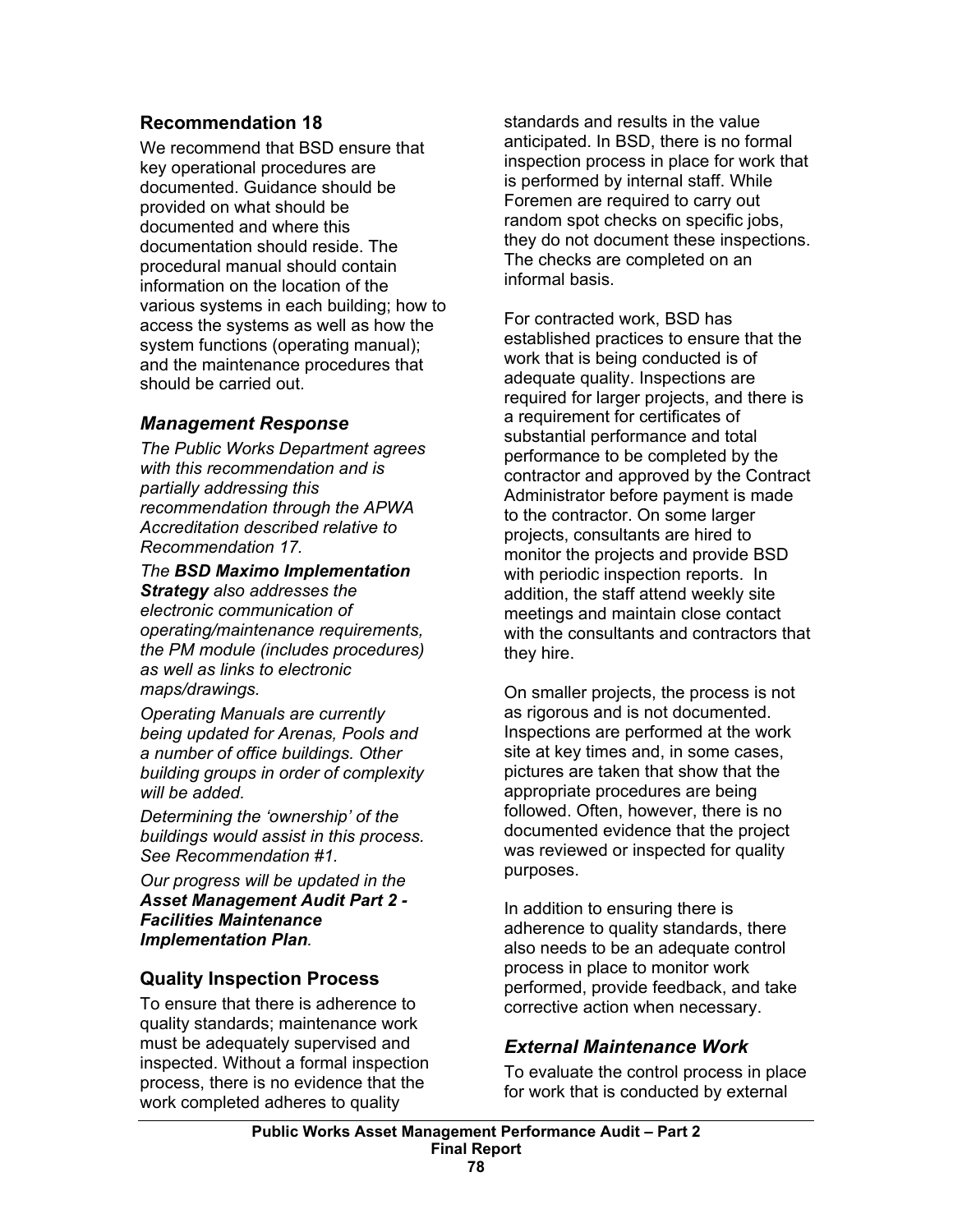contractors for BSD, we reviewed 16 project files to determine if inspections were performed and if the quality of work was adequate. Only 6 of the 16 files reviewed contained evidence that the quality of work received was adequate. There was no evidence, other than the fact that the invoice was approved and paid, to provide assurance that the quality of work was adequate on the other 10 files.

Our review indicated that an adequate control process to monitor the work performed, provide feedback and take corrective action was evident only in projects with a dollar value greater than \$46,000 (six project files). No specific project value threshold was defined by BSD where different procedures were to be followed. Our review found that for all projects with a dollar value below \$21,000 (10 project files) there was no evidence that a final inspection took place or that the quality of work was adequate.

Staff assured us that they do not approve any invoices for payment to a contractor unless they receive the quality of work agreed to in the contract and that they are satisfied with the quality of the work. The staff further advised us that to complete inspection reports for every small project they carry out would be an onerous task and would take valuable resources away from other necessary maintenance work. In addition, they do not have the resources necessary to make sure these inspections would be adequately documented and filed in the project files.

Without adequately documented inspection reports for contracted projects, BSD cannot provide assurance that the appropriate quality and value for money was received. We believe that it is important to provide such assurance for public expenditures; the extent of

review and documentation should be commensurate with the risks assumed.

#### **Recommendation 19**

We recommend that for contracted work, BSD staff document the fact they have reviewed or inspected a project that has been carried out by contractors to ensure that they are getting the quality indicated in the contract. To support this review, we suggest that a quality report/checklist, appropriate to the size of the project, be completed when carrying out a final inspection on all projects undertaken. This report/checklist should be dated and signed off by the project manager and be included in the project file as evidence that the project was completed within the quality standards expected and agreed to in the contract.

# *Management Response*

*The Public Works Department agrees with this recommendation.* 

*An inspection and contract protocol/process will be developed and implemented in conjunction with Recommendation #20.* 

*Our progress will be updated in the Asset Management Audit Part 2 - Facilities Maintenance Implementation Plan.*

# *Internal Maintenance Work*

To evaluate the control process in place for work that is conducted internally by BSD staff, we reviewed the process undertaken with management. The majority of the work that is undertaken by internal staff is carried out as a result of requests made to Central Control. When a request for maintenance work is made, Central Control generates a work order and electronically sends the work order to the Supervisor for the building group to which the work pertains. The Supervisor then assigns the work to a staff member who will carry out the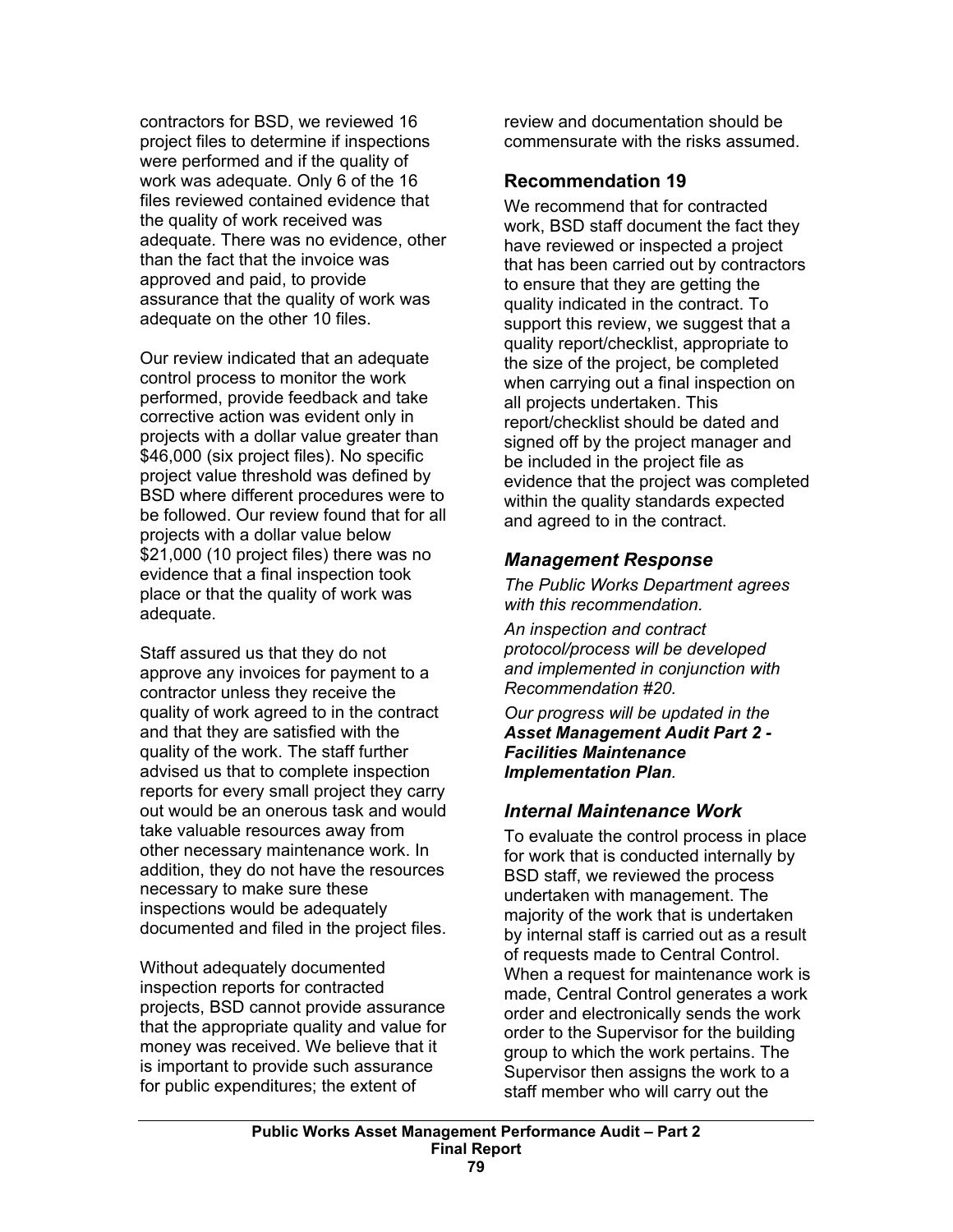work. Work orders are also generated for capital work and work that is carried out for customers other than Civic Accommodations, Community Services and Parks and Open Space. Work orders are closed when the work has been completed.

Internal staff also perform regular dayto-day maintenance work, such as janitorial work; however, work orders are not generated for this type of work.

We were advised that there is no formal inspection process or any documented evidence of inspections for work that is carried out by internal staff. The BSD Manager advised us that inspections do take place but they are done more on an exception basis than through a planned inspection process. He further indicated that they do not maintain any documentation to indicate that internal maintenance work has been inspected. The Superintendent of Building Maintenance advised us that Foremen are expected to undertake spot inspections at their discretion. He noted that they should be checking on jobs that are complicated in nature or have specific safety or other issues that need to be met for completion of the job. These spot inspections are not documented.

Without a formal documented inspection process, there is no way of knowing the extent of the inspections that have been conducted or the outcome of these inspections. As a result, there is no assurance that the appropriate quality of work is being provided to customers or a basis for providing feedback on work performed by internal staff.

# **Recommendation 20**

We recommend that, for work carried out internally by BSD staff, a formal inspection process and checklist be developed to provide documented evidence that the work has been

completed satisfactorily. The foreman carrying out the inspections should complete, sign and date the inspection checklist and maintain it in an inspection file. This documentation can also be used for performance management purposes.

#### *Management Response*

*The Public Works Department agrees with this recommendation.* 

*An inspection and contract protocol/process will be developed and implemented in conjunction with Recommendation #19* 

*Our progress will be updated in the Asset Management Audit Part 2 - Facilities Maintenance Implementation Plan.* 

# **Client Satisfaction**

Civic Accommodations and Parks and Open Space indicated to us that they are generally satisfied with the quality of service provided by BSD. Nevertheless, as previously indicated in our *Report on Performance*, in the BSD annual client survey, several clients expressed dissatisfaction with custodial services, cleanliness and the physical condition in some civic facilities.

Some of this dissatisfaction may be due to changes in how Civic Accommodations is charging for services. Civic Accommodations has passed on some of the responsibility for the esthetic requirements in a facility to the occupying department. In some cases, the users of these facilities are uncertain as to what their responsibility is for funding the work. As a result, some occupants may indicate that they are not satisfied with the physical condition of parts of their facility (i.e. carpets and walls) but not realize that it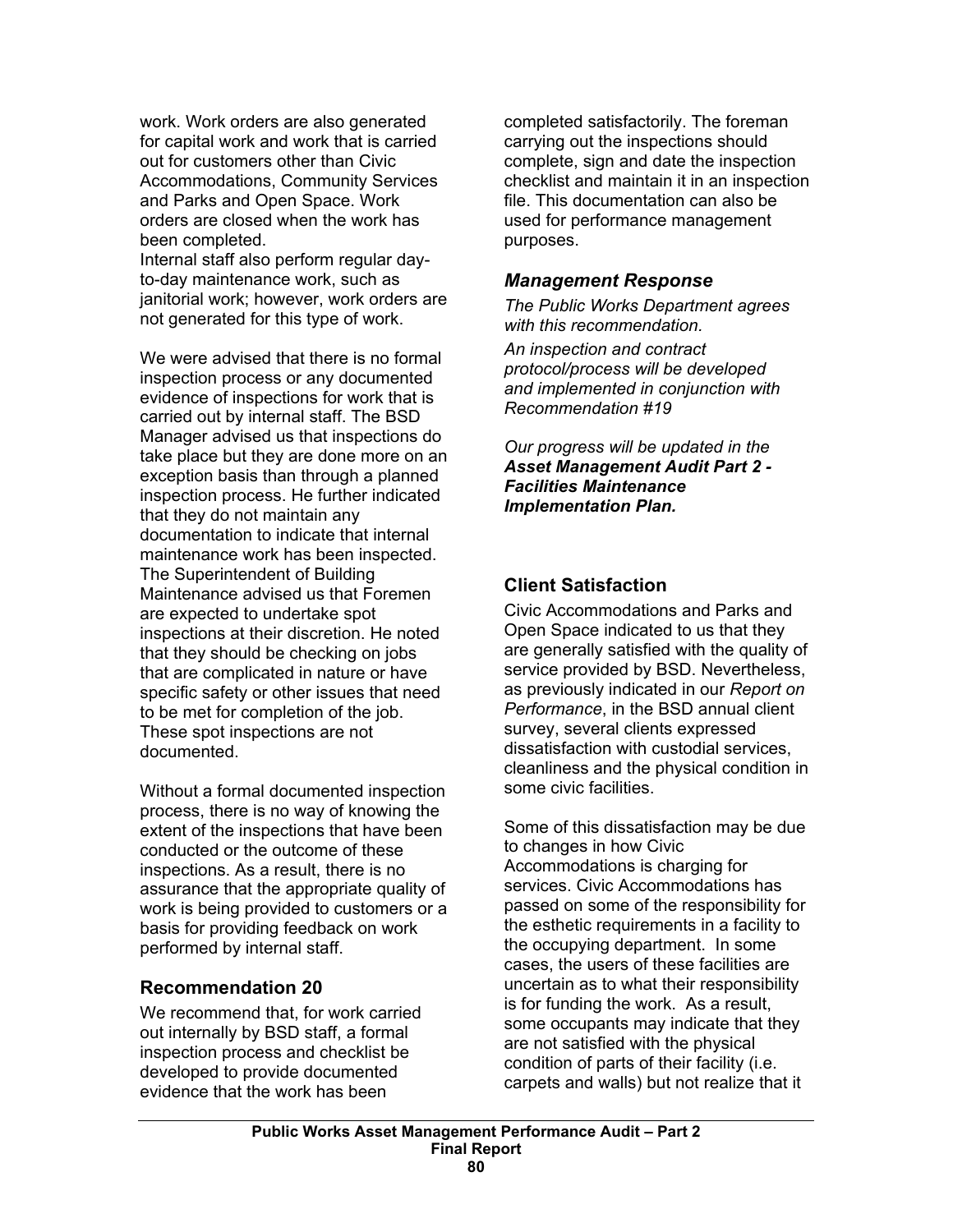is up to their departmental management to have these items addressed.

BSD needs to work with Civic Accommodations to determine an acceptable level of service for their clients as well as to develop a strategy to communicate what is covered in the lease/rent rates that are paid to Civic Accommodations. Where improvements require a higher level of service than is currently available or funded, clients have to be made aware of budget challenges that may limit the ability to increase staff resources to handle increased service levels.

Community Services Department staff have indicated that, overall, they do not feel that the facilities they are working in are properly maintained. The dissatisfaction with levels of service in Community Services facilities, which are often used by the public, can result in a poor civic image and potentially bad publicity. Some of these concerns relate to the question of who "owns" a particular facility and, therefore, who is responsible for funding the maintenance of the facilities. Alternatively, some concerns relate to the lack of resources required to meet the level of service that may be required.

BSD needs to work with Community Services to gain a better understanding of their respective roles in relation to the Service Level Agreement. There appears to be some miscommunication relating to the level of service that is to be provided. If Community Services requires a higher level of service in some of their buildings, then BSD must inform them what the additional costs for this level of service would be. Community Services will have to be prepared to pay the additional costs to receive a higher level of service.

#### **Recommendation 21**

a) We recommend that BSD work with Civic Accommodations to clarify with their clients what is and is not covered through their lease/rent payments for the space they occupy.

#### *Management Response*

*The Public Works Department agrees with this recommendation.* 

*Public Works and Planning, Property and Development recognize that Building Services needs a clear scope of work relative to what services Planning, Property and Development expects. As well, Planning, Property and Development clients need to understand what their lease/rent covers.* 

*The Civic Facilities Integration Initiative (CFII) sponsored by Public Works and Planning, Property and Development is nearing completion and will shed further light on this recommendation.* 

*Our progress will be updated in the Asset Management Audit Part 2 - Facilities Maintenance Implementation Plan.* 

b) We recommend that BSD work with Community Services to gain a better understanding of their respective roles in relation to the Service Level Agreement. If higher levels of service are required, additional costs must be negotiated and accepted.

#### *Management Response*

*The two departments agree with this recommendation and will work together during the renegotiation of the Service Level Agreement.* 

*Our progress will be updated in the Asset Management Audit Part 2 - Facilities Maintenance Implementation Plan.*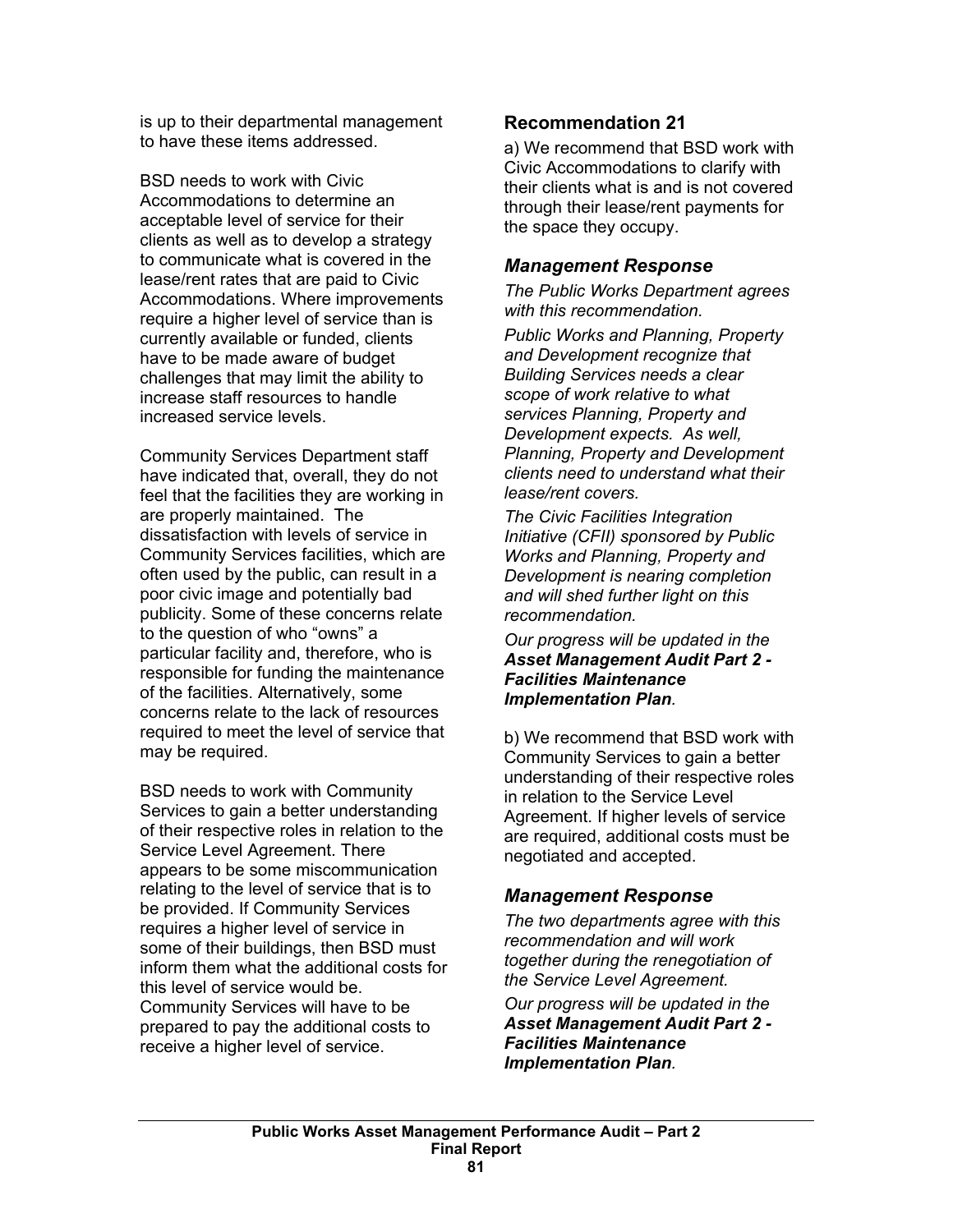# **Succession Planning**

Succession planning establishes a process that recruits employees, develops their skills and abilities, and prepares them for advancement, while retaining them to ensure a return on the organization's training investment. Succession planning involves the following:

- Determining requirements identify key positions and future direction to support business objectives, considering organizational demographics.
- Identifying characteristics necessary to fill key positions – what skill sets are required now and into the future.
- Assessing internal talent and identifying gaps – identify qualified candidates to fill key positions and identify where gaps exist.
- Developing training/mentor program – provide training to qualified candidates and establish necessary mentor program.
- Measuring results  $-$  monitor the effectiveness of the program.

In the past, succession planning typically targeted only key leadership positions. In today's organizations, it is important to include key positions in a variety of job categories. With good succession planning, employees are ready for new leadership roles as the need arises, and when someone leaves, a current employee is ready to take on the challenges of the position. In addition, succession planning can help develop a diverse workforce, by enabling decision makers to look at the future make-up of the organization as a whole.

Because BSD has not made it a priority, there is no formal succession plan for BSD although informal succession planning has been taking place with some specific plans to replace key

positions. BSD has also upgraded some classification standards, which have resulted in upgrading the skills of existing staff, and provided a better benchmark for selection and promotion. BSD also regularly reviews its organizational structure with a view to building a structure that supports succession.

At the same time, BSD has not assessed the skills possessed by staff or identified gaps in the workforce in order to identify and develop qualified candidates for key positions. Given that 58% of the Public Works Department's staff will be eligible to retire by 2010, the Department and, specifically, BSD may not be able to provide the continuity of knowledge and skills in the future to ensure effective and efficient operations.

# **Recommendation 22**

We recommend that a formal succession plan be developed for the Building Services Division.

# *Management Response*

*The Public Works Department agrees with this recommendation.* 

*BSD is re-evaluating each position that becomes vacant and is determining what qualifications are required to improve our service in the future.* 

*Where possible during the months prior to staff members' retirement, knowledge of building systems, access and other pertinent information is gleaned from them and documented.* 

*Implementation of other Audit Recommendations will assist in this process.* 

*Our progress will be updated in the Asset Management Audit Part 2 - Facilities Maintenance Implementation Plan*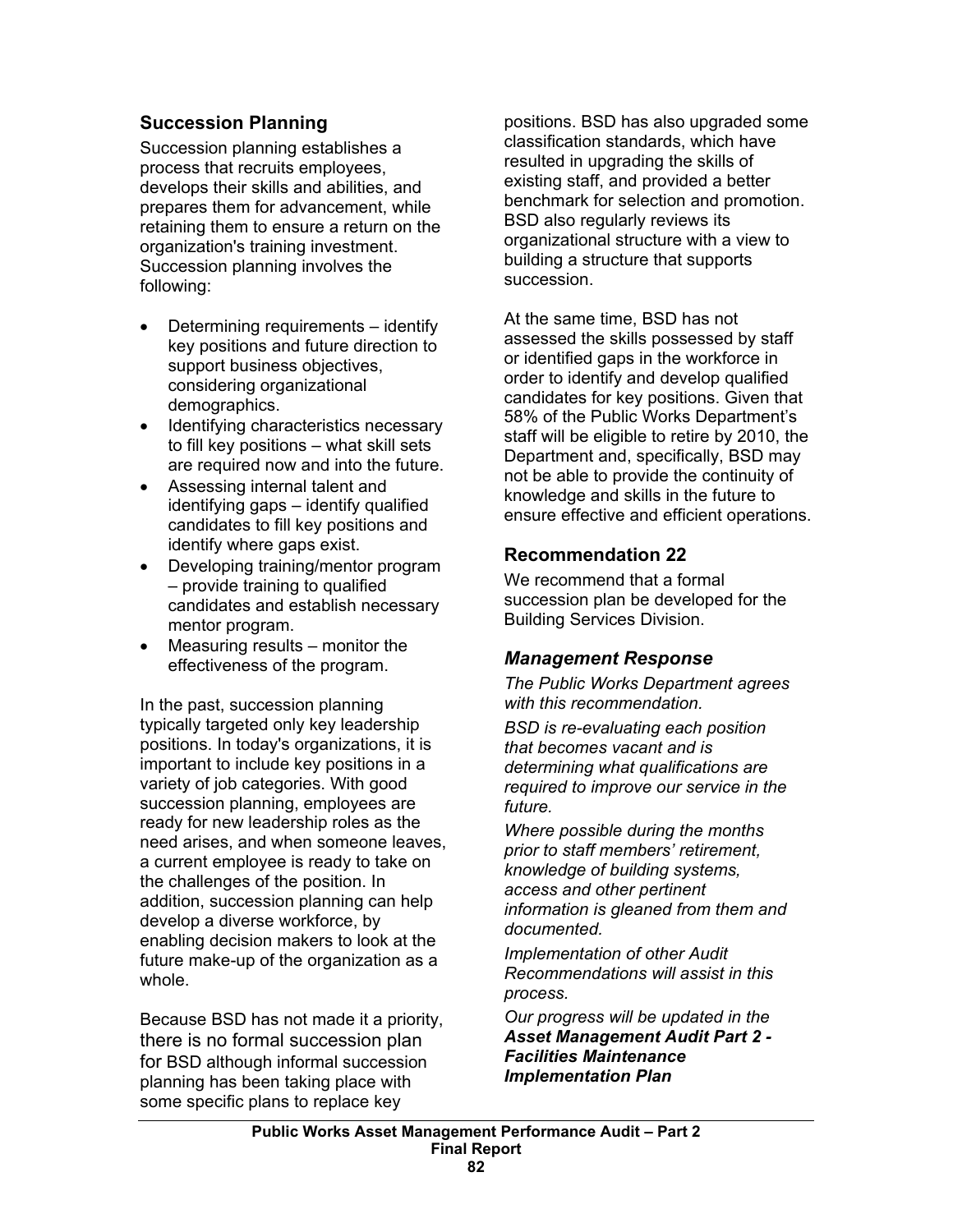# **Impacts on the Public and Staff**

BSD needs to ensure that all maintenance work is performed in accordance with the applicable regulations.

**The appropriate procedures should be implemented to ensure the health and safety of** the public and staff.

# **Workplace Safety and Health**

Every organization has a legal responsibility to ensure the health and safety of its employees, customers and the local community and to protect the environment. Good environmental, health and safety performance is part of good business in terms of maximizing employee safety and productivity, identifying opportunities for cost savings and reducing overall business risk. One risk that was identified by BSD related to non-compliance with the health and safety laws and regulations, including the *Environmental Health Regulations*. In order to effectively manage the environmental, health and safety risks and to ensure compliance with all the related laws and regulations, it is important that the appropriate processes and practices are implemented.

There are several regulations and codes that BSD is required to comply with in the performance of its responsibilities. However, we limited our review to sections 4(2) and 7.4(5) of the *Workplace Safety and Health Act,* which outline the duties of employers and the content of a workplace safety and health program respectively. We also reviewed the *Environmental Health Regulations* relating to asbestos operations and maintenance.

The *Workplace Safety and Health Act* has been legislated to protect workers and the public from risks to their safety and health arising out of, or in connection with, activities in workplaces. The Act outlines the key duties of the employer which include:

- the provision and maintenance of a workplace, necessary equipment, systems and tools that are safe and without risks to health, so far as is reasonably practicable;
- provision to all workers of such information, instruction, training, supervision and facilities to ensure, so far as is reasonably practicable, the safety, health and welfare at work of all workers;
- ensuring that all workers, and particularly the supervisors and foremen, are acquainted with any safety or health hazards which may be encountered by the workers in the course of their service, and that workers are familiar with the use of all devices or equipment provided for their protection;
- conducting work activities in such a way as to ensure, so far as reasonably practicable, that the public is not exposed to risks to their safety or health arising out of, or in connection with the work activities; and
- ensuring that workers are supervised by a competent, experienced supervisor.

Public Works has a Safety Officer who has the responsibility to see that policies and practices are in place to ensure compliance with the *Workplace Safety and Health Act*.

In accordance with the Act, the Department has developed a Safety Management Program, which is applicable to all departmental employees including those who work for BSD. The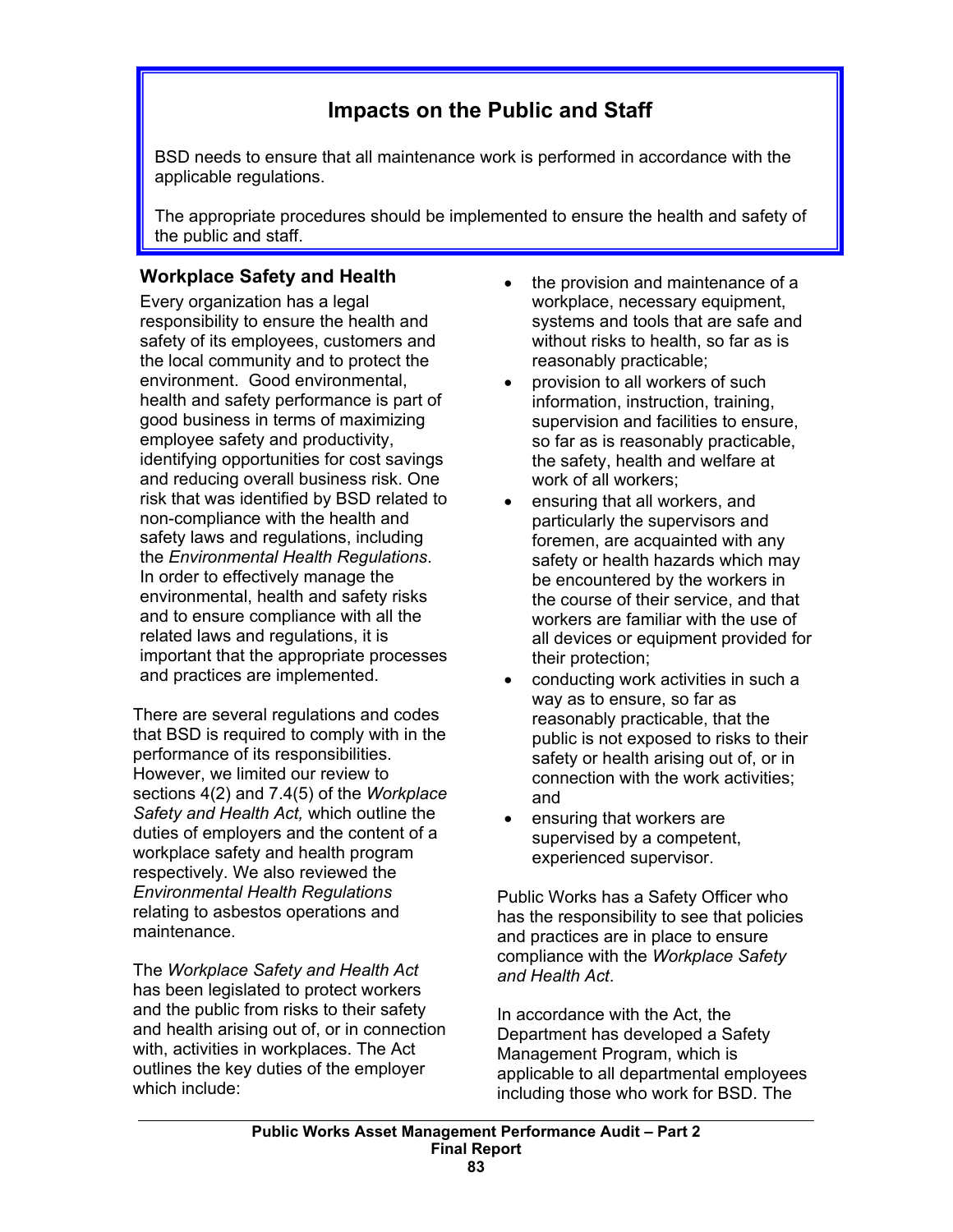content of the program is outlined in the department's Safety Management Program manual, which includes thirteen elements. Some of the key elements are: a safety statement, hazard assessment, safe work practices and procedures, inspections, accident investigations, training and communication. Audits are conducted every two or three years to determine how each Division or Branch is managing its safety program. The Safety Officer informed us that an audit of BSD is due to be conducted during the first six months of 2006.

In order to gain an understanding of the nature of the safety audits, we reviewed the audit report and audit program for an audit that was conducted in 2003 at one of the branches in Public Works. We noted that the Branch was assessed on the thirteen elements of the Department's Safety Management Program. These elements are in line with Section 7.4(5) of the *Workplace Safety and Health Act,* which outlines the contents that should be included in a workplace safety and health program. We interviewed the Department's Safety Officer and BSD management in order to determine whether the BSD was compliant with all the requirements listed in this section of the Act. We found that there were processes and procedures in place, whether at the overall departmental level or at the divisional level to ensure that there was compliance with the Act. For example, the Public Works Department has issued a safety statement regarding its policy with respect to the protection of the safety and health of workers at the workplace and the responsibilities of management, supervisors and employees.

#### *Workplace Inspections*

With regards to the requirement for regular inspections of the workplace, Public Works has implemented the Major Facility Comprehensive Inspection process whereby all major facilities in the

Department are inspected quarterly. BSD is responsible for inspecting only the facilities that are occupied by its staff since the various user groups organize the inspections for their respective locations. The inspections are conducted by teams that include a Safety & Health Committee representative.

 For the other facilities that are maintained by BSD, we found that the Community Services Department and Planning, Property & Development Department have begun to conduct inspections at some facilities as part of their own safety management programs.

# *Safety Training and Work Practices*

Another requirement of the Act is that all workers should be adequately trained and provided with the relevant safety and health information. Public Works holds annual training sessions which cover areas such as safety standards, equipment training, accident investigation, inspection and other safety related topics. In addition to this annual training, BSD also conducts job specific training and holds bi-weekly tailgate meetings in which topics of workplace health and safety as well as other work related issues are discussed. A record of when the tailgate meetings occurred and what topics were discussed is maintained and reviewed by the Safety Officer. Additional safety training is provided on an ad-hoc basis, where deemed necessary from a review of accident reports and statistics.

### *Supervision*

Adequate supervision is essential to ensure that there is compliance with the health and safety legislation. The Supervisors and Foremen in BSD are provided with a variety of training sessions that equip them with the required skills to perform their duties in the field. One example is the Foremanship Training program which provides adequate information on the

**Public Works Asset Management Performance Audit – Part 2 Final Report**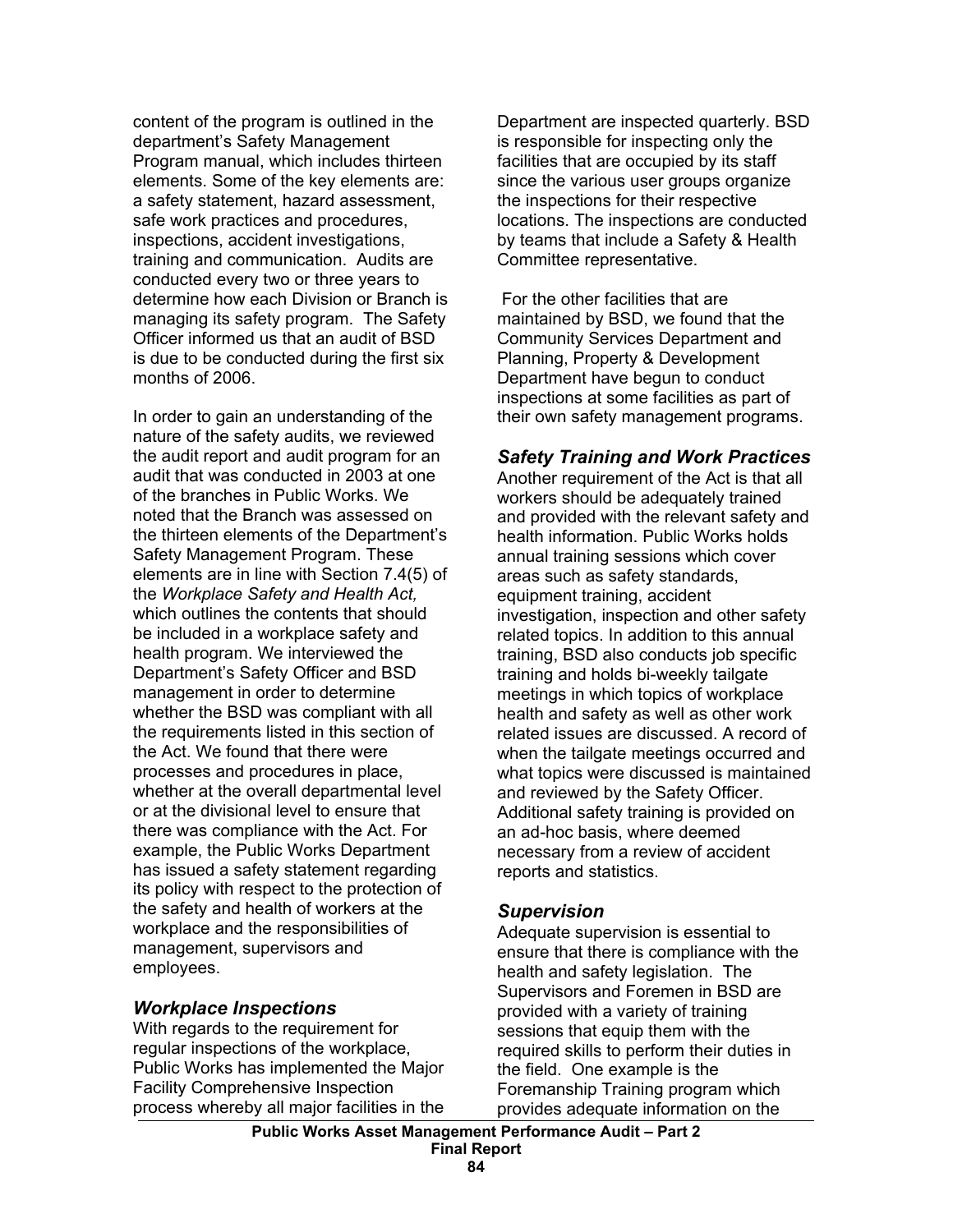Foreman's roles and responsibilities and also includes in-depth safety components. Although the *Workplace Safety and Health Act* does not require that a Supervisor be at each work site, the critical requirement is that each worker should have a Supervisor to whom he or she reports and can contact as needed. The role played by the Public Works Safety Branch helps to ensure that the safety practices at work sites are acceptable and in compliance with the legislation.

Our review of BSD's approach to safety on projects that are contracted out found that the contracts contain a clause that the contractor must adhere to the *Workplace Safety and Health Act*. All work tendered that exceeds \$250,000 must be awarded to a company that is COR certified or has a qualified safety professional conduct an audit of their safety program to ensure it successfully meets the intent and requirements as outlined in Section 7.4(5) of the Act. If the work in question is considered to be high risk, a safe work plan must also be provided. At the initial site meeting, one of the items that is discussed is site safety; subsequently, it is the contractor's responsibility to ensure that the construction site is safe. For projects that are conducted by BSD staff, safety at the work site is ensured through spot inspections by the Supervisors and Foremen. However, we were informed that these inspections are not documented. Appropriate documentation would help to ensure that any noted safety issues are addressed adequately.

The results of our audit work indicate that Public Works and Building Services Division, specifically, have implemented a safety program that satisfies the requirements of the *Workplace Safety and Health Act*. Although our audit work did not include a detailed assessment of the program contents, it appears that the safety program has had a positive impact

in reducing the number of accidents that occur in the workplace. We noted that since the establishment of the Safety Officer position at Public Works, the "loss time accidents" have been significantly reduced over the period of 1999 to 2004 for BSD. A "loss time accident" is defined as an accident that results in a person being away from work 24 hours past the day of the injury.



We commend the Public Works Department on the success of this program.

#### **Recommendation 23**

We recommend that all spot inspections conducted at work sites be adequately documented. Safety and work-related issues that are observed should be appropriately resolved.

### *Management Response*

*The Public Works Department agrees with this recommendation and will endeavour to develop an appropriate documentation system.* 

*Determining the appropriate level of inspections within the funding and staff complement currently available will be a challenge.* 

*Tracking of safety and work-related issues will be tracked through Maximo Work Orders.*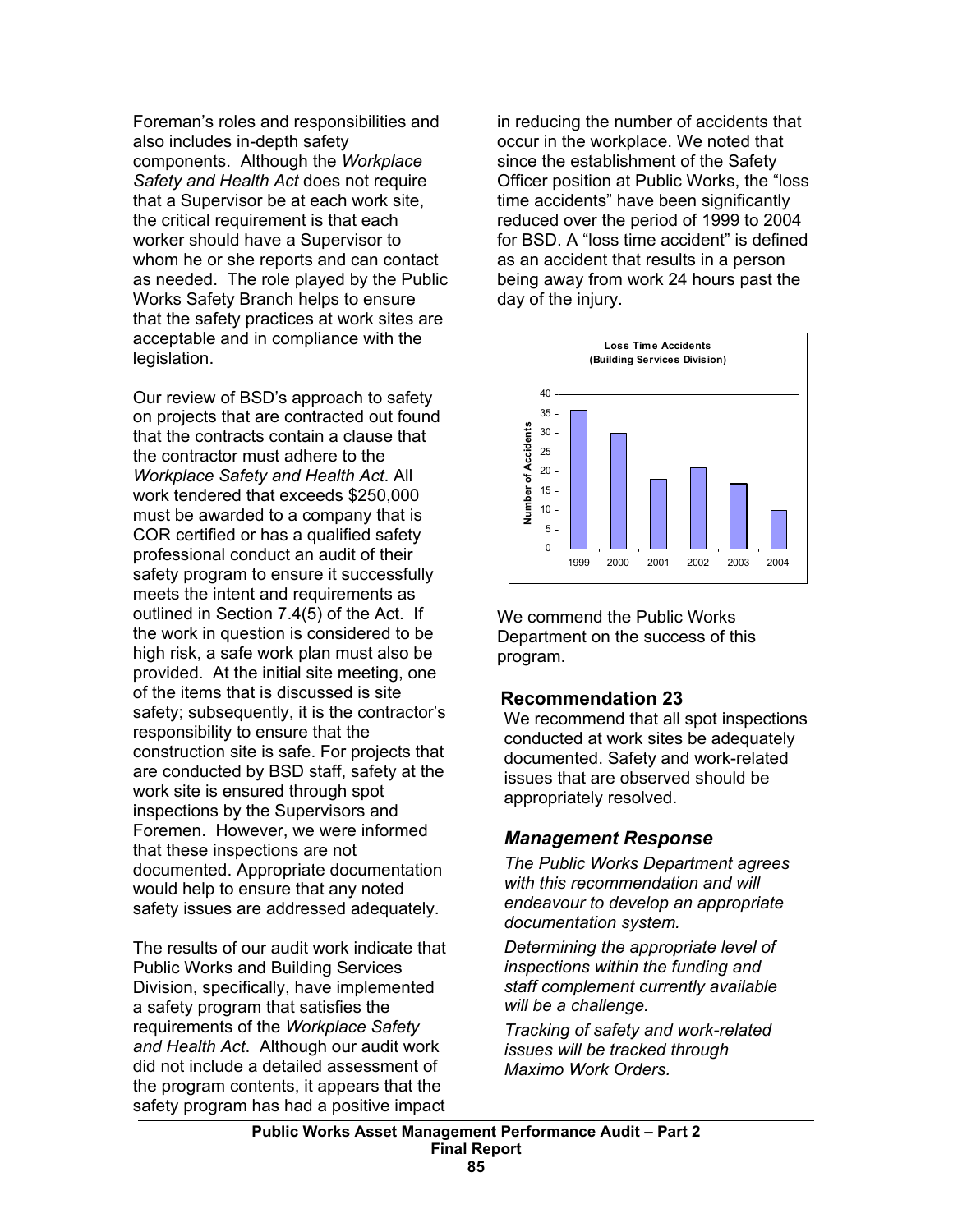*Our progress will be updated in the Asset Management Audit Part 2 - Facilities Maintenance Implementation Plan.* 

#### **Asbestos Management Program**

BSD has a well-managed asbestos management program, which takes into account the City of Winnipeg's *Code of Practice for Asbestos Operations and Maintenance* and the *Guidelines for Asbestos Operations and Maintenance Program* issued by the Workplace Safety and Health Branch of the Manitoba Department of Labour. The essential elements of the program include the maintenance of an inventory list of all buildings that have asbestos present, periodic inspections of these locations, labeling of asbestos containing materials, the maintenance of a chronological file system for all asbestos related work and surveys, asbestos abatement procedures and training requirements.

BSD's Asbestos Management Program is applicable only to the facilities that are in its portfolio. BSD has identified 255 buildings that contain asbestos and these are inspected every two years. We reviewed a sample of the files that are maintained for each building and determined that the inspections were conducted as scheduled with appropriate documentation in place. As required by the regulations, the staff receives periodic awareness training on asbestos operation and maintenance; the most recent training session was held in April 2005.

While the Asbestos Management Program is satisfactory and the processes are appropriate to ensure compliance with the regulations, consideration needs to be given to the other City facilities that are not maintained by BSD. The Transit department indicated that they have an asbestos management program in place and they adhere to the City's Code of Practice. The Fire department has addressed their lack of a program by requesting BSD to develop one for the 12 fire halls that have been identified to contain asbestos. Water & Waste has recently implemented an asbestos management program for its facilities and has hired a consultant to conduct asbestos surveys of its major facilities. The current approach to maintaining the City's facilities, which lacks corporate coordination as discussed earlier, increases the likelihood that some critical processes and procedures may not be implemented for some facilities. In addition, the expertise already available within the City is not being utilized to its fullest potential. The expertise to conduct asbestos surveys exists in the BSD Division and it would be more cost effective to have one coordinator responsible for the implementation of the program for all city facilities. Failure to ensure that the environmental and health risks are adequately managed for all the City's facilities could result in the exposure of staff and the public to potential health hazards.

#### **Recommendation 24**

We recommend that BSD be given the responsibility to oversee the Asbestos Management Program for all City facilities. This will help to ensure that adequate processes and procedures are implemented to address the environmental and health risks at all City facilities.

### *Management Response*

*The Administration will initiate interdepartmental discussions to determine the feasibility of this approach.* 

*Resolution of the issues raised in Recommendation #1 would need to be resolved.*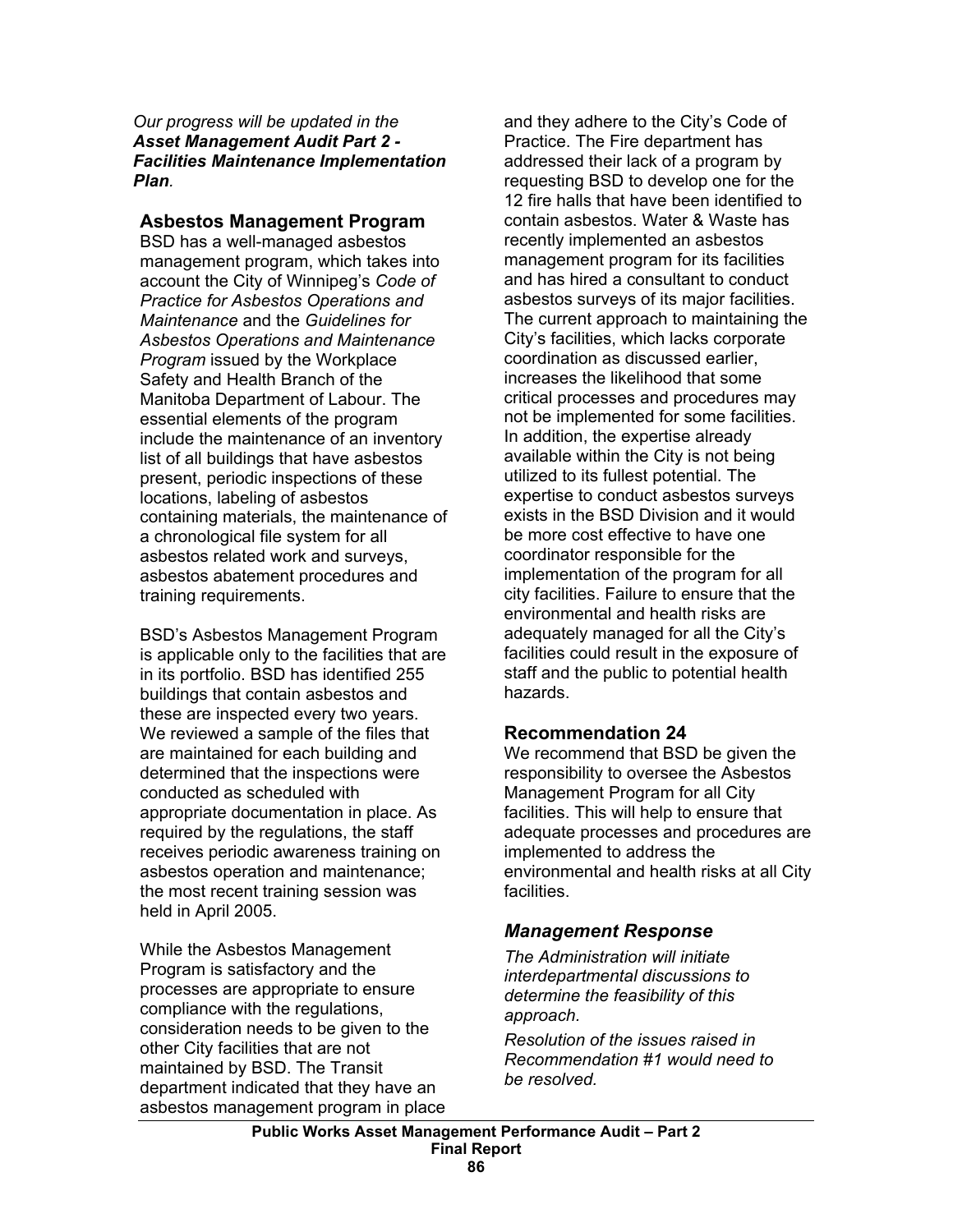*Our progress will be updated in the Asset Management Audit Part 2 - Facilities Maintenance Implementation Plan.* 

# **Safety Inspections of Key Building Systems**

A critical aspect of BSD's operations is ensuring that the required safety inspections of key building systems are carried out in a timely manner. We reviewed the process in place to inspect elevators, fire protection equipment and heating systems. The results of our review revealed that improvement to the process is needed in some areas:

# *Elevators*

BSD's responsibility for elevators pertains only to those buildings that are in its portfolio. Depending on the type of system, the hired contractors are required to conduct monthly, biweekly or weekly inspections. Annual inspections are also conducted by the Provincial inspectors. Evidence of the annual inspection is posted in each elevator. We found that the processes in place were satisfactory to ensure that the required inspections were carried out.

# *Fire Protection Equipment*

A contract exists for the inspection and testing of fire protection equipment, including fire alarms, emergency lighting and sprinkler systems. We found that the contract covers the buildings maintained by BSD with the exception of the Community Centres.

The inspections are conducted annually and inspection reports are provided by the contractor for each location where a test is conducted. When all the noted deficiencies are corrected, inspection certificates are issued as evidence that the systems conform to *The Manitoba Building Code*. The Instrument Technician, who is located at 510 Main Street, coordinates and monitors the

annual inspections, with the exception of those at pools and arenas, which are coordinated by the supervisors at these facilities**.** 

In addition to the annual inspections, the fire alarms and emergency lighting systems are also tested on a monthly basis by Electrical Shop staff. We found that there were appropriate processes in place to monitor and ensure that both the monthly and annual tests were performed. However, we believe that greater efficiencies would be achieved if both tests were coordinated and monitored by the Electrical Shop. It does not make business sense that for the same facilities and building systems, the annual and monthly inspections are coordinated by different staff groups.

The annual inspection of fire extinguishers is also covered by a Citywide contract. With the exception of Community Centres, this contract pertains to the facilities maintained by BSD, as well as those in the Fire, Transit and Water & Waste departments. Unlike the inspection of fire alarms, no reports are issued for the testing of fire extinguishers and the only evidence of the inspection is a tag which is placed on the fire extinguishers. We were informed that the onus is on the contractor to conduct the inspections since BSD has not assigned the responsibility to any staff member to monitor the process and to ensure that the work is actually performed.

Concerns were expressed by a BSD Foreman who is responsible for approving payment of the contractor's invoices. He indicated that usually he receives only the invoice and there is no other supporting evidence that the contractor had provided the services. Without an established monitoring process, there is no assurance that the contractor is performing the required inspections as scheduled. Currently, the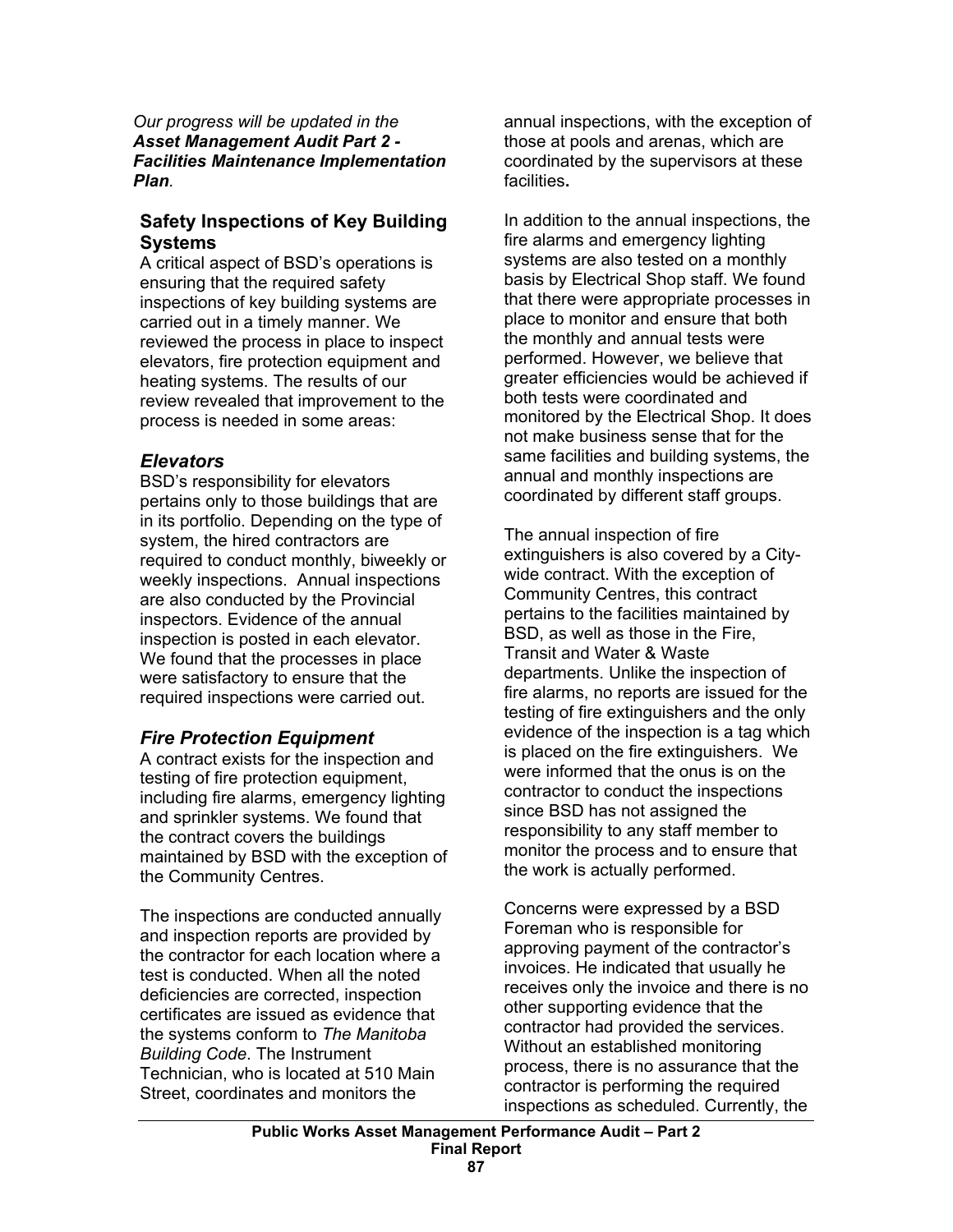only way BSD may determine that a fire extinguisher is not tested is if the tenant contacts BSD or if, by chance, during their daily work, staff observe that tags are outdated. Reliance should not be placed solely on the contractors to conduct the inspections in a timely manner. Monitoring of the inspection process by BSD staff is needed.

With regards to Community Centres, we found that they are responsible for making the arrangements to have their systems tested annually. Currently, the Supervisor of Community Centre Maintenance relies on staff from the community centres to submit the inspection reports and certificates as evidence that the inspections were performed. However, they have not all been diligent in submitting the reports and BSD has not established a process to monitor and ensure that the required inspections are performed. We were informed that fire extinguishers are spot checked at the annual facility inspections and, if the tags are outdated, this is identified on the written report which is forwarded to the Community Centre for action. Nevertheless, we believe that BSD should follow up and ensure that the inspections are actually carried out.

### **Recommendation 25**

a) We recommend that the monthly and annual inspections of the fire alarms and emergency lighting systems be coordinated by the Electrical Shop.

#### *Management Response*

*The Public Works Department agrees with this recommendation.* 

*The monthly inspections are administered and carried out by the branches responsible for specific building groups. The monthly inspections are presently being formalized by the creation of PMs in MAXIMO.* 

*Building Services will review the options to improve workflow and coordination of work that arises from the annual fire system inspections.* 

*Our progress will be updated in the Asset Management Audit Part 2 - Facilities Maintenance Implementation Plan.* 

b) BSD should develop a process to monitor the annual inspections of fire extinguishers to ensure that they are conducted by the external contractor on a timely basis. A process should also be developed to ensure that the Community Centres are fulfilling their responsibilities with regards to the annual inspections of their fire protection systems. Consideration should be given to including Community Centres within the scope of the contract for the annual inspection of City fire extinguishers.

#### *Management Response*

*The Public Works Department agrees with this recommendation.* 

*Plans are to further incorporate this contract tracking system into Maximo for buildings within our portfolio.* 

*It should be noted that Community Centres are responsible (as per the UFF agreement) for the monthly and annual inspections of fire alarm systems in their buildings. Building Services annually asks for documentation that these inspections were conducted.* 

*The annual fire extinguisher contract, which applies to all departments with buildings, now specifies a method to monitor the progress of the annual inspections and also the monthly inspections by staff on site.* 

*Materials Management, Community Services and GCWCC would need to determine if Community Centres can be provided with the opportunity to piggy back on the annual Fire*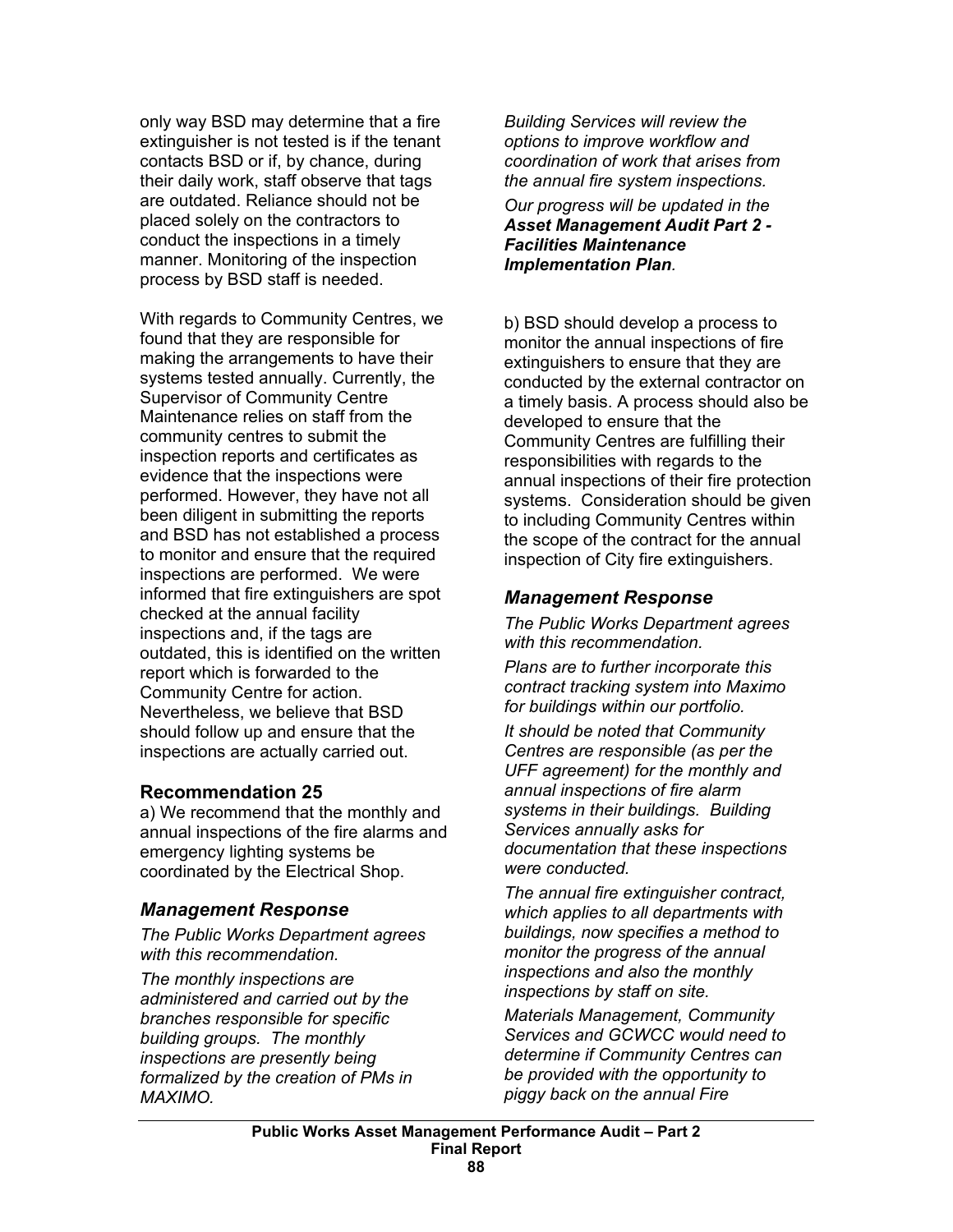*Extinguisher contract and if the Community Centres would participate.* 

*Our progress will be updated in the Asset Management Audit Part 2 - Facilities Maintenance Implementation Plan.* 

#### *Heating Systems*

*The Manitoba Building Code* requires that all heating systems be inspected annually to prevent hazardous conditions. A three-year contract exists for the inspection and repair of natural gas fired appliances in arenas. These inspections are coordinated and monitored by the Superintendent of Arenas and Wading Pools. However, the inspections at the other facilities that are under BSD's jurisdiction are conducted by BSD's staff. Copies of the inspection reports are submitted to the Fire Prevention Branch of the Fire Paramedic Service for their review. With regards to the inspections that are conducted by BSD's staff, we found that the process to identify the facilities to be inspected is quite inefficient since there is no inventory listing. The staff basically reviews the stack of reports to determine the facilities that are due for inspection. The Foreman indicated that he had planned to develop a master list of the facilities to be inspected, but this had not yet been done due to time constraints. We were also informed that inspections at some facilities have been long overdue and this is primarily due to a shortage of resources. Considering the risk involved, every effort should be made to ensure that the backlog of inspections is addressed and that a system is developed to facilitate the scheduling and performance of all future inspections.

facilities and the gas fired appliances at each location should be developed. Once this is done, all inspections should be documented and tracked to ensure that all the required inspections are taking place.

#### *Management Response*

*The Public Works Department agrees with this recommendation.* 

*The Preventative Maintenance module is currently being "piloted" for the inspection of gas-fired appliances maintained by BSD.* 

*The inventory of gas-fired equipment has been completed and is currently being scheduled into Maximo in the Preventative Maintenance module.* 

*It should be noted that Community Centres are responsible (as per the UFF agreement) for the monthly and annual inspections of fire alarm systems. Building Services annually asks for documentation that these inspections were conducted.* 

*Our progress will be updated in the Asset Management Audit Part 2 - Facilities Maintenance Implementation Plan.* 

### **Recommendation 26**

In order to facilitate the inspection process, an inventory listing of the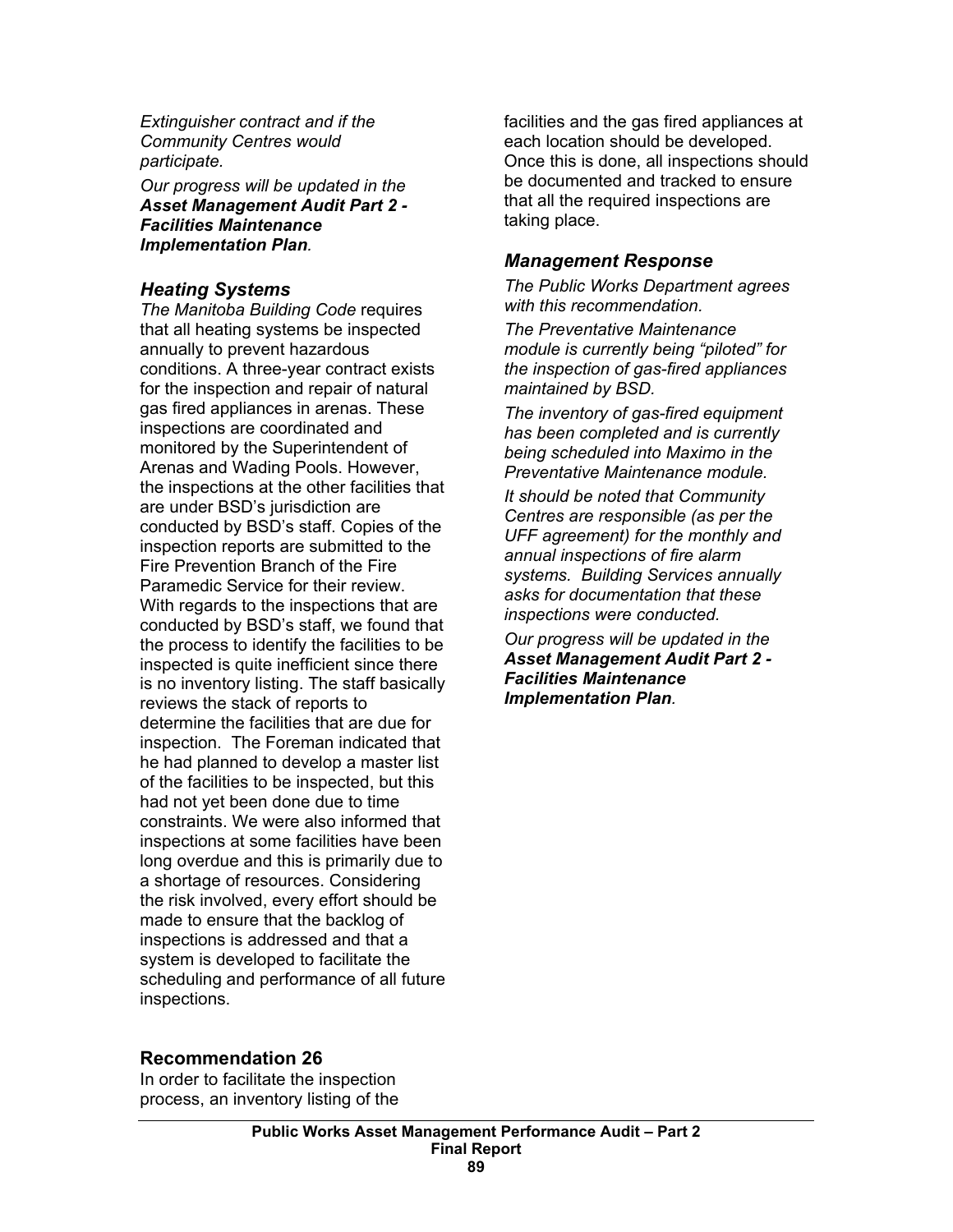# **Appendix 1: Organizational Chart for Public Works**

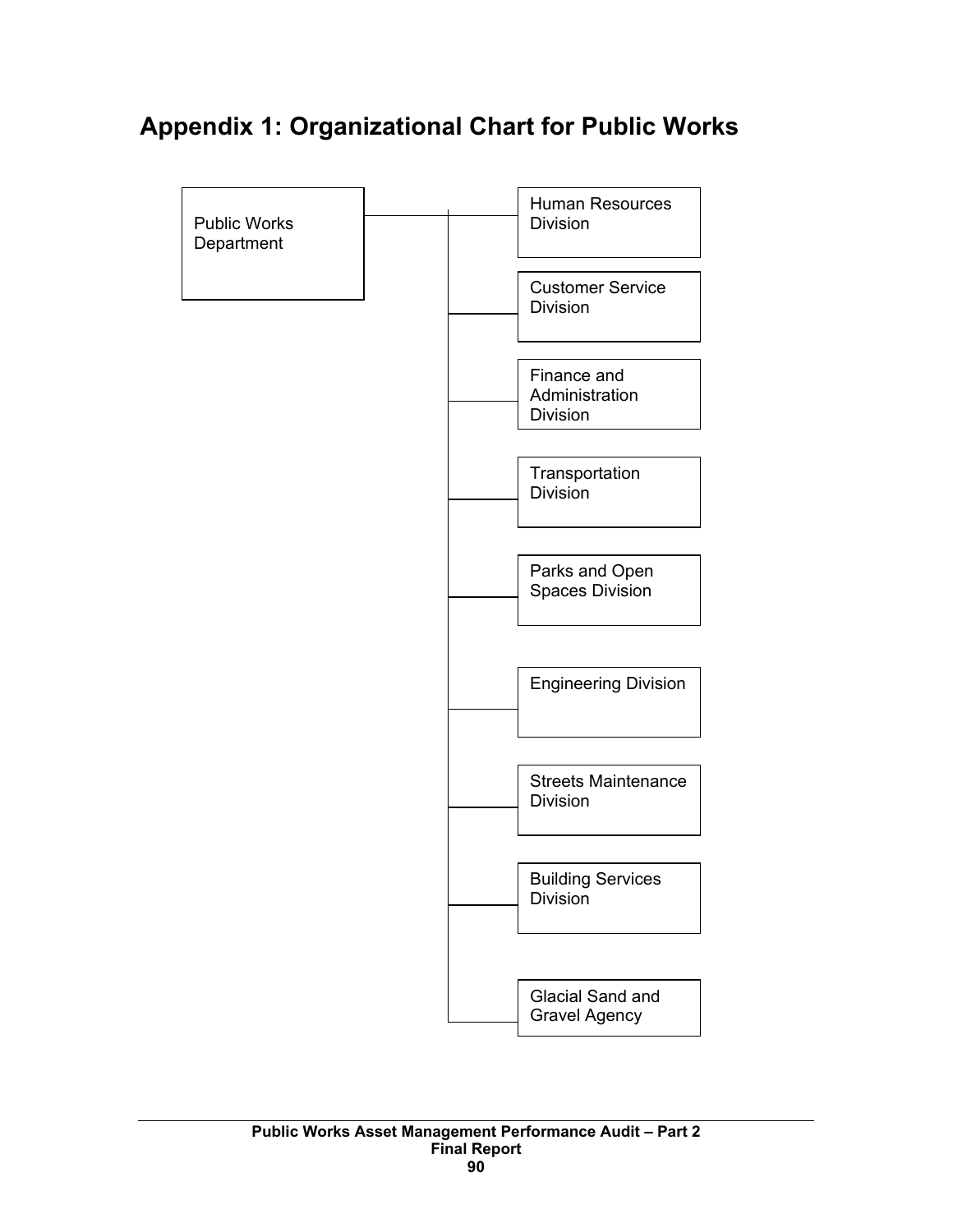# **Appendix 2: Organizational Chart for Building Services Division**

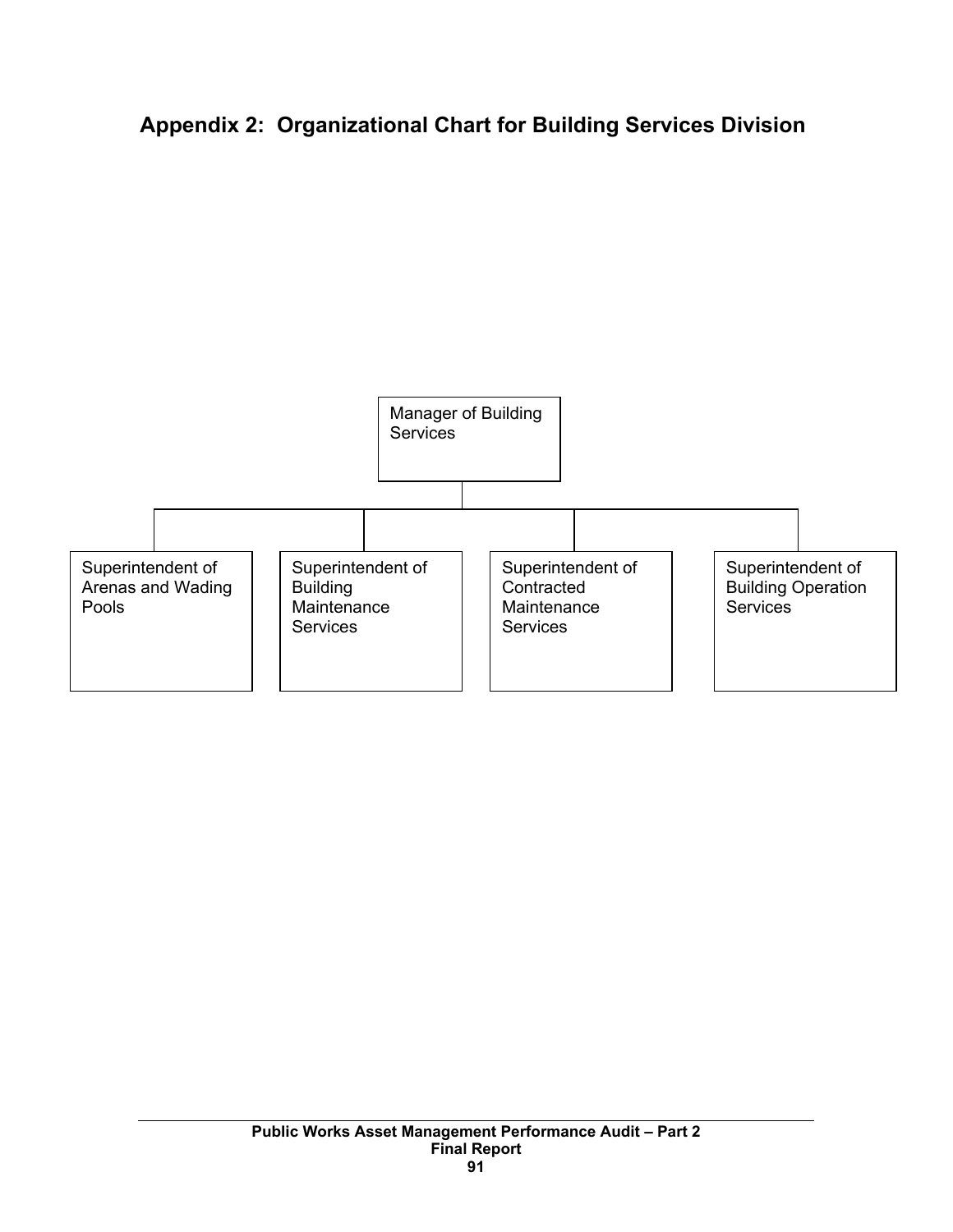Appendix 3 Risk Profile **Public Works – Facilities Maintenance** 

| <b>Context Risks</b>                                                                                                                                       |                                                                                         |                                                                                                                                          |                                                                                                            |                                                                                                                                                                                                                                                |  |  |  |  |
|------------------------------------------------------------------------------------------------------------------------------------------------------------|-----------------------------------------------------------------------------------------|------------------------------------------------------------------------------------------------------------------------------------------|------------------------------------------------------------------------------------------------------------|------------------------------------------------------------------------------------------------------------------------------------------------------------------------------------------------------------------------------------------------|--|--|--|--|
| These risks relate to internal and external factors that impact the environment in which the organization<br>operates or business processes are conducted. |                                                                                         |                                                                                                                                          |                                                                                                            |                                                                                                                                                                                                                                                |  |  |  |  |
| <b>Area of Focus</b>                                                                                                                                       | <b>External</b><br><b>Environment</b>                                                   | <b>Compliance</b>                                                                                                                        | Organizational<br><b>Culture</b>                                                                           | <b>Business</b><br><b>Process</b>                                                                                                                                                                                                              |  |  |  |  |
| <b>Performance</b><br>of assets                                                                                                                            | Inadequate building<br>security                                                         | Unknown non-compliance<br>with Environmental Health<br><b>Regulations</b><br>(Asbestos/Mould/PCBs/Air<br><b>Quality)</b>                 | Lack of adequate<br>performance objectives<br>and goals                                                    | <b>Inventory and condition</b><br>assessment process is<br>inadequate                                                                                                                                                                          |  |  |  |  |
| Determining<br>the work to be<br>done                                                                                                                      |                                                                                         | Non-compliance with<br><b>Environmental Health and</b><br><b>Safety Regulations</b><br>(prioritizing and impact on<br>work requirements) | <b>Unclear roles and</b><br>responsibilities among<br><b>City departments</b>                              | Maintenance project<br>selection process not<br>effective                                                                                                                                                                                      |  |  |  |  |
|                                                                                                                                                            |                                                                                         |                                                                                                                                          | Poor communication with<br>other departments/clients                                                       |                                                                                                                                                                                                                                                |  |  |  |  |
|                                                                                                                                                            |                                                                                         |                                                                                                                                          | <b>Focus on safety</b><br>maintenance resulting in<br>increased resource<br>requirements over long<br>term |                                                                                                                                                                                                                                                |  |  |  |  |
| <b>Controlling</b><br>costs                                                                                                                                | <b>Utility rates increasing</b><br>at a higher rate than<br>total maintenance<br>budget | Contractors fail to comply<br>with terms of contract in<br>terms of costs and<br>completion dates                                        | <b>Focus on safety</b><br>maintenance resulting in<br>higher costs over long<br>term                       | <b>Contracting process is</b><br>inadequate<br>Work management/work<br>order system is<br>inadequate (MAXIMO)                                                                                                                                  |  |  |  |  |
|                                                                                                                                                            |                                                                                         | Non-compliance with<br>purchasing policies                                                                                               | <b>Reluctance to</b><br>close/dispose of<br>buildings that have<br>exceeded their useful<br>life.          | <b>Budgeting and charge-</b><br>back process is not<br>effective                                                                                                                                                                               |  |  |  |  |
| <b>Quality of</b><br>work                                                                                                                                  |                                                                                         | <b>Contractors fail to comply</b><br>with terms of contract<br>relating to quality<br>standards                                          |                                                                                                            | Inadequate quality control<br>(standards and inspection<br>process)<br>Inadequate maintenance<br>practices of civic<br>departments that perform<br>their own building<br>maintenance<br>Inadequate documentation<br>of operational procedures. |  |  |  |  |
| The impact on<br>the public and<br>staff                                                                                                                   |                                                                                         | Non-compliance with<br>laws, bylaws, regulations,<br>etc (Health and safety,<br>building codes) (including<br>contractors).              |                                                                                                            | Significant disruption to<br>tenant's business<br>operations during<br>maintenance work                                                                                                                                                        |  |  |  |  |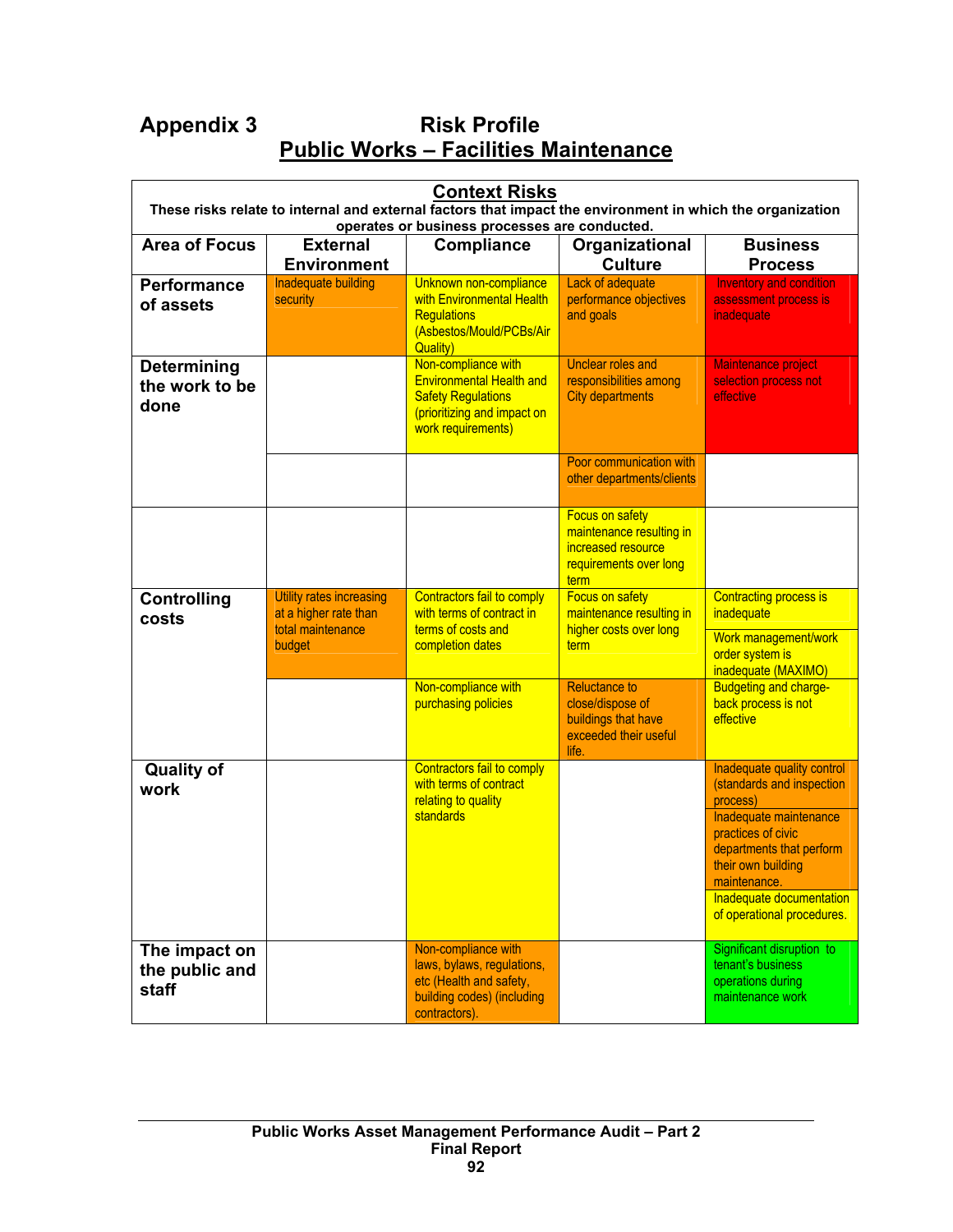# **Public Works – Facilities Maintenance**

| <b>Resource Risks</b><br>These risks relate to the resources used by the organization to accomplish its objectives. |                                                      |                                       |                                                                                                                                 |                                                                                             |  |  |
|---------------------------------------------------------------------------------------------------------------------|------------------------------------------------------|---------------------------------------|---------------------------------------------------------------------------------------------------------------------------------|---------------------------------------------------------------------------------------------|--|--|
| <b>Area of Focus</b>                                                                                                | Human                                                | <b>Financial</b>                      | <b>Information</b>                                                                                                              | <b>Physical</b>                                                                             |  |  |
|                                                                                                                     | <b>Resources</b>                                     | <b>Resources</b>                      | <b>Resources</b>                                                                                                                | <b>Assets</b>                                                                               |  |  |
| <b>Performance of</b><br>assets                                                                                     |                                                      |                                       | Lack of performance<br>measures                                                                                                 | Aging buildings (a<br>significant portion of<br>the building and                            |  |  |
|                                                                                                                     |                                                      |                                       | Inadequate integration of<br>information systems re:<br>inventory and condition<br>(Maximo, PeopleSoft,<br>asset mgmt software) | equipment inventory is<br>past or approaching<br>the end of their<br>estimated useful life) |  |  |
| Determining the                                                                                                     | Inadequate staff                                     | Insufficient funding to               | Lack of adequate                                                                                                                |                                                                                             |  |  |
| work to be done                                                                                                     | competencies                                         | deliver required level of<br>service. | information for effective<br>decision-making                                                                                    |                                                                                             |  |  |
|                                                                                                                     |                                                      |                                       |                                                                                                                                 |                                                                                             |  |  |
| <b>Controlling costs</b>                                                                                            | <b>CUPE</b> agreement                                |                                       | Inadequate financial                                                                                                            |                                                                                             |  |  |
|                                                                                                                     | restrictions on ability to<br>effectively manage the |                                       | information (PeopleSoft<br>and Maximo)                                                                                          |                                                                                             |  |  |
|                                                                                                                     | operation.                                           |                                       |                                                                                                                                 |                                                                                             |  |  |
|                                                                                                                     |                                                      |                                       |                                                                                                                                 |                                                                                             |  |  |
|                                                                                                                     |                                                      |                                       | Inadequate security of<br>information systems                                                                                   |                                                                                             |  |  |
|                                                                                                                     |                                                      |                                       | Inefficient management                                                                                                          |                                                                                             |  |  |
|                                                                                                                     |                                                      |                                       | of information systems                                                                                                          |                                                                                             |  |  |
|                                                                                                                     |                                                      |                                       | resulting in higher costs<br><b>Accurate and complete</b>                                                                       |                                                                                             |  |  |
|                                                                                                                     |                                                      |                                       | work order information                                                                                                          |                                                                                             |  |  |
|                                                                                                                     |                                                      |                                       | not available (Maximo)                                                                                                          |                                                                                             |  |  |
|                                                                                                                     |                                                      |                                       | Lack of integration of                                                                                                          |                                                                                             |  |  |
|                                                                                                                     |                                                      |                                       | information on claims<br>experience (Risk Mgmt)                                                                                 |                                                                                             |  |  |
|                                                                                                                     |                                                      |                                       | <b>Insufficient and</b>                                                                                                         |                                                                                             |  |  |
|                                                                                                                     |                                                      |                                       | incomplete maintenance                                                                                                          |                                                                                             |  |  |
|                                                                                                                     |                                                      |                                       | work tracking and                                                                                                               |                                                                                             |  |  |
| <b>Quality of work</b>                                                                                              | Inadequate succession                                |                                       | reporting information                                                                                                           |                                                                                             |  |  |
|                                                                                                                     | planning, training and                               |                                       |                                                                                                                                 |                                                                                             |  |  |
|                                                                                                                     | high turnover                                        |                                       |                                                                                                                                 |                                                                                             |  |  |
|                                                                                                                     | Inadequate staff<br>competencies                     |                                       |                                                                                                                                 |                                                                                             |  |  |
|                                                                                                                     |                                                      |                                       |                                                                                                                                 |                                                                                             |  |  |
|                                                                                                                     | Workload of staff                                    |                                       |                                                                                                                                 |                                                                                             |  |  |
| The impact on                                                                                                       |                                                      |                                       |                                                                                                                                 |                                                                                             |  |  |
| the public and                                                                                                      |                                                      |                                       |                                                                                                                                 |                                                                                             |  |  |
| staff                                                                                                               |                                                      |                                       |                                                                                                                                 |                                                                                             |  |  |
|                                                                                                                     |                                                      |                                       |                                                                                                                                 |                                                                                             |  |  |

**Legend** 

High risk and High risk **Moderate risk** Moderate risk

 Critical risk Low risk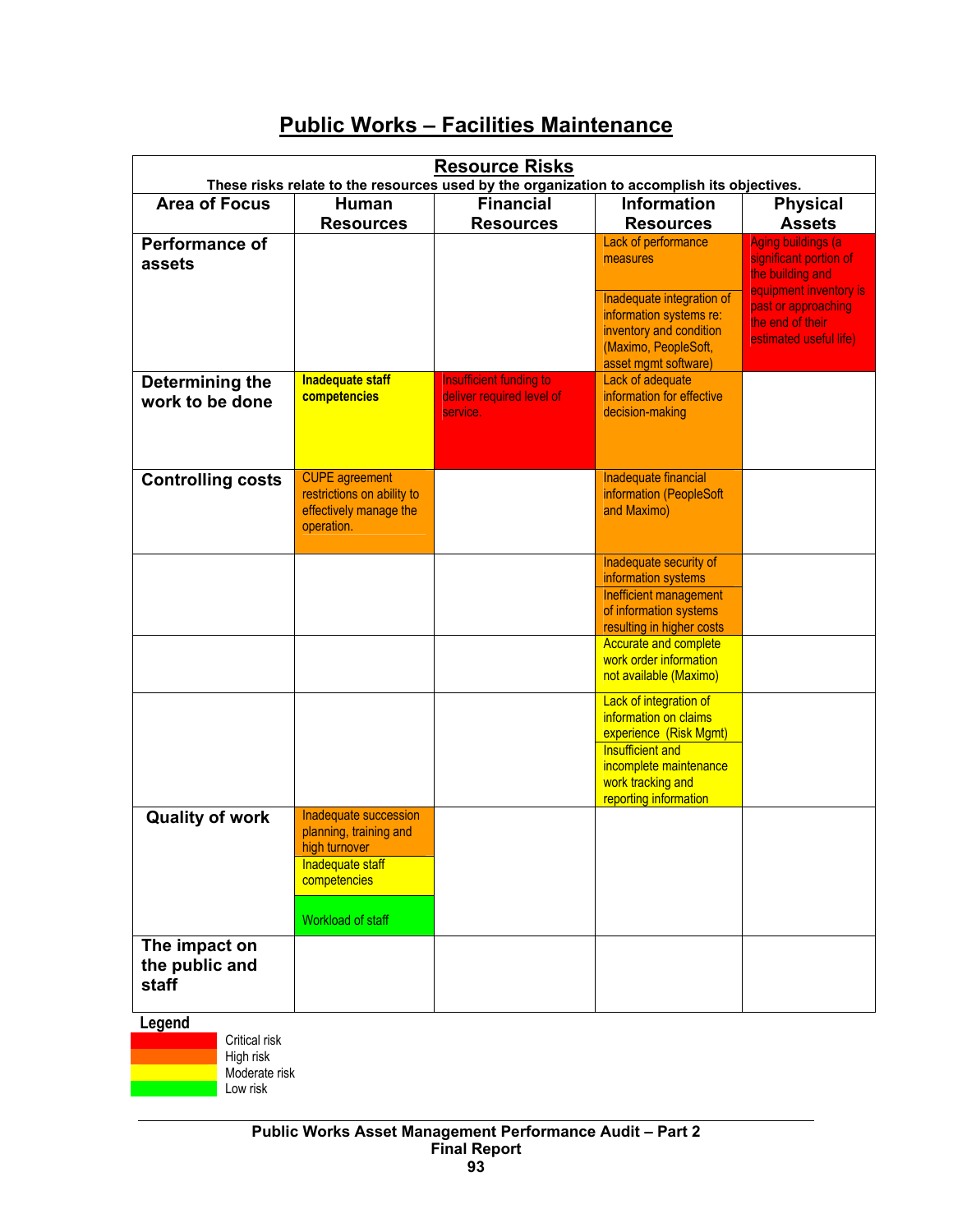# **Appendix 4: The Criteria of Control Model**

"*There is no such thing as perfect control and there is no such thing as free control… the challenge is to find the right balance*."—Michael Hammer

Since the objectives of our audit include assessing the adequacy of the control environment, we need to begin by explaining what we mean by control. Until recently, controllership was seen as the responsibility of financial staff, and was largely concerned with sound financial management. Modern controllership is based upon a much broader concept of control. It defines **controls** as all the elements that support the achievement of an organization's business objectives, and **risks** as obstacles that may inhibit or prevent an organization from achieving those objectives. Modern controllership consists of those aspects of management aimed at ensuring the organization is *in control*. The message is that *control is everybody's business.* 

# *Formal or hard controls*

- Regulations
- Policies
- **Procedures**
- **Standards**
- Direct supervision
- Duty segregation
- Physical security

But these controls alone do not guarantee organizational success. In the absence of a strong organizational culture, hard controls are not enough. Dramatic business failures in recent years have demonstrated that the best systems and processes are no substitute for an ethical workforce with competent leadership and clear objectives, staffed by people of integrity.

#### *Informal or soft controls*

- **Ethical values**
- Clear objectives
- Leadership
- Competence
- **Communication**
- Performance measures
- Reward systems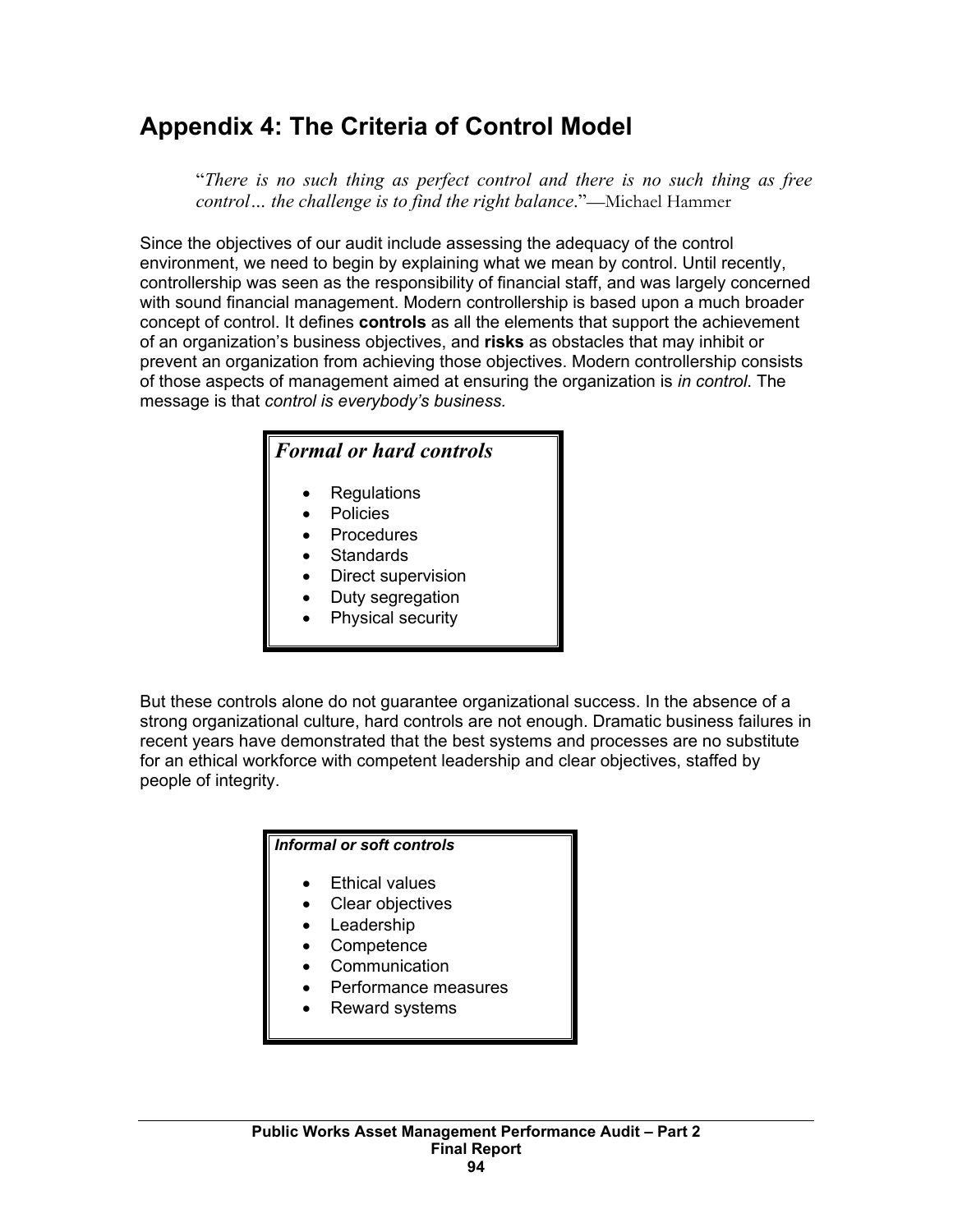Taken together, the formal and informal controls comprise the main components of a modern management control system.

A *control framework* provides a way of understanding the important elements of control. We used the control framework developed by the Canadian Institute of Chartered Accountants for the purposes of this review. The framework uses the *Criteria of Control (CoCo) Model* that employs twenty criteria and groups these into four essential components of control—*purpose, commitment, capability,* and *monitoring and learning*. The model suggests that effective control over these components is essential to ensure the achievement of business objectives.



- They respect and trust each other.
- They share a common vision and sense of what is right and wrong.
- They understand and accept their responsibilities.

#### Have **capability**

• They know their jobs and have the right skills, tools and systems to get things done.

#### **Monitor** what they do and keep **learning**

• They constantly learn from what they do to make things better.

The C*riteria of Control* in the *CoCo Model* can be used as a basis for understanding control in any organization and for making judgments about the effectiveness of control. The twenty detailed C*riteria of Control* follow.

# **Detailed Criteria of Control**

### **Purpose**

A1 Objectives should be established and communicated.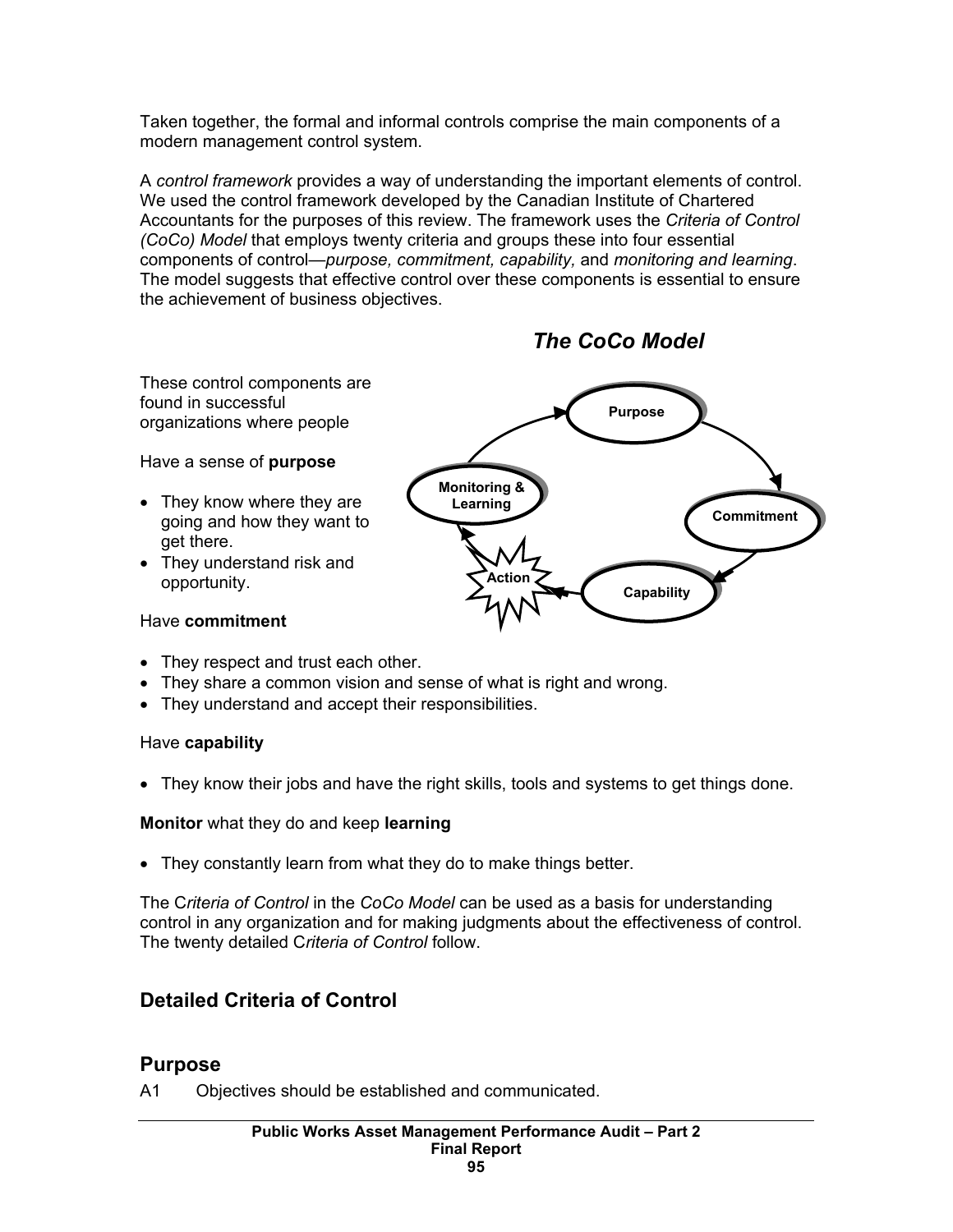- A2 The significant internal and external risks are faced by an organization in the achievement of its objectives are identified and assessed.
- A3 Policies designed to support the achievement of an organization's objectives and the management of its risks should be established, communicated and practiced so that people understand what is expected of them and the scope of their freedom to act.
- A4 Plans to guide efforts in achieving the organization's objectives should be established and communicated.
- A5 Objectives and related plans should include measurable performance targets and indicators.

# **Commitment**

- B1 Shared ethical values, including integrity, should be established communicated and practiced throughout an organization.
- B2 Human resource policies and practices are consistent with an organization's ethical values and with the achievement of objectives.
- B3 Authority, responsibility and accountability should be clearly defined and consistent with an organization's objectives so that decisions and actions are taken by the appropriate people.
- B4 An atmosphere of mutual trust should be fostered to support the flow of information between people and their effective performance toward achieving the organization's objectives.

# **Capability**

- C1 People should have the necessary knowledge, skills and tools to support the achievement of an organization's objectives.
- C2 Communication processes support the organization's values and the achievement of its objectives.
- C3 Sufficient and relevant information should be identified and communicated in a timely manner to enable people to perform their assigned responsibilities.
- C4 The decisions and actions of the different parts of the organization should be coordinated.
- C5 Control activities should be designed as in integral part of the organization, taking into consideration its objectives, the risks to their achievement, and the interrelatedness of control elements.